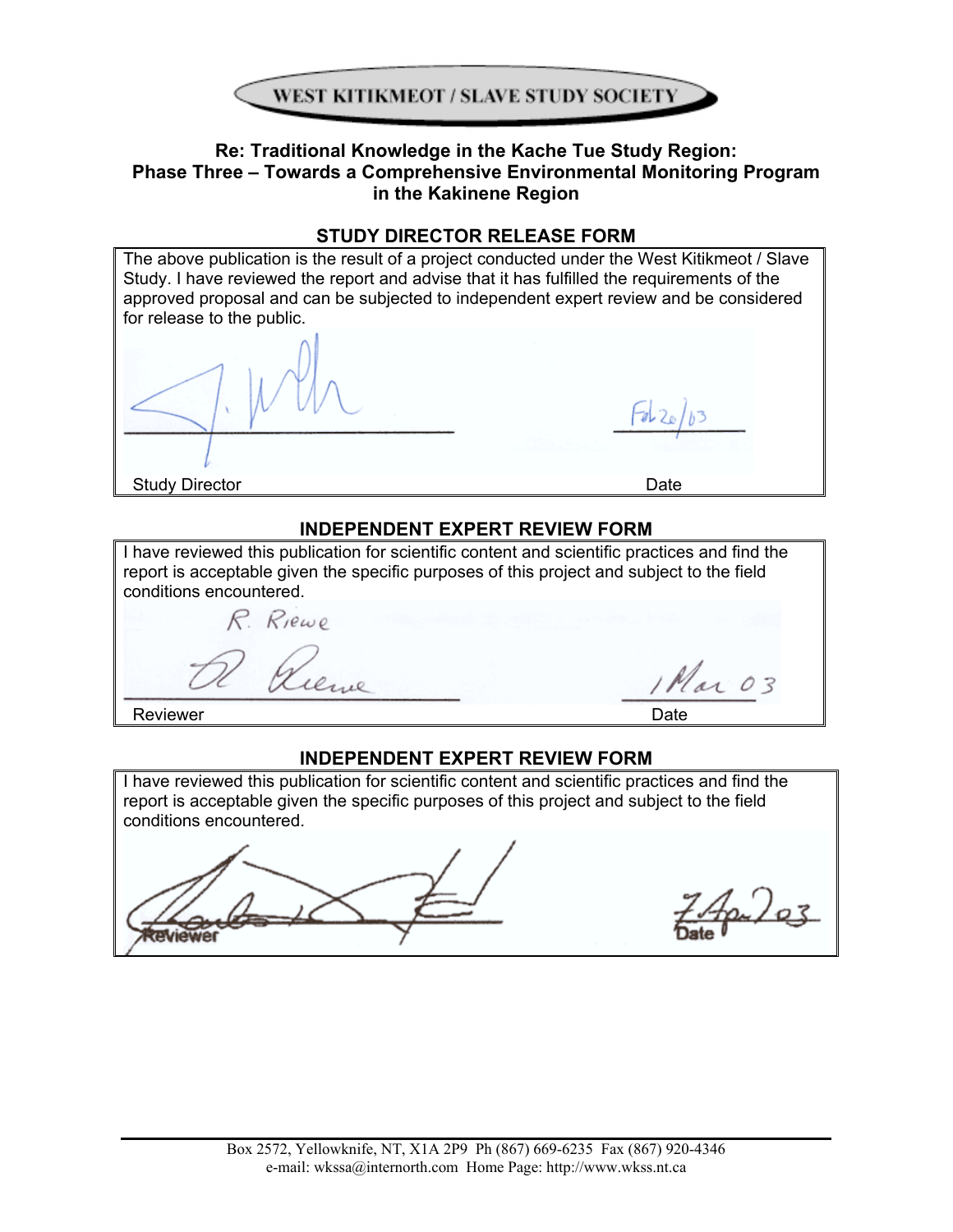

# **BOARD RELEASE FORM**

The Study Board is satisfied that this final report has been reviewed for scientific content and approves it for release to the public.

 $502/03$ 

Chair West Kitikmeot/Slave Society **Date** Date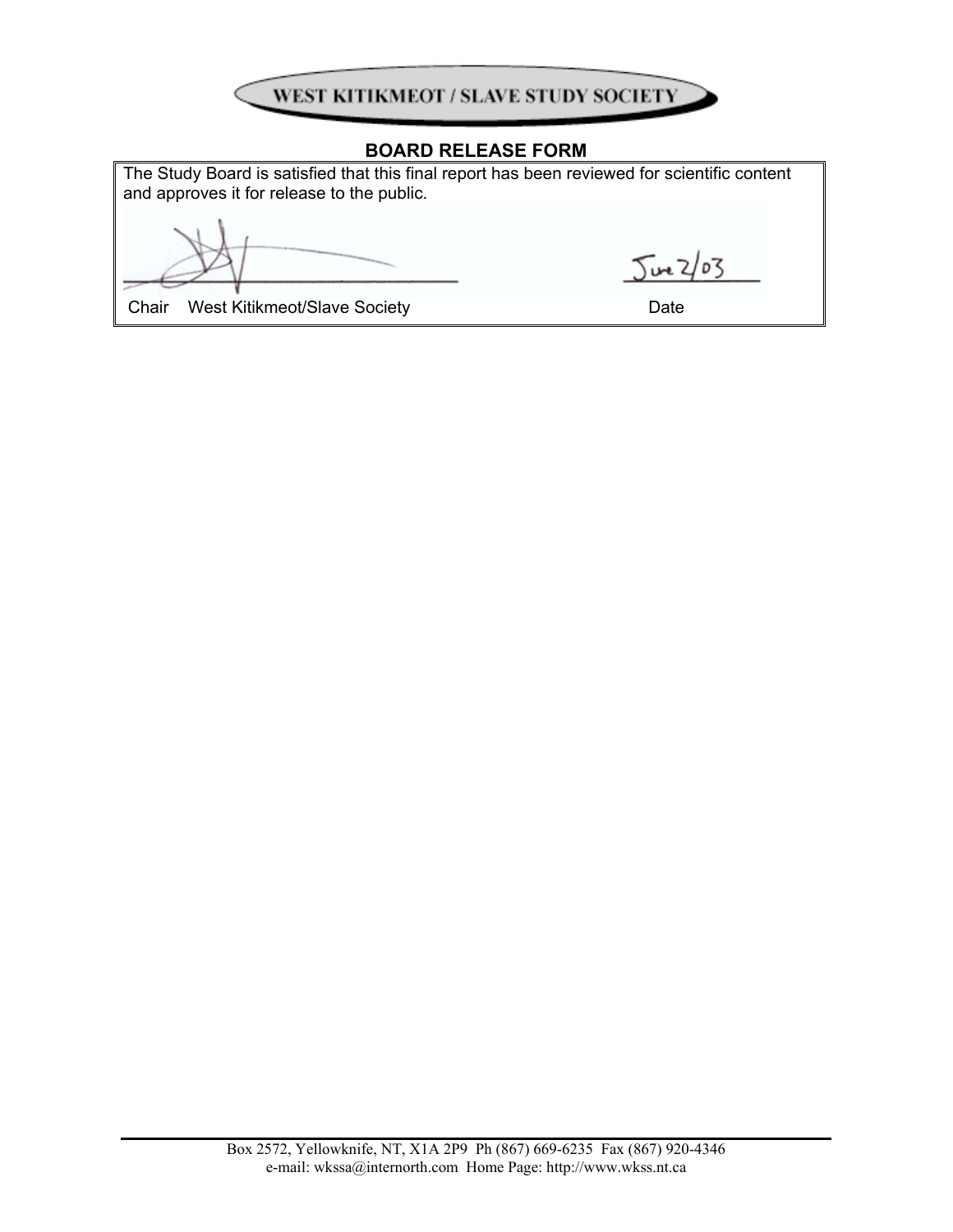



**Traditional Knowledge in the Kache Tué Study Region:** 

**Phase Three - Towards a Comprehensive Environmental Monitoring** 

**Program in the Kakinÿne Region** 

# **FINAL REPORT**

**May 2002** 

# **Submitted to:**

*West Kitikmeot Slave Study Society (WKSS)* 



**Submitted by:**  *Wildlife, Lands and Environment Department Åutsÿl K'e Dene First Nation* 

# **Prepared by:**

*Åutsÿl K'e Dene Elders and land-users Stephen Ellis - Project Directors Beverly Catholique, Stan Desjarlais, Bertha Catholique, Henry Catholique, Marcel Basil, Nancy Casaway – Traditional Knowledge Researchers Shawn Catholique, Jeanette Lockhart – GIS Database Technicians*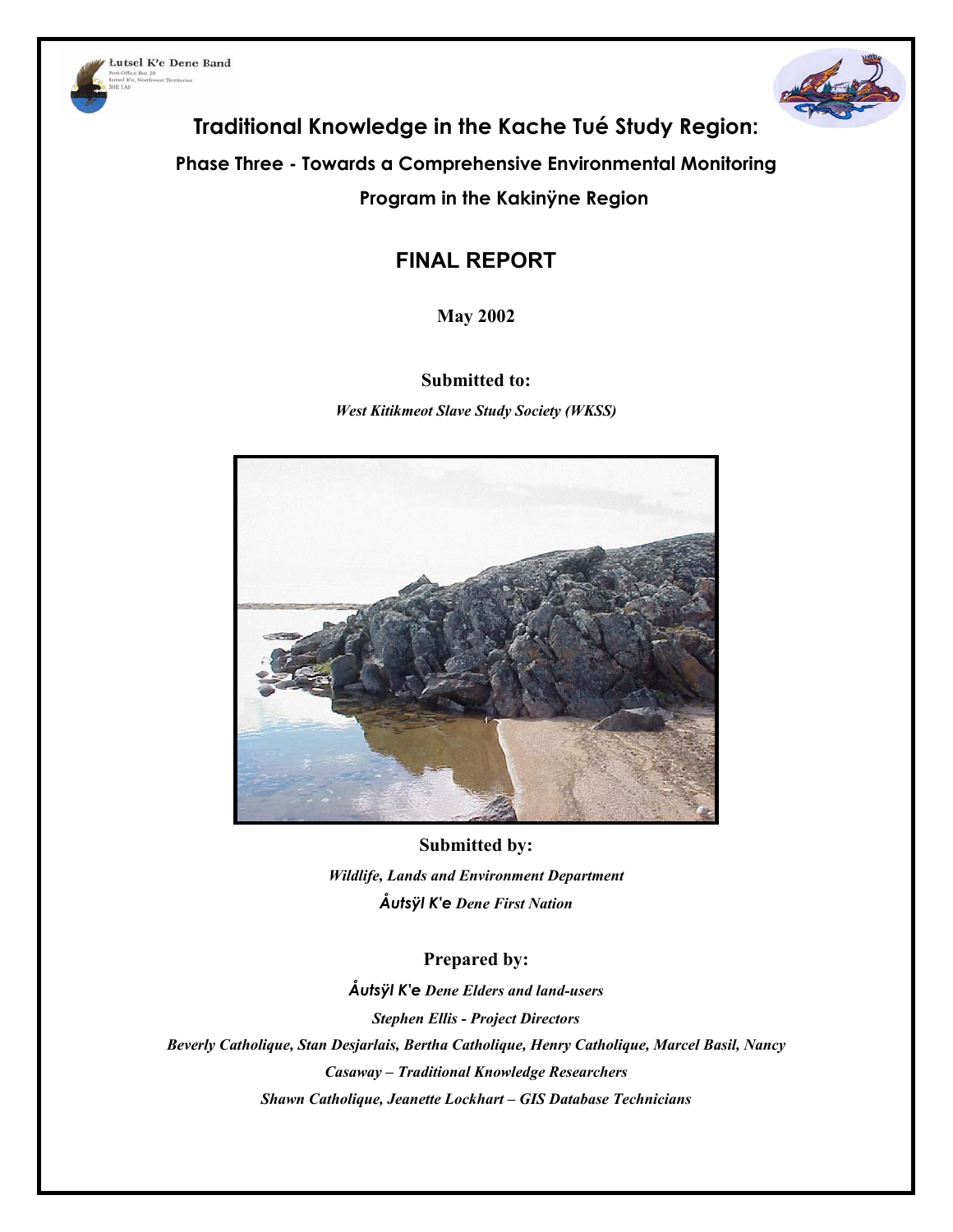## **STUDY SUMMARY**

Phase Three of the *Traditional Knowledge in the Kache Tué Study Region* (*Kache Tué*) project took place between April 2001 and March 2002. The study was based upon the premise that Denesôåine (Åutsÿl K'e Dene) oral histories, knowledge and experiences concerning the Kache Tué study region form the essential foundation for the *monitoring of environmental change* within the traditional territory of the Denesôåine people.

The overriding goal of Phase Three of this study was to design and test a traditional knowledge-based plan for monitoring the changes, both natural and un-natural, that are occurring in the traditional territory of the Denesôåine. Based upon preliminary indicators of change developed in Phase One and related contextual stories gathered in Phase Two of the study, a model for a traditional knowledge-based environmental monitoring plan in the Åutsÿl K'e traditional territory was designed. Suites of indicators for caribou, fish, ducks and geese, small fur-bearing animals, chicken and ptarmigan and berries were refined, and techniques for gathering, verifying and interpreting indicator information were designed. A database was designed as a means of organizing and storing indicator information.

A test of the monitoring program was tested through a comprehensive one-year trial. Information was gathered from land-users around indicator suites. This information was then verified, organized and interpreted by the methods outlined in the design of the monitoring plan. The implications of this monitoring information for the traditional territory of the Denesôåine was explored, as well as lessons learned and refinements suggested by the one-year trial program.

The results of this study provide an effective and functional model for the incorporation of traditional knowledge into the monitoring of environmental change. The model presented herein and the lessons learned from its testing can greatly aid the future design and implementation of cumulative effects monitoring initiatives for the entire Slave Geological Province.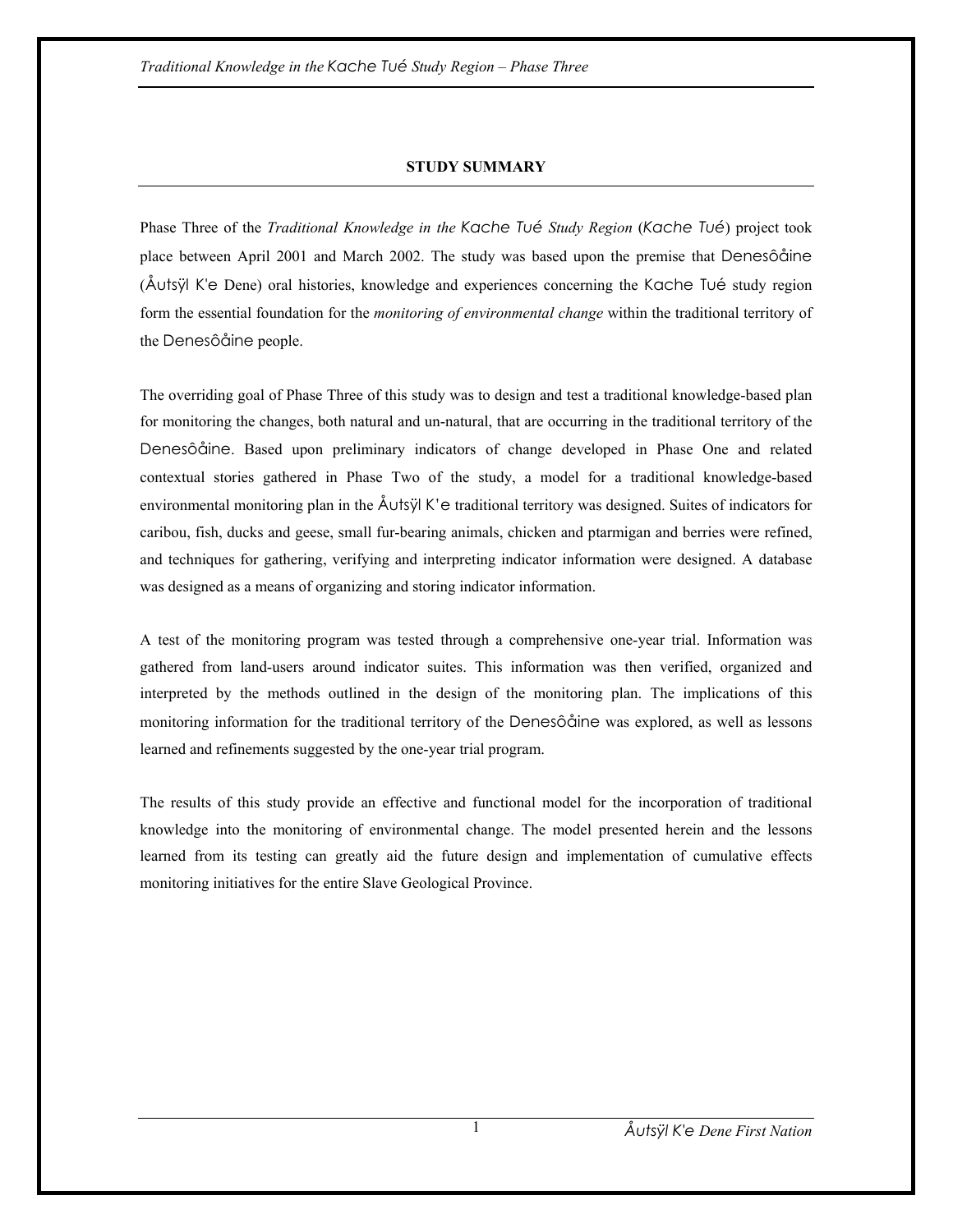## **TABLE OF CONTENTS**

| 1.0 |         |  |
|-----|---------|--|
| 2.0 |         |  |
| 3.0 |         |  |
| 3.1 |         |  |
|     | 3.1.1   |  |
|     | 3.1.2   |  |
|     | 3.1.3   |  |
|     | 3.1.4   |  |
| 3.2 |         |  |
|     | 3.2.1   |  |
|     | 3.2.2   |  |
|     | 3.2.3   |  |
|     | 3.2.4   |  |
|     | 3.2.5   |  |
| 3.3 |         |  |
| 4.0 |         |  |
| 5.0 |         |  |
| 5.1 |         |  |
|     | 5.1.1   |  |
|     | 5.1.2   |  |
|     | 5.1.2.1 |  |
|     | 5.1.2.2 |  |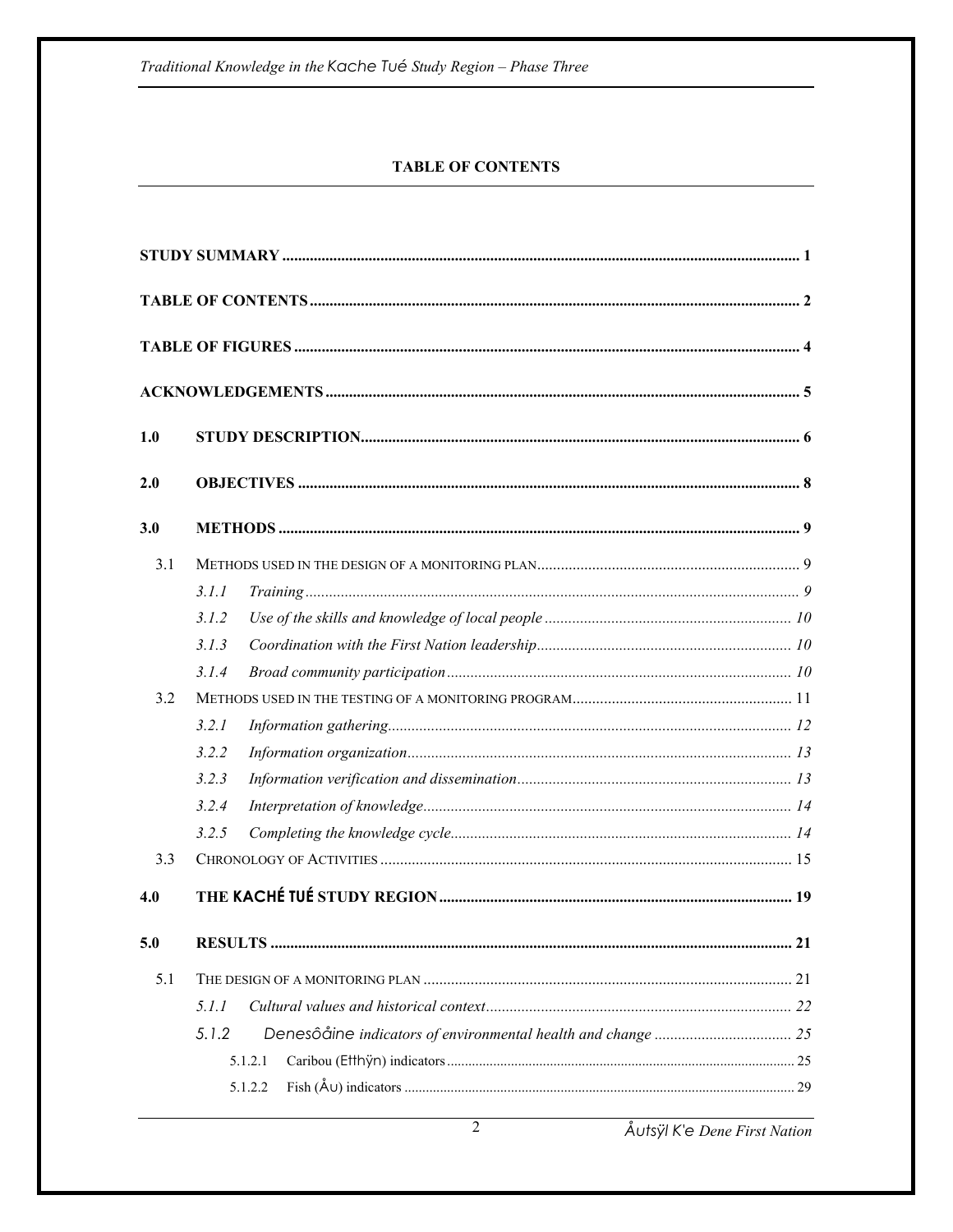| Database development: techniques for organizing indicator information  44      |
|--------------------------------------------------------------------------------|
|                                                                                |
|                                                                                |
|                                                                                |
|                                                                                |
|                                                                                |
|                                                                                |
|                                                                                |
| Chicken and ptarmigan (Di, Æeåk'aith, K'asba) indicator information 61         |
|                                                                                |
| Verification and interpretation of 2001-2002 indicator information 65          |
|                                                                                |
|                                                                                |
|                                                                                |
|                                                                                |
|                                                                                |
| Implications of 2001-2002 monitoring knowledge for the Kakinyne region 74      |
| Lessons learned and refinements suggested by the test of monitoring program 75 |
|                                                                                |
|                                                                                |
|                                                                                |
|                                                                                |
|                                                                                |
|                                                                                |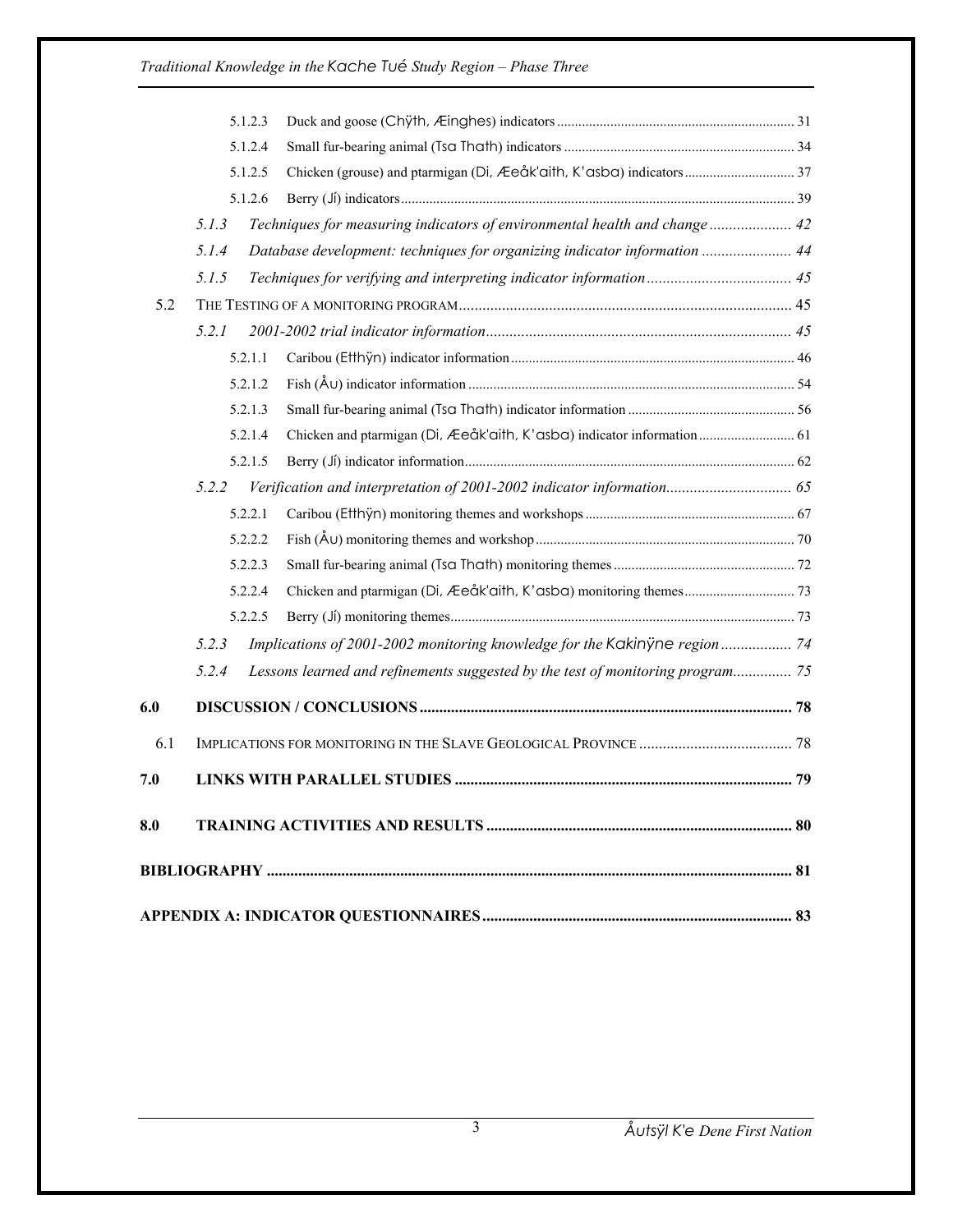## **TABLE OF FIGURES**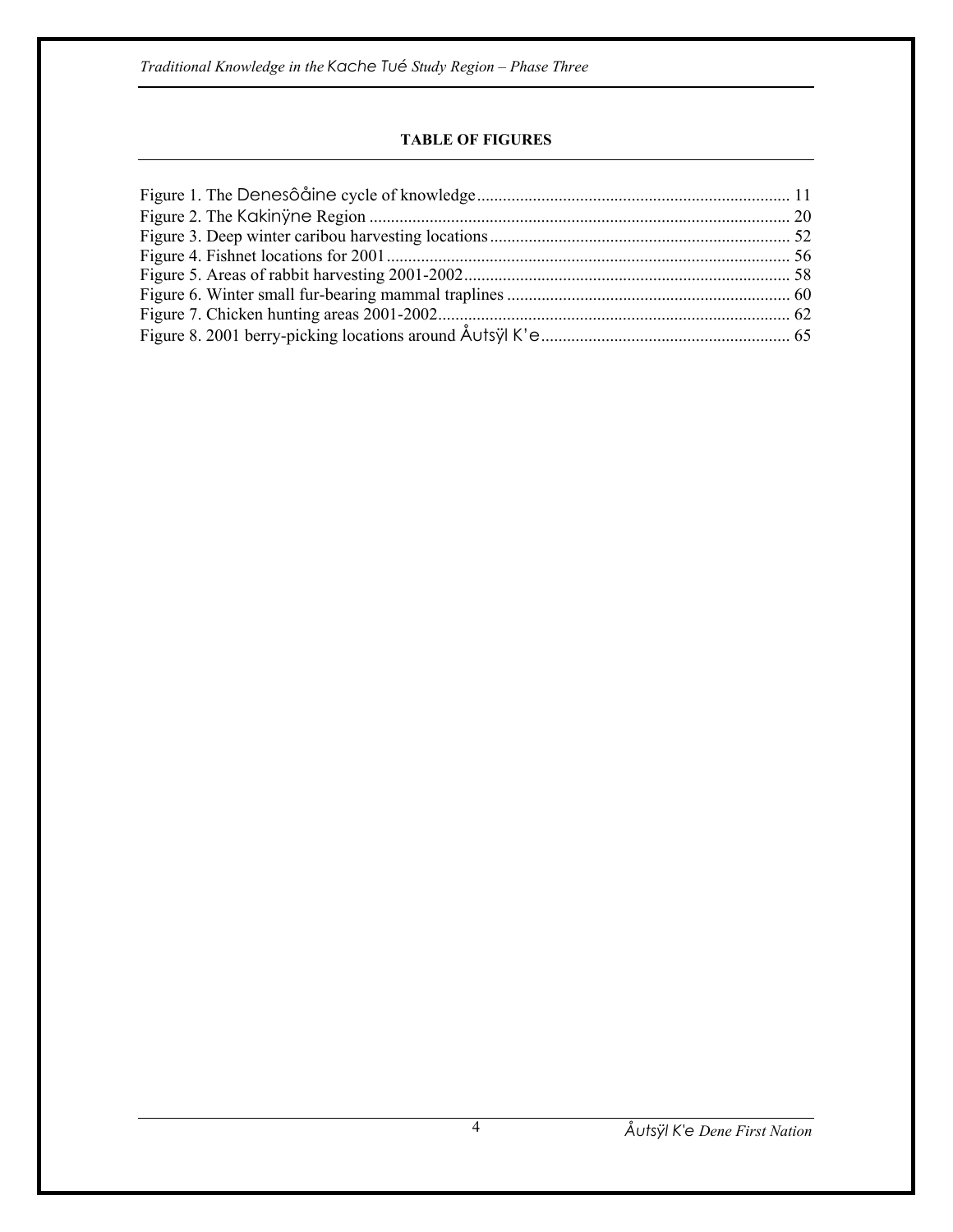## **ACKNOWLEDGEMENTS**

## **Åutsÿl K'e Dene First Nation**

Åutsÿl K'e Elders and Land-Users Åutsÿl K'e Wildlife, Lands and Environment Committee Åutsÿl K'e Chief and Council Bertha Catholique, Sarazine Basil, James Marlowe - Interpreters

**University of Waterloo** 

Dr. Robert Gibson

## **University of Manitoba**

Anne Kendrick, Dr. Phil Lyver

#### **Harvard University**

Andrew Preston

# **West Kitikmeot Slave Study Society**

John McCullum

## **De Beers Canada Exploration Inc.**

Shirley Standafer Pfister

**BHP Billiton Diamonds Inc. / Kitikmeot Meridian**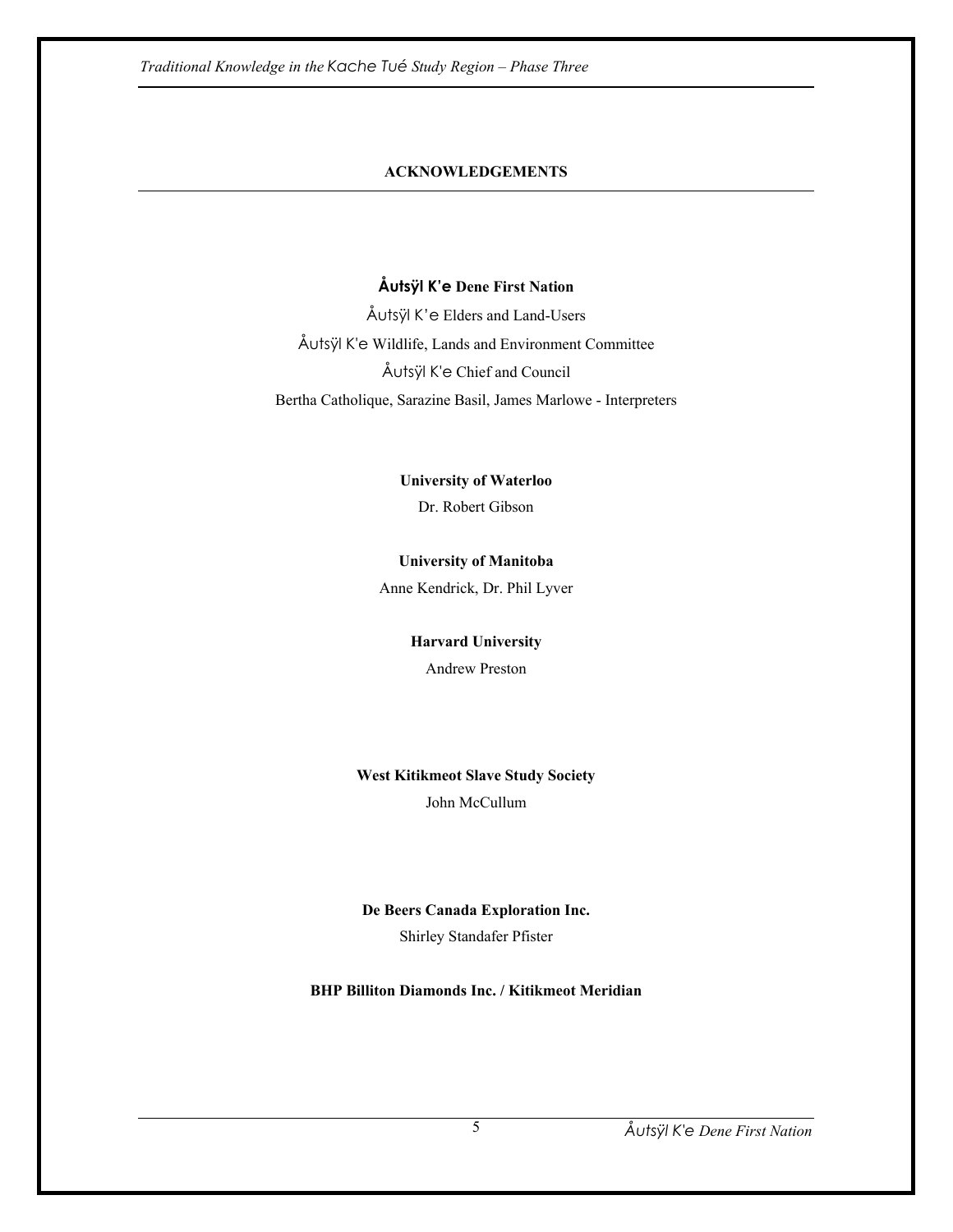## **1.0 STUDY DESCRIPTION**

*Back from 1918 - I can remember how things looked. It was so different. Some people who don't care so much won't notice the changes. How we do things is also changing. We are supposed to be working together. My grandfathers used to sit around together and think about these things and predict what would happen. That is what we are doing now; Elders can predict what will happen in the future. Maybe our children will be very poor. We talk about a lot of things. What we are talking about is very important. Our grandfather used to talk about these things. (ML 11 05 00)* 

The way of life of the Denesôåine (Åutsÿl K'e Dene) is based on ways of knowing that have been passed on for generations. In addition to the socio-economic, cultural and spiritual relationships that exist among people, the Denesôåine have a complex and sacred relationship with the land around them. By respecting this sacred relationship and recognizing the richness of the knowledge held by the Elders about their traditional territory, much can be learned about the health of the land and how it is changing.

As a bit of background, Phase One of the project *Traditional Knowledge in the Kache Tué Study Region* followed the *harvesting patterns* of the Denesôåine through the spring geese and duck hunting season, through the summer fish harvest, the fall caribou hunt at Artillery Lake (Æedacho Tué) and the winter harvest of fur-bearing animals. During this phase, researchers learned about the history of region as an area of *great diversity* and *abundance*. They also learned about how changes in the land were assessed using traditional means, from which preliminary *indicators of change* were developed. Among the most important lessons was the importance of *respecting the land*. Researchers learned that those people who respect the land and live according to the knowledge of the Elders benefit from what the Creator has provided. An in-depth exploration of the results of Phase One can be found in the 1999-2000 Annual Report submitted to the WKSS.

Phase Two of the study focused more on documenting the *oral history* and *legends about the land*. These legends provided the researchers with tremendous insight into the spiritual and physical relationships between the Denesôåine and the land. These legends also provided important *contextual information* for the *interpretation* of the previously developed indicators of change. Community researchers also worked to address gaps in what had been documented in Phase One relating to the health of wildlife and wildlife habitat. Additional information was gathered about the grizzly bear, raven, moose and beaver. Results of Phase Two can be found in the 2000-2001 Final Report submitted to the WKSS.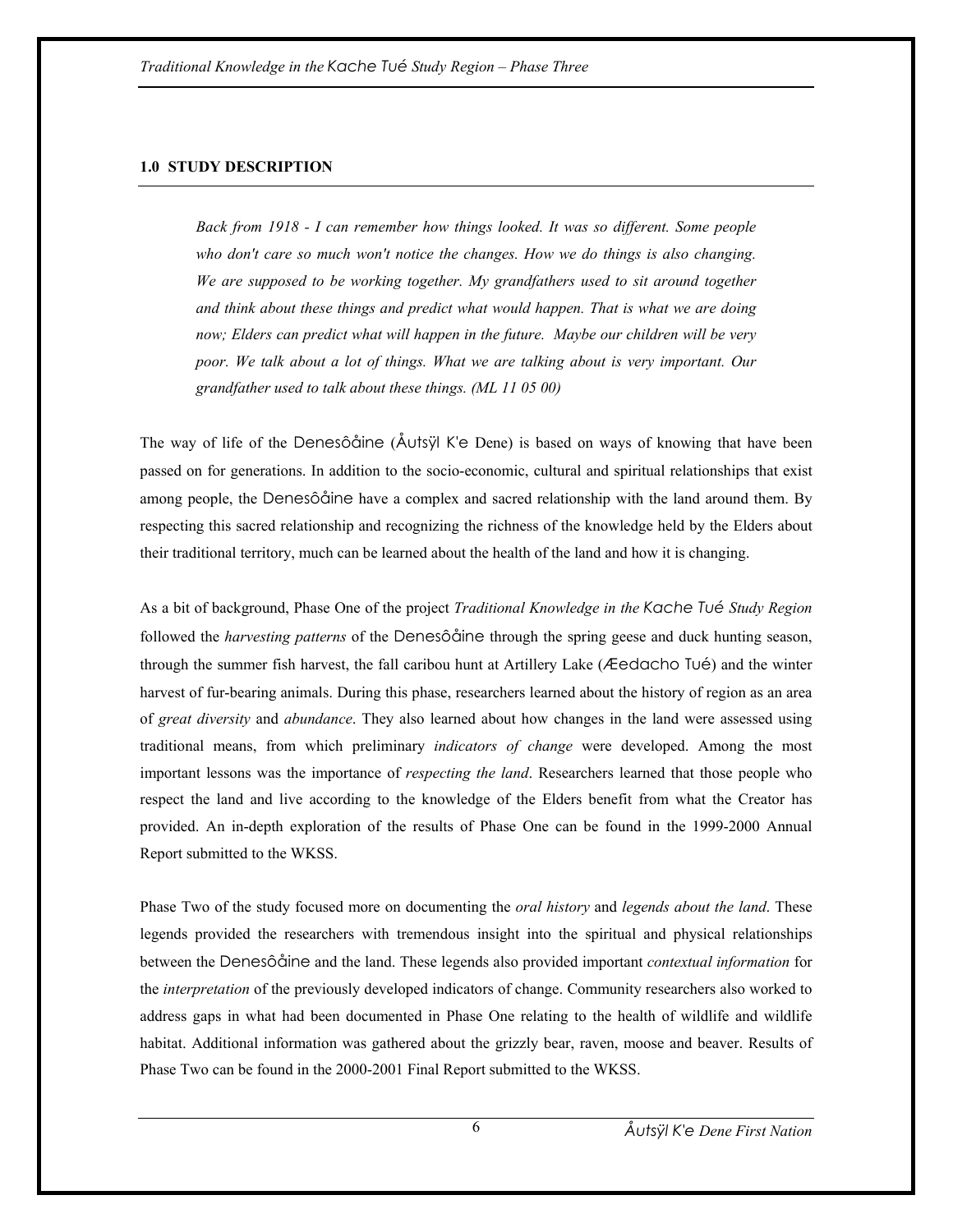Phase Three of the *Traditional Knowledge in the Kache Tué Study Region* project took place between April 2001 and March 2002. This Phase of the study was based upon the premise that Denesôåine oral histories, knowledge and experiences concerning the Kache Tué study region form the essential foundation for the *monitoring of environmental change* within the traditional territory of the Denesôåine people. From this rich knowledge base, we can seek to better understand the changes that are or may happen upon the land.

Based upon preliminary indicators of change developed in Phase One and the related contextual stories gathered in Phase Two of the study, Phase Three of the study sought to design a model for a traditional knowledge-based environmental monitoring plan in the Åutsÿl K'e traditional territory. Such a monitoring plan is of critical importance for the traditional territory, particularly due to the unprecedented resource pressures the region has experienced in the recent past from diamond mining, hydro and tourism interests.

As such, the overriding goal of Phase Three of this study was to design and test a plan for monitoring the changes, both natural and un-natural, that are occurring in the traditional territory of the Denesôåine. The Denesôåine are in a unique position to spearhead such an initiative. The people have a unique and in-depth understanding of the ecology and natural variation in this region, as well as time-tested wisdom concerning a healthy relationship between human and natural activities. Only through the careful consideration of this knowledge and wisdom can it be ensured that the wisest decisions are made regarding the pace and type of change in the study region.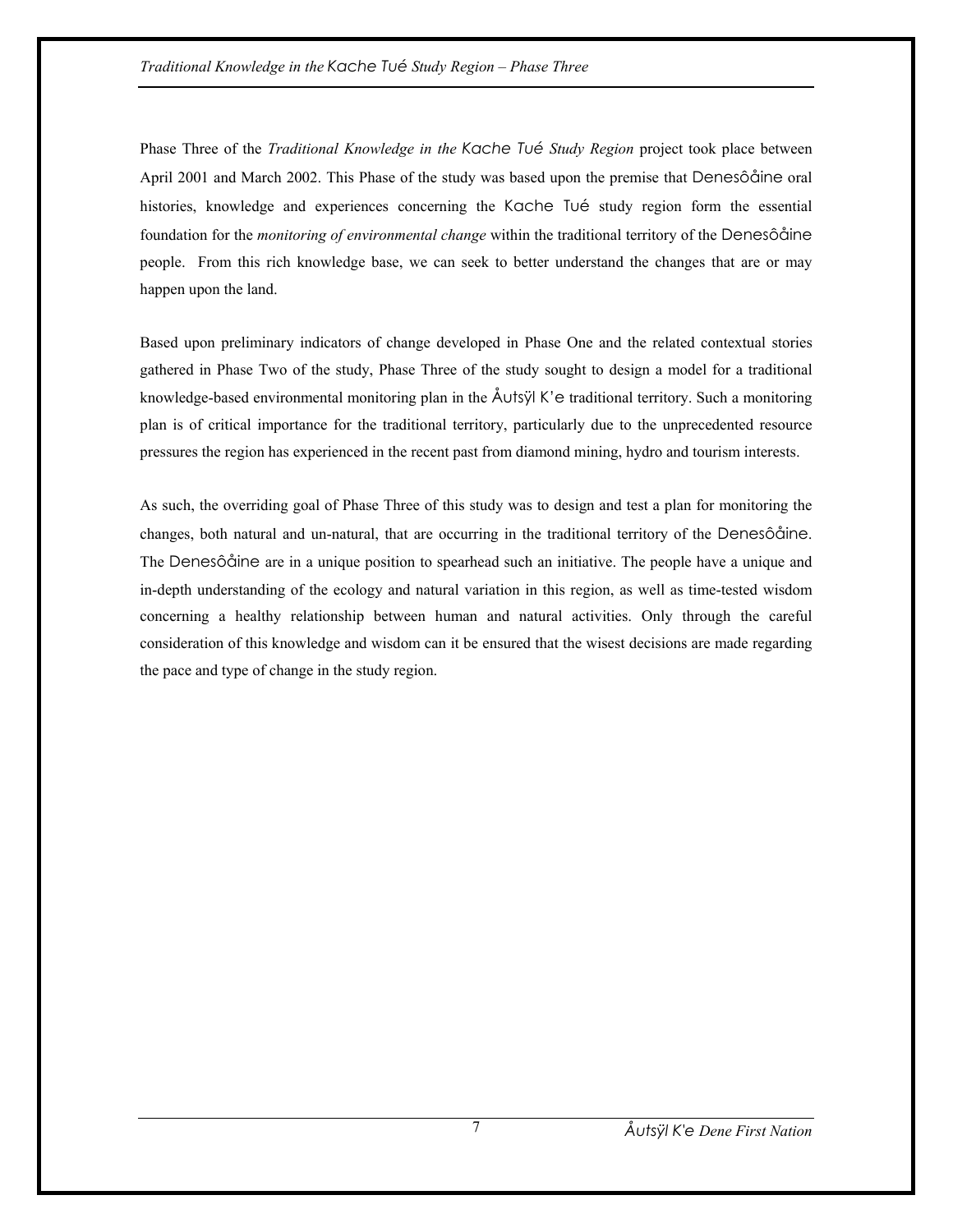## **2.0 OBJECTIVES**

The specific objectives of Phase Three of *Traditional Knowledge in the Kache Tué Study Region* were as follows:

- 1. To create a comprehensive series of traditional indicators of environmental change and to design a suite of indicators for important environmental features of value (animals, plants, etc.) to the Denesôåine.
- 2. To design a methodology for information gathering around suites of indicators using traditional skills, knowledge and values. This methodology is based upon a system of seasonal cycles.
- 3. To complete the design of a searchable (Access), geo-referenced (GIS) database to store information and stories gathered around indicators.
- 4. To complete the design of a methodology to analyze, verify and interpret gathered indicator information using cultural values, historical context and land-based experience.
- 5. To test and fine-tune the designed indicators, methodologies and database through a one-year trial run of the monitoring program.
- 6. To determine the significance, in relation to the natural world and the Dene way of life, of observed changes gathered through the pilot project.
- 7. To draw implications and conclusions from the pilot project for the whole Slave Geological Province.

The objectives of this study can be grouped into two larger categories: Objectives 1-4 concern the *design* of the traditional knowledge monitoring *plan*, whereas Objectives 5-7 pertain more to the *testing* of the traditional knowledge monitoring *program*.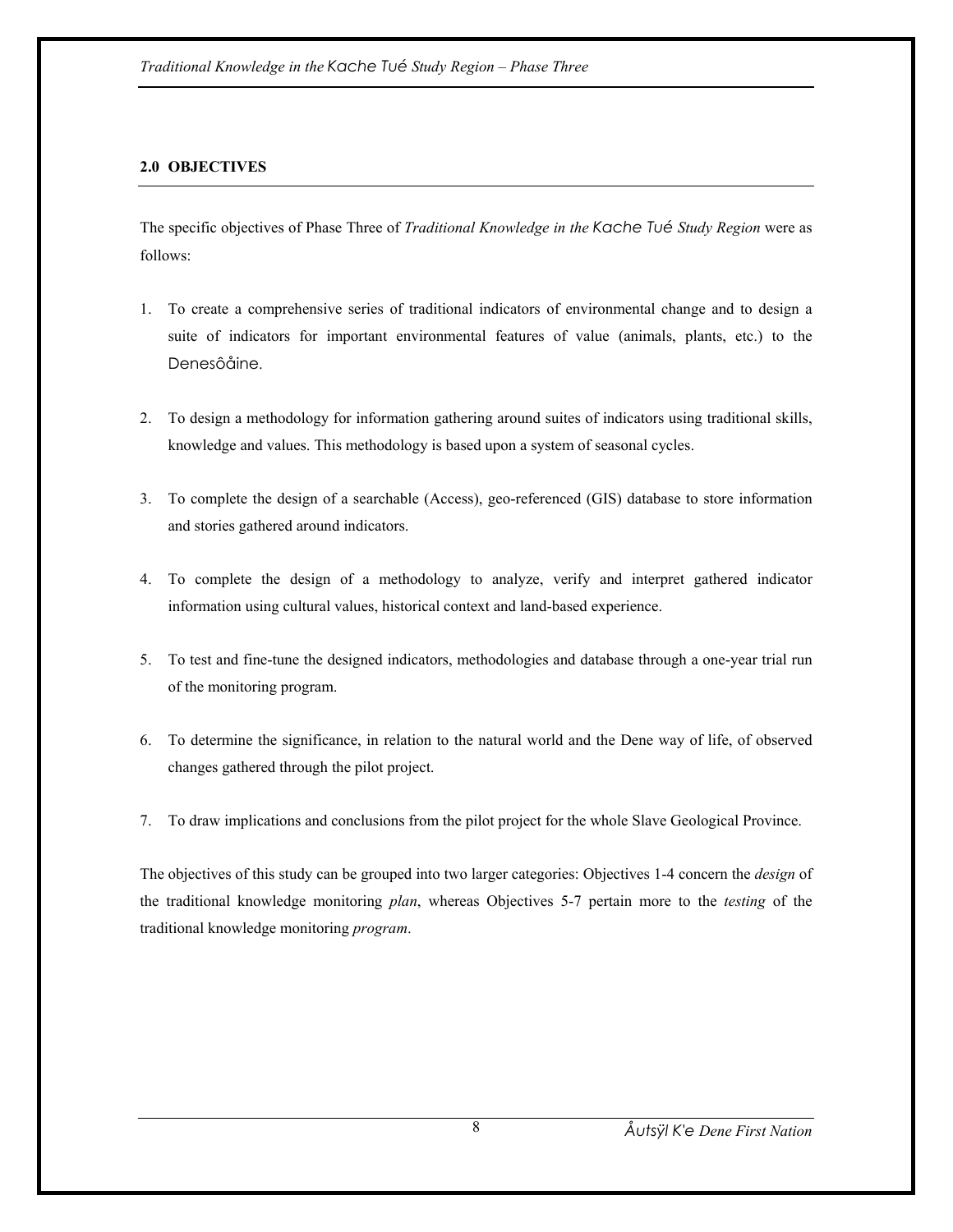#### **3.0 METHODS**

Two separate sets of methods were used during this study. The first set of methods was used to satisfy Objectives 1-4, concerning the *design* of a traditional knowledge monitoring *plan*. A separate set of methods pertained more to the *testing* of the traditional knowledge monitoring *program* (Objectives 5-7).

Methodologies used for the *design of the traditional knowledge monitoring plan* were essentially identical to Phase Two of the study. These methods are briefly summarized in the following section. For a complete description of the methods employed during the design of the traditional knowledge monitoring plan, one can refer to the 2000-2001 Final Report of the *Traditional Knowledge in the Kache Tué Study Region*  (Åutsÿl K'e Dene First Nation, Parlee et al. 2001).

The theory behind the methods used during the *testing of the traditional knowledge monitoring program* is largely derived from the Denesôåine Cycle of Knowledge as outlined in the Final Report of the *Ni hat'ni – Watching the Land: Cumulative Effects Assessment and Management in Åutsÿl K'e* study (Åutsÿl K'e Dene First Nation, Ellis et al. 2001). These methods will be completely outlined herein.

#### 3.1 METHODS USED IN THE DESIGN OF A MONITORING PLAN

The methods used for the design of the traditional knowledge monitoring plan were a form of Action Research, involving the *participation* and *direction* of community Elders and the Wildlife, Lands and Environment Committee, the *training* and *application of the skills and knowledge* of community members and *coordination* with the local leadership. During the planning stages of the project, the Wildlife, Lands and Environment Committee defined the main interests and needs of the community as related to community participation. The main elements of community participation that were emphasized were (1) training, (2) the use of the skills and knowledge of local people, (3) coordination with the First Nation leadership, and (4) the broad participation of the community.

## *3.1.1 Training*

The training of the researchers in both the western and Denesôåine concepts / methods of research was fundamental to the development of the project*.* Researchers raised primarily in the western ethic were trained in storytelling, communication with Elders, land-base skills and the history / legends of the people and their traditional territory. Researchers raised primarily in the Denesôåine ethic were trained in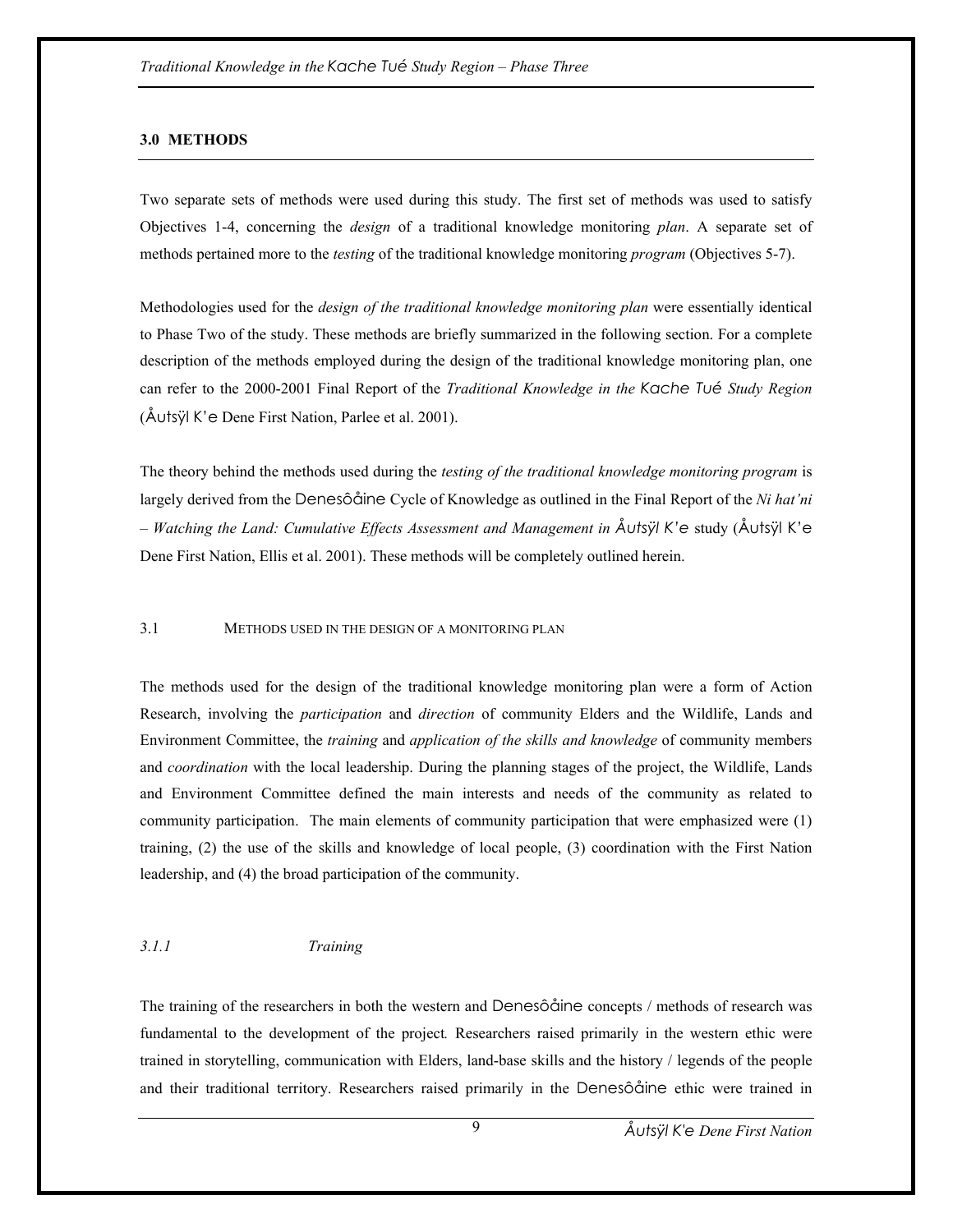information management, qualitative research techniques, English and Dene Yati literacy as well as database design and maintenance. The goal of this training process was to ensure that skills and knowledge were exchanged cross-culturally for better understanding between researchers regarding project design, results and conclusions.

## *3.1.2 Use of the skills and knowledge of local people*

Traditional knowledge research requires using the ways of knowing and sharing of the Denesôåine. Typically such ways of knowing are experiential, oral and informal. Local study researchers, being raised in the Denesôåine way, are well versed in these ways of knowing and used their skills to interact with knowledge holders in a fashion that was both familiar and comfortable. As such, traditional knowledge was gathered from Elders and land-users through home-visit interviews (questionnaires) and small group discussions (workshops).

## *3.1.3 Coordination with the First Nation leadership*

Coordination with the First Nation leadership was achieved through communication and information exchange with the Åutsÿl K'e Dene First Nation Chief and Council and the Wildlife, Lands and Environment Committee (WLEC). The WLEC was the primary body responsible for over-seeing the information gathering process. They were also involved in the evaluation of results and approval of reports before submission to the West Kitikmeot Slave Study Society.

## *3.1.4 Broad community participation*

The Åutsÿl K'e Elders and land-users are recognized in the community as the primary holders of traditional knowledge about the study region. Their expertise distinguished them as the best suited to advise on the appropriate focus of interview questions, methods of data collection, evaluation and verification of results.

As well, the researchers aimed to make the project accessible to all interested community members. Elder meetings provided opportunities for members of the public to participate as observers. Where possible, onthe-land field trips have also included families, students or other interested members of the public. Researchers maintained an open door policy to community members to facilitate informal communication about the project and its results.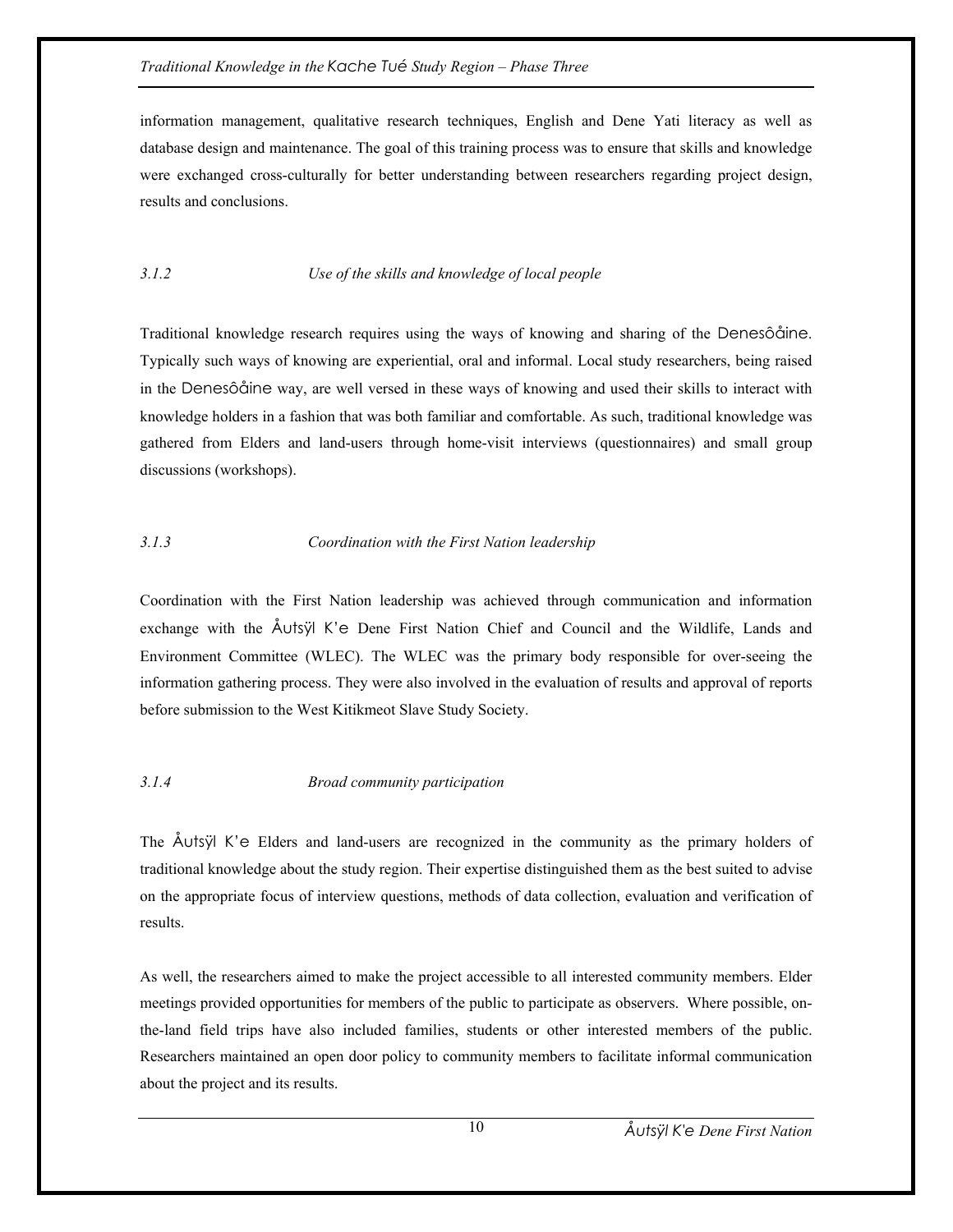## 3.2 METHODS USED IN THE TESTING OF A MONITORING PROGRAM

The functional centerpiece tested during the 2001-2002 trial run of the  $\text{\AA}$ utsÿl K'e environmental monitoring program was the Denesôåine cycle of knowledge as developed by Elders, land-users and WLE staff and detailed in the report *Ni hat'ni – Watching the Land: Cumulative Effects Assessment and Management in Åutsÿl K'e* (Åutsÿl K'e Dene First Nation, Ellis et al.).

The methods described herein shall focus on how environmental indicators and the Denesôåine cycle of knowledge were integrated together into a cohesive monitoring program.

The Denesôåine cycle of knowledge represents the flow of information through Denesôåine culture. It demonstrates how information is gathered and processed using Denesôåine values and techniques. This cycle is graphically represented in **Figure 1**, and described in the subsequent paragraphs.



**Figure 1. The Denesôåine cycle of knowledge**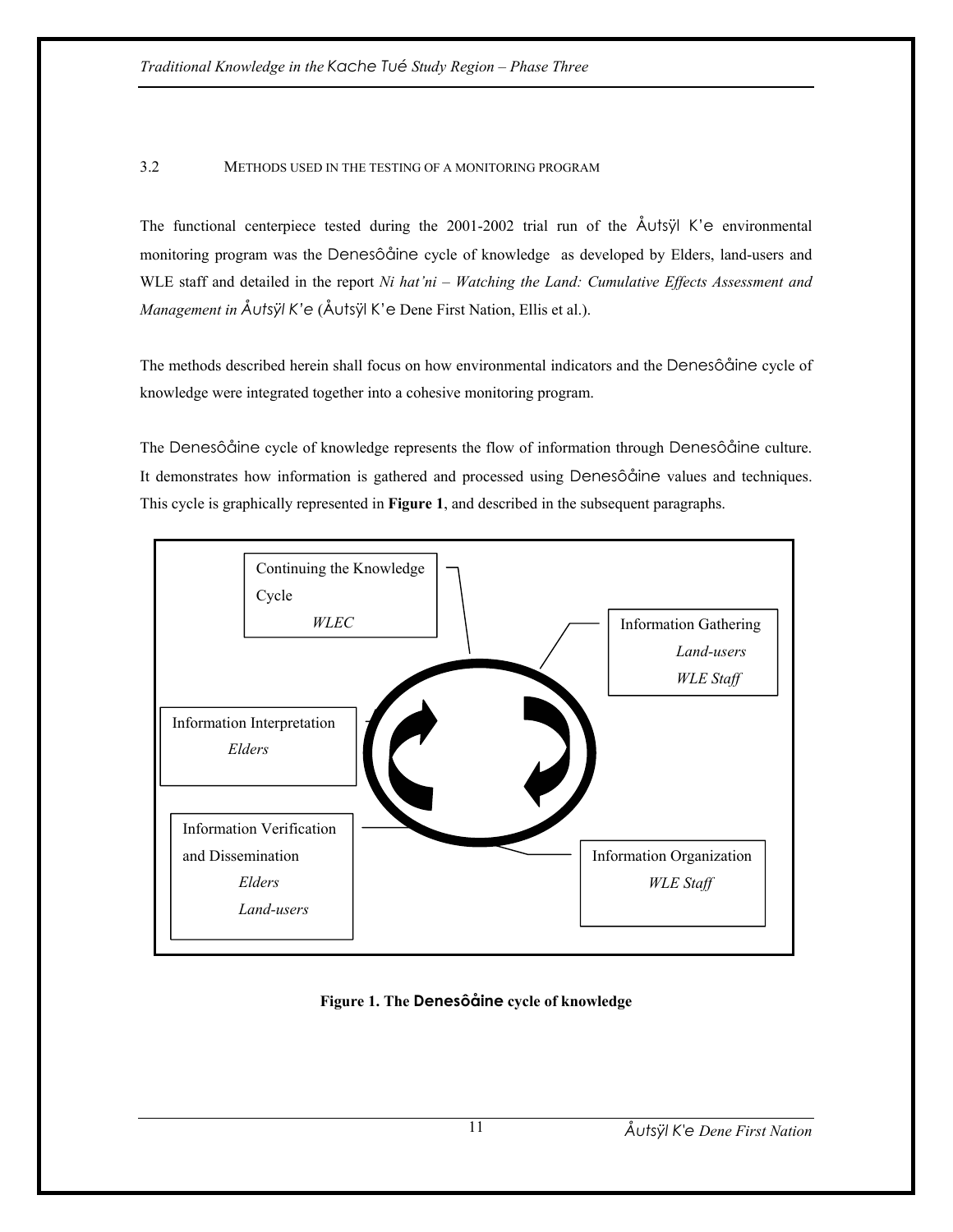## *3.2.1 Information gathering*

Dene ways of knowing are fundamentally experiential in nature. They only operate effectively when people engage in traditional activities on the land - hunting, fishing, gathering, traveling and camping. Having people in close contact with the land ensures that new information about the land is continually being generated through observation and experience. The closer to the land people are, and the longer they spend on it, the richer the information that is derived from experience. This is the fundamental "information gathering" aspect of the Dene way of knowing - people experiencing the land making empirical observations about it. This gathered information is transmitted orally to Elders who validate and interpret the new information in light of their collective experience and history. This is essential for the continual evolution of Dene knowledge - without people on the land gathering information and sharing it with the Elders, Dene knowledge can simply stagnate and eventually become outdated.

The following means of data gathering were tested:

- The gathering of information around indicators completed through the *Design of the Monitoring Plan* section of the study.
- The use of standardized question sets to gather environmental observations from community Elders and land-users. Environmental indicator questions will be asked of land-users in personal interviews (questionnaires) while they are on the land, or just after they have returned to the community after they have been on the land.
- The gathering of environmental observations from land-users participating in WLEC sponsored onthe-land activities, for example during the fall caribou hunt at Artillery Lake or the spring community hunt at Daisy Lake.
- The gathering of environmental observations from land-users after each different harvesting season. For example, information about fish could be collected after the fall fishing season, while information on fur-bearers could be collected after the winter trapping season. Different harvesting seasons corresponded with different monitoring cycles.

The methodology employed to gather information around environmental indicators will primarily feature semi-directed, informal interviews with land-users. Environmental interview questions will be based around issues of seasonal abundance, distribution, condition and context. Land-users will be asked to talk and tell stories about the abundance, distribution and condition of animals, plants and people on a seasonal basis. Such questions seek to illuminate the population health, dynamics and resilience of animals, plants and people, as well as how they interact with each other across the greater landscape. These land-user observations are important for detecting changes occurring in natural cycles and patterns, especially as a database of knowledge is built up season after season. Finally, contextual stories relating to the setting and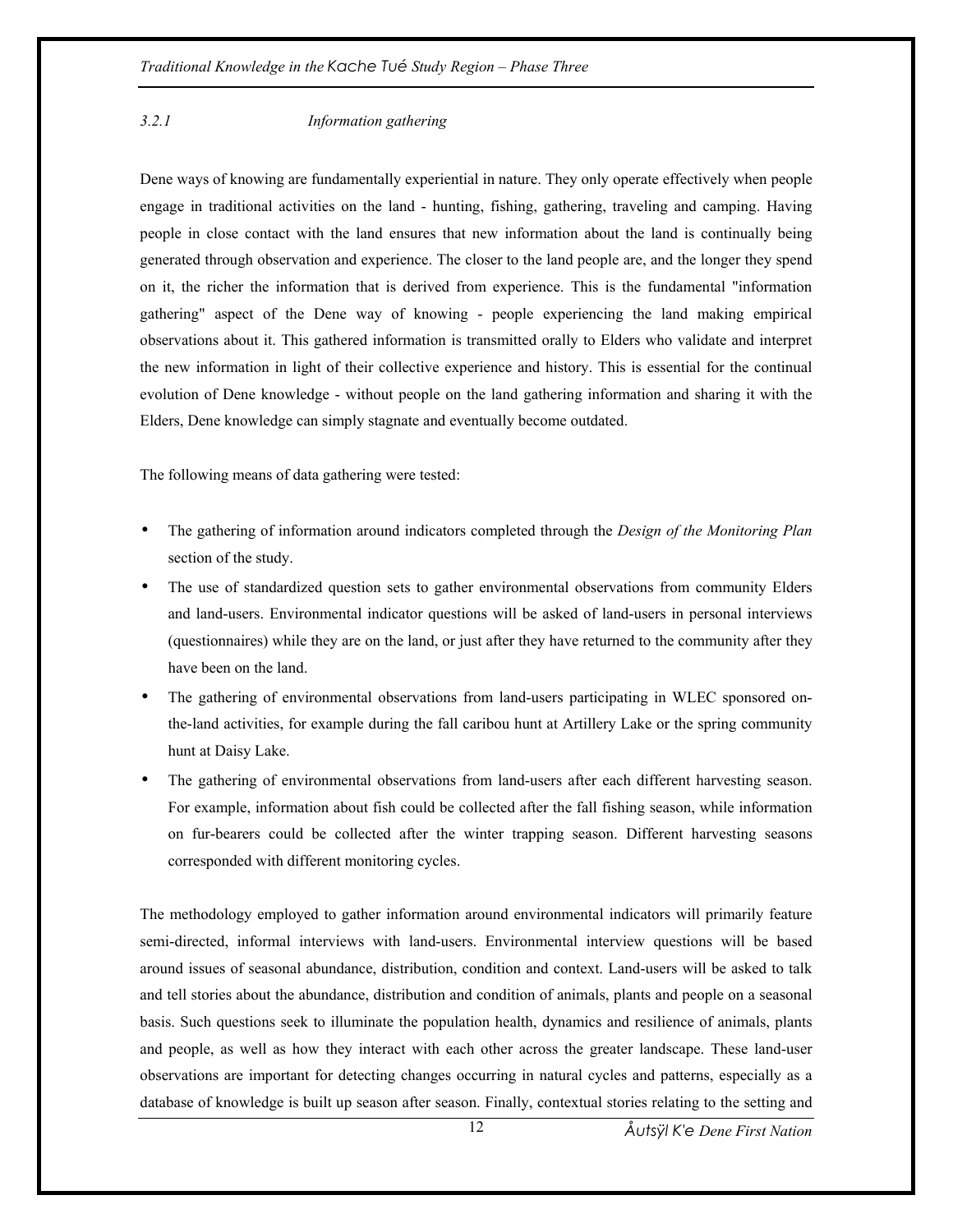circumstance in which observations are made are fundamental for the interpretation of land-user observations and the derivation of implications for the larger ecosystem.

Land-users were provided with an expert consultation fee for participation in indicator questionnaires. This varied between \$25-50 depending upon time required to complete an interview.

## *3.2.2 Information organization*

Once indicator information was gathered from land-users, it was organized and stored in an accessible fashion. In this interest, researchers designed a traditional knowledge database. In addition, gathered indicator information must be put into a format that is conducive to analysis and interpretation by Elders. The following means of indicator organization were used and tested:

- The recording of interviews on audio-disc or video tape.
- The transcription of interviews into English so they could be understood by people who may not speak or read Dene Yati.
- The input and searching of interview transcripts into the traditional knowledge database.
- The mapping of spatial indicator information for comparison with subsequent years of information gathering. This was primarily done using a GIS system, effectively displaying the relationship between various spatial patterns upon the land.

Indicator information must also be organized into general themes in preparation for analysis by Elders and land-users. To accomplish this, researchers simply studied indicator information transcripts for each cycle in order to assess what the *majority* of participants are saying in response to identical questions. As well, any response that was particularly unique was also slated for Elder analysis.

If a monitoring cycle yielded only indicator information that represented natural cycles of change, this information was considered a record of baseline information ("what has always been") and was subsequently entered into the database without interpretation by the Elders. However, any monitoring cycle that yielded information perceived to represent unnatural changes to land-users were referred to a verification and monitoring workshop for discussion.

*3.2.3 Information verification and dissemination*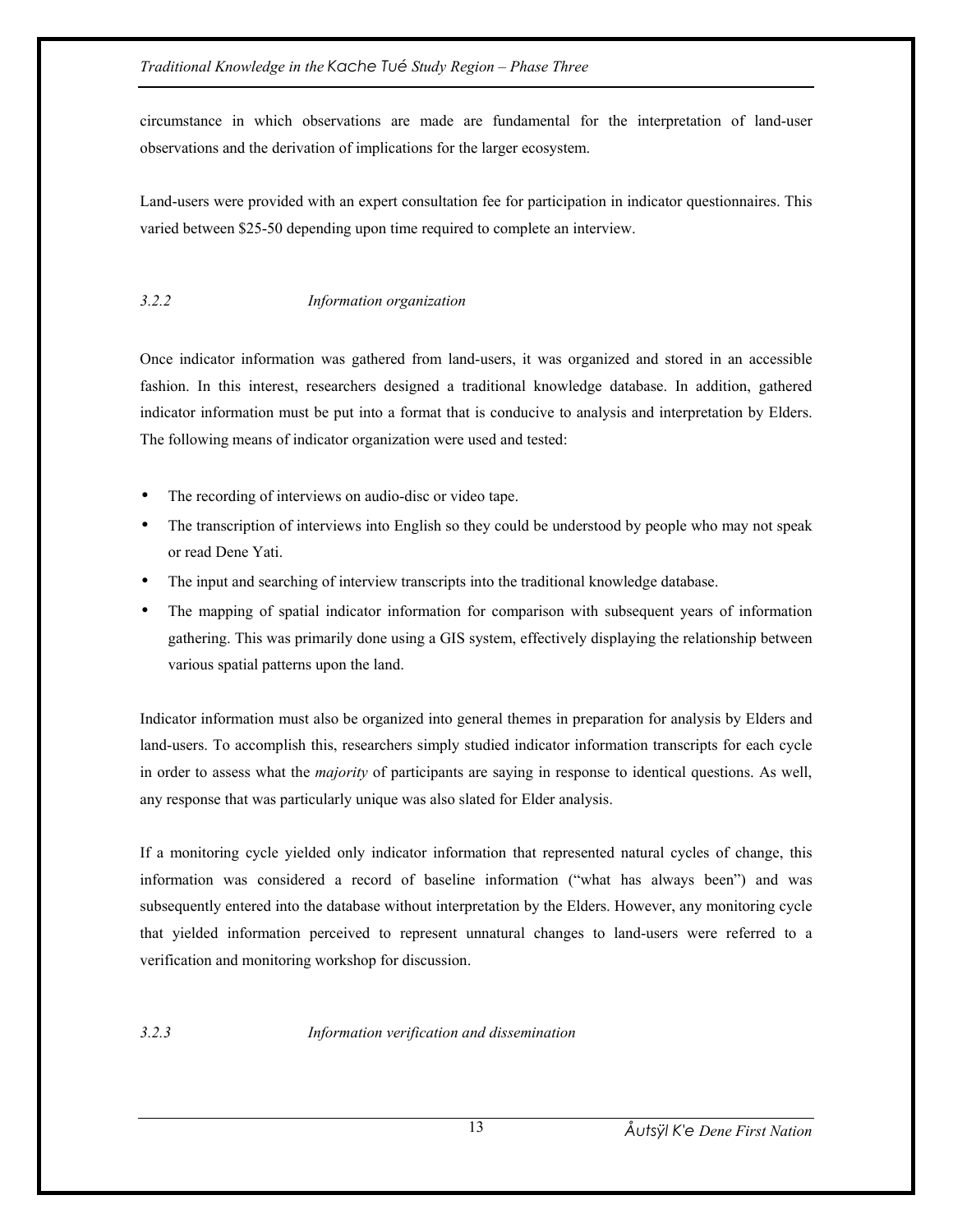Indicator information representing potential unnatural change needs to be verified for confirmation. By comparing the information gathered with what is known to be true through the experience of the Elders, information can be determined to either fall within the natural cycles of nature or without. Information can be weighed against a collective environmental knowledge that has withstood the test of time, knowledge about the land and how it changes that has proven time and time again to be reliable. In such a fashion, observations and experiences are categorized as representing natural cycling if it fits with the Elders' understanding of the land. Experiences and observations that do not fit with Denesôåine knowledge of the land are deemed to represent unnatural change. The verification process was tested through collective Elder and land-user workshops, held at the completion of each seasonal cycle that yielded observations that potentially indicated unnatural change. In the case where all monitoring cycle participants made no indication that any unnatural change was occurring, no verification workshops took place. The information was already verified by the concurrence of monitoring interview respondents.

Information that is verified by the Elders and land-users becomes incorporated into the collective oral narrative of the Dene people. Thus the new knowledge is disseminated. This insures that Dene knowledge remains contemporary: otherwise, this knowledge could simply become a relic with only a historical relevance.

#### *3.2.4 Interpretation of knowledge*

Indicator information about unnatural change that has been organized and verified must be interpreted in order to evaluate its meaning and consequence. Elders took new information generated through the testing of the monitoring program and evaluated it against the experiential history of the people and the land. In such a way they began to explain the reasons for why things may be changing as they were. The Elders also took the new knowledge and evaluated it against the values and traditions of the Dene people. In such a way they began to determine whether the new knowledge represented a concern or a matter of little consequence to the land and its people.

The interpretation of knowledge was tested at the end of each seasonal cycle. Specific workshops were held to interpret information gathered for each monitoring cycle that yielded indicator information potentially representing unnatural change (i.e. *Fall Fishnet Cycle, Spring Freezer Hunt Cycle*).

#### *3.2.5 Completing the knowledge cycle*

Once knowledge about the land has been interpreted by the Elders, it is communicated to the WLEC for decision-making and for providing further direction to the study process. This process was facilitated by the fact that some Elders sit on the WLEC, and thus could share the new knowledge directly with the entire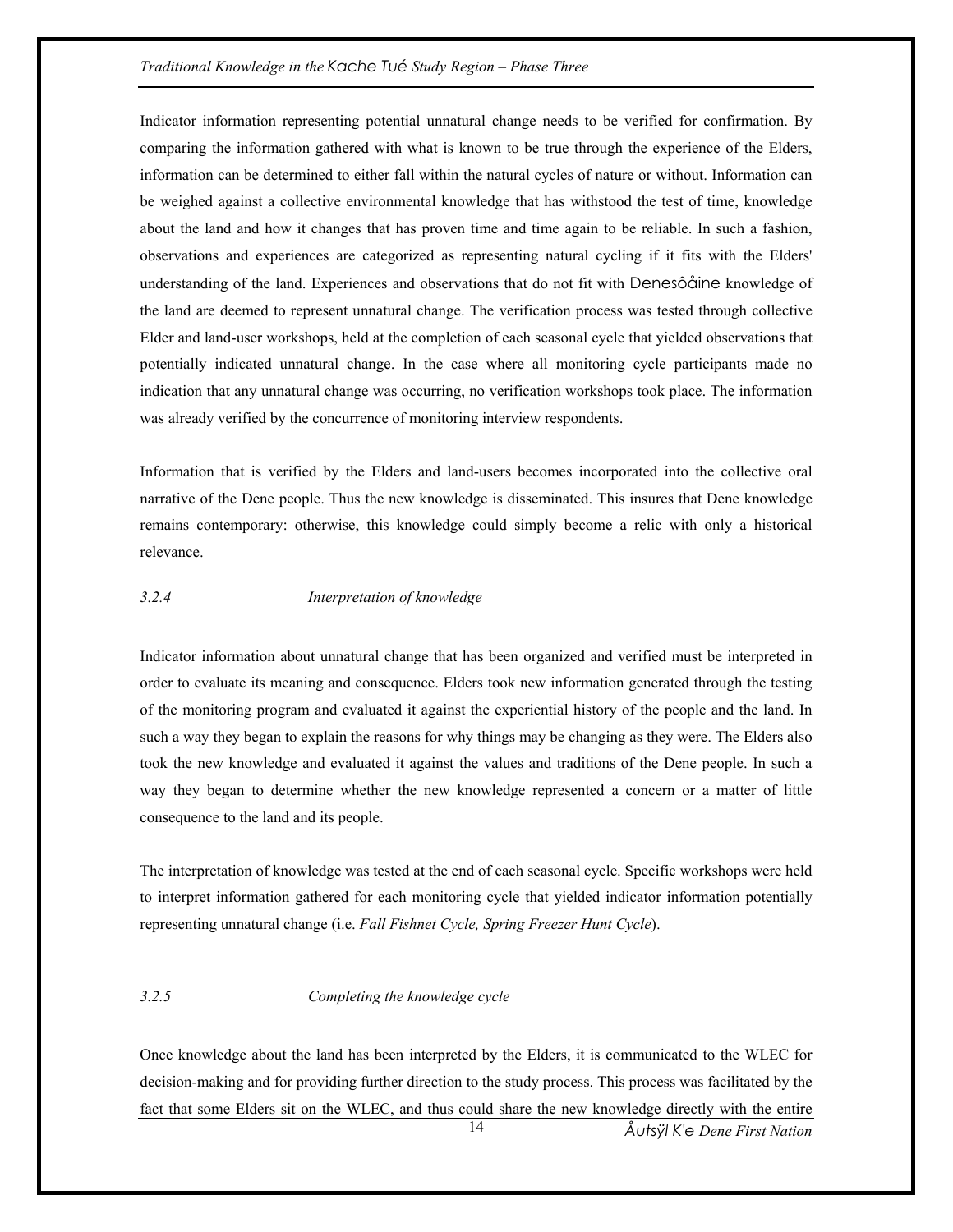committee membership. The WLEC in turn provided the study with direction for further research and monitoring activities. This was a means to insure that pertinent information about the community and land was being gathered and analyzed in the Dene way. In such a way does the whole Dene Cycle of Knowledge continue, from information gathering to evaluation and back around again.

## 3.3 CHRONOLOGY OF ACTIVITIES

The study objectives were met through a series of tasks and activities outlined in the following chronology:

## **April 2001**

Formulation of 2001-2002 study objectives and work plan.

Elder workshops to discuss cultural values and their incorporation into the design of a traditional knowledge monitoring initiative.

## **May 2001**

Design and refinement of open-ended interview questionnaires for the gathering of information around preliminary indicators as developed in Phase One of the study:

- Caribou
- Fish
- Small fur-bearing animals (mink, marten, weasel, squirrel, lynx, beaver, muskrat, otter, wolverine)
- Ducks and geese

## **June 2001**

Development of preliminary indicators of health for the following animals and plants through Elder workshops:

- **Berries**
- **Rabbits**
- Chickens (grouse) and ptarmigan

Design and refinement of open-ended interview questionnaires for the gathering of information around preliminary indicators developed June.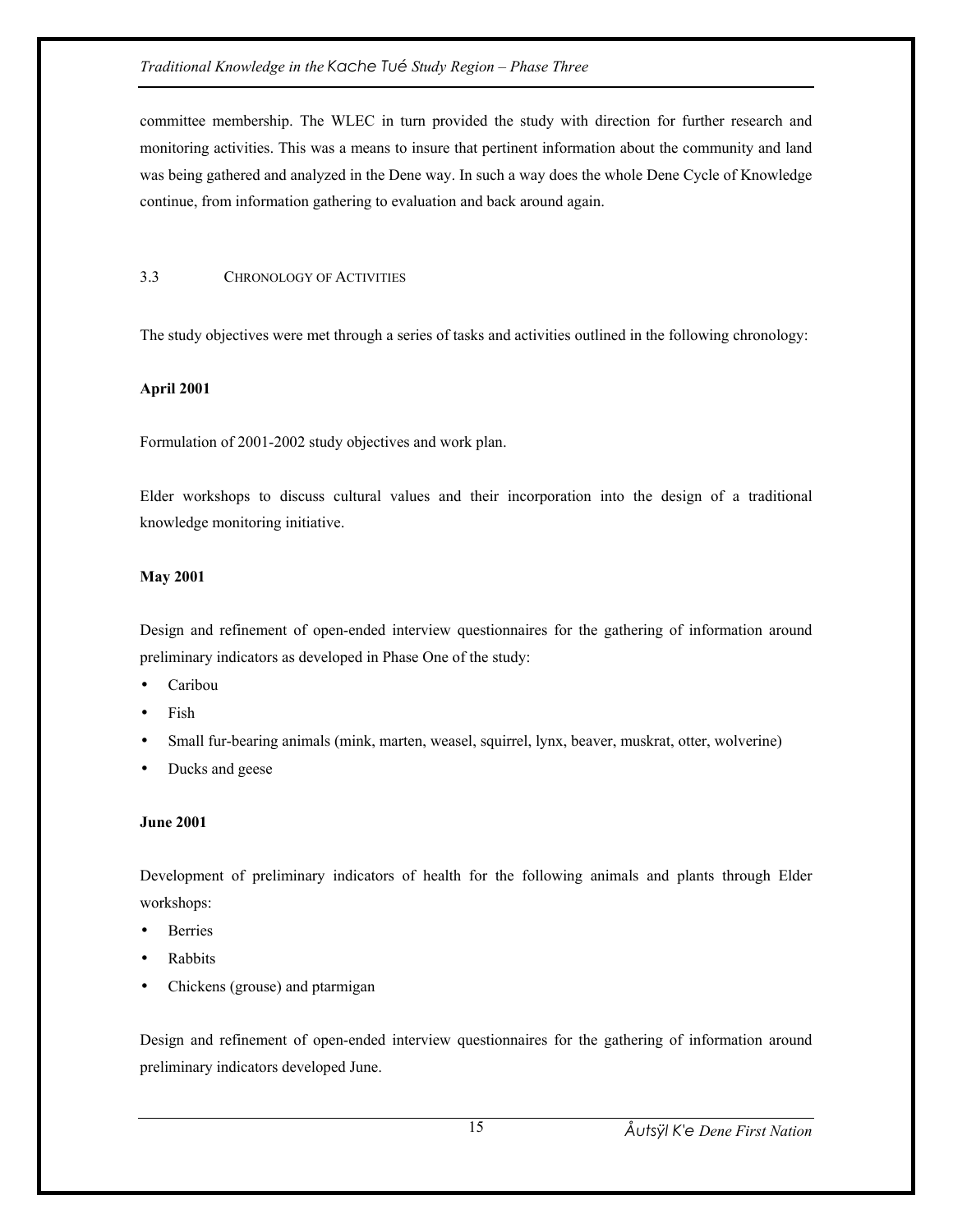## **July 2001**

Refinement of yearly work plan.

Elder workshops to discuss the best time to administer interview questionnaires pertaining to each suite of indicators (monitoring cycles).

## **August 2001**

*Summer Hunt Caribou Cycle – MacKay Lake and Aylmer Lake Summer Hunts* 

- Series of interviews around caribou indicators during and after the MacKay Lake caribou hunt corresponding with the Desnedhé Che spiritual gathering.
- Gathering of stories about Denesôåine land-use in the Aylmer Lake region.
- Series of interviews around caribou indicators during a hunt at Aylmer Lake.

## **September 2001**

*Fall Hunt Caribou Cycle - Annual Fall Hunt in Artillery Lake* 

- Gathering of stories about the history of the fall hunt.
- Cycle of interviews around caribou indicators during and after the hunt.

Workshop to verify and interpret results from *Summer Hunt Caribou Cycle* and *Fall Hunt Caribou Cycle*

## **October 2001**

## *Berry Cycle*

• Cycle of interviews around berry indicators for the fall berry-picking season.

Transcription of stories and data gathered during the *Summer Hunt Caribou Cycle* and *Berry Cycle*.

Development of database for storage and analysis of traditional knowledge stories and information.

## **November 2001**

## *Chicken Cycle*

• Cycle of interviews around chicken indicators for the fall chicken season.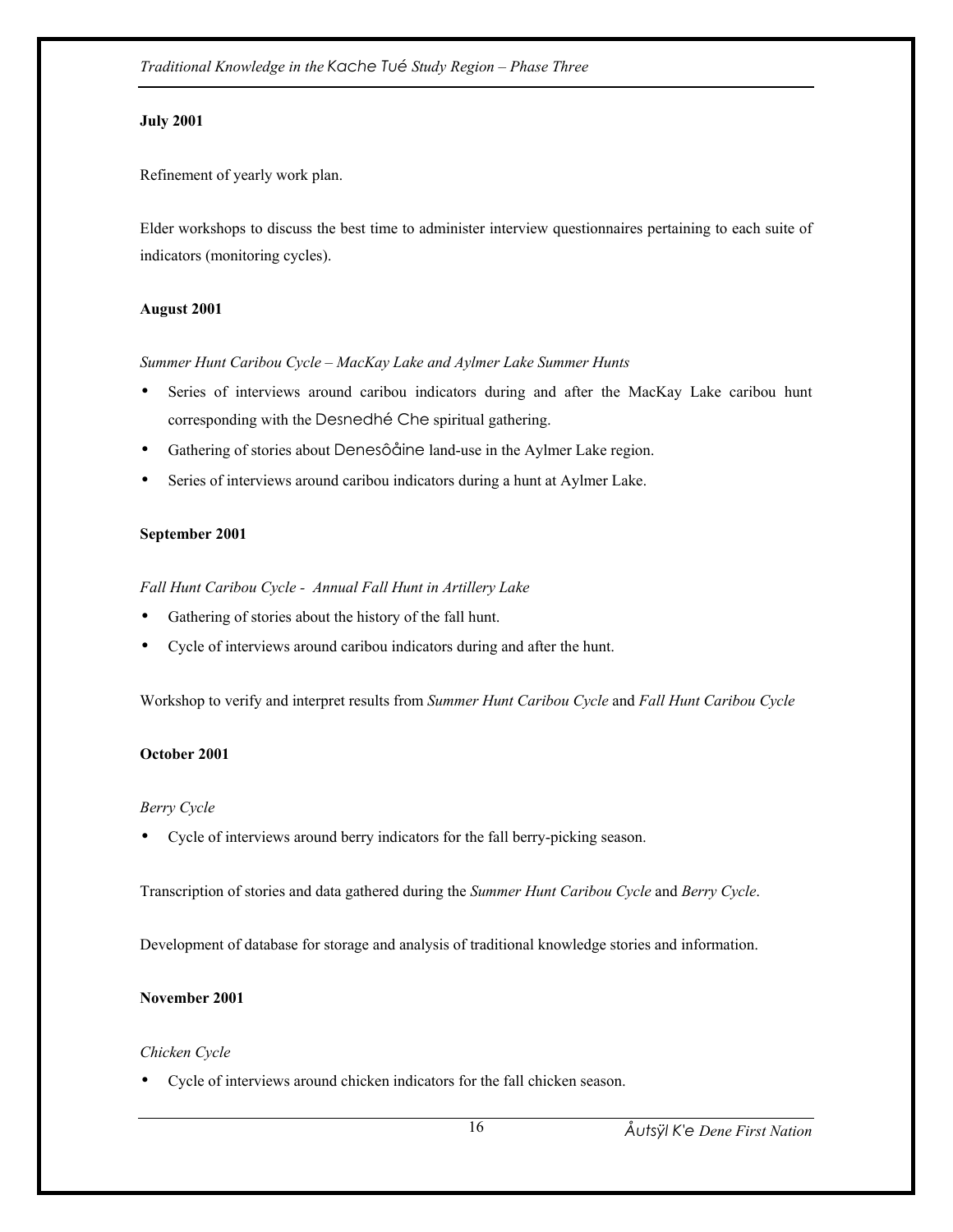## *Rabbit Cycle*

• Cycle of interviews around small fur-bearing animal indicators for the fall rabbit season.

Elders workshop to analyze and interpret information gathered through the *Summer Hunt Caribou Cycle*.

Continuing development of traditional knowledge database.

## *Fall Fishnet Cycle*

• Cycle of interviews around fish indicators after the fall fishing season has been completed.

#### **December 2001**

*Marten, Mink, Weasel, Lynx, Fox and Wolverine Cycle - On-the-land traditional knowledge camp at Duhamel Lake* 

• Gathering of stories and teaching of skills relating to the winter trapping season. Refinement of small fur-bearing animal indicators.

Transcription of stories and data from the *Fall Fishnet Cycle, Chicken Cycle* and *Rabbit Cycle*.

## **January 2002**

#### *Winter Caribou Cycle*

Cycle of interviews around caribou indicators near the end of the deep winter hunting season.

- Transcription of stories and data from winter hunting season.
- Input into database.

Elders workshop to analyze and interpret information gathered during the *Fall Fishnet Cycle*.

Input of previously gathered indicator information into the database.

#### **February 2002**

#### *Marten, Mink, Weasel, Lynx, Fox and Wolverine Cycle*

- Cycle of interviews around fur-bearing animal indicators near the end of the trapping season.
- Transcription of stories and data from winter trapping season.
- Input into database.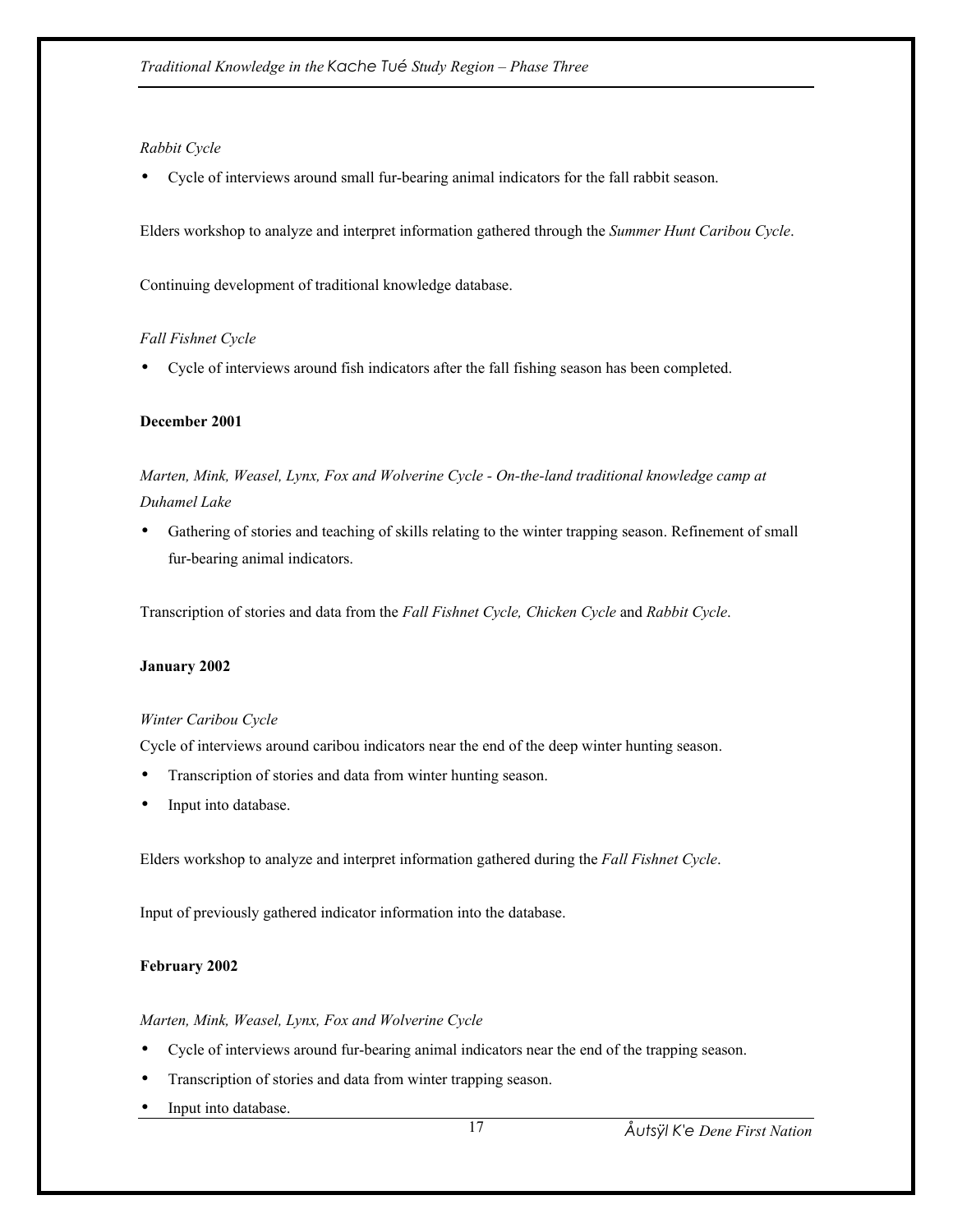Elders workshop to verify and interpret information gathered during the Rabbit Cycle and the *Marten, Mink, Weasel, Lynx, Fox and Wolverine Cycle.*

Completion of database development.

## **March 2002**

*Spring Freezer Caribou Hunt Cycle - Daisy Lake Hunt* 

- Cycle of interviews around caribou indicators during and after the community caribou hunt at Daisy Lake.
- Transcription and input into database.

Elders workshop to analyze and interpret information gathered during the *Winter Caribou Cycle* and the *Spring Freezer Caribou Hunt*.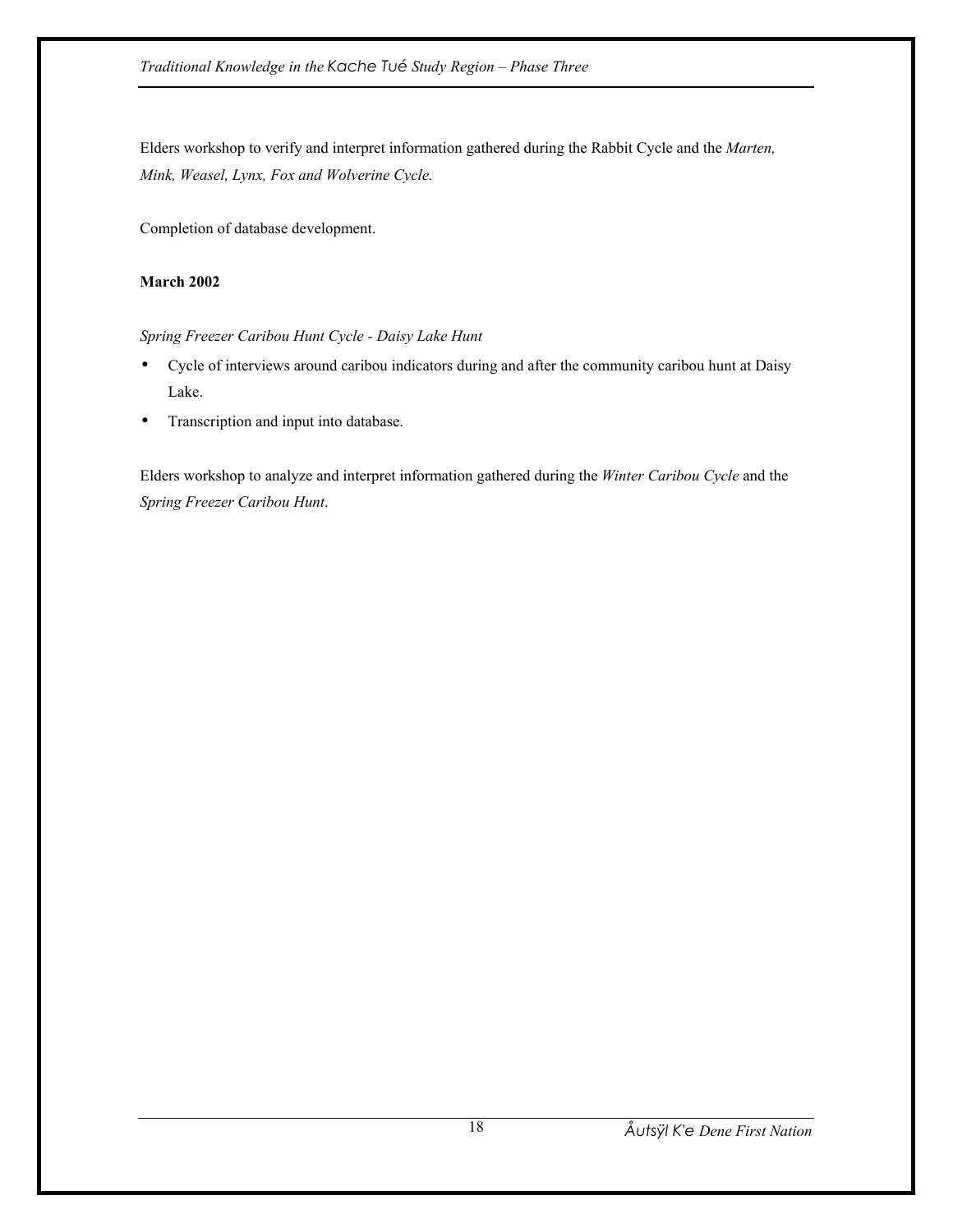# **4.0 THE KACHÉ TUÉ STUDY REGION**

*Not long ago I remember people stayed around here on the north shore of Mcleod Bay. Louis Drybones and his two brothers Michel and Morris Baniya – they were the last ones to stay here [year-round]. They stayed at the Waldron River along the shoreline. People used to take care of what they gained and had in the olden days. Some people starved around here because of the meat shortage. Sometimes it was hard and difficult because of the cold winter weather, the lack of food. When there was no caribou it was tough. Abele Nitah also stayed here. He had a cabin at Bedford Bay. These canoe routes and trails into the barrenlands have been here for generations. Our ancestors (Thai Dene) used these routes and trails. Now we still use them to go hunting for caribou. It has been passed on from our great ancestors to today – from Taltheilei to Fort Reliance. (ML 31 08 00)* 

The north shore of Kaché Tå'azí (Mcleod Bay) in the East Arm of Great Slave Lake is the Kache Tué region, home to the Denesôåine people. The Kache Tué region is within the greater landscape of the Kakinÿne - the rich land. The Kakinÿne is described by the Elders as a region "beyond the end of the lake" – in other words, the area beyond Kaché Tå'azí, the north shore of the East Arm. The Kakinÿne extends from Nidítagh Tué (MacKay Lake) and Tåa Gai Tué (Aylmer Lake) in the north to Kaché Tå'azí in the south, from Æedacho Tué (Artillery Lake) in the east to Åu Tué (McKinlay Lake) in the west (**Figure 2**). Straddling the transition between the boreal forest and the barrenlands, the Kakinyne is a diverse ecosystem rich in wildlife, plants, and the camps and trails of the Denesôåine people. This is Denesôåine Nÿne, or Chipewyan land.

The Kakinÿne is the heart and spirit of the Denesôåine way of life. Within this area, cultural and environmental features of value to the Denesôåine people are represented, existing today much as they were in the days gone past. It is here that the Denesôåine people have lived, laughed and loved over the centuries. The Elders describe this region as rich with resources. People would always go to this area to harvest caribou, to trap for furs, to gather berries, etc. - traveling by dog team, by canoe and on foot. People always knew they could find food in this area. This is the breadbasket of the Denesôåine people. For further information about the history and legends surrounding the Kakinÿne, refer to the report entitled *Denesôåine Land-Use in the Æedacho Tué and Desnedhé Che Region – Report #1: Traditional Practice - The Land of Legend* (Åutsÿl K'e Dene First Nation, Ellis et al.).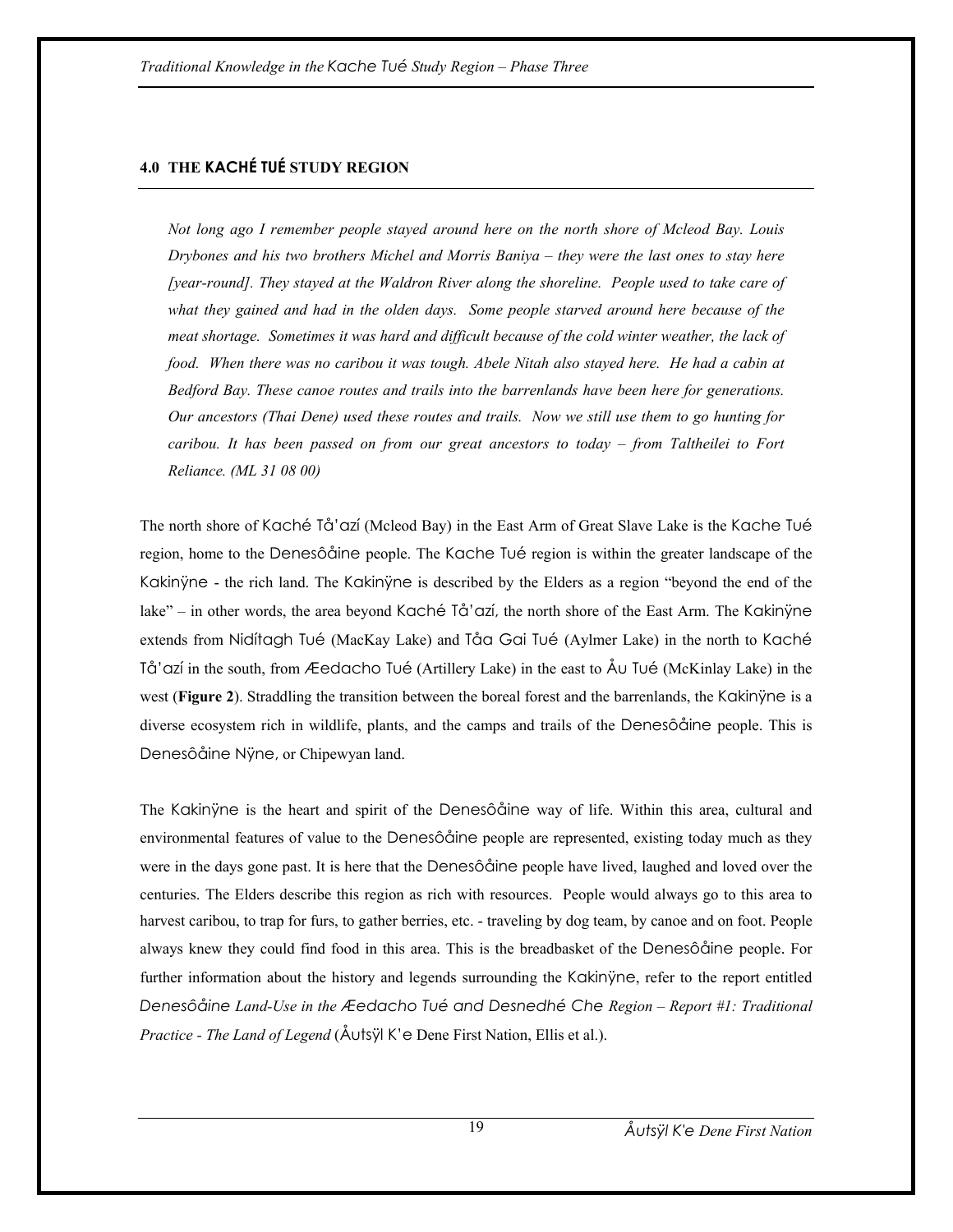Initially, the Kache Tué study region was defined by Åutsÿl K'e Elders in 1997. At that time, the Elders expressed concern about the region between Kezus Tué (Cook Lake) and Kaché (Fort Reliance). On May 21, 1998, the Elders recommended that the study area be expanded to include the entire Kaché Tué region along the north shore of Kaché Tå'azí. Subsequent results from Phase One and Two of the study, however, extended even beyond Kaché Tué to encompass the entire Kakinÿne. This greater Kakinÿne region was the focus of Phase Three of *Traditional Knowledge in the Kache Tué Study Region*.



**Figure 2. The Kakinÿne Region**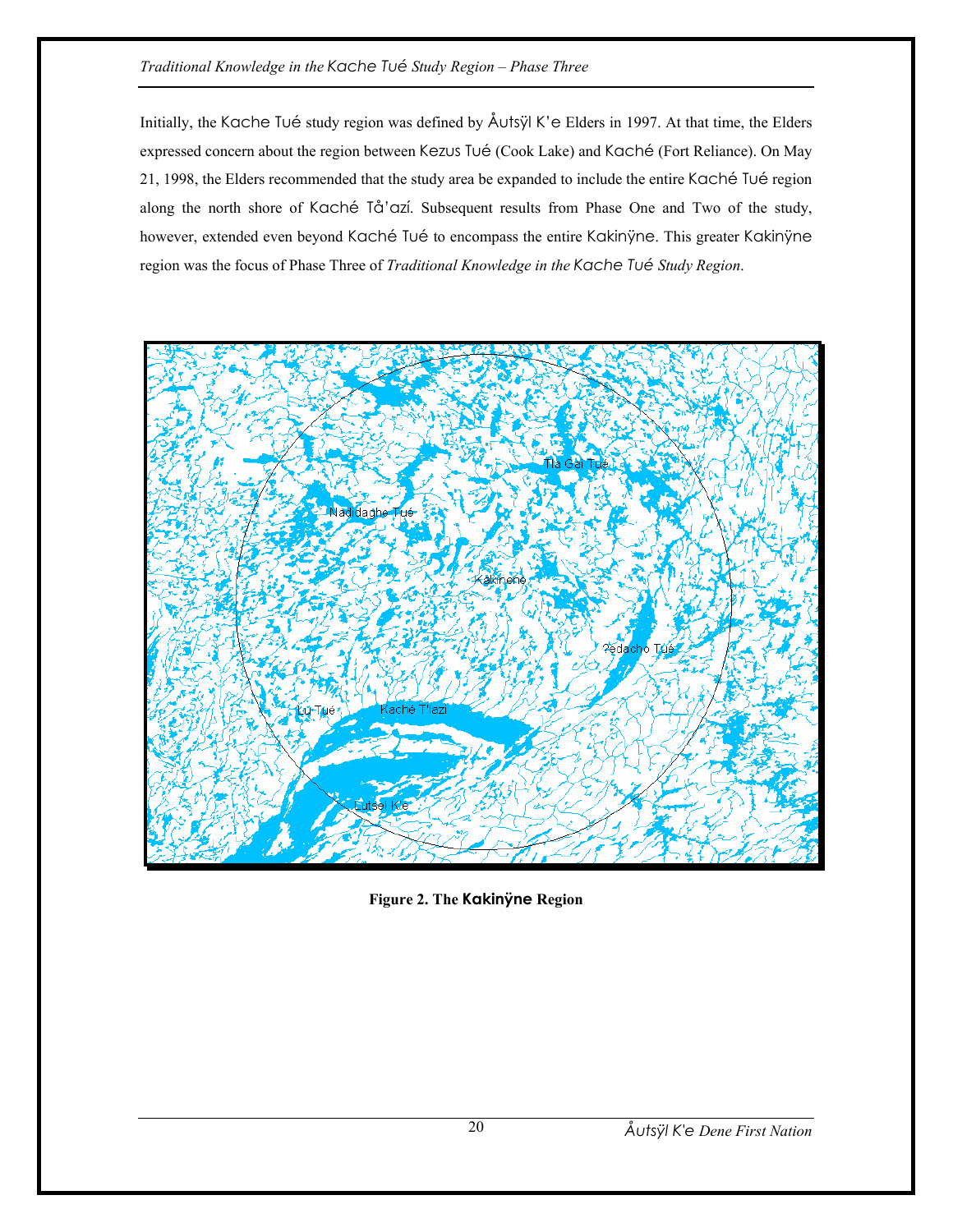#### **5.0 RESULTS**

*The report that has been put together is about our culture and our way of life. The*  documents show how we see things. The people here know exactly what is happening. *When I was young - I didn't go to the store. I survived on the land. I put my snowshoes on in the winter and this is how we survived. Today it's not like the olden days. This*  document here won't go away. It will be around for many years. It tells what we *understand about the animals and how they behave and how we live on the land…some of the young people don't know the whole story. The documents that are made will let them know it. We can pass on stories about the rivers and how they made a dam without our consent [Talston Hydroelectric Development]. That dam in that area has damaged the area. That area used to be good for hunting - now it's ruined. We have told the government but they said it wasn't their fault. We also tell stories about the mining exploration and how they are working out there without the consent of the people. When we talk about the land, these are the things we are talking about. We are not playing around. It is not a game. What we are talking about - it is very serious. The Elders know*  what is happening. The stories that have been collected tell what has happened in the *past. (ZC 28 06 00)* 

So do the words of the late Zepp Casaway eloquently describe the importance of listening to and recording the stories of the Elders and land-users. These stories are the record of how things were and how they are changing. This is particularly true of the natural world, of which the Denesôåine have an intimate understanding and relationship. The Denesôåine live in close proximity with the land, in constant contact with the cycles of water, animals, plants and weather. Denesôåine knowledge of this land and its cycles is the foundation of understanding how the study region is changing through time.

#### 5.1 THE DESIGN OF A MONITORING PLAN

This section will detail a traditional knowledge monitoring plan as designed by the Elders, land-users and WLE (Wildlife, Lands and Environment) staff. Initially, the cultural values and historical context that informed the development of the monitoring plan will be described. Then, a comprehensive explanation of the suites of indicators used to detect changes in the plants and animals of the study region will be given, followed by a description of the means used to gather, organize and interpret indicator information. Finally,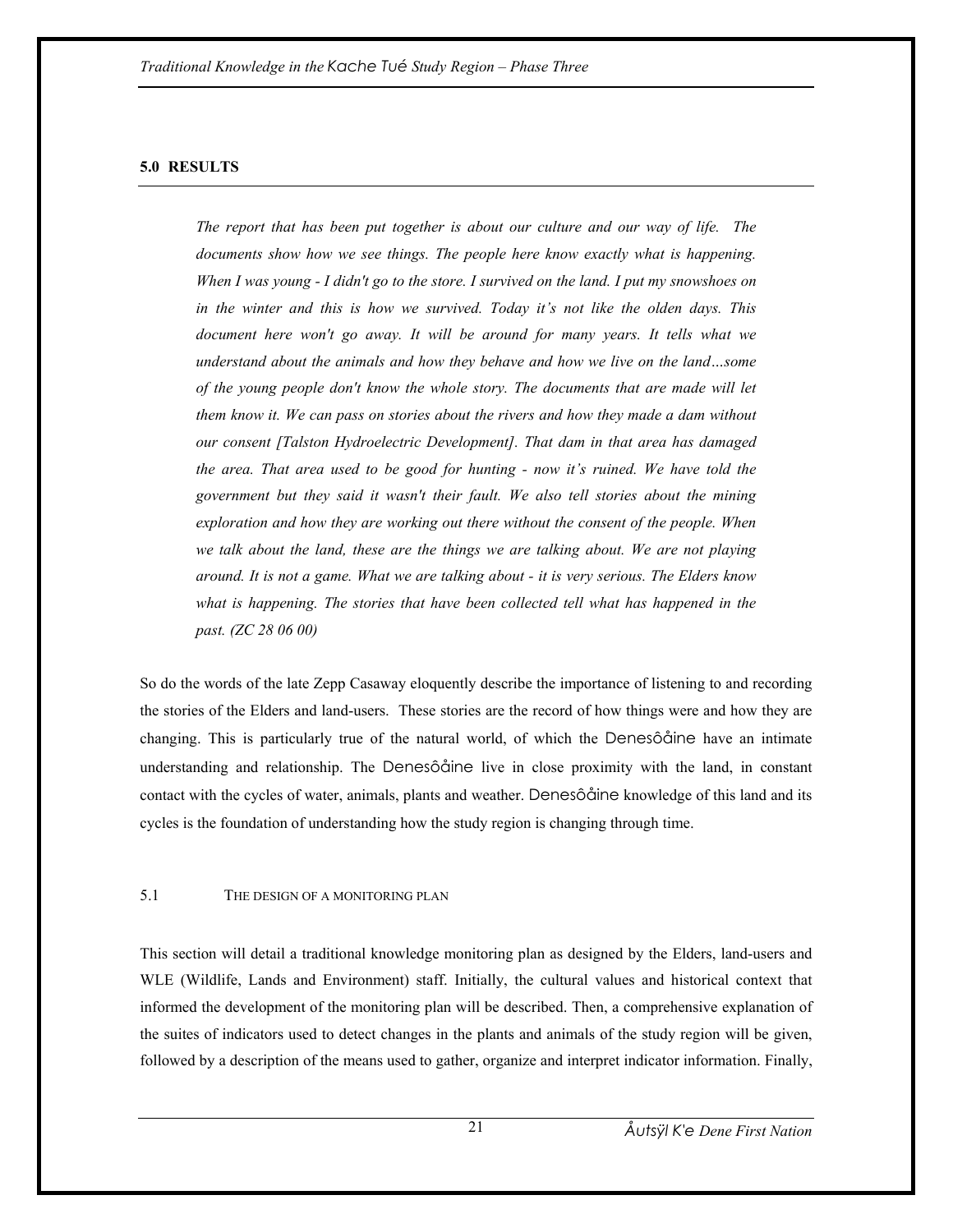the Denesôåine knowledge database will be described in detail, as well as the process for the interpretation and communication of monitoring knowledge.

## *5.1.1 Cultural values and historical context*

The Denesôåine have lived in the greater Kakinÿne region since time immemorial. This is the area where people were raised in the Dene ways of knowing and doing, where they learnt about the land and its myriad gifts. It is very important to them that others understand that they were born and survived on this land. This historical presence in the region is exemplified by Elder Pierre Catholique:

*This land here is our land as I have said before. I grew up here at æedacho Kue (Artillery Lake). I'm very experienced in this area and I've been every where and have seen it all. I know my way around this area very well. Some people talk and tell stories then say they have seen the area around here but they have never been here. I myself grew up here with Jonas Catholique, Joe Michel, (Dzo dzi) John Michel and some have passed away - we all grew up together at our homes here at Æedacho T'åazi (Timber Bay). (PC 15 09 99)* 

The Elders also stress that their knowledge has not only withstood the test of time, but that it is also wideranging in scope. The knowledge of the Denesôåine extends to the furthest reaches of the Kakinÿne region, as exemplified in the following stories:

*At (æedacho) Artillery Lake, the Dene people gather before the migration happens and harvest caribou. While still living here (Artillery Lake), the spring migration of other animals comes and this area is like a pit stop for them before they go farther north. The ducks, geese: one familiar one is the old squaw duck and also many other kinds of ducks that migrate north, one of the ways to harvest them is to set gill nets for them. After this harvesting of birds and animals, some of the people return to (Tu Nedhe) Great Slave Lake, though still some Dene remain at Artillery Lake. They lived there all year round and made it their home. In the summer time the Dene people fished and hunted for moose, in the wintertime they hunted caribou. That was all there was in the olden days. (04 10 99)* 

*People would mostly go to Aylmer Lake in winter by dog-team to trap. They trapped the animals that denned in the eskers. There are lots of eskers around Aylmer Lake. People would set up camps wherever there were small groups of trees ts'u æaze di æa si….* 

22

*Åutsÿl K'e Dene First Nation*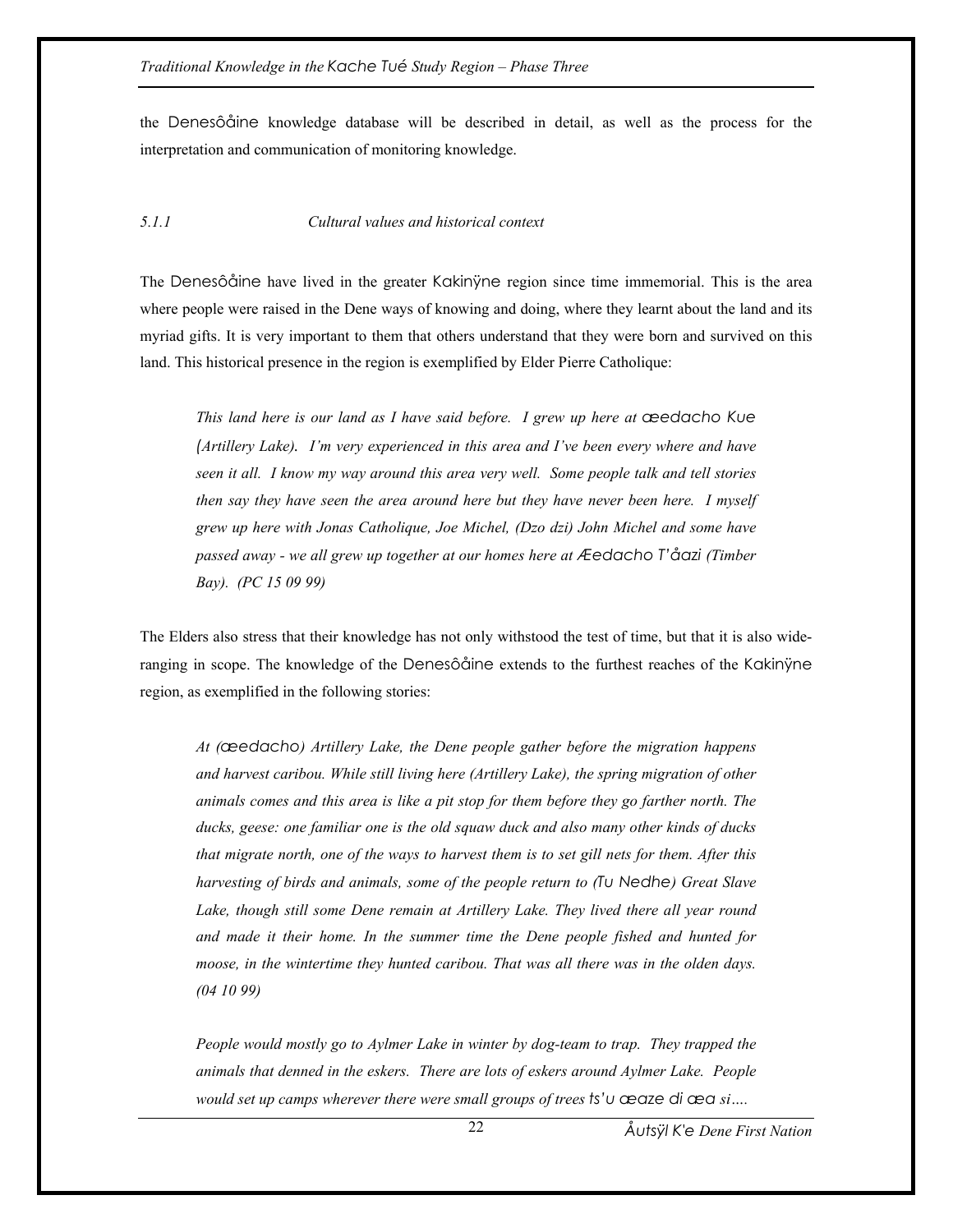*Behind Alymer Lake –it is very rocky and there are many cliffs. Its ok traveling there in the summer but in the winter – there are very large ice ridges that hide the rivers and streams. Also sometimes if there is a hill – there is really deep snow – its dangerous. Abel Nitah was chasing caribou around there and the caribou saw the drop-off but Abel did not see it and went right over the edge with his dogs. It is dangerous in the winter. You can't tell if there is a river because the snow covers it. (JM 01 15 01)* 

*I used to go to Aylmer Lake only in the winter with my father and to Fletcher Lake. This was just for trapping. There are lots of people who used to go to Aylmer Lake from Åútsÿl K'e. I traveled from Aylmer Lake to the Thelon River a few years back. (NA 01 15 01)* 

*We lived this land for about 40 years growing up around Artillery Lake. We used to trap a lot around Fletcher Lake and Cook Lake, but we didn't come here [Aylmer Lake] that often because we didn't have to. But we came here to keep up the practice of living on the*  land. We lived all around - all the way east of the Thelon. We would carry dry wood with *us and use it really wisely with small willow branches. How much wood you had determined how long you could stay out. We had some really tough days. No showers in these days! I've never seen musk ox around here just farther east. In Artillery too, only in the past 20 years musk ox have been found around there. (MD 19 08 01)* 

It is important to understand that the knowledge of the Denesôåine is the product of generations and generations of experience across the wide expanse of the Kakinÿne. It is a deep and detailed knowledge, rooted in the cycles of time.

Another important aspect of Denesôåine knowledge is the concept of respect. Respecting the land for the Elders is a way of expressing thanks to the Creator for the land, water, and wildlife. Part of that respect is built upon a cultural identity that is closely connected to the land. Stories of Denesôåine history on the land are very powerful for the Elders. Elders Noel Drybones and JB Rabesca recount stories about what happens when people do not show respect for migrating geese.

*In the past, people used to really watch things - respect. They knew not to chase the caribou too far. If they chased a caribou on one day - they knew they would have to shoot it on the next day. If people chase the caribou with the skidoo, they become stressed…it affects their lungs. They become sick - like pneumonia. We should teach the young people these things… Our main source of food is the caribou. If we lose the caribou, we will be pitiful. (ND 18 09 99)*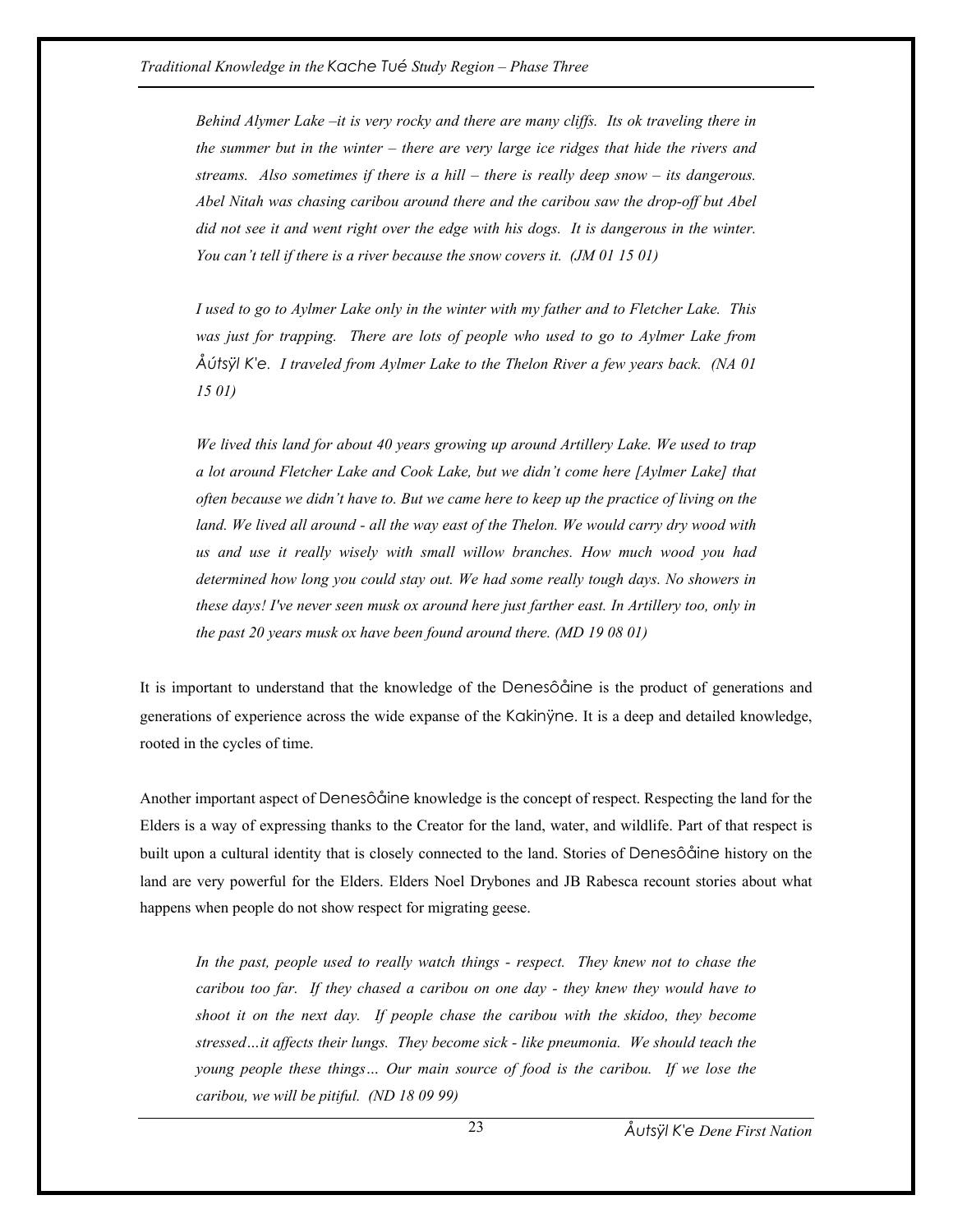*Hey! - Geese you can hear them! In the olden days when you hear them fly over, they would say "hey - come fly over me again next year." They would tell them. This is what has been told. One time when everyone was calling out like this, there was this one person who was skeptical about believing. So he said, "Hey! Next year don't fly over me*  again!" The next spring before the geese flew over that man died. And this is what *happened. So this is why you have to talk to the geese well when they are coming from the south or the north. These are important words in the Dene language. (JBR 15 09 99)* 

Respect is also based on a spiritual connection or a deep understanding of the land, water, and wildlife as alive in the same way that people are alive. Many Elders speak about how the Dene share a common language and song with the animals and the land. Elders Pierre Marlowe and Madeline Drybones explain this connection:

*In the olden days, all the animals including the birds used to talk like people. This was at the same time in history when the fire was alive. If you wanted a fire, all you had to do was call to the trees and the wood would come running and make a fire for you. One time a piece of wood hit a man by mistake. The man got very mad and started hitting the stick. After that the wood would not longer make fires for the people. (PM 03 06 99)* 

*I know a few stories about the land being alive. There was a man – Gahdÿle, he used to talk to plants and animals. Everything is alive, even the rocks and sticks. Sometimes if you catch a rock in your net – its alive. Near Åutsÿl K'e, there is a big rock that comes out of the lake. People saw it. It made a big noise when it came out of the lake. On Dog Island, Billy's dad was visiting his nets. He was using his canoe and he noticed that the*  water was moving rapidly. He though that it was an animal. He went back to his camp *and came back with people to see it – all the time it was a rock. You could see how it had crawled up out of the water. (MD 16 06 01)* 

The way of life of the Denesôåine people is founded upon this profound respect for the land and all it contains. The Elders words echo the belief that to disrespect the land is to disrespect the Creator. The outcome of such disrespect can only be the demise of the Denesôåine as a thriving culture. On the other hand, showing proper respect for the land will insure health of the Denesôåine people and their ways for generations to come. The integrity of the land is intimately tied in with the health of the people and their lifestyle.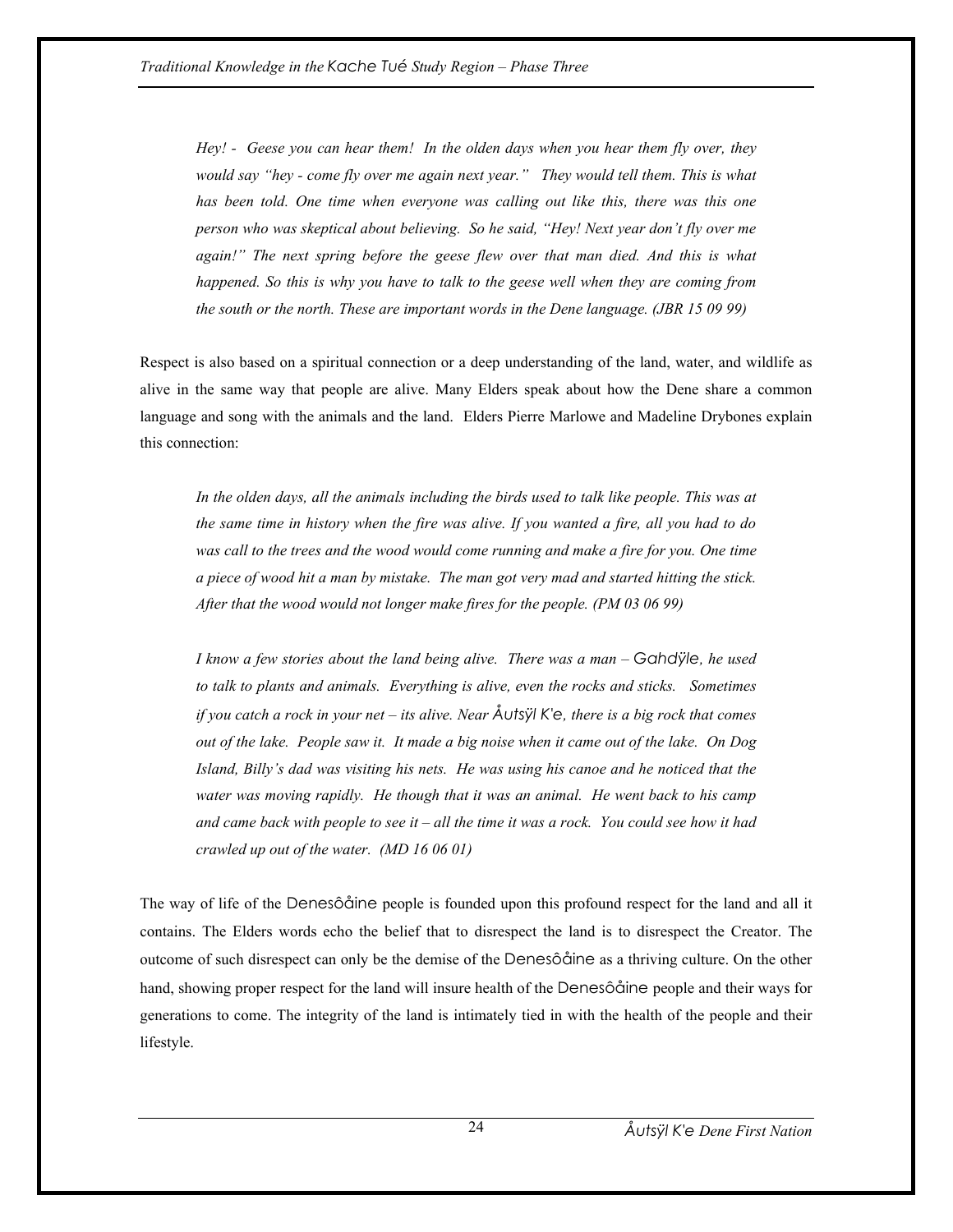The concepts of respect and a physical / spiritual connection to the land are fundamental to the development of a monitoring plan that is grounded in traditional Denesôåine ways. The Elders maintain that a monitoring plan devised by the Åutsÿl K'e people must always remain rooted in this traditional context. Such measures will insure that Denesôåine knowledge continues to be gathered, communicated and interpreted in the ways of the Denesôåine people.

#### *5.1.2 Denesôåine indicators of environmental health and change*

Many preliminary, or untested, indicators of environmental change were explored in the 2000 report of *Traditional Knowledge in the Kache Tué Study Region*. These indicators were developed for the following values: caribou, fish, ducks and geese and small fur-bearing animals. These indicators will be outlined in this section. A complete description of how these preliminary indicators were derived can be found in the 2000-2001 Final Report of the *Traditional Knowledge in the Kache Tué Study Region*  (Åutsÿl K'e Dene First Nation, Parlee et al. 2001).

During the 2001-2002 study year, further preliminary environmental indicators associated with chicken and ptarmigan and berries were developed in consultation with the Elders and land-users. A full exploration of these preliminary indicators will be provided in this section.

#### 5.1.2.1 Caribou (Etthÿn) indicators

The caribou are the very lifeblood of the Kakinÿne region. They range throughout the area, from their wintering grounds to the south to their calving grounds in the very northern reaches. The caribou herds migrate through this vast region in a seasonal cycle, followed by wolves, foxes, birds and of course, people. The caribou truly have sustained Denesôåine existence in the Kakinyne. They have been traditionally harvested to provided virtually everything of need to the people - food, clothing, shelter, tools and building materials. In contemporary times, the caribou remain of vital importance to the Denesôåine way of life. The following indicators have been and still are being used by the Denesôåine to assess the health of the caribou, both individually and as larger herds:

#### **Respect for caribou**

*When hunting you take everything from the caribou and leave nothing but some guts. That's how they hunted back then…. People always have respect for the caribou because it is our main diet and you never hit, poke and whip caribou. Once someone [disrespects* 

 $25$ 

*Åutsÿl K'e Dene First Nation*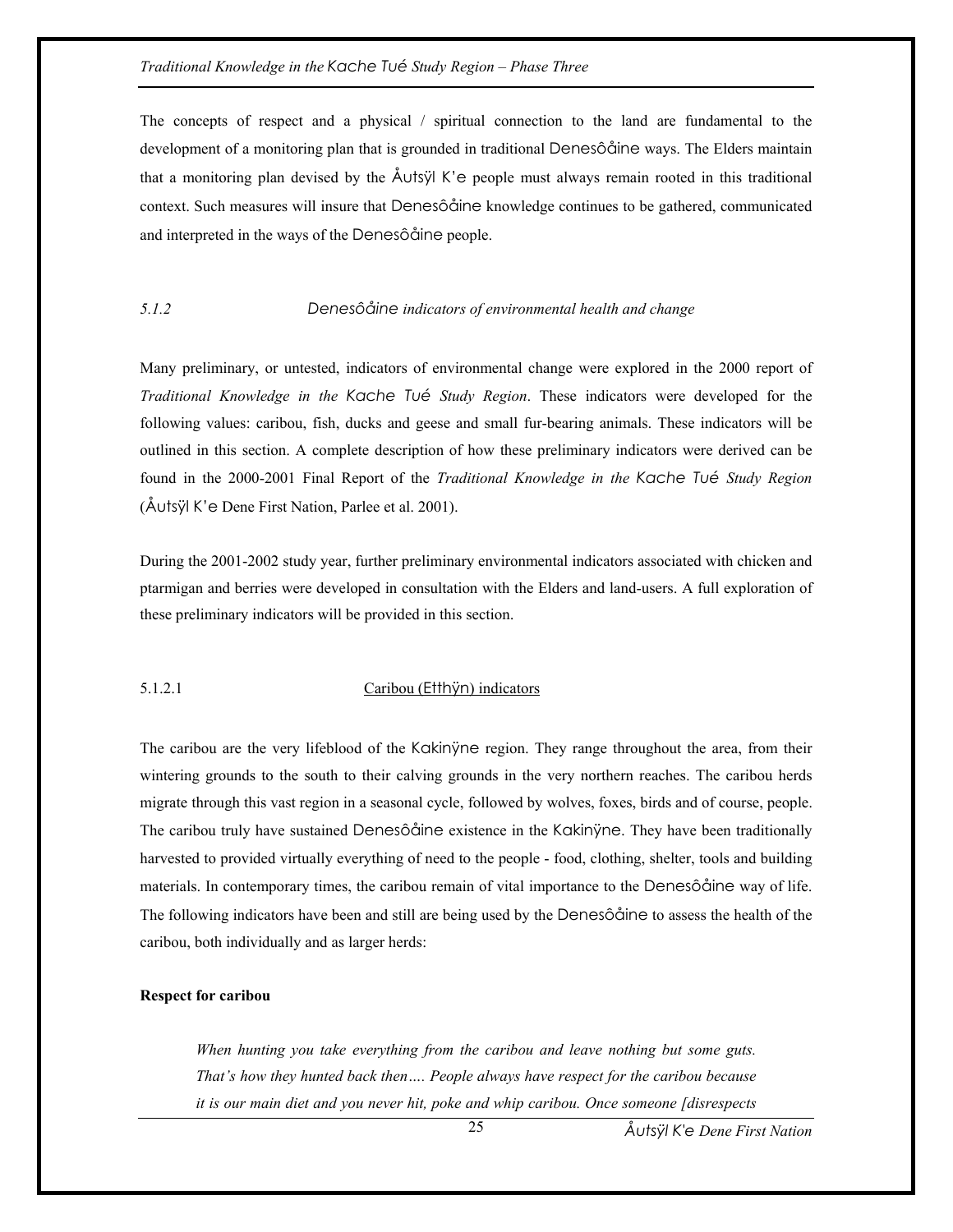*the caribou], the caribou will [migrate] further out and that is very bad for the people. (Noel M 04 10 99)* 

A common theme in Denesôåine stories about caribou is the importance of respect. Properly harvesting and using all the parts of the caribou is consistently emphasized. Proper clean-up of caribou parts is important: people must not scatter bones around or walk over them. People also must not poke, hit or whip the caribou with sticks. Even the young hunters understand that if the caribou are not respected well they will not return to the same area. The following indicators can be explored in order to see how the caribou are being respected:

- Type and quantity of wastage seen at caribou kill sites.
- Type and quantity of improper disposal of caribou parts around town, cabins, camps.
- Directly or indirectly (i.e. stories) observed disrespect towards caribou.

#### **Caribou abundance**

*In the past there were lots and lots of caribou. The caribou don't cross as much at Æedacho [Artillery Lake caribou crossing] as they used to be. Its not only caribou population that is decreasing. I am not sure if I will ever see large numbers of caribou again. (ML 15 09 99)* 

The population of caribou in Kakinÿne is another aspect of caribou health noted by the Elders and land users. Elders have often commented that there are not as many caribou around today as in the past. This is of great concern to Elders who have related the stories and predictions of their ancestors about how a decline in the wildlife would precede a time of immense change. This belief reflects the tremendous anxiety in the community that accompanies the perceived decline in the abundance of the caribou. The following indicators can be monitored in order to better understand caribou abundance:

- Numbers of caribou harvested by local hunters in the Kakinÿne region.
- Visual sightings of caribou.

#### **Caribou distribution (migration)**

*I was 9-10 years old that time, 1950s. After that during 50s, 60s, people used to stay around there [McKinlay Lake], there's no caribou on the south side [of the East Arm]. They go north. Used to haul meat from here [McKinley Lake] to Snowdrift. They did that a few times and then 70s, same thing there was no caribou on this side [south side of the* 

*Åutsÿl K'e Dene First Nation*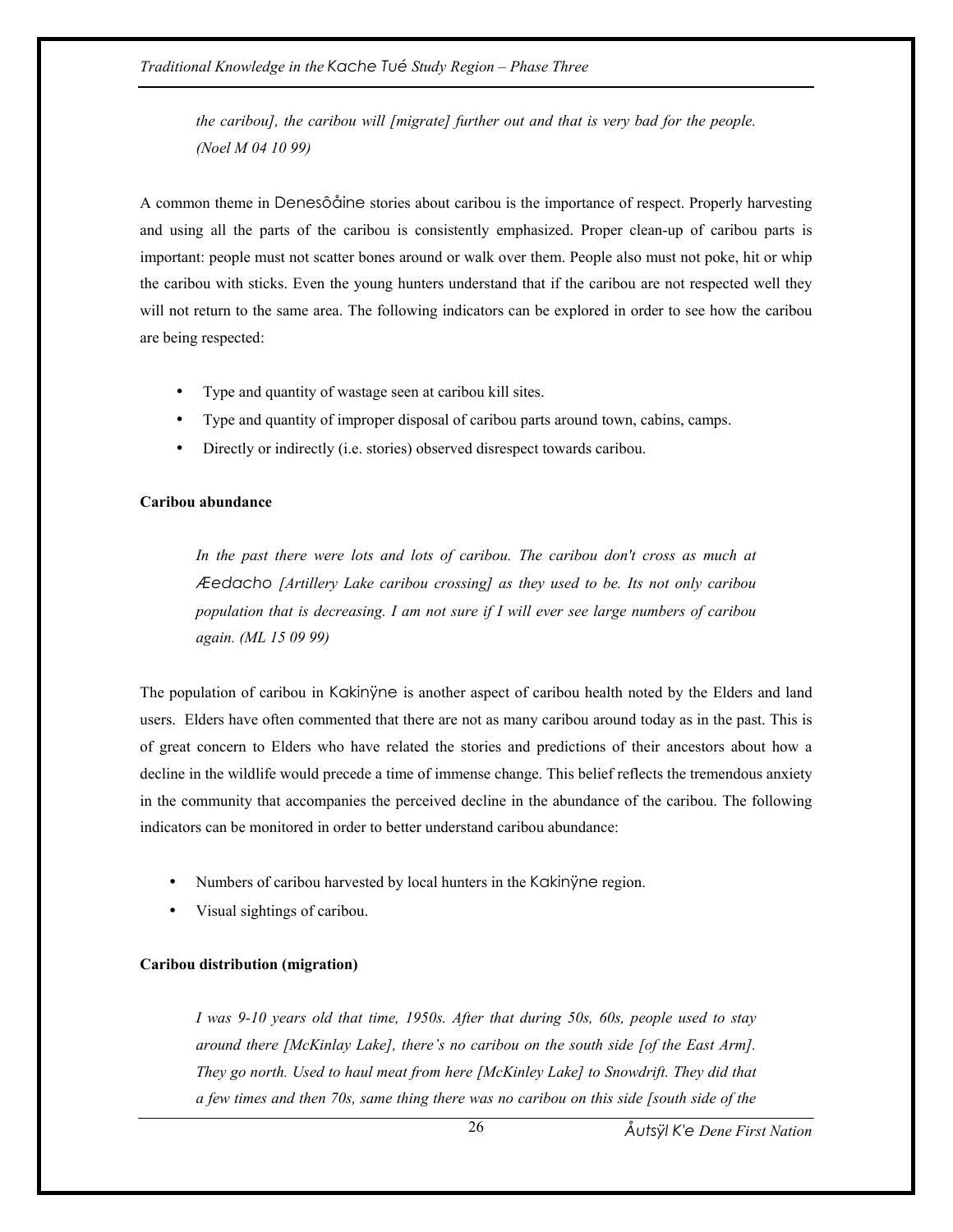*East Arm], 70s there was lots over here, north shore, people used to go across [to the north shore]. I was trapping at McKinlay Lake, not only me, there was some people they went hunting fall-time, December, they went across by dog team, from Snowdrift to Pearson Point… (EB 31 10 01)* 

The caribou have been migrating through Kakinÿne for thousands of years. Many of these migration routes naturally vary in their use from year to year, though the Elders note that there are some migration routes that caribou always use. However, in some cases the Elders feel these changes are a result of the level of respect shown to the animals in certain areas. As well, sometimes changes in migration routes are believed to be attributable to intensive industrial or tourism activity along the traditional migration routes of the caribou. The following can be monitored in order to better understand the distribution of caribou throughout their migration ranges:

- Locations of caribou harvesting activities.
- Presence of caribou at traditional lake / river crossings during peak crossing seasons.
- Visual sightings of caribou in different areas.

## **Caribou condition**

*Æedacho Tué (Artillery Lake) is where I lived for a long time. I have a cabin there at the mouth of Desnedhé Che (Lockhart River). The caribou are very healthy and fat around there. I look for the fat - that's the way I want the caribou. That's what I look for when I hunt. (ND 03 02 00)* 

A whole host of indicators are used by hunters in assessing the condition of caribou (many of which have been explored and refined in the *Caribou Condition* research conducted by the Åutsÿl K'e Dene First Nation and Dr. Phil Lyver). This is particularly important as hunters seek to selectively harvest those caribou that are deemed most healthy. In general, caribou that are fat are selected over those that are skinny. Caribou fat is one of the most highly valued parts of the caribou, largely because of its taste, nutritional value and versatility. Caribou fat can be used as lard, for preserving berries, in pound meat (pemmican) and even for making candles.

Fatness in caribou is recognized as the primary indicator of health. A fat caribou has been feeding well, and is not overly stressed by predators, insects or sickness. A fat cow caribou is also more likely to become pregnant and successfully give birth to a healthy calf during calving season. A host of indicators can be measured to assess the fatness of caribou: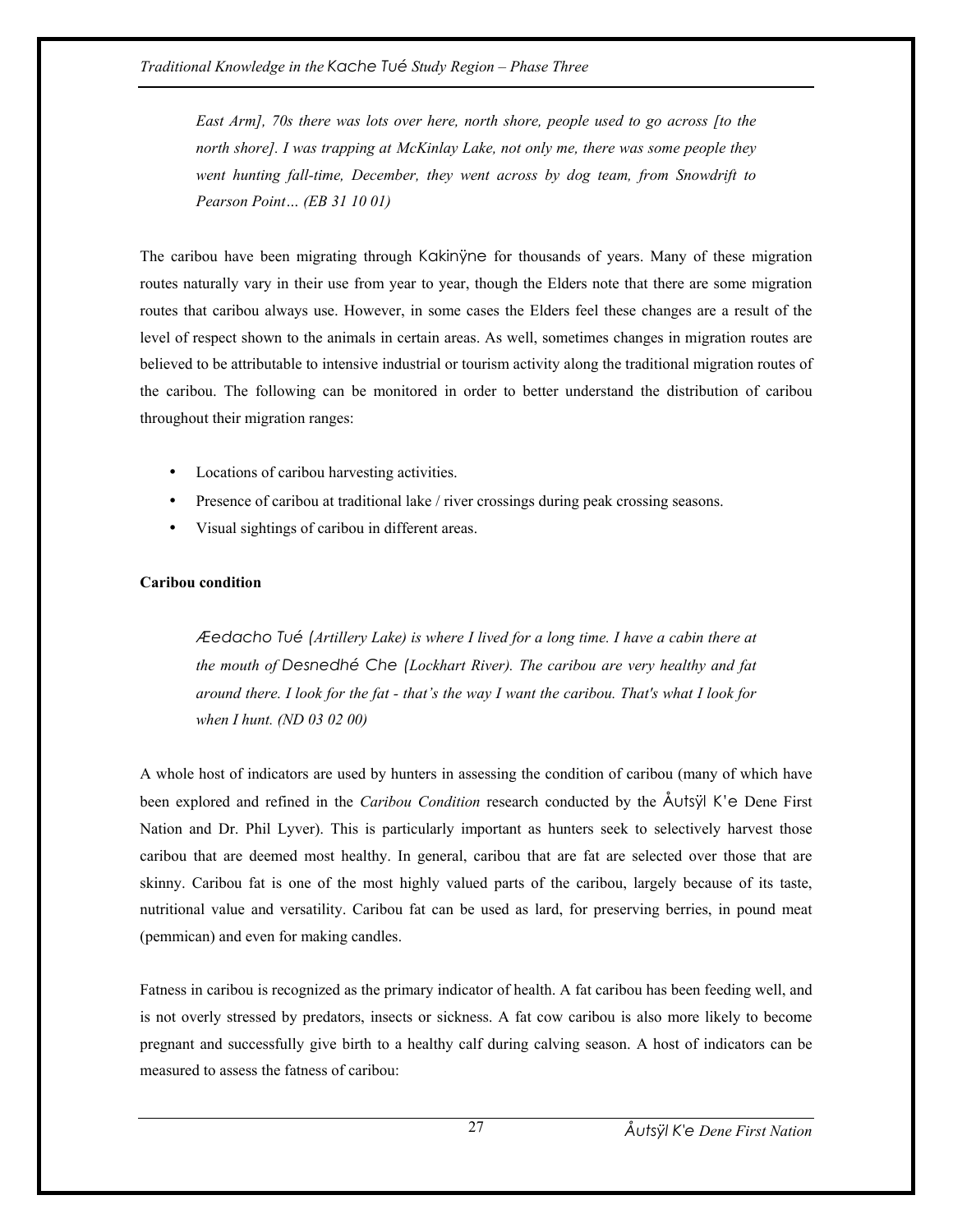- Visual aesthetic of caribou. Generally, caribou with a big rump, short, hidden tail, wide belly, straight back, busy antlers and glossy coat are considered fat.
- Behavior of caribou. Typically, hunters identify caribou that walk with a swagger and/or with their head and tail held upright as fat and healthy. A caribou that has a limp, hanging tail is typically considered skinny.
- Amount of fat noticed while dressing caribou. Hunters assess the thickness of fat deposits in the brisket and back regions to determine the fatness of a caribou. As well, they may examine the amount of fat around the kidneys and stomach.

There are also some more general indicators used by hunters to assess the overall condition of caribou:

- Movement ability of caribou. Caribou that are limping or otherwise disabled in their movement are considered unhealthy animals.
- Color and consistency of marrow. A healthy caribou will possess a firm, creamy white marrow that is rich to the taste. A caribou in poor condition will possess marrow that is red and runny that is watery in taste.
- Presence of discolorations or parasites in muscle or internal organs. Hunters look for firm, pink lungs and a rich, red-brown liver to indicate a healthy caribou. Caribou that are sick may often have yellowish discolorations or spots on these internal organs. Hunters also inspect the livers for "pus" or cysts in the body of the organ. Caribou muscle is inspected for the presence of parasitic cysts that may indicate an unhealthy animal.
- Presence / absence of fetus in cow caribou. A mature cow that is not pregnant in the late winter / spring is generally considered to be less healthy than those with fetuses.
- Development stage of fetus in cow caribou. Some hunters have indicated that cows with fetuses that are less advanced than they should be at a given time during the spring may be unhealthy. The level of development in fetuses is typically assessed through hair and hoof development.
- Presence of milk in bags of cow caribou. A pregnant cow with no milk in her bags is considered to be unhealthy.

## **Relationships between caribou and predators**

*There are many caribou and some of the misfortunes that happen to them are of natural causes. Some get sick and this weakens them and they die without the help of the wolves. When the migration already happened and the injured ones are left behind maybe because of broken or injured limbs and other terminal causes. These are the ones the wolves clean up after the migration. This cycle is according to how they were created by the Creator. (SD 04 10 99)*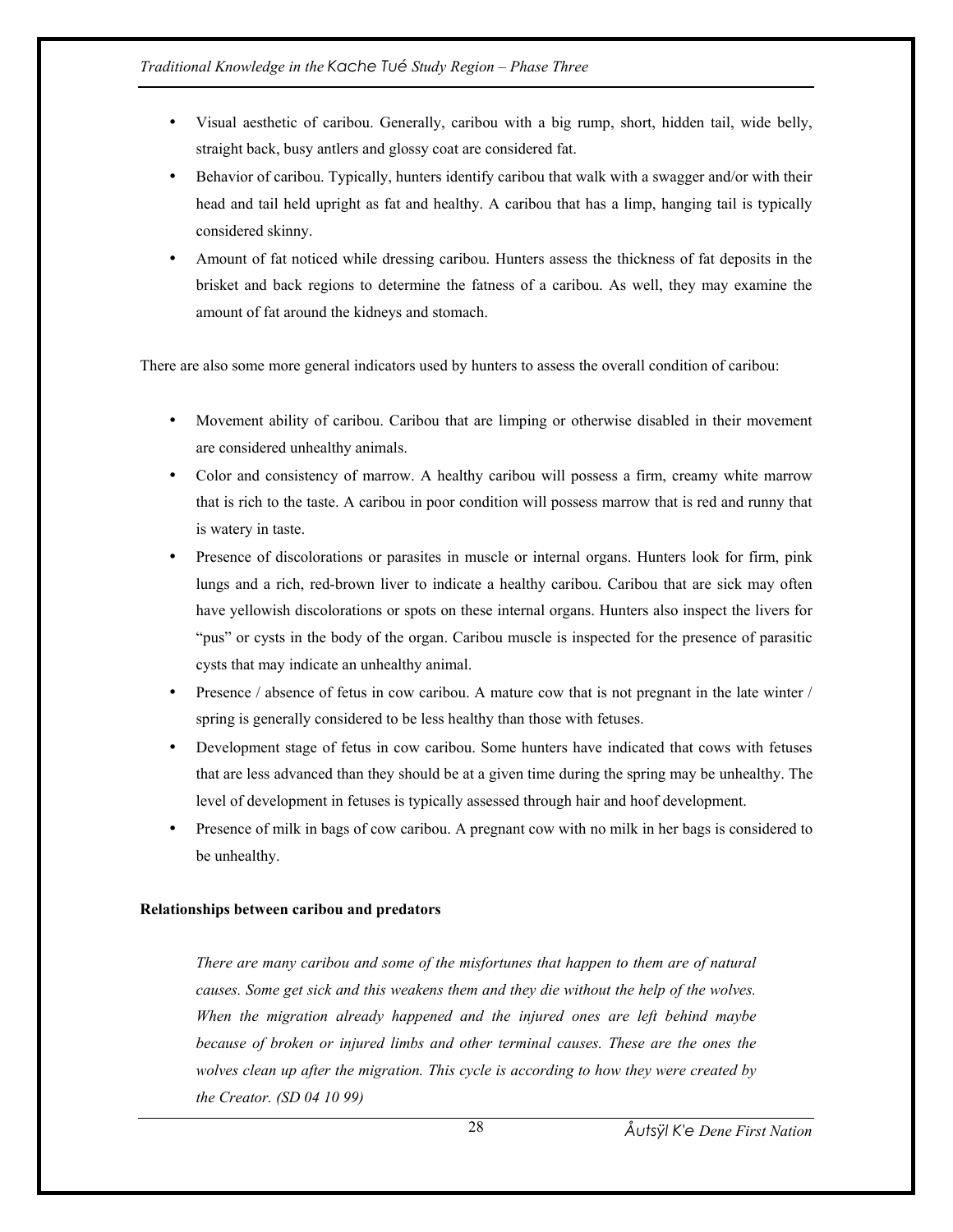The relationship of caribou to wolves and white foxes is another aspect of the health of caribou noted by the Elders and land-users. Caribou are the main prey animals of both the wolves and white foxes. The wolves actively follow and hunt the caribou, whereas the white foxes follow the wolves to scavenge from their kills. This is a natural part of the life cycle of the caribou. When the caribou herd is healthy, the wolf and white fox populations are typically healthy as well. The following indicators can be monitored to help assess the abundance of the caribou populations:

- Location of wolf packs and white foxes. Where there are wolves and white foxes, there are likely to be caribou.
- The abundance of wolves and white foxes. If the wolf and white fox populations are doing well, it is likely that the caribou population is healthy.

5.1.2.2 Fish  $(\mathring{A} \cup)$  indicators

Second only to the caribou in cultural importance, fish comprise a major portion of the Denesôåine diet. As explored through Phase One of *Traditional Knowledge in the Kache Tué Study Region* project and the *Denesôåine Fishing Knowledge of the East Arm of Tu Nedhe* study (Åutsÿl K'e Dene First Nation, Williams et al. 2002) these indicators are used by the Denesôåine to assess the health of fish of all species:

## **Fish abundance**

*It's a good big lake - Aylmer Lake. There are a few good spots for fishing where there is a channel… the fish are good there. In the past we didn't use hooks – we used caribou tongue for bait in the channel. It doesn't really freeze in the channel but if you make a hole in the ice you can see down and see all the fish swimming by… there are two gaps close together – one is good – one is not so good for fishing. (ND 01 15 01)* 

Fish are incredibly abundant throughout the Kakinÿne. All the lakes and waterways are filled with lake trout, whitefish, northern pike, longnose sucker, walleye, moria (burbot) and arctic grayling. These fish are very important for Denesôåine subsistence, as they provide the primary sustenance when caribou are far away to the north in their calving grounds. Even when the caribou are near, fish provide variety to a diet founded upon caribou meat. Fish represent a constant in the diet of the Denesôåine – they have always been present in the waters in abundance. The following indicator can be explored in order to gain a better understanding of fish abundance in the waters of the Kakinÿne: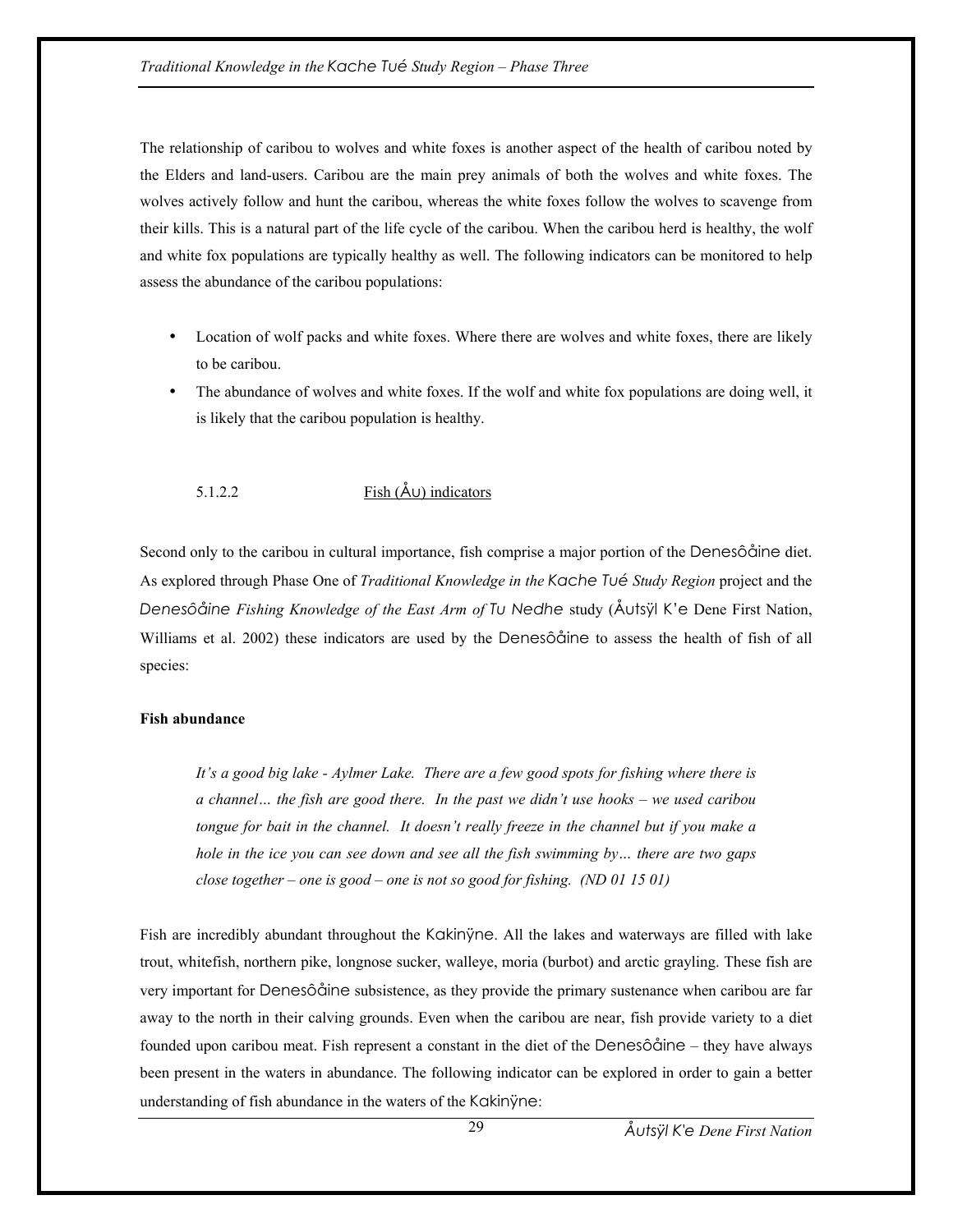• Type (species) and number of fish harvested by local harvesters in the waters in the region.

#### **Fish distribution**

*Talthelei Narrows is the best place to go fishing---I worked four years there, at the Plummer's Lodge. Lake trout, no moria, arctic grayling, a bit of pike, lots of pike in the Talthelei Narrows Islands, and this is where you fish for lake trout in the Narrows, hardly any Pike the farther you go into the north arm [Mcleod Bay]. I would go commercial fishing at Stoney Island, near the winter lake--- with nets in the wintertime no pike down there, all trout, whitefish and moria – and burbot—whitefish are really big down there, and they move, they move someplace-don't stay the same place. I've been to the Rocher River-Redcliff Island is good too—right here for fishing and here too [Simpson Islands] (around the islands went commercial fishing in the wintertime around here). We even went to Fortress Island in the past, all in the wintertime. We would truck it [fish] to Hay River. They would take Bombadeers across the ice transporting the fish. 1950's –1960's. (PC 03 05 01)* 

The Denesôåine have fished all throughout the Kakinÿne. The oral history of the Denesôåine contains many references to areas where the fishing is good, places where people can go and most certainly harvest fish. However, these good fishing areas tend to vary with the seasons; for example, an area that is good for fishing in the spring may not be so in the fall. The sign of a good fish harvester is a working knowledge of what areas are good for fishing and when. It is in such locations that harvesters will set their nets or drop their lines, for in these areas they are guaranteed some return for their efforts. The following indicators can be monitored in to help understand the seasonal movements of fish throughout the many water bodies of the Kakinÿne:

- Location of harvesters' gill nets.
- Angling locations.

## **Fish condition**

*I have seen some deformed trout. Some I'm not sure if they were sick or what- sometimes when you drive around by boat and you see a floating trout—you see that—maybe in the river--- or something. Actually I did catch one of these onetime it was in the shape of an 'S'. You know – the actual backbone of the trout. And in Stark Lake too there's really skinny fish. You can taste the difference. Sometimes you catch a fish and there is no taste* 

*Åutsÿl K'e Dene First Nation*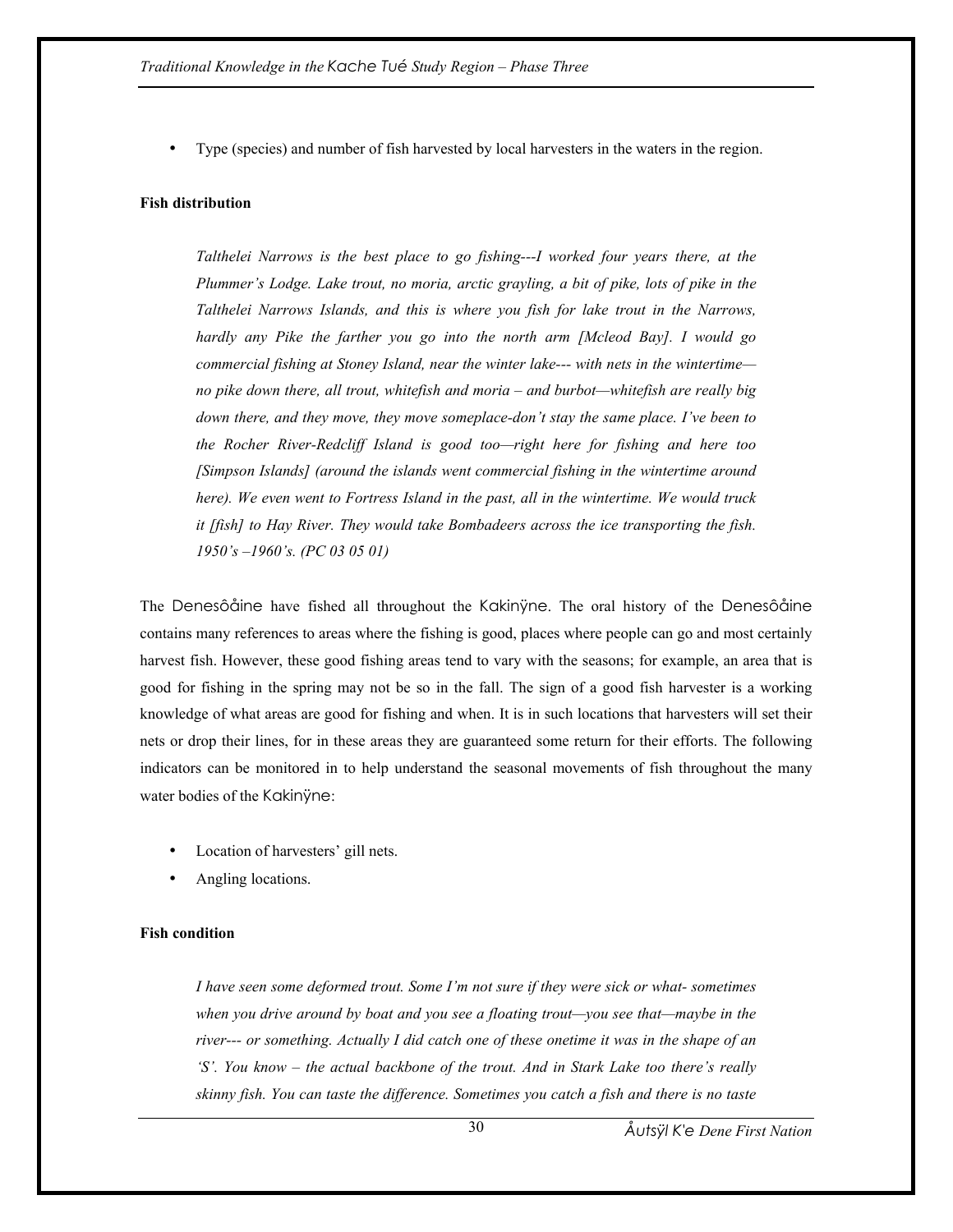*to it—that means it's really skinny. And when you get a fat one you can notice the difference—sometimes in Stark Lake I've noticed that some of the fish have big heads and small tails. Like ancient fish- it looks really weird. Fish like that sometimes you catch them with the fishing rod up the river [Stark River]. Onetime I caught a fish and it smelled really BAD. I caught it with a fishing rod. I went to my house and we were fixing it, it smelled like REALLY bad. Like yellow, or something's wrong with that I knew it- the minute I opened it up and looked inside I knew something was wrong with it. That wasn't a normal smell of a fish- so I just threw it out. Probably rotten- I smelled it as soon as I gutted it. There was something in there, a yellowish in the guts or in the guts itself. The fish with the S backbone I caught at the mouth of the river [Stark River]. It was the springtime. (James M 01 05 01)* 

Denesôåine harvesters use a selection of traditional indicators to assess the condition of harvested fish (many of which have been explored and refined in the *Stark Lake Habitat Study* conducted by the Åutsÿl K'e Dene First Nation and Tracey Williams). This is to insure that they are eating fish that are of the highest nutritional value and have the best taste. The following indicators are good ways of assessing fish condition:

- Length to weight ratio. One of the most common characteristics of healthy fish described by Elders is their length to weight ratio. Most of the fish in the Kakinÿne that are considered "good" by the Elders possess round, big bodies. This is in contrast to fish that are long and skinny, which are generally considered to be less healthy fish.
- Fatness. Elders and land-users consider fish with lots of fat deposits within the body cavities as very healthy fish.
- Fish taste. Denesôåine people prefer fish with a rich flavor rather than a bland, watery flavor. As well, fish with the taste of stagnant water are considered sub-standard.
- Flesh color and texture. This indicator is typically specific to trout. The most preferred trout flesh is firm and dark red, whereas the flesh that is less desirable is soft and pinkish.
- Parasite load. Fish that have a high level of parasites on their exterior, in their gills or flesh/internal organs are considered of poor quality.
- Surface damage. Harvesters associate fish with cuts and bruises on their body as poor in quality. Such cuts and bruises may arise from being predated upon or competition among fish of the same species.

#### 5.1.2.3 Duck and goose (Chÿth, Æinghes) indicators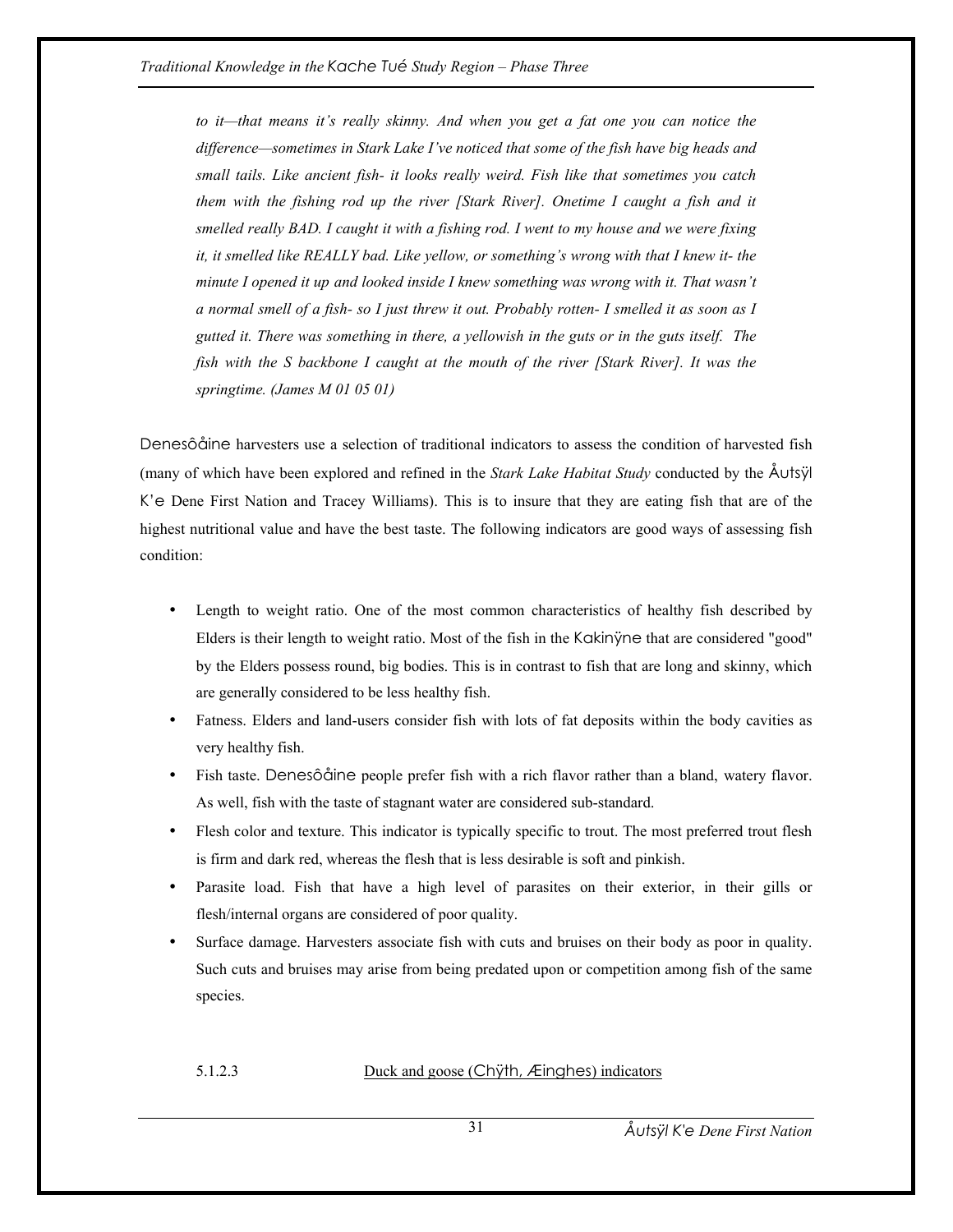A sure sign of spring is the return of ducks and geese to the Kakinÿne region. During this time the people gather around areas of open water to harvest the abundant waterfowl. Elders describe how people are happy when there are many ducks and geese around because it is an important part of the Denesôåine diet. Harvesters interpret many signs to assess the health of the duck and goose populations:

## **Duck and goose abundance**

*There used to be lots of migrating birds in the past. Now there are only a few here and there. I keep wondering what happened to them. I don't hear them any more. The ducks and geese that used to fly overhead gave us hope - now they are gone. (JoC)* 

During the spring, the abundance of ducks and geese in the Kakinÿne is used as an indicator of the overall health of the migratory birds. Historically, these waterfowl have visited the Kakinÿne in large numbers each spring. Deviations from this pattern are considered abnormal and may indicate a decline in the waterfowl populations. The following indicators can be explored in order to gain a better understanding of duck and goose abundance in the Kakinÿne:

- Type (species) and number of waterfowl harvested by local harvesters in the region.
- Visual observations of numbers of waterfowl in the area (especially near open water areas).
- Level of noise coming from ducks and geese in open water areas and flying overhead.

## **Duck and goose distribution (migration)**

*We used to stay at Artillery Lake. That is the route we used to take into the barrenlands – through Aylmer Lake… that area is also very important for migratory birds, loons, swans, geese – that is what it means to us. Sometimes there are so many that the sky and lake are just white with them, you see all sorts of white. That is why that area is called Tåa Gaí Tué (Aylmer Lake). (MC 29 01 01)* 

The migration patterns of ducks and geese through the Kakinÿne region are an important aspect of ecological health for the Denesôåine. Throughout the generations, people have depended upon the ducks and geese to use the same migration routes to reach their staging and nesting areas in the Kakinÿne. People travel to these waterfowl gathering areas in the spring to harvest the migrating birds. The Denesôåine thus can gauge the distribution of ducks and geese using the following indicator: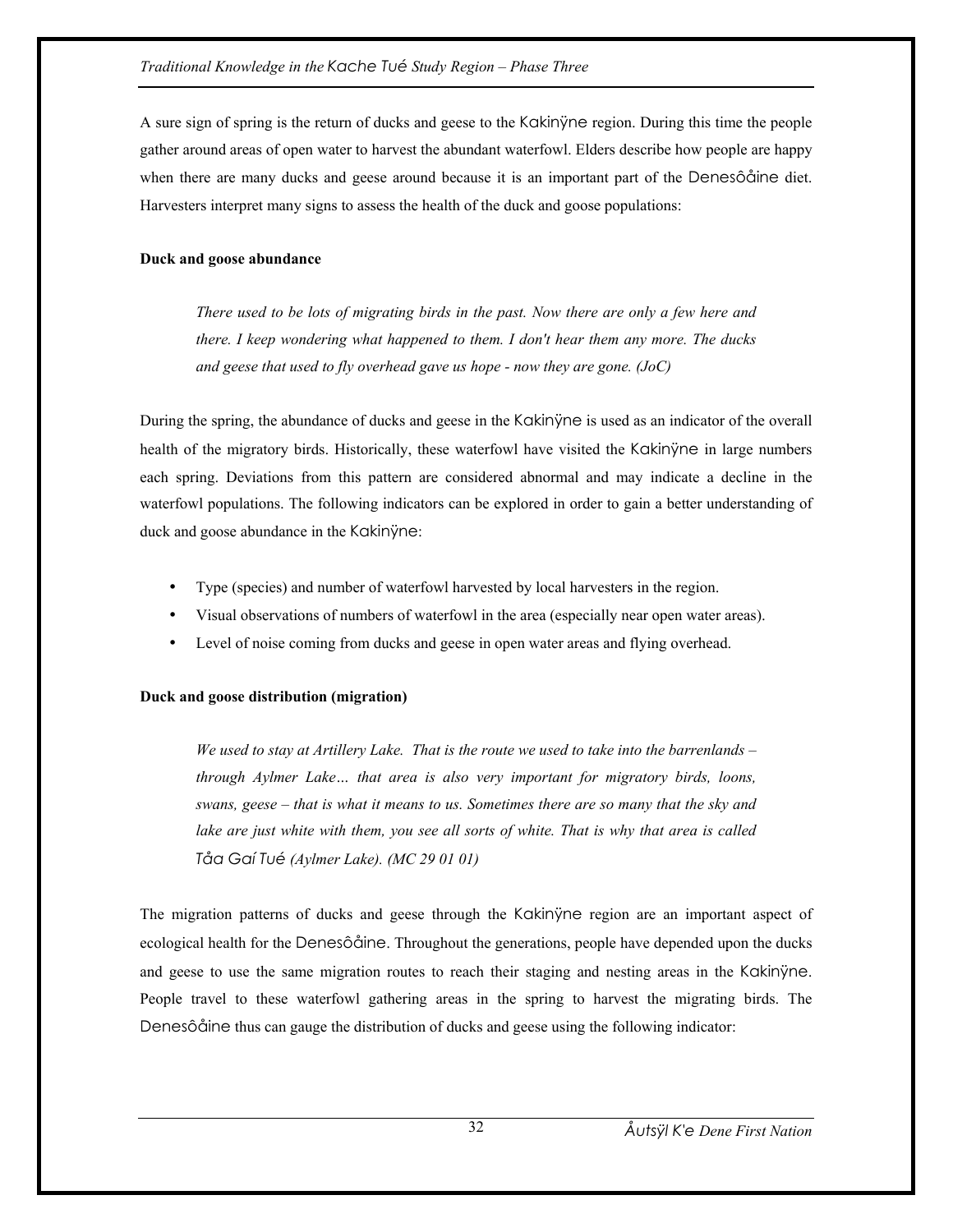• Numbers of different waterfowl at traditional harvesting areas in the spring (i.e. Thubun River, Rocher River, Basile Bay, Reliance).

#### **Duck and goose diversity**

*Surf Scoters (túzî) are the first to come back. There are two different kinds - big ones and small ones. They come back at the same time as Oldsquaws (hãlk'al) and Pintails (kél chÿth). American wigeons (æeågaré), there used to be a lot of that around and there are less every year. They just like the warmer climates. They are not found around Artillery Lake, but they are found in warmer areas like Åutsÿl K'e. They chase each other around, you can hear them when you're out beaver hunting. The males fly around and chase the female for hours. They eat bugs, grass and snails in swampy areas. You will find the Northern Pintail (kél chÿth) wherever you find sandy areas. They eat gravel, bugs and weeds under water. Oldsquaws (hãåk'al) are back now and in the open water. Their diet is made of fish and underwater bugs. Almost the same diet as túzî. (EB 19 05 99)* 

The diversity of migratory birds in the Kakinÿne is an important aspect of the ecosystem health. Elders say that the vibrant colors of all the different waterfowl in the spring are very beautiful and are a gift from the Creator. The many voices of the birds singing together are a prayer to the Creator, a way of thanking the higher power for the rich land. The following indicator can be explored in order to evaluate the diversity of waterfowl in the region:

• Presence of different types (species) of waterfowl at traditional harvesting areas in the spring.

#### **Duck and goose condition**

*In mid-May, most kinds of birds come back each year. They come up north in the springtime. Some birds go to the barrenlands such as ducks, geese, Oldsquaw, ptarmigan, snowbirds and loons. They stay in the barrens until fall time, until it gets cold for them. Then they go back down south. I used to live at Margaret Lake in 1957. I used to hear all kinds of birds. I saw longspurs and snowbirds. The snowbirds go there all year. (LA 17 05 99)* 

Whether the ducks and geese are fat is an important indication of whether the birds are healthy. Hunters can tell when the birds are flying overhead whether they are fat or not. In preparing the ducks or geese, the hunters assess the layer of fatty skin under the feathers. If the birds are not fat, said one hunter, something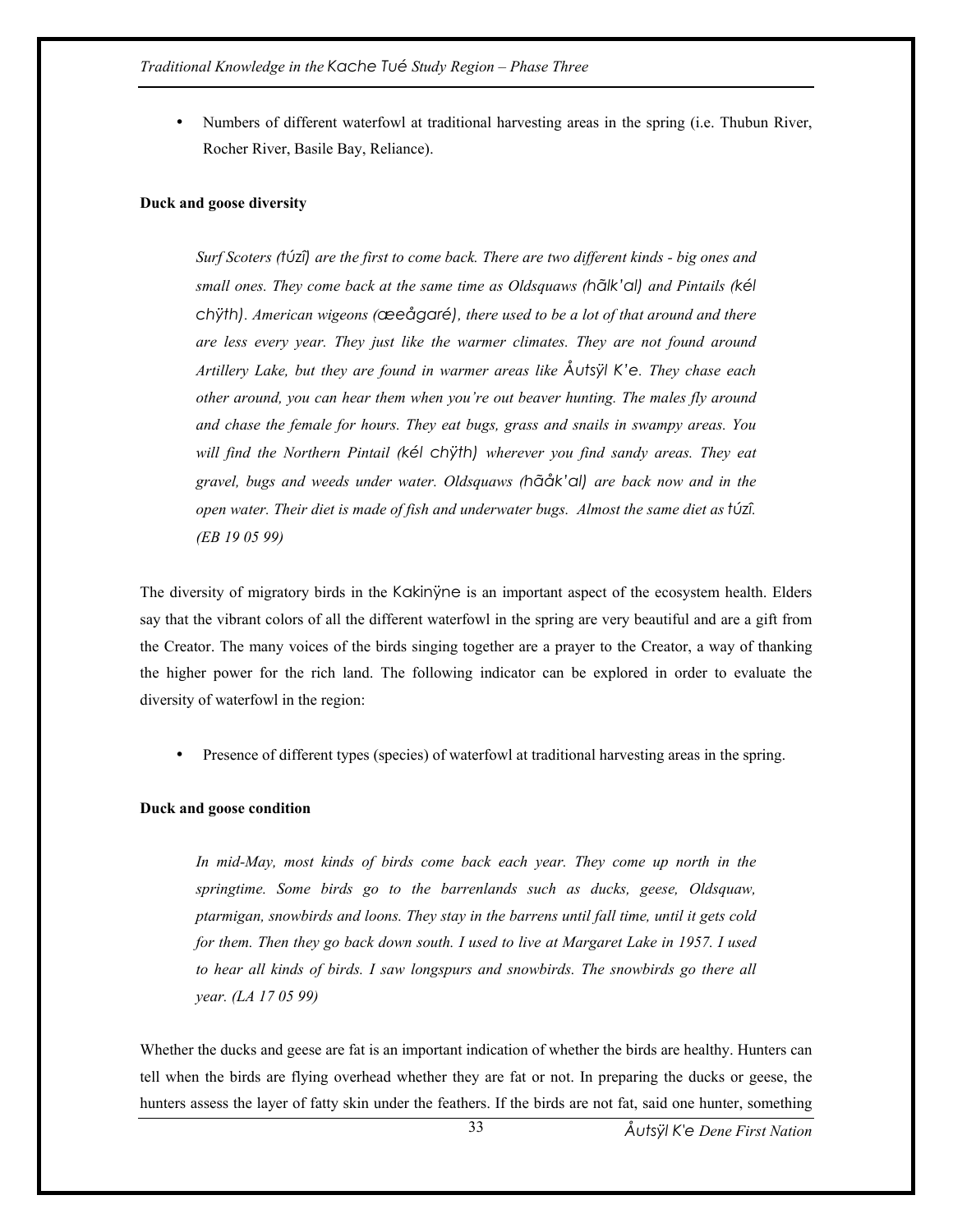must be wrong with them. The following indicator is a good way of assessing duck and goose (and waterfowl in general) condition:

Extent and thickness of fat deposits in harvested waterfowl.

### 5.1.2.4 Small fur-bearing animal (Tsa Thath) indicators

During the busy late fall and winter trapping season, the Denesôåine harvest many small fur-bearing animals such as the marten (Tha), mink (K'iåth chus), weasel (K'eå k'aile), rabbit (Gah), lynx (Chize), white fox (ts'iba), red fox (Nagithe), wolverine (Nághai) and wolf (Nuni). The winter is the best time to trap as these animals can be tracked more easily through the snow, and their furs are in their prime. In the springtime, as the land begins to thaw, the Denesôåine begin to focus trapping activity on fur-bearing animals with an aquatic existence – the beaver  $(Ts' \alpha)$ , muskrat (Dzen) and otter (Numbî).

These fur-bearing animals have historically provided both food and income to the Denesôåine in the heyday of the fur-trade. Today, while trapping has diminished in importance, many Denesôåine still trap for profit, sustenance and recreation. It is important for the vitality of Denesôåine culture and the surrounding ecosystems that these small fur-bearing animal populations remain abundant. The following indicators have been and still are being used by the Denesôåine to assess the health of the small furbearing animal populations:

### **Fur-bearing animal abundance**

*The ice had just started to freeze-up; I knew this because I had been there two days before (Kaché). The ice was frozen up to Bell Island and also down to (Hakos Tué) Meridian Lake. I told them this so we left in the morning. They went to Snowdrift and I returned to Artillery Lake (Æedacho Tué) to continue to trap because there was a lot of white foxes and many Ptarmigan around. After ten or fourteen days J.B and his son came back, and being clever J.B. told me you can see the caribou from a long ways. Then he says maybe you can come with me to (Æegeri Kilni Tué). So I went with J.B. and his son and we all got some caribou. Then I left there and returned to my camp because I had set traps in my area there.* 

*After awhile J.B. and his son both came back. By that time I had trapped over two hundred white foxes. We returned to Fort Reliance (Kaché) shortly after that and while*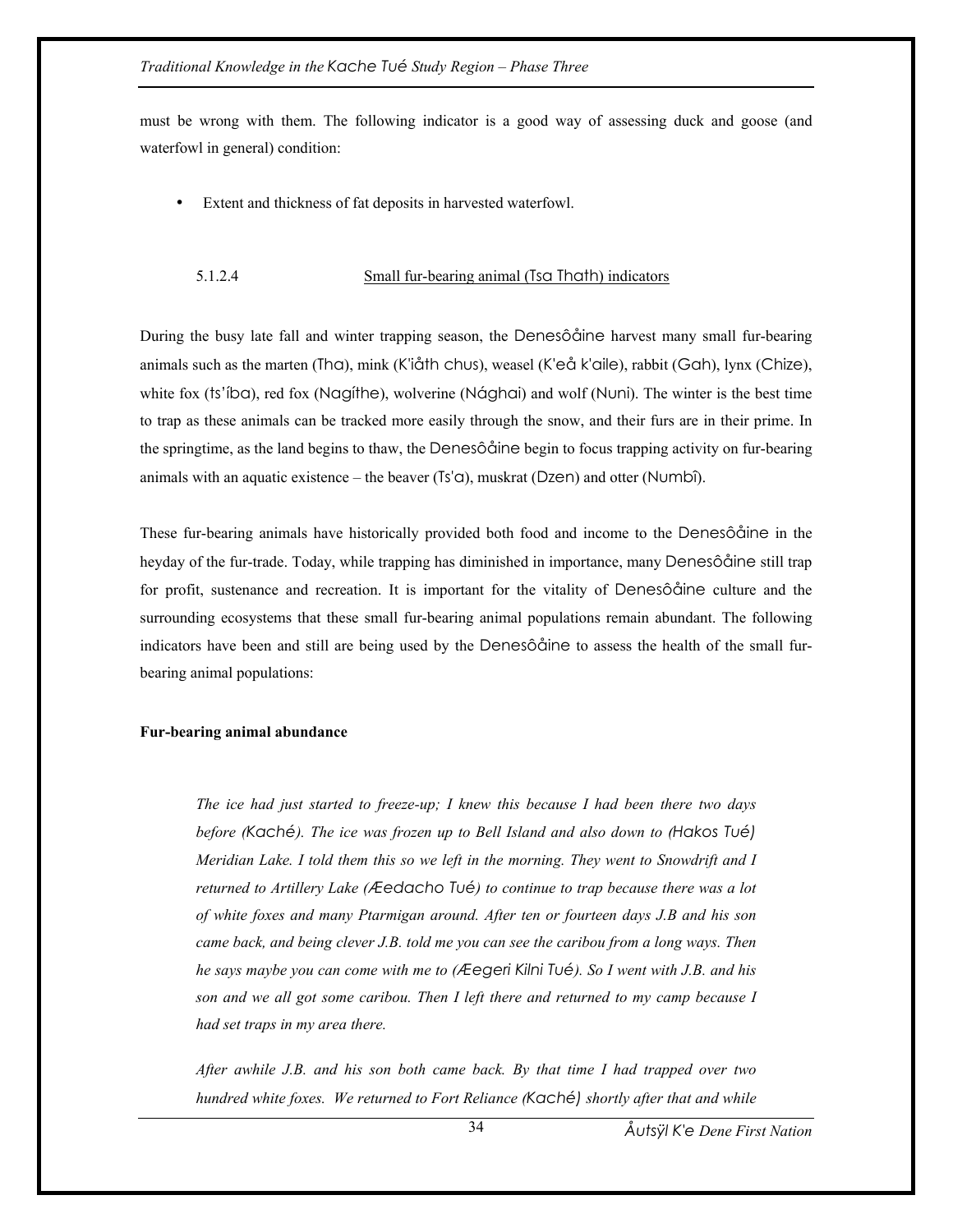*we were still there a plane landed. I chartered this plane to Uranium City, Saskatchewan. That time there were a lot of white foxes on the barrenlands. Since then I haven't seen or heard of that many around the barrenlands. Now today I often think about looking for white foxes, but the person that usually travels around with me doesn't have a skidoo anymore. And I don't know what to do; but I have set traps around Fort Reliance so I have to go back there soon.* 

*This year there are many martens where I'm trapping, but I had an accident with my skidoo and this prevented me from trapping the way I wanted to. Raymond Griffith didn't have that many traps with him but he did good trapping this fall. He trapped about forty martens and he was able to visit his children in the south because of it.* 

*I haven't seen any wolves this year – nothing. But during the fall time after freeze-up we went to Artillery Lake (Æedacho Tué) and further north to (Kezus Tué) Cook Lake about here on the map. Four wolves had passed by there - we knew by the tracks. Usually there is about ten in a pack that travel around together. Today it is not like that, maybe one or two wolves and nothing else.* 

*This year the wolverines are abundant where we trapped - you can see them almost everywhere. Michael Sanderson killed three of them a while ago. About here on the map - I had mentioned before that we had lived there in the past along with your late grandfather Enzoe. This area here near the new proposed mine site, this is a good place for wolverines and this here is (Kezus Dez) Cook River. (ND 07 02 00)* 

The abundance of fur-bearing animals throughout the Kakinyne has long been a sign of the health, diversity and natural richness of the region. The Denesôåine describe changes in many fur-bearing animal populations that vary naturally, cycling up and down in a natural rhythm. However, some Elders suggest there has been an overall decline in the population of some species such as white fox. The Denesôåine can assess the abundance of fur-bearing animals in the region using the following indicator:

• Number and type (species) of fur-bearing animals harvested during the trapping season.

#### **Fur-bearing animal distribution**

*I trapped around Mcleod Bay, Bedford Bay, and around Kennady Lake. I used four to five traplines, and sometimes along the shores of the big lake [Great Slave Lake] every once in a while. In the past, I went all over the East Arm of the Great Slave Lake. Up to the Thelon River. We trapped for wolves, wolverine, and white foxes in the barren lands.* 

35

*Åutsÿl K'e Dene First Nation*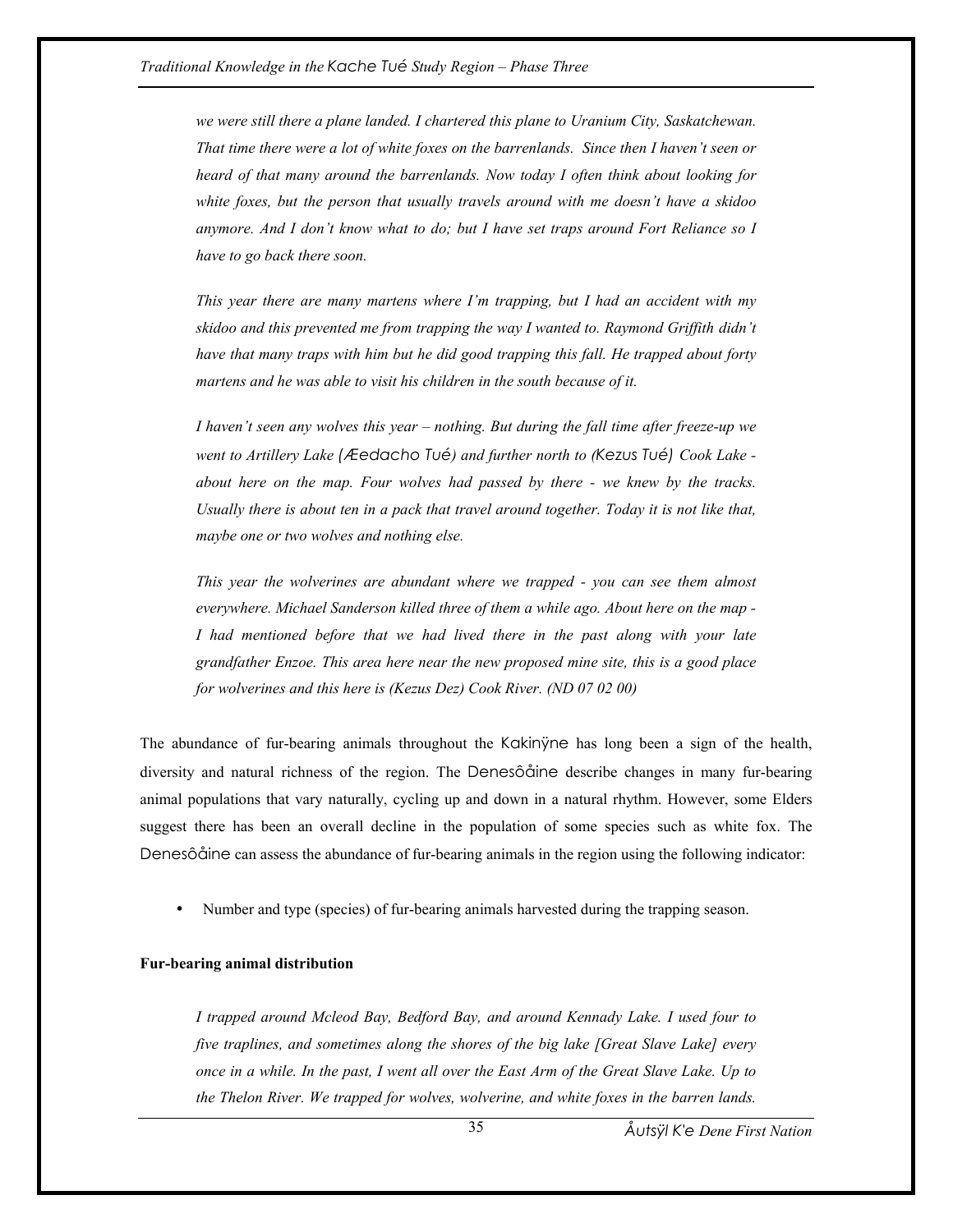*I've also traveled to the Hoarfrost River, right down to Lockhart River, Snowdrift River, White fish Lake and Lynx Lake. I had trapped around those places before. I trapped up to Aylmer Lake for wolves, near the Lac de Gras area. There are more - lots of wolf activity between Aylmer Lake, MacKay Lake, Fletcher Lake and Walmsley Lake. Up to Artillery Lake - all through those places I've trapped and traveled. Then I would travel to Fort Reliance and up to Ka'del Kué (open area of lake). I have traveled mostly everywhere.* 

*The best place I know for white fox would be around Aylmer Lake. We stayed at Aylmer Lake for four days - we caught about six hundred white foxes, using two hundred leg hole traps each at that time. We checked the traps twice a day because there was too much white foxes. That was good. I remembered it was like that at Walmsley Lake too. We were using dog teams at that time. I did some hunting and trapping for wolves and wolverines in the Fletcher Lake and Walmsley Lake area, there where lots of tracks in that area. They were worth lots of money back then. I trapped for marten and mink in Bedford Bay area. The fur-bearing animal population was high in the sixties, though sometimes it was hard to catch fur-bearing animals. You'd be lucky if you caught five to ten pelts. I remember some people caught enough fur for Christmas. Now today I think there are more fur bearing animals towards the barren lands compared to the forest, there are lots of white foxes, wolves and wolverines. People have just stopped trapping or hunting them as much - around Åutsÿl K'e too. (AnM 27 03 00)* 

Trappers travel far and wide throughout the Kakinÿne in search of prime fur-bearing animals. Often trappers run their traps along historic traplines that they have used for years and years, traplines that have been passed down from their fathers and grandfathers. These traplines have been established in areas that are rich in fur-bearing animals, areas where trappers can be successful year after year. As populations of fur-bearing animals on a trapline become more sparse, trappers simply realign their traplines to coincide with areas with larger densities of fur-bearers. As such, the following indicator can be used to explore the distribution of fur-bearing animals:

• Location and extent of traplines used by the Denesôåine.

### **Fur-bearing animal condition**

*My late father and I have trapped around Taltheilei Narrows for red foxes, cross foxes and grey foxes. We had our camp set up all winter long and I usually covered at least 20 miles a day on foot at the time. We trapped about 70 foxes - all types except for white fox.* 

36

*Åutsÿl K'e Dene First Nation*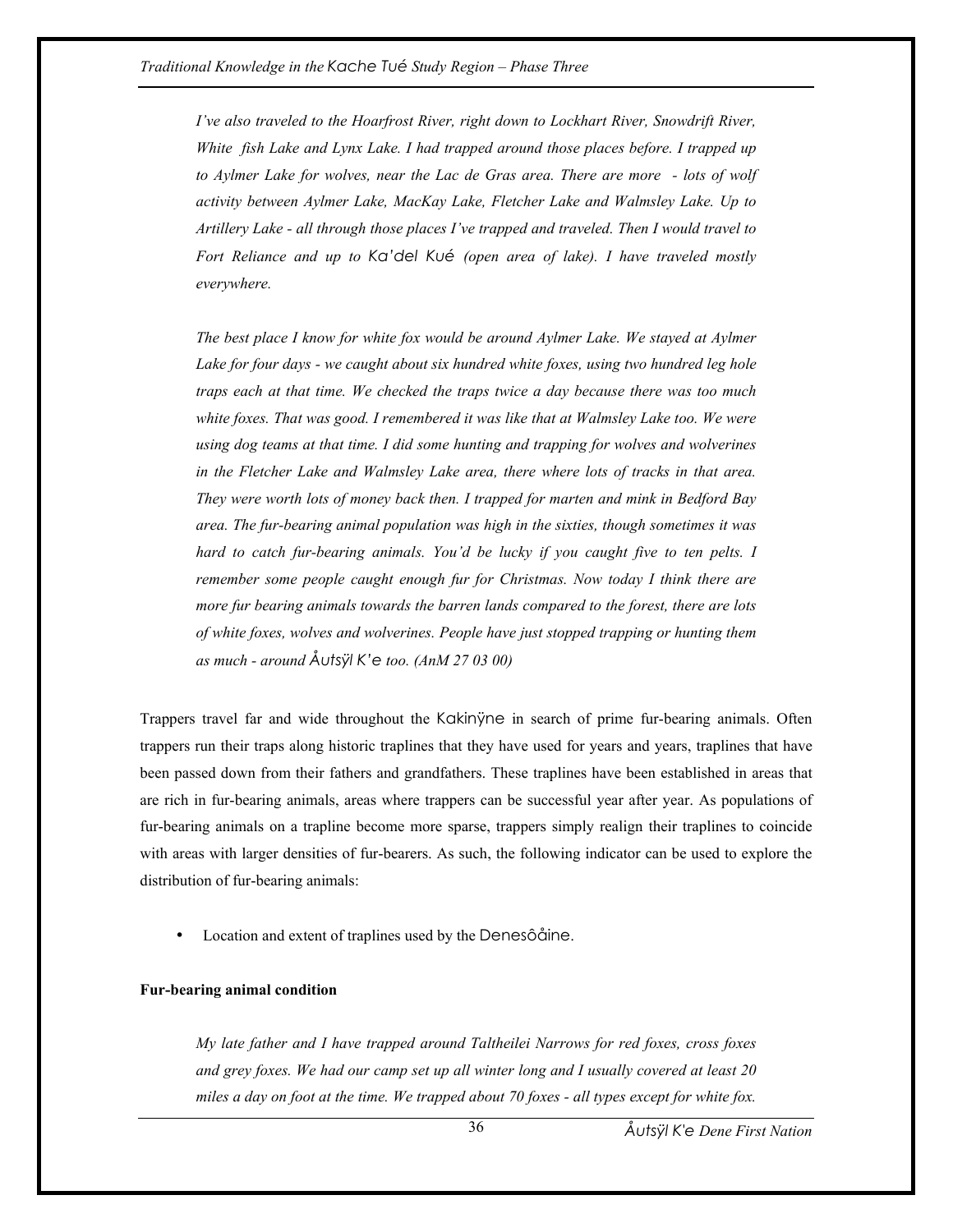*I've also trapped for minks around Narrow Island and had some traps set up at Bedford Bay for martens. Sometimes I see wolves but I don't shoot them or hunt them. I trapped for wolverines but they're really sly around the traps. Trapping was very promising because there was lots of fur-bearing animals. I caught between 100 and 150 martens and minks. Now it's not the same; now I don't catch much fur-bearing animals like before. Before there were lots of snow and now there's not as much. (P Lockhart 16 02 00)* 

During the days of intense trapping, it was imperative that the Denesôåine harvest fur-bearing animals that were in good health. Healthy animals that were well-fed and fat typically had pelts that were thick and glossy, sure to fetch a prime price at the fur auction. The following indicators of fur-bearing animal condition are still used by trappers to assess to quality of the animals they have harvested:

- The fullness and shininess of fur-bearing animal pelts.
- The thickness of fat deposits found between a fur-bearing animals pelt and body. On rabbits, for example, fat can only be found between the shoulder blades. Harvesters look at this area to determine whether a rabbit is fat or not.

# 5.1.2.5 Chicken (grouse) and ptarmigan (Di, Æeåk'aith, K'asba) indicators

During the fall season the woods are filled with the distinctive mating calls of chickens (grouse). During this time Denesôåine land-users walk quietly through the bush, rifle or shotgun in hand, hoping to harvest the brown, awkward-flying birds. Chickens make a welcome addition to any Denesôåine dinner table, prized as they are for their tender meat.

Spruce Grouse are known in Dene Yati as Di. The Ruffed Grouse is called Æeåk'aith. However, both types of grouse are commonly referred to as "chickens" by the Denesôåine. Both types of chicken reside within the forested areas of the Kakinÿne. The best time to hunt them is in the fall.

The Willow Ptarmigan and Rock Ptarmigan are both called K'asba in the Chipewyan language but are differentiated by their habitat. The Rock Ptarmigan spends most of its time in the barrenlands. Conversely, the Willow Ptarmigan spends the majority of its time at the tree line. Both types of ptarmigan change the color of their plumage - from white in the winter to brown in the spring. They eat willows, berries, seeds and also ingest sand to aid digestion. There are some areas in the Kakinÿne where large numbers of K'asba can be found. Some elders describe living off K'asba for long periods of time when there was no caribou around. The best time to hunt them is in the spring.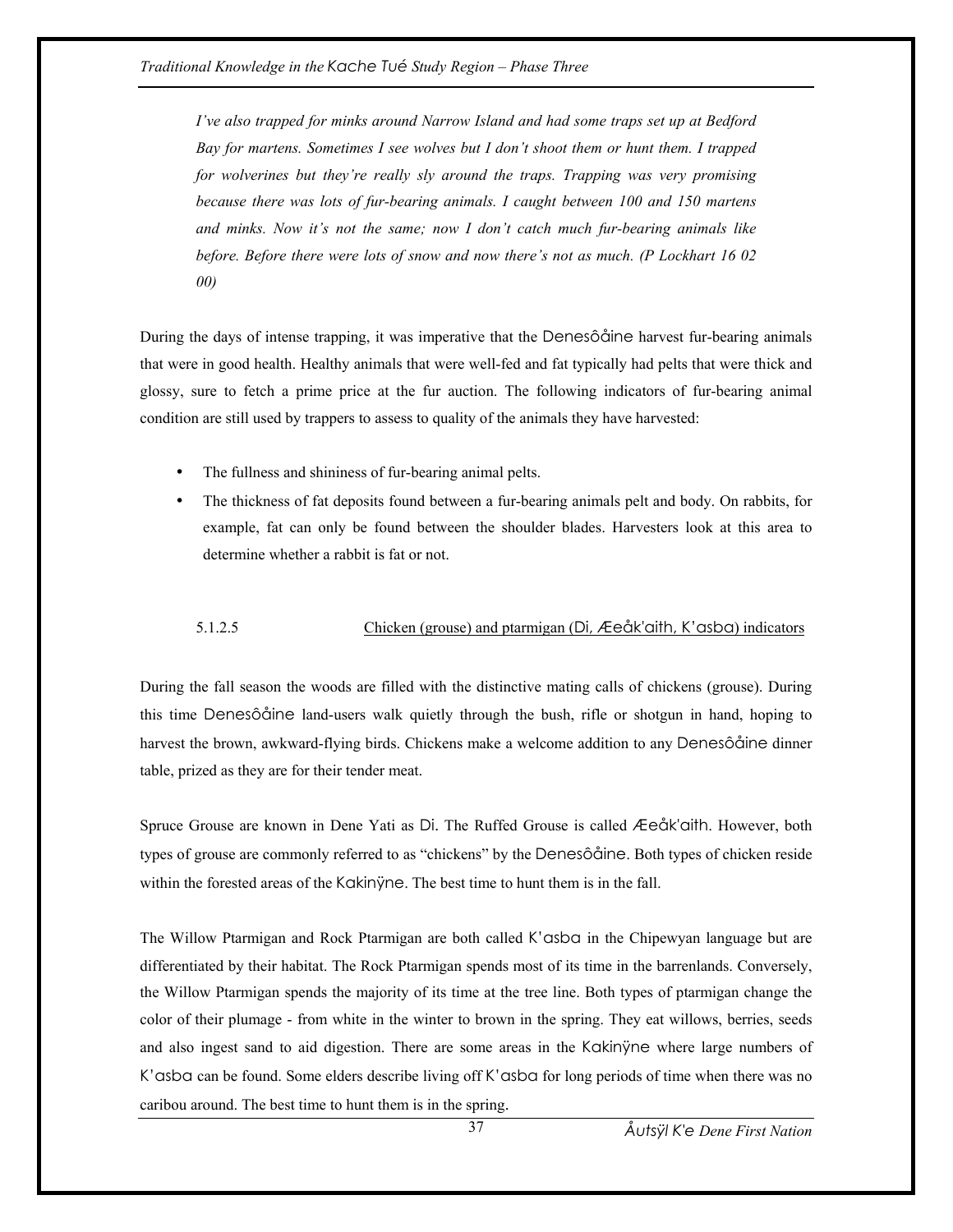## **Indicator development**

The development of chicken and ptarmigan indicators was initially explored by conducting a search of previous interview / workshop transcripts for information relating to the birds. As well, during home-visit interviews, land-users and Elders were asked about ways to assess the health of chickens and ptarmigan once they have been harvested. The Elders and land-users spoke primarily about the fatness of the harvested bird:

*All birds are the same. You can tell how good they are, how they will taste, by the amount of fat they have on their body. (EM 30 10 01)* 

As well, the Elders and land-users spoke about whether the harvested bird was injured or not. They stated that chicken and ptarmigan were very rarely ever injured or sick, and that any bird that is found injured is very unhealthy indeed:

*I have never in my life seen any injured or sick chickens. I guess this is very rare. They just aren't like that. Maybe sick birds die quickly, before we ever see them. (FR 22 10 01)* 

Elders felt that chicken and ptarmigan populations have always been healthy and abundant over the generations. However, they alluded to the changes that the bird populations have been going through in the recent past:

*When birds are singing loudly, making lots of noise, they are all praying to God, renewing the earth. They are happy. Along time ago, people used to hear birds, but nowadays you don't hear so many birds anymore. That is because so many things are changing. (PM 03 06 99)* 

People also talked about the seasonal movements of chickens and ptarmigan:

*They [ptarmigan] stay all year round on the tundra and come down to Åutsÿl K'e [in the spring]. The grouse come back [around Åutsÿl K'e] in April to October, then go south for the winter. (LA 17 05 99)*

During the home-visit interviews, Elders and land-users also revealed that lots of chirping, stomping and calling on the land is a sure sign of the abundance of chickens and ptarmigans: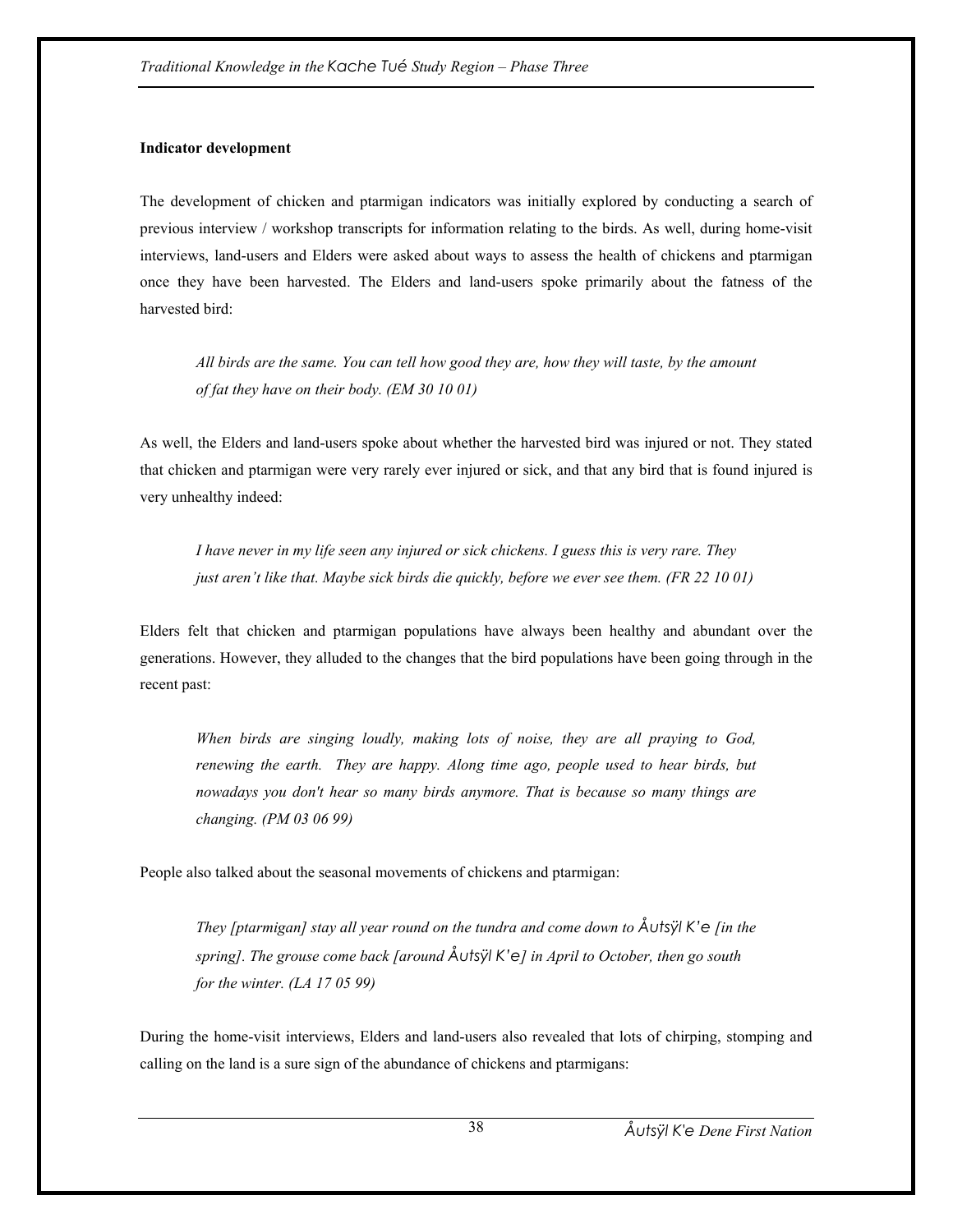*In the olden days, Elders have told stories about chickens frightening people and animals. All animals talk about that time one man told this chicken that he's not scared of anything. One day the chicken decided to wait for the man on the side of a path, and suddenly the chicken flew off making a big noise and the man got scared. He fell into a brush of trees and the chicken laughed at him and teased him. (GM 06 11 01)* 

*In the springtime there is only one chicken on top of a tree, they [other chickens] make circles around it. There is also one chicken sitting on top of a log who drums with his feet and they dance in around him. (AnL 03 11 01)* 

Generally, Elders and land-users pointed out that many of the same indicators of health used for ducks and geese can be used for chicken and ptarmigan. As such, the preliminary indicators of chicken and ptarmigan health are as follows:

# **Chicken and ptarmigan abundance**

- Type (species) and number of chickens and ptarmigan harvested by local land-users.
- Visual observations of numbers of chickens and ptarmigan in different areas.
- Levels of chirping, stomping and other sounds coming from chickens and ptarmigan in the bush and on the barrenlands.

# **Chicken and ptarmigan distribution**

• Presence and numbers of chickens and ptarmigan at traditional harvesting areas in fall (chickens) and spring (ptarmigan).

# **Chicken and ptarmigan condition**

Extent and thickness of fat deposits in harvested chickens and ptarmigan.

# 5.1.2.6 Berry (Jí) indicators

Whereas Denesôåine food consists predominantly of meat and fish, berries add a welcome sweetness and variety to the diet. Berries are gathered throughout the summer and fall months for a variety of uses like sweetening pound meat, for making jams and dyes, and even for medicinal purposes (for example, cranberries are known to be good for sugar diabetes). Berries are also enjoyed fresh from the bush.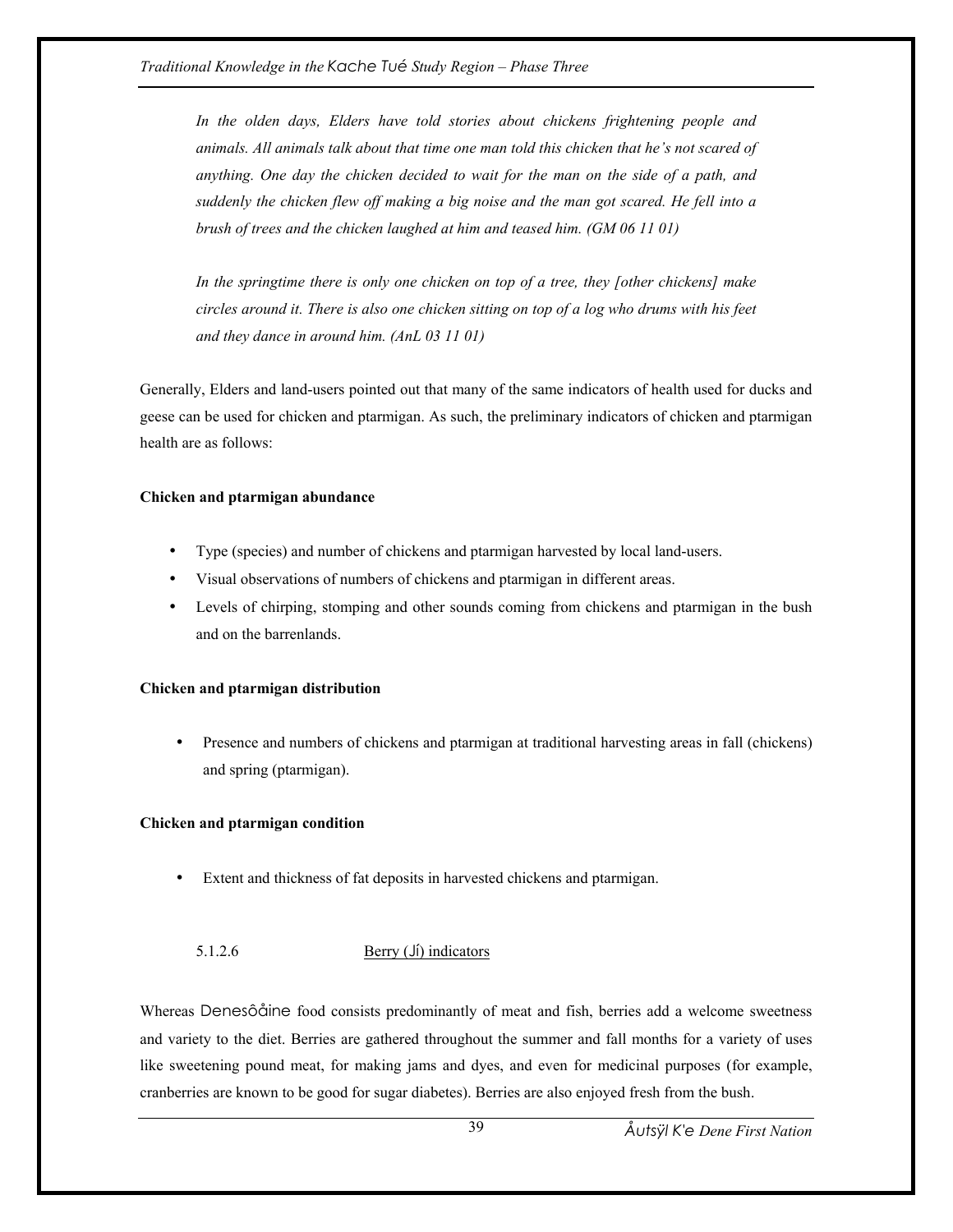Picking berries is a popular social event throughout the summer and fall months. Women congregate in the rich berry patches of the Kakinÿne to gather the necessary supply of berries for the winter months. There are many berries that are actively sought by the Denesôåine. Blueberries (ts'âåchogh) are prized for their fresh sweetness to make jams. Elders say that blueberries from the barrenlands taste better than those from below the treeline. They identify two types of blueberry – one that is purplish-black and the other that is really blue. Blacker ones are found on high bushes but there aren't so many of them.

Cranberries (nitå'ÿr) are used in a variety of fashions including making jams or medicine. These berries can be picked and preserved all year round. They won't fall from their bushes after their first season, so in the following spring you can still pick them. However, at this point they are darker, watery and very sour. The following summer the berries from the previous season dry up and fall off to make room for the new berries.

Blackberries or crowberries (ts'ât'eth dhé) are tremendously abundant, and are often mixed with cranberries or blueberries to as they have a relatively bland taste. They are tasty to eat but can cause constipation, and if they are not picked they won't fall from the bush. After over-wintering, this berry will lose its taste and be a different color.

Cloudberries (nadláré) are found predominantly in swampy areas on the barrenlands, but they can be discovered in areas of muskeg below treeline. These berries cannot be preserved. One cannot eat too many of these berries because they are sour in taste and will upset your stomach.

Bearberries (denie) can be mixed with fish eggs. They are often mixed with fish or caribou to make pemmican with more flavor. In the fall, these berries are ripe and sweeter – they should only be picked at this time. If picked when unripe these berries are very sour. These berries are often mixed with bone grease for flavor, or even crushed and whipped with sugar for a tasty treat.

Whiskey Jack Eye (ejízé naghé) can be eaten fresh but this doesn't happen often – usually it is preserved in a jam. These berries taste better in the barrenlands as they get more sun – here they are a clear red. Those from below treeline are black, seedless and bland. Whiskey Jack Eye berries that grow below the tree line sometimes have worms and bugs in them (Åutsÿl K'e Dene First Nation, Parlee et al. 1998)

### **Indicator development**

The development of indicators for measuring the health of berry populations was initially explored by conducting a search of previous reports and interview / workshop transcripts for information relating to the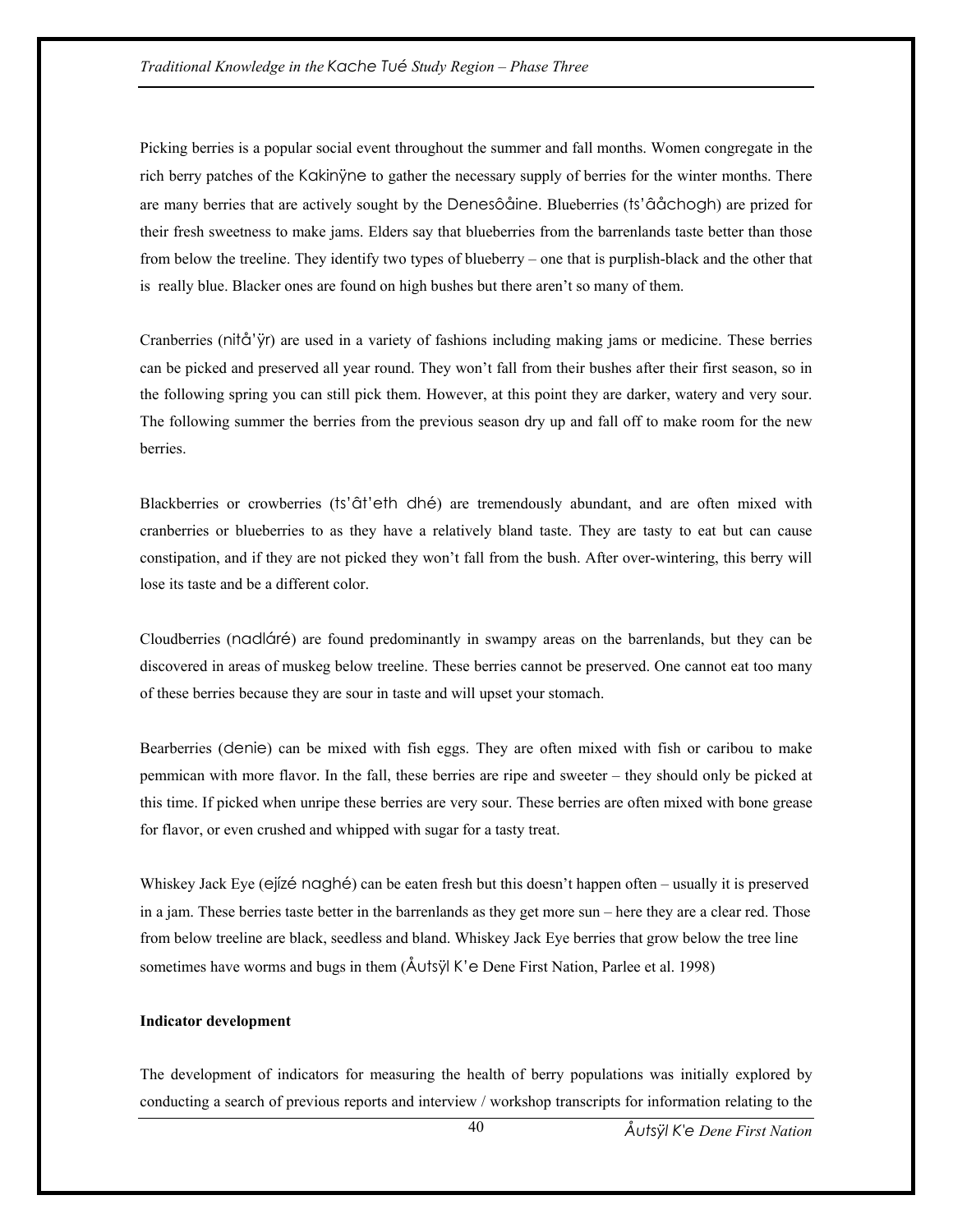berries. As well, during home-visit interviews and a small focus workshop, land-users and Elders were asked about ways to assess the health of berries once they have been harvested. The Elders and land-users spoke primarily about the abundance of berries in traditional harvesting areas:

*Last year there weren't many berries because it was too warm. But this summer was the best season to pick berries. It goes like that each year - sometimes there is less or more. (LE 10 01)* 

*There were a lot of berries this year compared to other years. A couple of years ago there weren't too many. The places where berries usually were had none. Sometimes the berries grow big and sometimes none at all. I am not sure why this happens. It is like this with everything on the land. (MRE 10 01)* 

They also spoke about how the levels of rain during the spring and summer months greatly affect the abundance of berries:

*There is a lot of berries this year compared to other years, there was not many in the past because there wasn't much rain. This year there was a lot of rain so there were many berries growing. (Berna C 10 01)* 

*I noticed there were more berries this year than other years because it rained a lot this year and it was not as hot as other years. (Bertha C 10 01)* 

Elders and land-users discussed how berry patches arise or disappear when habitat areas undergo disturbance:

*This year I found there was much more berries than the years before. In the past there was too much forest fires and it was also the weather was too hot. (YD 10 01)* 

*Pin cherries never used to grow here until they made a road and pushed the dirt around. It grows on the exposed dirt. It grows by the big hill around town. I've never seen pin cherries around here until they fixed the road. Then the berries started growing on the new dirt. The cherries started growing about two years after the road got pushed through. They don't last long though, only a week to ten days. (MD 12 01)* 

Based on these discussions, the preliminary indicators of berry health are as follows: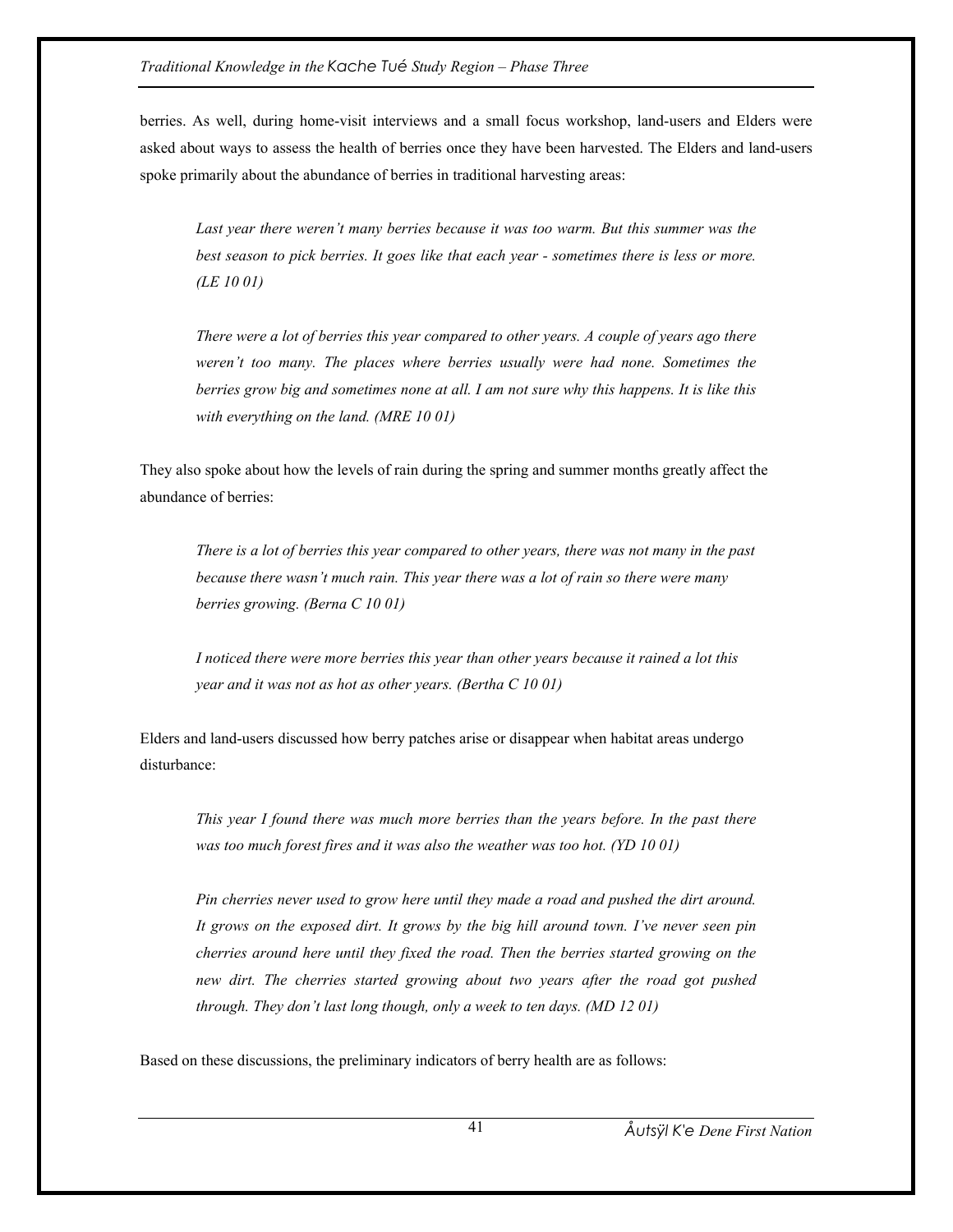# **Berry abundance**

• Type (species) and abundance of berries in traditional berry patches.

# **Berry distribution**

Location of berry-harvesting activities.

## **Berry condition**

- Levels of rain during the spring and summer months.
- Temperature during the spring and summer months.
- Forest fire activity in the region

# *5.1.3 Techniques for measuring indicators of environmental health and change*

Traditional ways of knowing and doing are fundamental in the design of techniques for monitoring indicators. Monitoring activities involve practicing traditional means of knowing about the land - simply by being on the land and experiencing it. The principles of participatory learning (learning while doing) and informal consultation (story-telling) are foundations of the design of the monitoring plan.

Elders and land-users decided that environmental monitoring information would best be collected based upon the seasonal cycles of the harvesting seasons. Indicator information would be best collected during on-the-land activities or directly following such activity. This way land-user observations and experiences could be gathered while memories were still fresh and full of detail. An overall yearly cycle of environmental information gathering (based around the indicators outlined in the previous section) was devised by the Elders and land-users as follows:

# **Spring**

Spring Freezer Caribou Hunt Cycle (caribou indicators) Ducks and Geese Cycle (duck and goose indicators) Ptarmigan Cycle (chicken and ptarmigan indicators) Beaver, Muskrat and Otter Cycle (small fur-bearing animal indicators)

### **Summer**

Summer Hunt Caribou Cycle (caribou indicators)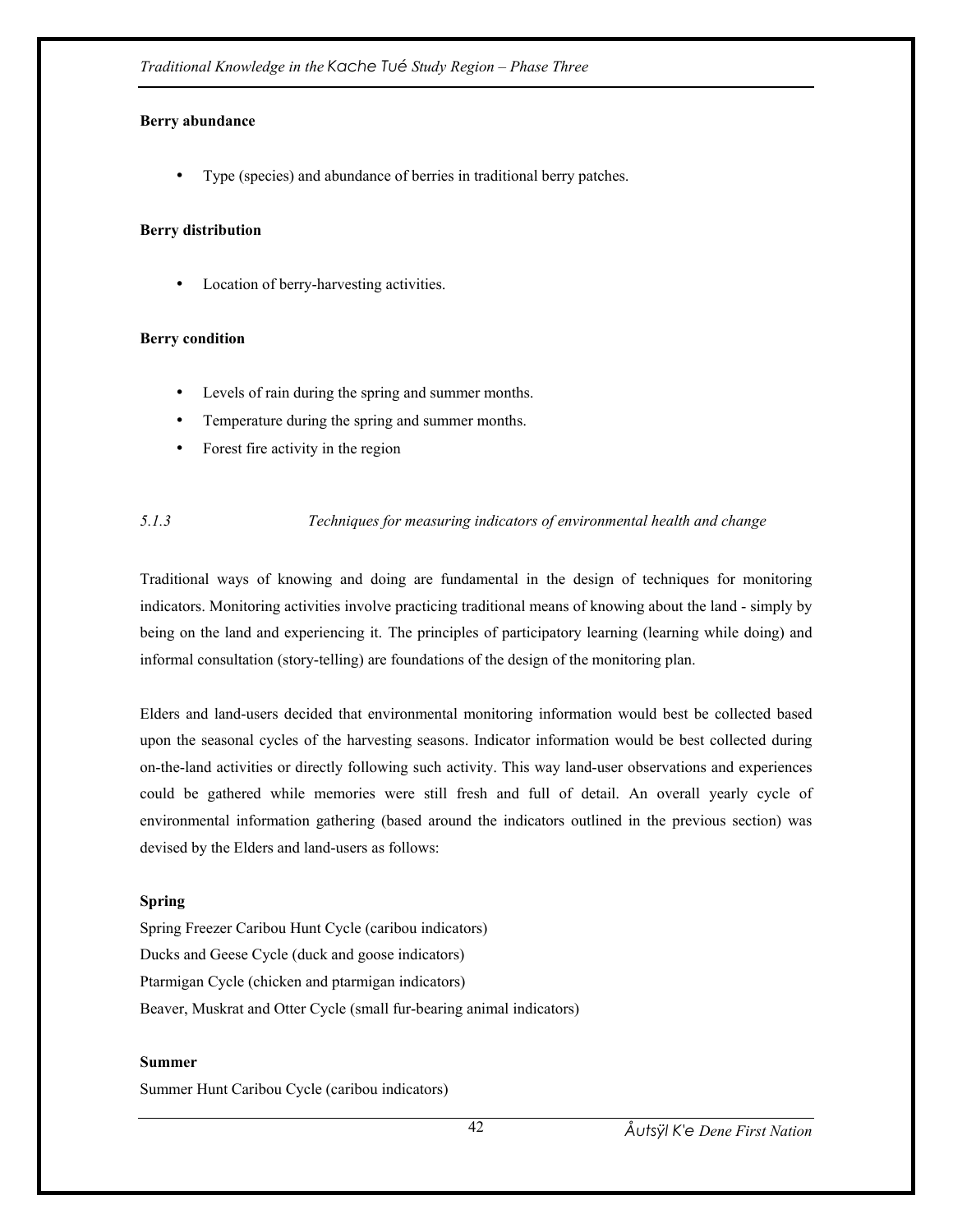## *Traditional Knowledge in the Kache Tué Study Region – Phase Three*

# Summer Angling Cycle (fish indicators)

### **Fall**

Fall Hunt Caribou Cycle (caribou indicators) Berry Cycle (berry indicators) Fall Fishnet Cycle (fish indicators) Chicken Cycle (chicken and ptarmigan indicators) Rabbit Cycle (small fur-bearing animal indicators)

## **Winter**

Winter Caribou Cycle (caribou indicators) Marten, Mink, Weasel, Lynx, Fox and Wolverine Cycle (small fur-bearing animal indicators)

It is important that indicator information can be compared from year to year. In this interest, it was decided that standardized indicator questionnaires would be used to guide monitoring interviews. In such a way, the same questions would be asked of land-users every year during each seasonal monitoring cycle. Researchers devised a series of standardized draft questionnaires for each seasonal monitoring cycle. Questionnaires with open-ended questions encourage people to tell stories around observations and experiences relating to pertinent indicators.

Many of the indicators to be monitored are spatial in nature, requiring land-users to share information about harvesting locations, travel routes, etc. As such, monitoring questionnaires all featured a map encompassing the harvesting region of interest. Land-users could use the map to record spatial indicator information. For example, while participating in an interview about trapping, a land-user could outline on the map where his traplines were, his trap and camp locations, etc. Questionnaires and associated maps can be found in **Appendix A**.

Researchers struggled with the question of which land-users to interview during each monitoring cycle. This question was resolved in a couple of ways. For specific on-the-land events it was determined that it was best to interview *all* participating land-users. This meant that approximately 15-30 people were to be interviewed for each monitoring cycle associated with specific harvesting events. Specific harvesting events included the fall caribou hunt (Artillery Lake), summer caribou hunts (MacKay Lake and Aylmer Lake), and the spring community caribou hunt (Daisy Lake). However, many harvesting activities are not focused around a specific seasonal event. For example, hunting for caribou during the winter occurs constantly, with many hunters traveling back and forth to good hunting areas many times during the period between late fall and early spring. The same is true for many other harvesting activities such as berrypicking, trapping, fishing and ptarmigan/chicken hunting. In such cases, researchers were to rely on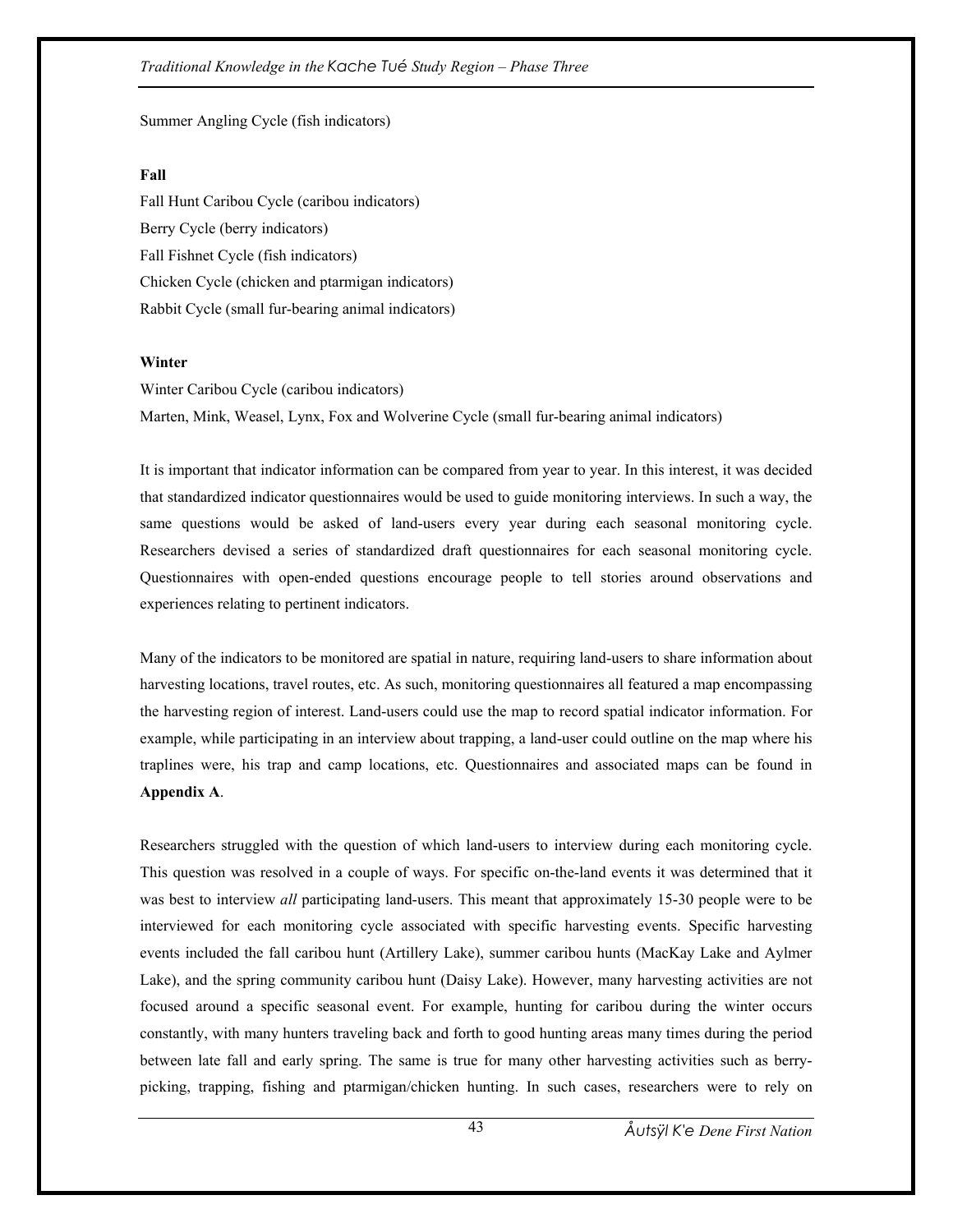reputable land-users who spend a good proportion of their time on the land. Elders designated a number of land-users with plenty of on-the-land experience as a sort of "experts pool" that could be drawn upon for indicator information. Researchers were to interview a significant proportion (i.e. 25%-50%) of these active land-users for each monitoring cycle.

Following each environmental monitoring cycle, it is imperative to organize and compile the gathered information so that it is in a form that is easy to interpret. For this reason the researchers spent a good chunk of time developing a database to store indicator information.

### *5.1.4 Database development: techniques for organizing indicator information*

The Åutsÿl K'e traditional knowledge database was constructed using the following software packages: Access 2002, AutoCAD 2000, ArcView 3.1 and AskSAM 4.0. A digital Access 2002 database, creatively entitled "Document Organization", was created to store transcribed information from questionnaires, workshops and meetings. This database allows for the easy input of information about a document (metadata), information that can be easily accessed through simple queries.

All documents are given a numerical signature as a unique identifier upon input into the database (the "Number Code" field). Documents entered into the digital database are then stored in a digital and a hardcopy filing system, organized by Number Code. Thus, it is easy to find documents by entering criteria into a query of "Document Organization". "Document Organization" lists the Number Codes of all the documents that match the criteria, and then it is a simple process of accessing those documents through the numerical filing system.

Completed indicator questionnaires were to be transcribed into a digital document and input into "Document Organization".

A means of representing the spatial indicator information contained in the questionnaire transcripts (i.e. traplines, net sites, etc.) was designed using *AutoCAD 2000* and *ArcView 3.1*. Quite simply, spatial indicator information is to be represented using digital maps. Transcript information with spatial components is to be digitized using *AutoCAD 2000* and organized into map format in *ArcView 3.1*. Thematic layers are to be stored in digital folders entitled "Traplines", "Cabins", "Net Fishing Sites" and so forth. For an example of a map made from spatial indicator information, see **Figure 3**.

Linkage between the digital maps and the rich textual information contained within the transcribed information is to be linked using *AskSAM 4.0*. Stories of relevance to mapped features will be organized in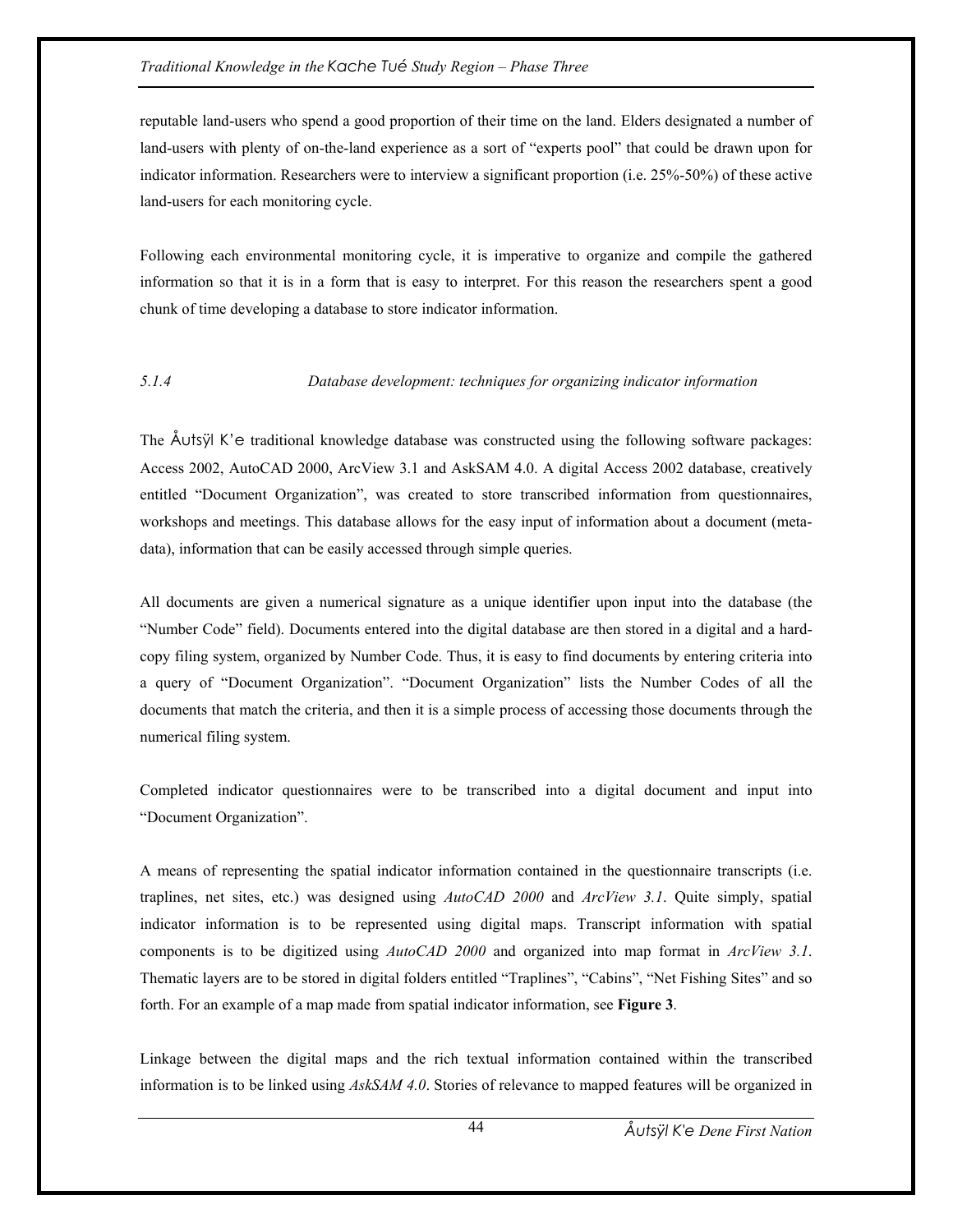a series of *AskSAM* database documents. Each *AskSAM* document will contain stories related to a particular cycle of monitoring. For example, *AskSAM* database documents may contain stories about the *Fall Hunt Caribou Cycle* or the *Berry Cycle*. These documents can be linked to *ArcView* themes so that when a mapped feature is clicked using a mouse pointer, a small menu will pop up giving the user the option to view the variety of stories related to the mapped feature. This linkage will be greatly simplified by programming queries into "Document Organization" and importing search results into the relevant *AskSAM*  database documents. The development of this aspect of the database is ongoing.

# *5.1.5 Techniques for verifying and interpreting indicator information*

Indicator information representing potential unnatural change must be verified and interpreted in the way of the Denesôåine. Elders specified that the best way to do this was to present the relevant indicator information to them in "verification and interpretation workshops". In such workshops, indicator information could be evaluated against the long experiential history of the people on the land. Elders could also develop explanations for the observed trends associated with the indicator information - why things are as they are, or why they are changing in an unnatural manner. During these workshops, it was hoped that Elders could also take indicator information and evaluate it against the values and traditions of the Denesôåine people. In such a way they could determine whether the new knowledge represented a concern or a matter of little consequence to the land and its people.

Specific verification and interpretation workshops were to be held for each monitoring cycle that revealed potential unnatural change. For example, after *Fall Fishnet Cycle* questionnaires were completed and organized, a workshop would be held to deal specifically with that new indicator information.

# 5.2 THE TESTING OF A MONITORING PROGRAM

This section will detail the testing of the traditional knowledge monitoring program, the design of which is outlined in the previous section. Firstly, information gathered through monitoring questionnaires for the pertinent animal and plant indicators will be presented. Then, the verification, contextualization and interpretation of this information in light of Denesôåine traditional knowledge will be detailed. Finally, implications of this new monitoring knowledge for the land and people of the Kakinÿne will be presented.

*5.2.1 2001-2002 trial indicator information*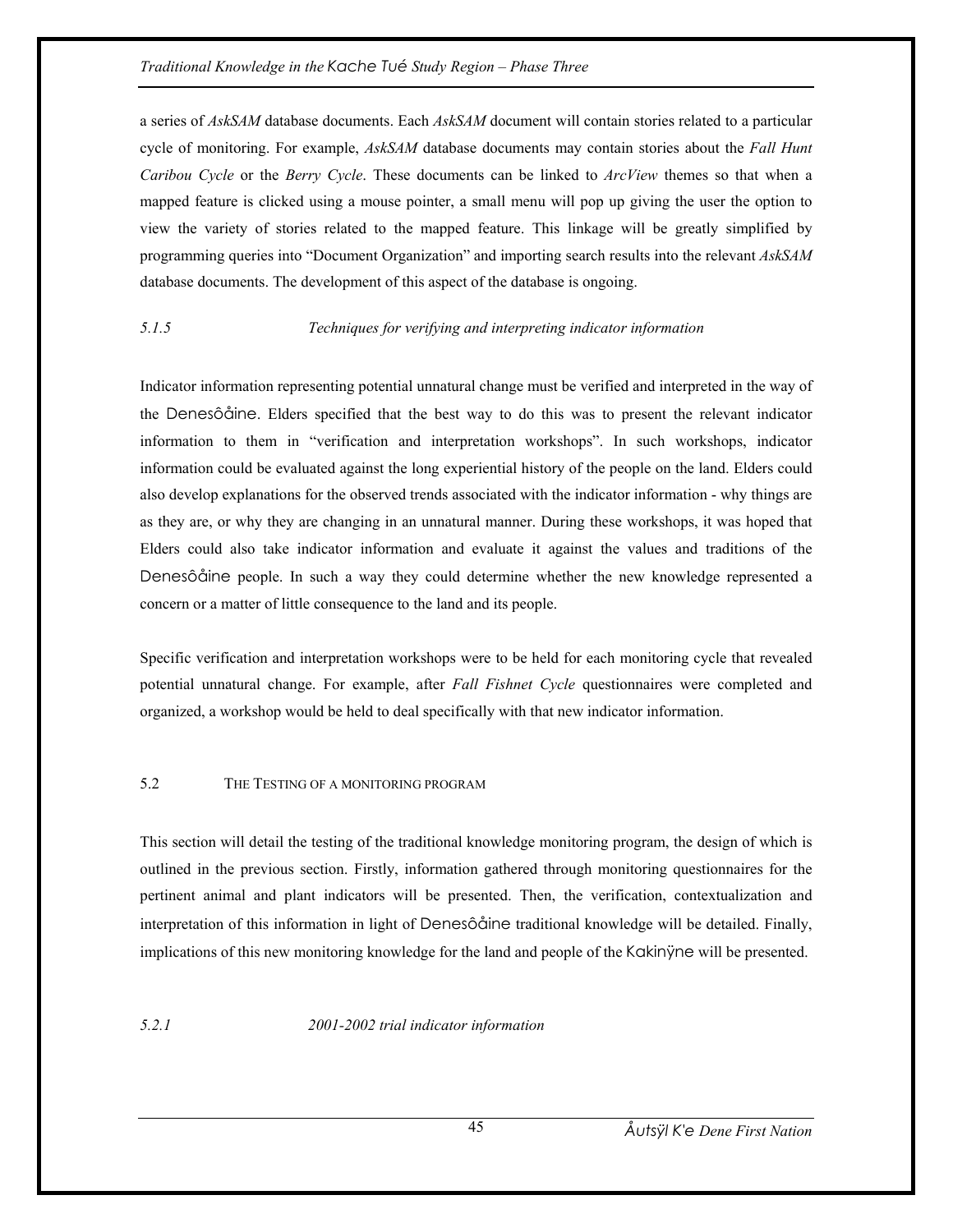### *Traditional Knowledge in the Kache Tué Study Region – Phase Three*

A selection of the preliminary indicators of environmental health and change outlined in section 4.1.2 were tested during the 2001-2002 trial of the monitoring program. Whereas all the indicator suites for caribou, fish, small fur-bearing animals, chickens / ptarmigan and berries were tested (duck and goose indicators remain to be tested in the spring of 2002), not all of the indicators contained within each suite were put to trial. This was largely due to a lack of resources and personnel to completely test some of the indicators, some which require fairly time-consuming and resource-intensive procedures to monitor completely and correctly. However, the researchers believed that the indicators that were tested provide a good indication of how the overall monitoring program would work, and thus are adequate for testing purposes.

This section will outline which indicators were tested during each monitoring cycle, as well as representative samples of participant responses to the questionnaires (**see Appendix A**).

# 5.2.1.1 Caribou (Etthÿn) indicator information

The indicators tested during the caribou monitoring cycles were the following (see section 4.1.2.1 for a complete description of these indicators):

- Numbers of caribou harvested by local hunters in the Kakinÿne region.
- Locations of caribou harvesting activities.
- Presence of caribou at traditional lake / river crossings during peak crossing seasons.
- Visual aesthetic of caribou.
- Behavior of caribou
- Movement ability of caribou.
- Presence of discolorations or parasites in muscle or internal organs.
- Presence / absence of fetus in cow caribou.
- Development stage of fetus in cow caribou.

The questionnaires used to monitor these indicators are in **Appendix A**. Caribou indicator information was gathered during four distinct cycles during the 2001-2002 trial period. These four cycles were as follows:

• The *Summer Hunt Caribou Cycle* was completed during the summer hunts around MacKay Lake (August 1-4, 2001) and Aylmer Lake (August 18-23, 2001). The MacKay Lake hunt was scheduled to coincide with and provide meat for the Desnedhé Che (Lockhart River) spiritual gathering at old Fort Reliance. Six hunters traveled to the area for the harvesting event and hunted for three days. All the hunters participated in a caribou indicator questionnaire immediately following the hunt. The Aylmer Lake hunt took place in parallel with land-use research being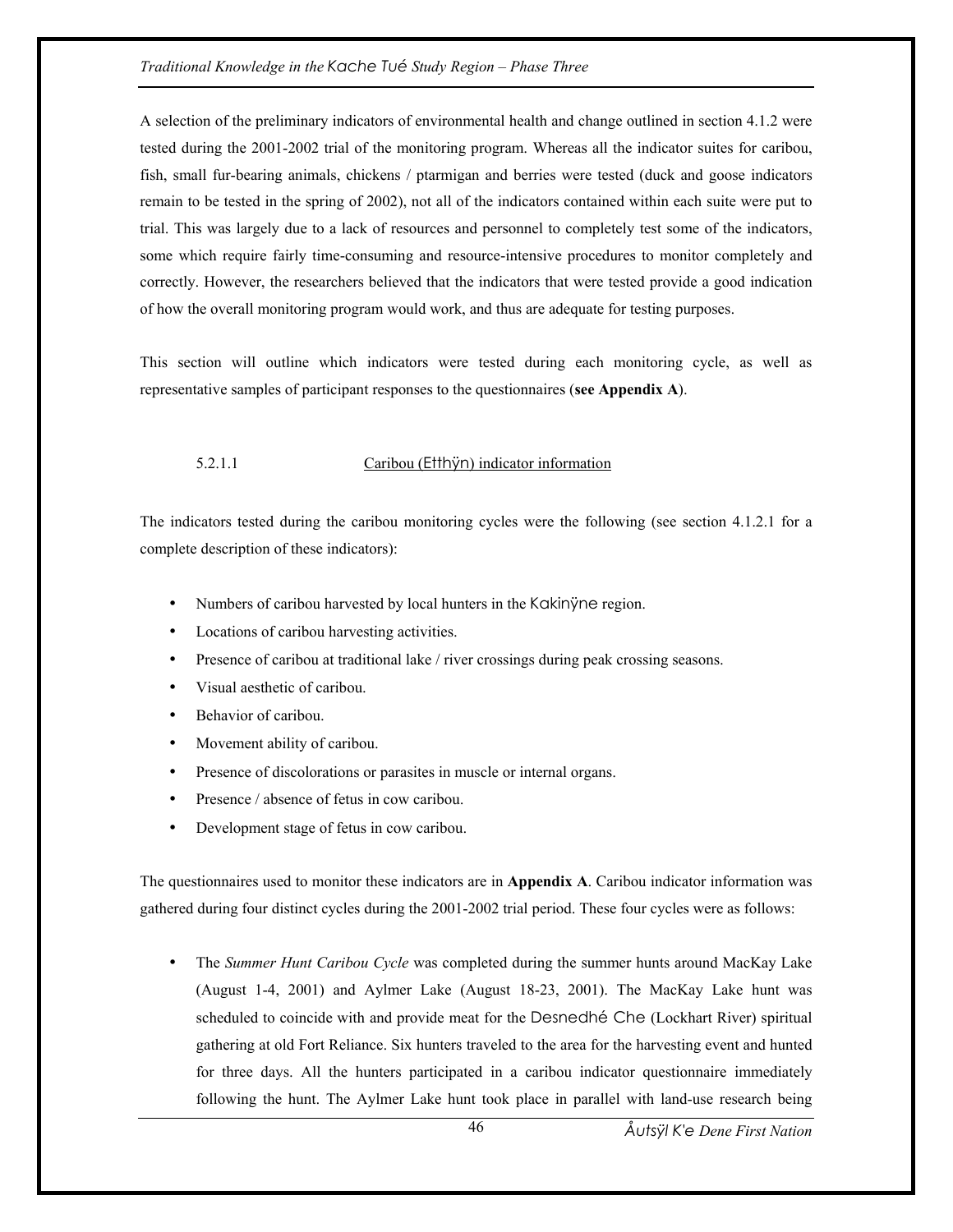conducted in the area by Elders and land-users. Eight hunters were present for this hunt, and all participated in caribou indicator questionnaires during the hunt itself.

- The *Fall Hunt Caribou Cycle* was completed during and after the fall hunt at the great caribou crossing at Æedacho Tué (Artillery Lake), which took place between September  $19<sup>th</sup>$  and October 27<sup>th</sup>, 2001. Approximately fifteen hunters and their families participated in this hunt. It was attempted to interview all the hunters regarding the caribou in the area, but due to time and personnel constraints only about ten hunters were in the end interviewed.
- The largest caribou monitoring cycle, the *Winter Caribou Cycle,* occurred between the months of December 2001 and February 2002. At this time winter was in full swing and the East Arm of Great Slave Lake was completely frozen. Caribou had returned to their wintering grounds around Great Slave Lake. During this time many hunters traveled about the Kakinÿne in search of the caribou to feed their families. This hunting period was not defined by any large, organized hunting event. Rather, land-users went hunting consistently throughout this time. Twenty-one prominent hunters in the community were interviewed near the end of this "deep winter" hunting period. They discussed in retrospect their observations and experiences while caribou hunting during this three month period.
- The *Spring Freezer Caribou Hunt* took place at Daisy Lake during March 28-30, 2002. This hunt occurs every spring in order to stock the community freezer for the summer months when the caribou will be far to the north in their calving grounds. This hunt takes place wherever there is a large concentration of caribou in the early spring months. Whereas in years previous this hunt took place in the Artillery Lake region, this spring the caribou were concentrated in the Daisy Lake area. Ten skilled community hunters participated in this organized community hunt. They told stories around caribou indicators upon their return from this hunt.

# **Summer Hunt Caribou Cycle**

Hunters that participated in the MacKay Lake portion of the *Summer Hunt Caribou Cycle* were asked to respond to questions concerning the abundance and condition of caribou in the area. These are some of their stories:

*When we first got to MacKay Lake the caribou herd didn't look to healthy and [the caribou were] very skinny. When we harvested some caribou, started cutting up the caribou - it was every skinny. Usually you see fat around the kidney there wasn't any, the*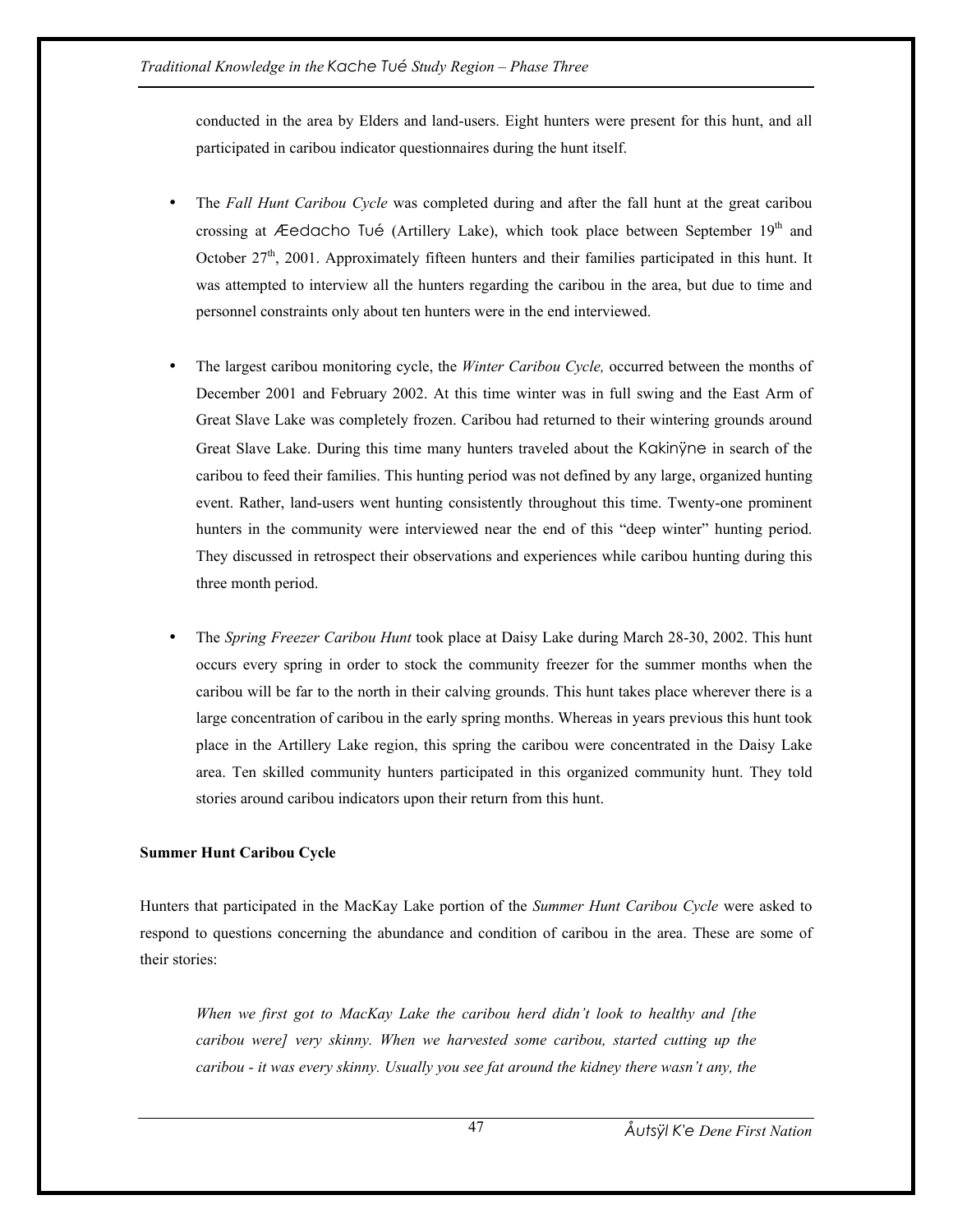*fur condition wasn't what I expected - they were different and in poor shape, male, female, and calf. (GA 08 08 01)* 

*We saw lots of caribou - it was just like big hills moving. The caribou were skinny and they were moving too fast for this time of the year. It reminds me of when I worked at Misery camp, witnessing the movement of the caribou, about twenty thousand - even the gravel trucks stop because of the caribou movement. Before, when we go out hunting for caribou to Artillery Lake, the caribou were in better shape. I'm not sure if the caribou will be skinny or not there [at Artillery Lake] - it is hard to say. When I cut and skinned the caribou at MacKay Lake, for me the fur were shedding like feathers. But caribou fur changes every year naturally, which could be the problem. The caribou that I harvested were in poor condition - every one skinny. (FA 07 08 01)* 

During the Aylmer Lake portion of the cycle, land-users echoed many of the same observations as noted by hunters at MacKay Lake about the condition of caribou. This included one comment noted during the fixing of a recently harvested caribou:

*Morris Lockhart predicted this caribou would be skinny. He is right - bulls are supposed to be fat this time of the year. The caribou is really skinny you can even see the ribs. The front knee has a bruise on it. The inside looks fine. The liver is good. The marrow is good and white and firm - the caribou is not sick, just very skinny. (AB 19 08 01)* 

Another comment was made around caribou condition indicators while fixing two caribou a couple of days later:

*These two caribou, they are skinny but not injured. (Tastes the marrow) The marrow just tastes like water and there is blood in it. Good marrow should taste rich. (JBR 22 08 01)* 

During indicator interviews held to wrap up the Aylmer Lake hunt, land-users shared the following stories:

*I've shot three caribou and three were skinny and had pus in the meat - we couldn't even take much meat. When I went after these two caribou today, they didn't run away at all so I knew right away something was wrong. Not only did they have broken hooves full of pus, but long scars on their legs like they had fallen in a hole and scraped the sides of their legs. (AB 21 08 01)*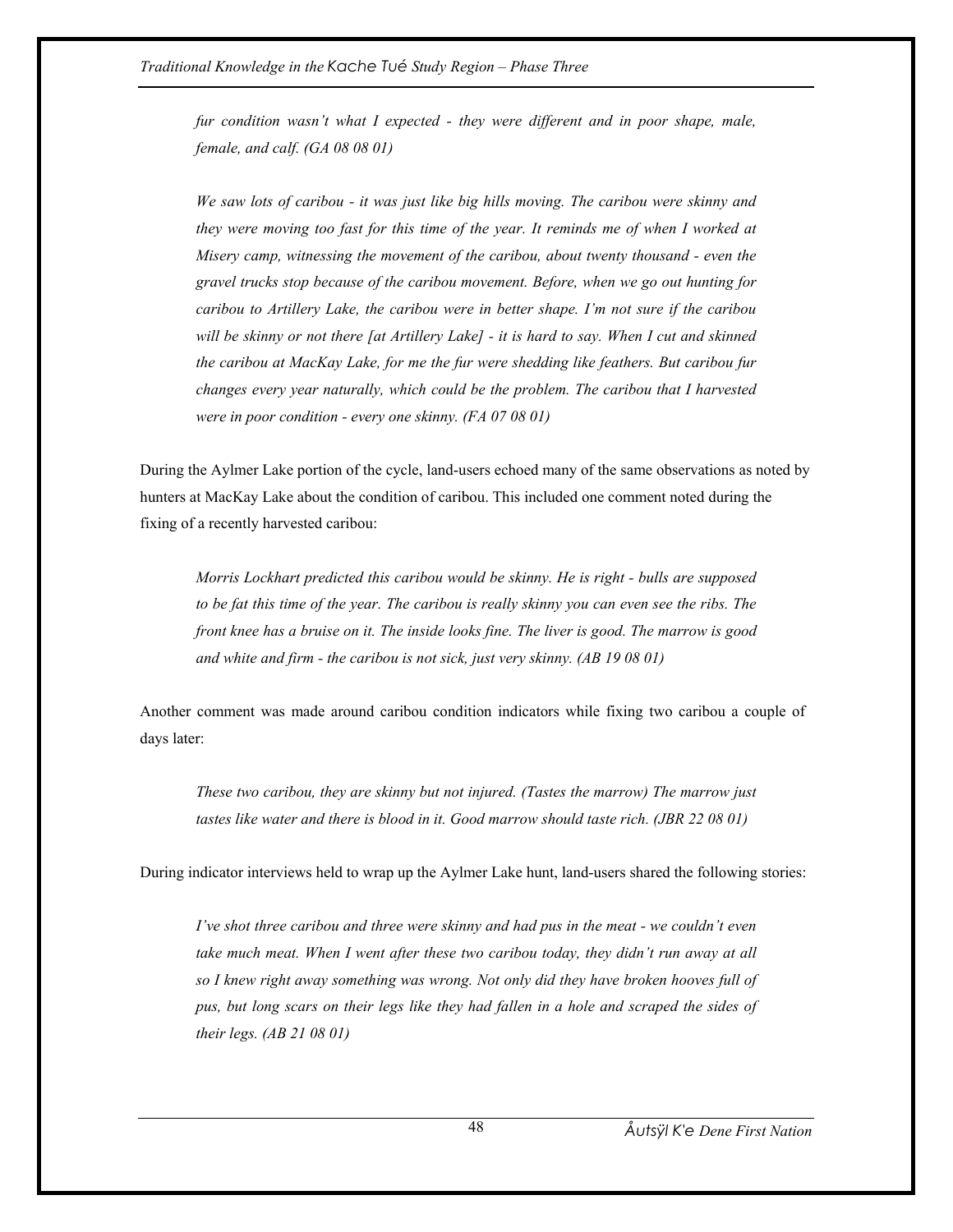*The caribou are supposed to be fat this time of the year because the food is really good in the barrenlands at this time. (MD 21 08 01)* 

*In all our [the Elders] lives we have never seen injuries like that [swollen and infected knees and joints on the caribou]. Even when the caribou are running away from all the flies on the barrenlands, we've never seen that. Even before I was hunting I went out with my dad and never saw a [caribou] foot with pus like that. I've been hunting for 80 years and I have never seen a caribou foot like that until today. Around this time the caribou are supposed to be really fat. They aren't supposed to be skinny like this. There will be a lot of talk about this among all aboriginal people. Caribou is our main diet. (ML 21 08 01)* 

#### **Fall Hunt Caribou Cycle**

After the fall caribou hunt at Artillery Lake, the following representative stories were gathered while interviewing hunters about their experiences and observations:

*I harvested two caribou this year. I'm not sure why but last year there were many caribou around the Crystal Island area [middle of Artillery Lake]. This year I've seen fewer caribou - I've counted that only fifteen caribou have been harvested all together. I think it's because of the mining industry slowing down the movement of the caribou through their migration routes. I'm not sure why the caribou move more away from the Artillery Lake area these days. This is my second year out hunting caribou out in barrenlands at Artillery Lake. I've heard many stories about caribou being gone or having come back [to Artillery Lake] late, but I haven't experienced it myself until now. I haven't noticed any sick or injured caribou because I haven't seen many caribou this season. I think there are less caribou each year around here, maybe there will be none around Artillery Lake area in the future. (MB 22 10 01)* 

*I harvested ten caribou this season [at Artillery Lake]. I think there wasn't much caribou around Artillery Lake this year. It is probably because the migration route is more to the north from Artillery Lake - that is why there's more caribou on the north end of Artillery Lake. The caribou have many migration routes - they even have routes on the outskirts of Artillery Lake - that is why there weren't many caribou around the Artillery Lake area this year. The groups of caribou we've harvested here were healthy and fat. (James L 24 10 01)*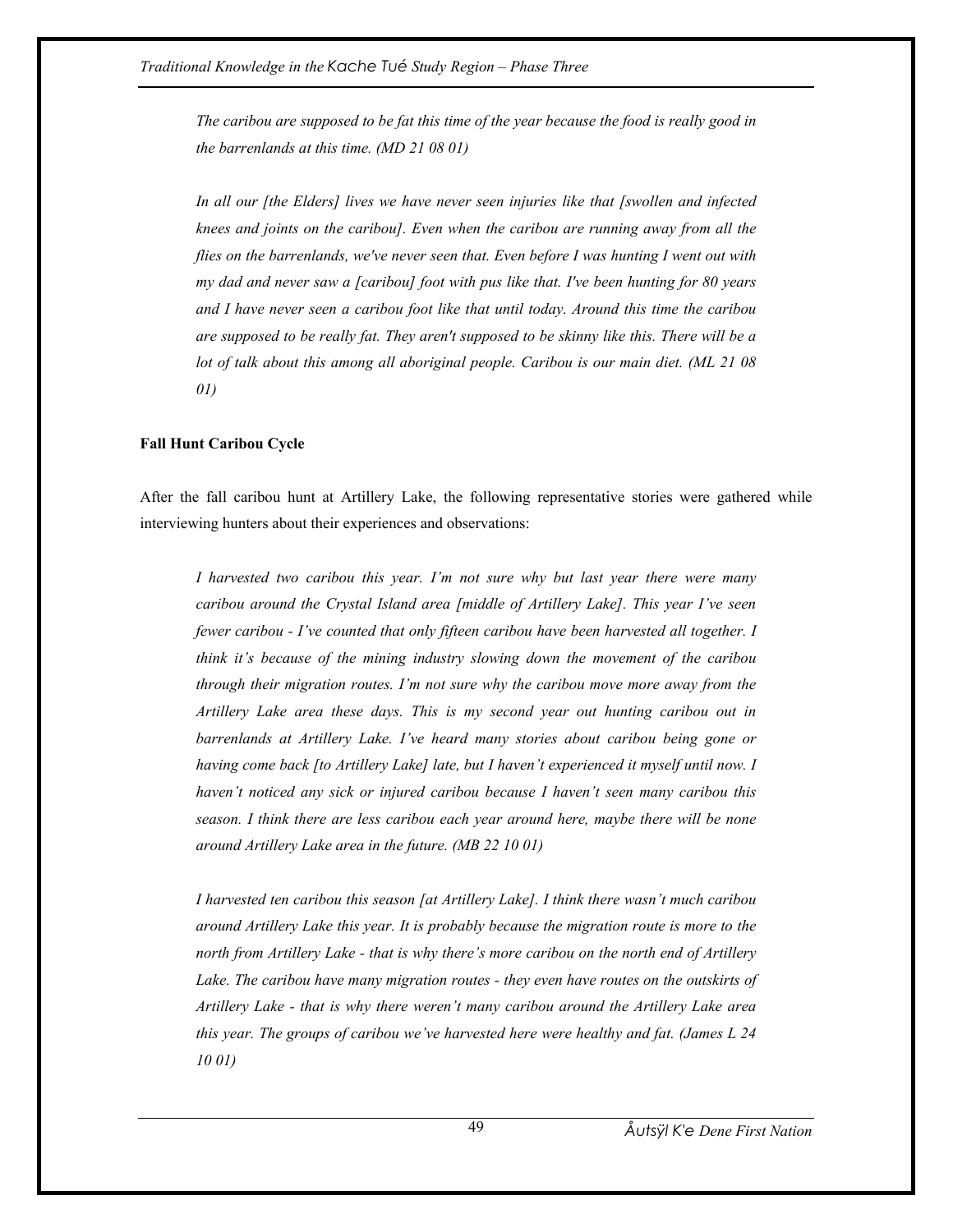Some of the hunters offered their thoughts about the lower abundance of the caribou at Artillery Lake during this hunt. The following stories are representative of their comments:

*This season there wasn't many caribou, but last year there were lots. It is probably because we went there later in the season than before – the caribou were late this year. It seems like the healthier caribou travel faster than the injured or the sick caribou. The healthier caribou migrate further south to the Saskatchewan border and come back this way towards the Åutsÿl K'e area. They stay around the Åutsÿl K'e area until late spring, then they migrate back to the barrenlands. It is a cycle that the caribou use yearly. (AC 24 10 01)* 

*The caribou weren't much this year, probably because of the weather or the lateness of the migration. The only way caribou change their migration route is when something is in the migration route. Like the mine built roads - that's the main factor. This year there weren't much caribou compared to other years. I can tell by looking at their tracks. (TL 24 09 01)* 

### **Winter Caribou Cycle**

Hunters had much to say about their caribou hunting activities and associated caribou observations during the months in the heart of winter (December – February). They spoke mostly about areas where they went hunting, the condition of the caribou they harvested, as well as their perceptions of the caribou migrations. Here is a characteristic selection of their stories:

*I have gone hunting two times this winter. I shot one fat caribou at the end of Etthen Island and one skinny caribou on the north shore [of the East Arm] past Besti ghie (Utsingi Point). I haven't seen any sick or injured caribou. The caribou are moving pretty slow this year. It is unusual that the caribou are going a different direction [westwards] and did not come this way yet [towards Åutsÿl K'e]. The caribou that I harvested were healthy and good size. (AA 23 01 02)* 

*I went caribou hunting about five times this season so far. I went to the Portage Inlet, Maclean Bay, Meridian Lake, Charlton Bay, and Francois Bay. I shot a couple of cows and three bulls. The caribou I harvested were both fat and skinny. The bulls were much skinnier than the cows, which were fat. I had seen some caribou that had injured legs. The caribou are moving very slow this year. The caribou we are getting [on the north*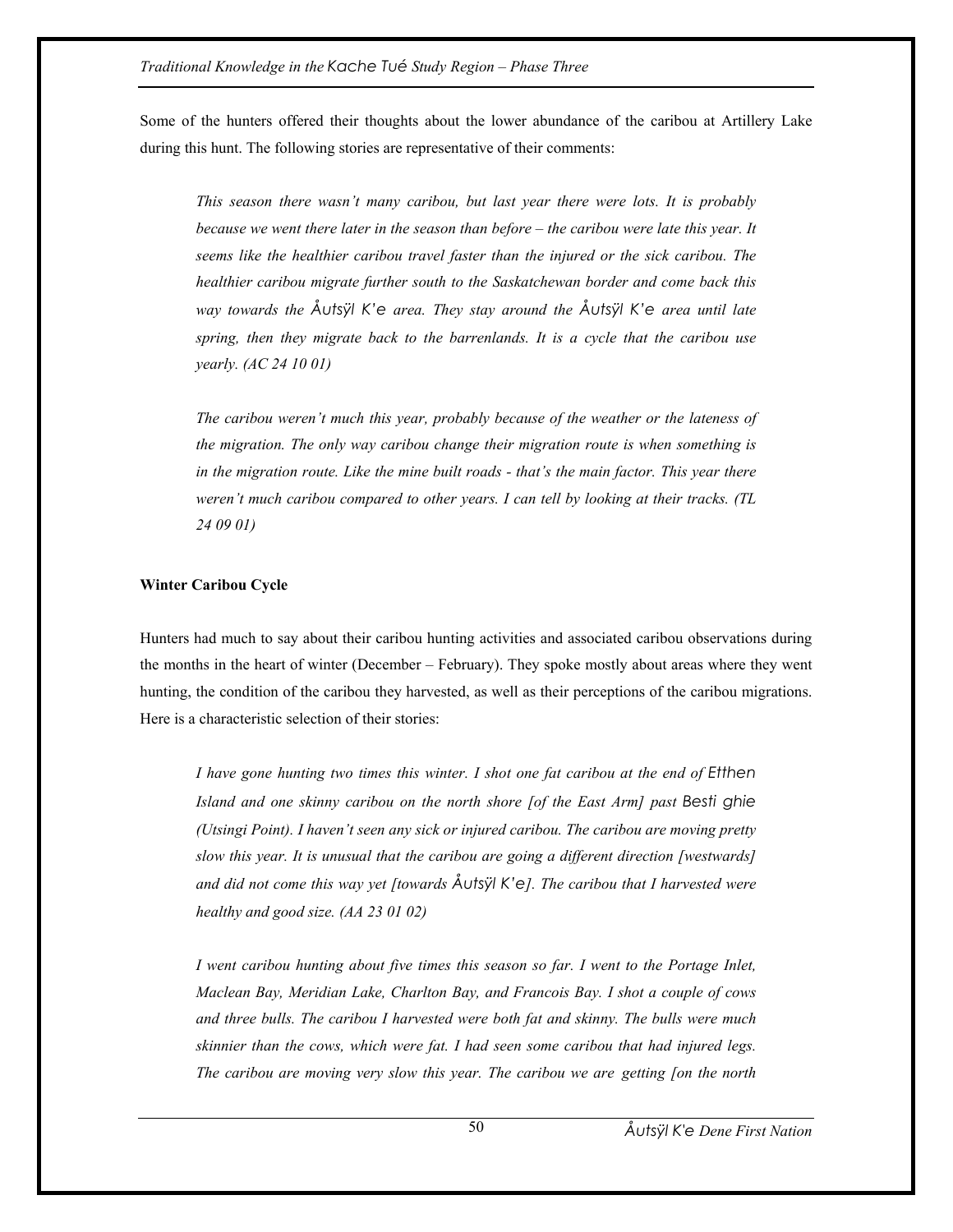*shore of the East Arm] are a whole different herd than what we usually get, the Beverly herd. The caribou are healthy but seem to be skinny. (EB 23 01 02)* 

*I harvested a lot of caribou this season and I go hunting every week. The caribou I mostly shot were skinny bulls. The cows are fat and the bulls are skinnier. I did not see any sick or injured caribou. The caribou are moving very slow this season. It is unusual for the caribou migration routes, because they are moving in all kinds of different directions this season. The caribou that we are shooting is not our caribou. I know because these caribou are smaller and skinnier. Our herd, the caribou usually to the south of Åutsÿl K'e, is opposite to that. (Justin C 25 01 02)* 

*I* went caribou hunting four times this winter. *I went to the Big Narrows where I harvested seven caribou and also five at Float Lake (Tochatwi Lake). This winter I harvested twelve caribou. The caribou I harvested - some were fat and some skinny. The bull caribou were much skinnier than the cows, which were fatter. I have witnessed some injured caribou that had yellow spots on the arms. It was on cows only though. I have seen this at Float Lake. (MS 07 03 01)* 

The map in **Figure 3** shows caribou hunting locations (and associated numbers of caribou harvested) used by questionnaire respondents during the deep winter hunting season. Different colored dots represent different hunters. Some of the hunting locations have a "0" associated with them. These represent areas where the caribou were seen or tracked but none were successfully harvested.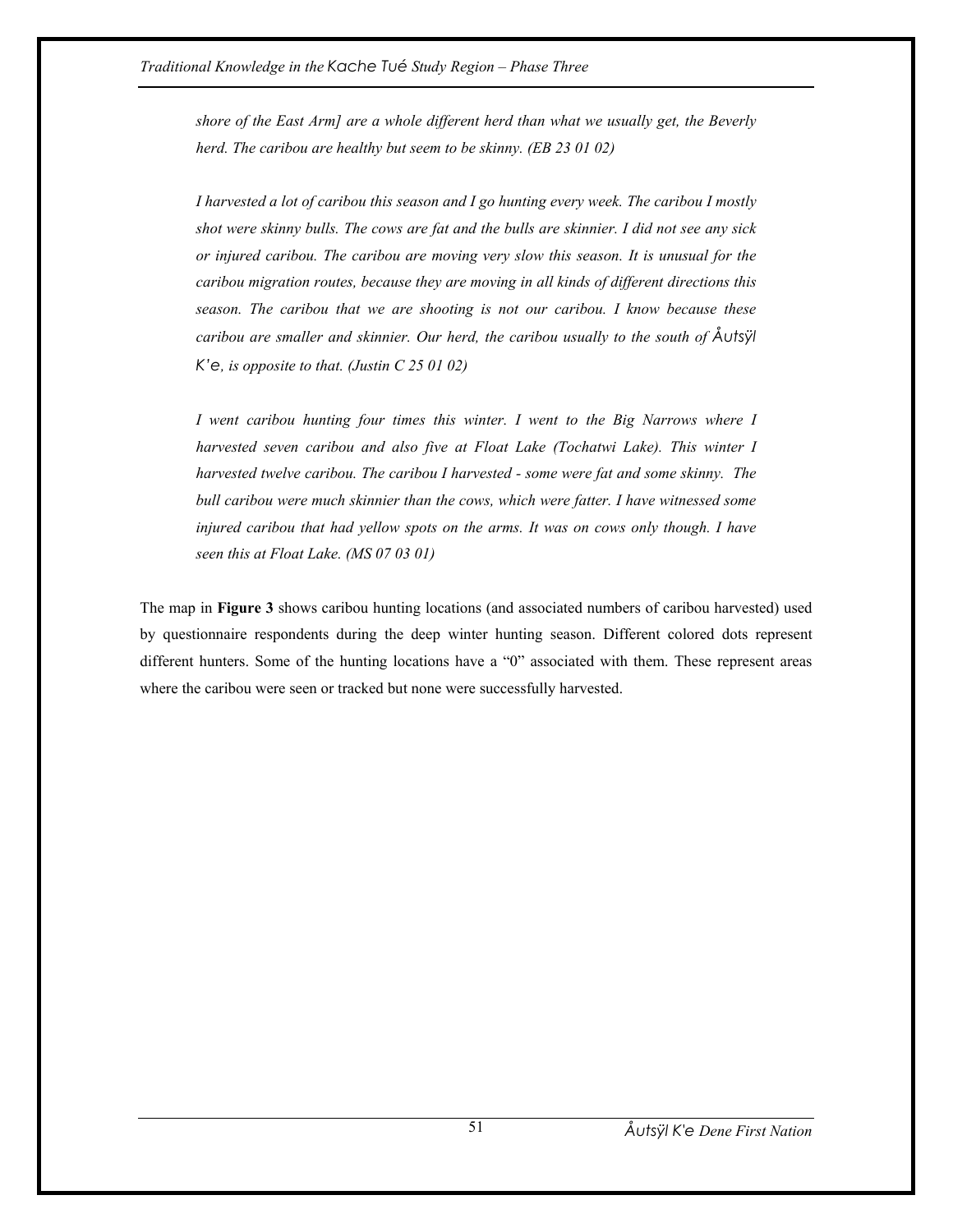

**Figure 3. Deep winter caribou harvesting locations** 

# **Spring Freezer Caribou Hunt**

After the spring freezer caribou hunt at Daisy Lake, the following representative stories were gathered while interviewing hunters about their experiences and observations:

*We killed sixty caribou [at Daisy Lake], it was all mixed, cows, calves, and not too much bulls. We did not shoot too many bulls because they were too skinny. This was the first time that the caribou stayed around Daisy Lake at this time of year. There were more caribou there, but they will be there for only a couple of weeks at most. Most of the caribou were healthy but lots were skinny. I did not see any injured or unhealthy caribou. They all seemed fine. The caribou that we harvested were skinny. The stage the baby caribou were at was medium sized, no hair. But some were different such as some were smaller and some were medium sized. Every year I look at it and last year it was the*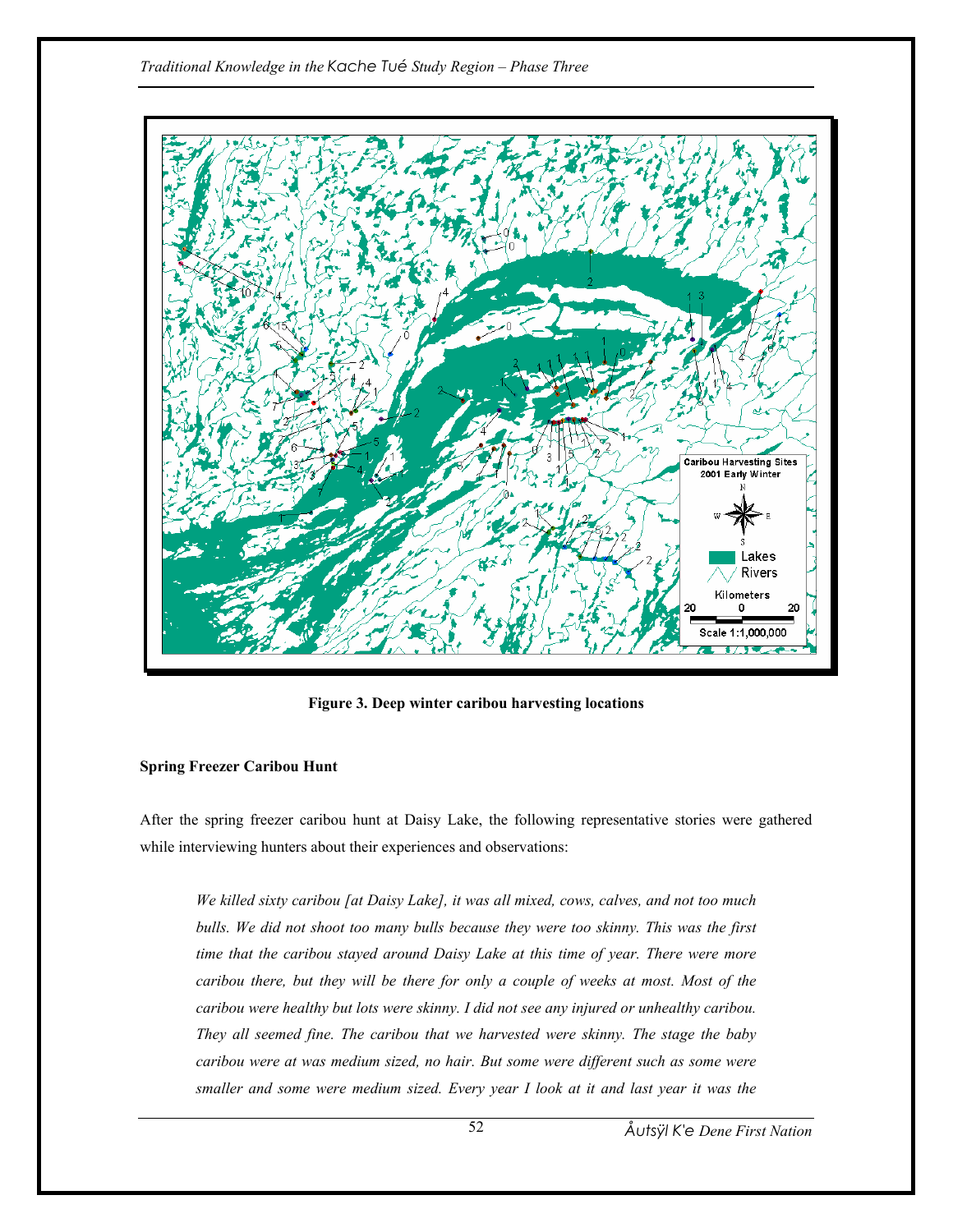*same. It depends on how they eat when they travel. I did see some cows with no babies. I do not know why this happens. I shot a few of them. Well it has been quite a while since caribou have been hanging around the Daisy Lake area so the caribou to me is different. These caribou are going straight east. About this time of the year they do not travel towards the barrenlands. The caribou moves around so fast, and they travel towards Nanula Tué (Nonacho Lake) where it is burned because of fire, so all the caribou are moving east because of this. (EB 08 04 02)* 

*Only now there is caribou at Daisy Lake, so there were more caribou this year at that area. There was none last year at Daisy Lake. Some of the caribou were healthy, and some were skinny. The caribou I harvested were both fat and skinny and they were mixed cows and bulls. The stage where the babies were at was medium-sized. I did see some cows that had no babies and the reason for this is because the cows were older and they cannot have any more babies. The movement with the caribou in this area, seems that they are circling in the area because of the fires that took place in some areas around there. The caribou were all heading east. (RE 10 04 02)* 

*I think these caribou were there [Daisy Lake] all year long and people did not know about that. It is kind of hard to protect caribou because Daisy Lake connects to Dion Lake and the Dion Lake area is all burnt. So the only way to protect the caribou is to harvest them. It seemed like they were just going in circles because in one area it [the tracks] was in circles. And in some places it looked like ski-doo tracks. The land it looked just like ski doo tracks. I think they were going around and around in that one area. (RF 17 04 02)* 

*There were more caribou in other years. It looked like the caribou were hanging around there [Daisy Lake] for the whole year and they stayed there. I can tell by the tracks. Some of the caribou were healthy and some weren't. But for me it was pretty good. Some of the cows we shot did not have any babies inside them. They were young cows. It was very strange for me. I called it "lost caribou". The caribou we harvested were both fat and skinny. The caribou were moving in the north-east direction. That area at Daisy Lake is a trapping place. In the olden days people used to trap there. They would travel right from this community of Åutsÿl K'e right before ice freeze up. The caribou started migrating south early in the fall because the feeding area around there is no good. It is too deep in the snow. Well, I have seen better herds before. (JC 17 04 02)*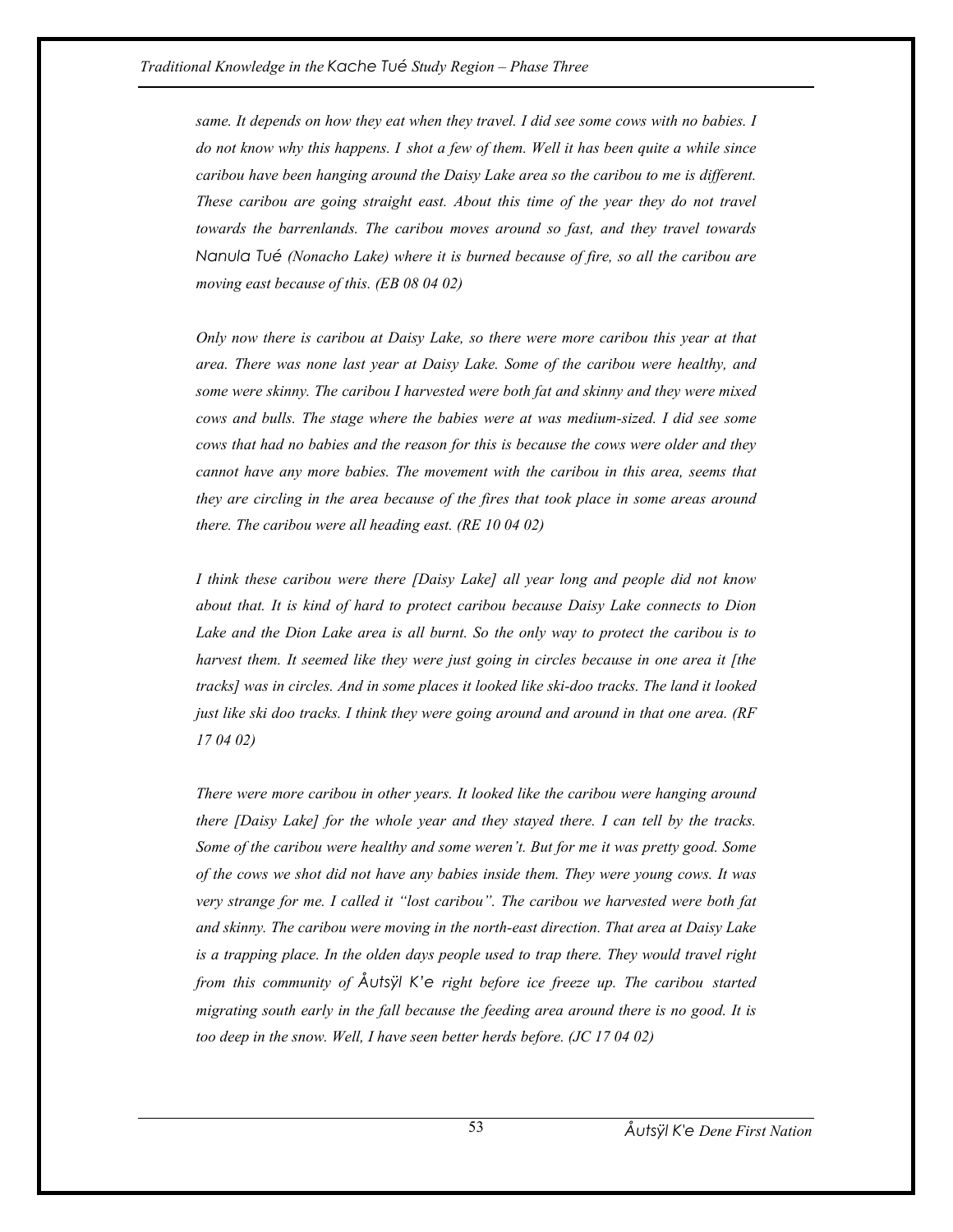## 5.2.1.2 Fish (Åu) indicator information

The indicators tested during the fish monitoring cycle were the following (see section 4.1.2.2 for a complete description of these indicators):

- Type (species) and number of fish harvested by local harvesters in the waters in the region.
- Location of harvesters' gill nets.
- Fatness.
- Parasite load.

The questionnaire used to monitor these fish indicators is in **Appendix A**. Fish indicator information was tested during one distinct cycle, the *Fall Fishnet Cycle* administered during the fall of the 2001-2002 test period. The *Summer Angling Cycle* was not tested due to logistical and personnel limitations during the summer months. Harvesters from  $\AA$ Utsÿl K'e have fishnets set during all the seasons of the year, from the open water of the summer months to under-the-ice sets in the wintertime. As people's seasonal fishing locations remain relatively constant throughout the year, it was found that harvesters could talk about some of the indicators, such as gill net locations, for the whole previous year of fishing. Other indicators, such as those associated with fish condition (such as fatness and parasite load), could however only be discussed very generally or for the most recent past.

The Denesôåine all fish at some point or another during the year. As such, a representative sample of thirty prominent fisherman and fisherwomen answered questionnaires around fish indicators.

### **Fall Fishnet Cycle**

During the *Fall Fishnet Cycle*, stories gathered and recorded from harvesters about gill net locations, fish abundance and general fish condition include the following representative selection:

*In the springtime I fish at the point across (Pearson Point). In the summer I use my fishing rod and fish all over, the place. In the fall I set nets at Nu Cho and in the winter I have nets across from town [between Dog Island and the mainland]. The best place I set nets is across from town. I have seen some unusual fish this summer, which had pus inside of the fish and some white spots on the meat, and it was very small. The best time* to fish is in the summer and fall. There were more fish this year than other years. In the *fall the fish are skinny and in the summer it gets fatter. I eat fish twice a week, mostly I catch trout and whitefish. (Baptiste C 20 11 01)*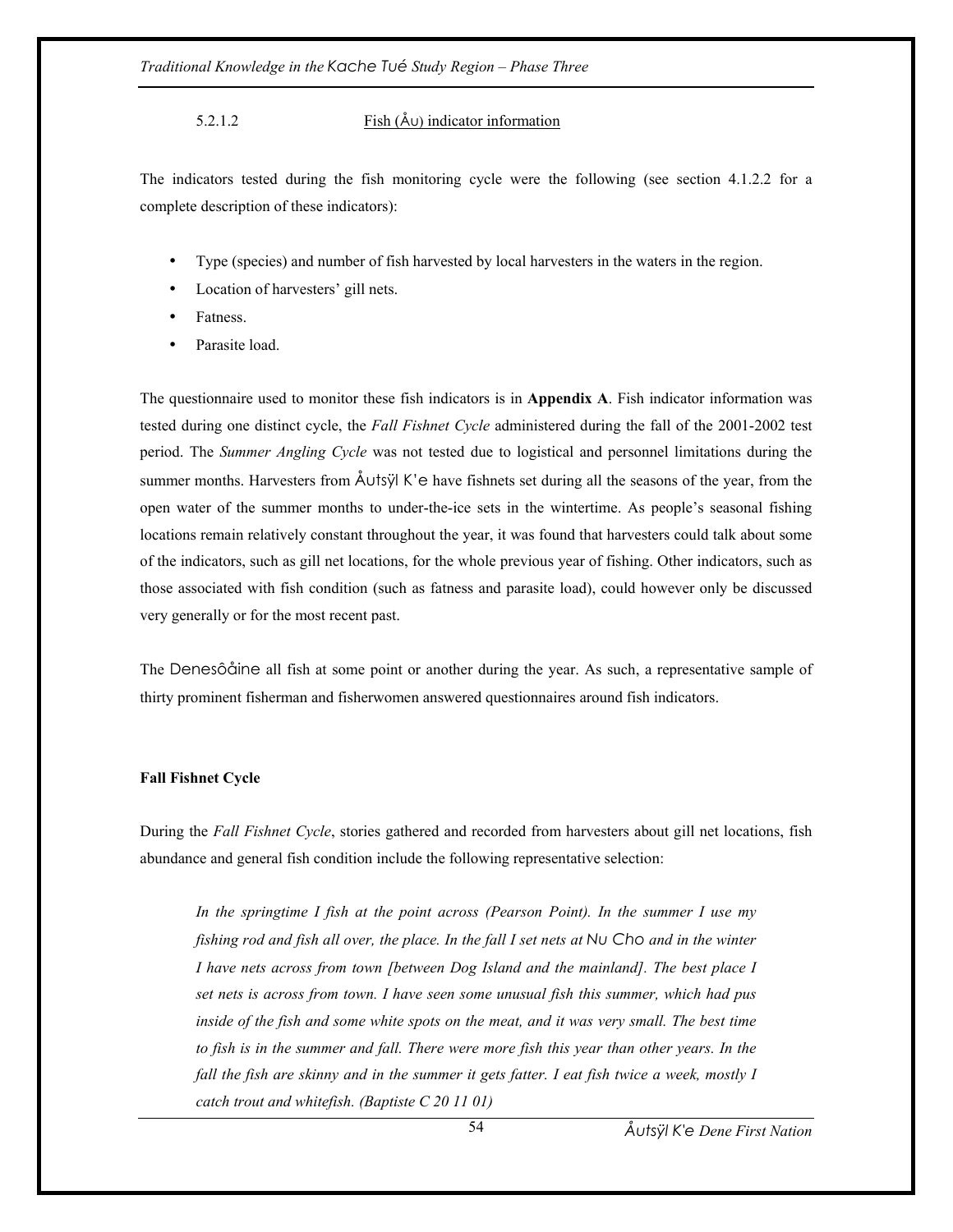*In the springtime I fish at the Åutsÿl K'e Gap. In the summertime I fish anywhere on the East arm of Great Slave Lake. In the fall I fish at the river [mouth of Stark River]. I set nets at Nu Cho, Moose Bay, across from Åutsÿl K'e and at the Gap. The best place I fished was at Nu Cho and Moose Bay. I have seen unhealthy fish at Stark Lake that had a lot of worms on it. It is best to fish in the fall time and summer. There were more fish this year than other years. I have noticed the fish were fatter this year. (Frederick R 26 11 01)* 

*In the spring and winter I fish at the Gap. In the summer I fish at the Gap and in the fall I go up the River [Stark River]. The best places I set my nets in the spring was at the Gap, Dog Island and across from town. I have seen a couple of deformed fish that looked crooked. The best time of year to fish is in the summer because you can go anywhere. The amount of fish I caught was normal. Most of the fish I caught were all normal. I eat fish twice a week. I mostly catch trout and whitefish. (RF 20 11 01)* 

*I go and I set nets at Portage Inlet, Fortress Island, Fish Fin Island, Nu Cho, Big Island and Seagull Island. I have seen some unhealthy fish around Stark Lake that had a hump back. Some had skinny tails, big heads and small bodies. I've even seen fish with no fins. Some have worms or blood suckers on the fish, and even something that looks like an octopus on the fish. It is best to fish in early June. There were more fish this year. They were skinnier this year because there are too many fish. (SB 21 11 01)* 

*I fish all over the Great Slave Lake. I set nets at Åutsÿl K'e rapids [Stark River], and Fish Fin Island. The best places I fished were at Æeghai Nu, Nu Cho, and the Stark*  Lake area. I have seen fish that were skinny with a big head and some white fish as well. *It is best to fish anytime of the year. There were more fish this year. I caught fat and some skinny fish. (JM 18 11 01)* 

The map in **Figure 4** shows fish net locations used by the local harvesters interviewed during all four seasons of 2001.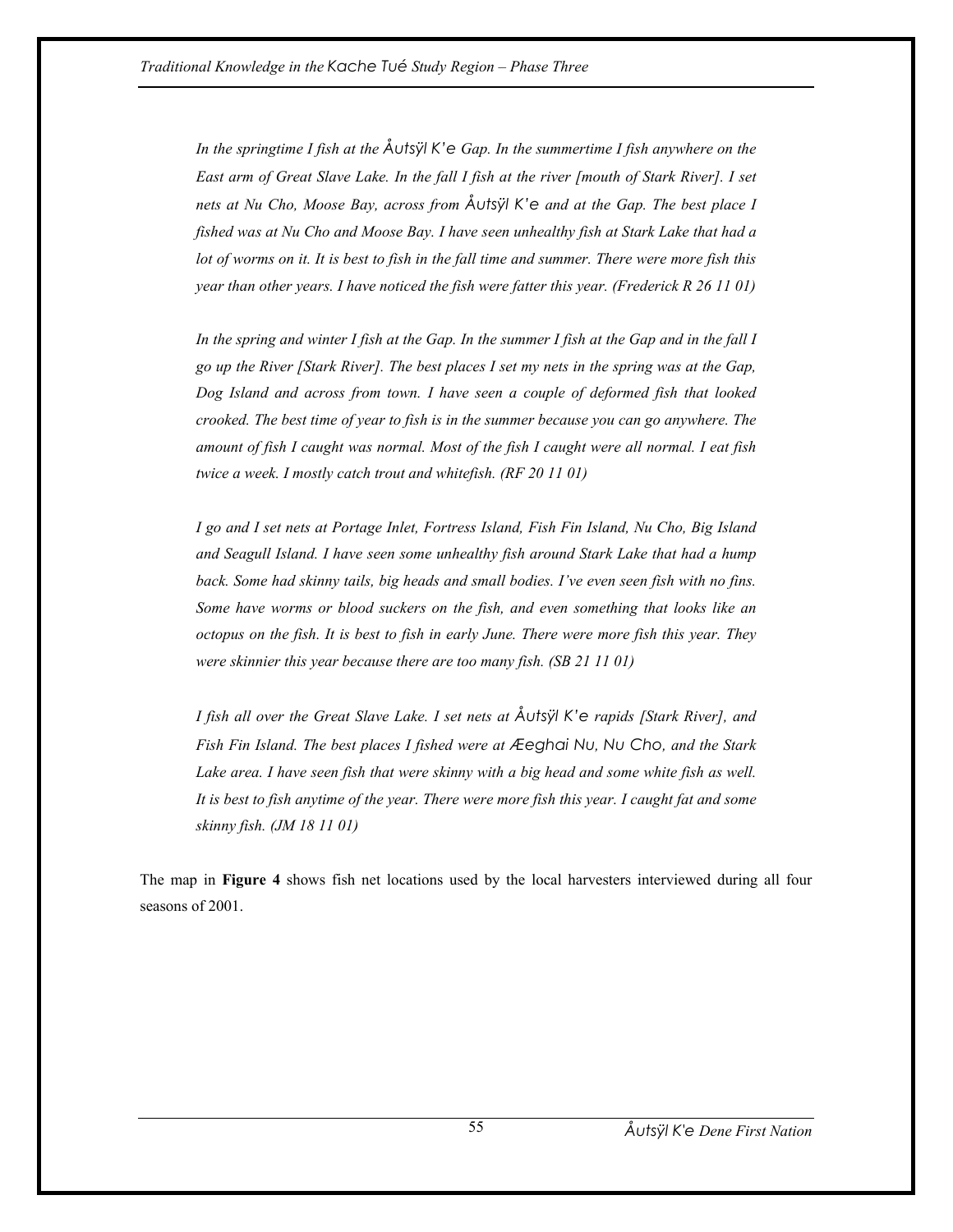*Traditional Knowledge in the Kache Tué Study Region – Phase Three* 



**Figure 4. Fishnet locations for 2001** 

# 5.2.1.3 Small fur-bearing animal (Tsa Thath) indicator information

Small fur-bearing animal indicators were tested during the *Rabbit Cycle* in the fall and the *Marten, Mink, Weasel, Lynx, Fox and Wolverine Cycle* in the winter of 2001-2002. The *Beaver, Muskrat and Otter Cycle* remains to be tested in the spring of 2002 when the Denesôåine actively trap these aquatic animals. The indicators tested were the following (see section 4.1.2.4 for a complete description of these indicators):

- Number and type (species) of fur-bearing animals harvested during the trapping season.
- Location and extent of traplines used by the Denesôåine.
- The fullness and shininess of fur-bearing animal pelts.
- The thickness of fat deposits found between a fur-bearing animals pelt and body.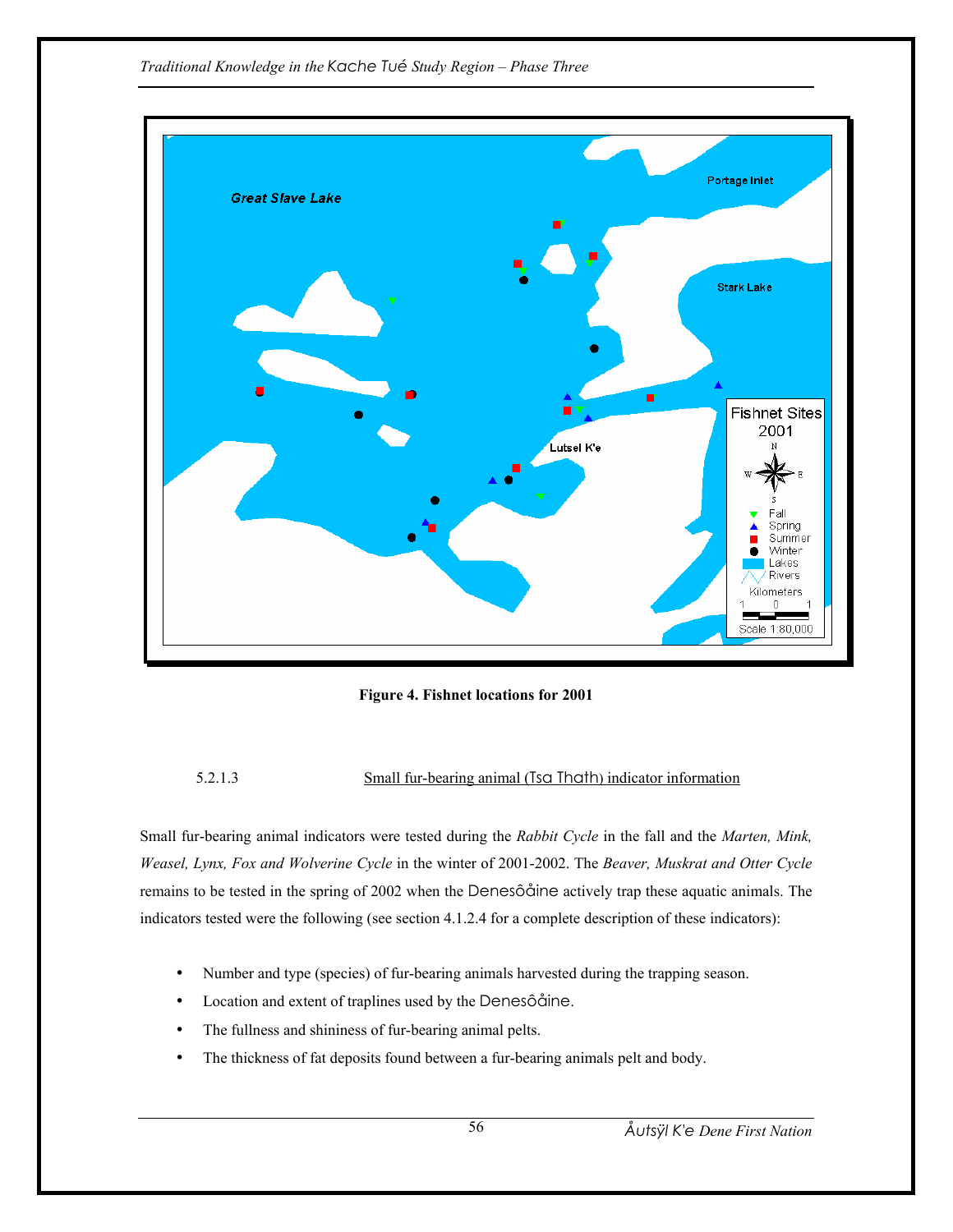The questionnaires used to monitor these small fur-bearing animal indicators are in **Appendix A**. The *Rabbit Cycle* was administered in November 2001, during the period when rabbits are actively snared during the first snowfalls of the winter. At this time rabbit snares can easily be set along the fresh tracks. As snaring rabbits is not a huge investment of time or money, most people in Åutsÿl K'e set snares at one time or another during the fall. Sixteen of these people participated in small fur-bearing animal questionnaires near the end of the rabbit season.

The *Marten, Mink, Weasel, Lynx, Fox and Wolverine Cycle* of indicator information gathering was completed in late January and early February, during the tail end of the trapping season that begins with the first snowfall. Trappers from Åutsÿl K'e typically establish traplines soon after the first snow of winter, and continue trapping during the prime fur months between November to February. While not many Åutsÿl K'e trappers continue to live the trapping lifestyle exclusively, many still trap to supplement their income or simply for recreation. Fifteen of these individuals participated in small fur-bearing animal questionnaires in relation to marten, mink, weasel, etc.

# **Rabbit Cycle**

Questionnaire participants were asked about the location of their snares, how many rabbits they harvested in each area, as well as the overall condition of the rabbits they harvested:

*This fall I harvested eight rabbits. I set snares at the Snowdrift River beside my camp and this is where I go every year. There were fewer rabbits this year compared to other years. I am not sure why, but it gets less each year. All the rabbits I snared were all fat. It is best to set snares in the fall time. The best place I snared rabbits was beside my cabin (Snowdrift River) and on the side of the cemetery [mouth of the Snowdrift River]. (AE 15 11 01)* 

*I harvested ten rabbits this year. I usually go to the Gap and the Snowdrift River to snare rabbits. I go to these places every year. There were not many rabbits this year compared to other years, when there were more. All the rabbits I snare are fat. The best time to snare rabbits is in the fall time (Aug-Sept). The best place I went to snare rabbits was at the Gap. (BM 05 11 01)* 

*I snared ten rabbits this season and wolves and martens were eating some, so I lost a few. I went to a place called Rock River. Nobody knows where it is. There weren't too much rabbits this year because there are too many wolves and foxes. The rabbits I snared were not too fat or skinny – they were just right. The best time to snare rabbits is in the*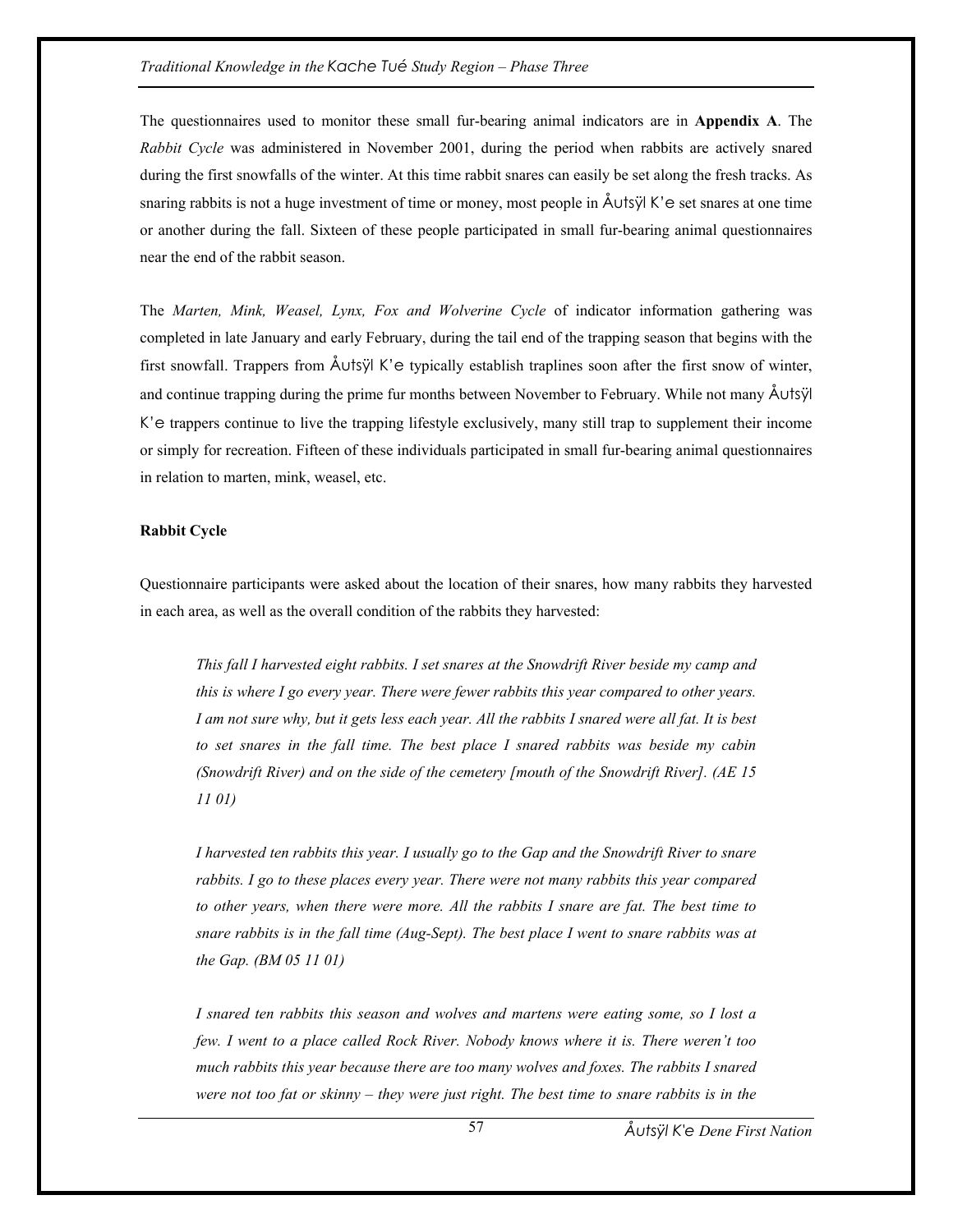*fall and after snowfall when you can see tracks in the snow. The best place I go for snares is anywhere in the bush [around Åutsÿl K'e]. (BS 05 11 01)* 

*I harvested five rabbits this year. I went to Fish Fin Island and Snowdrift River to set rabbit snares. There weren't too many rabbits this year compared to other years. At Fish Fin Island the rabbits were fat and at Snowdrift River they were skinny. The best time to snare rabbits is in the springtime and in the fall time. The best place I snared rabbits was at Snowdrift River area. (SB 15 11 01)* 

**Figure 5** shows a map of the areas used for snaring rabbits as outlined by all the land-users that participated in the small fur-bearing animal questionnaires.



**Figure 5. Areas of rabbit harvesting 2001-2002**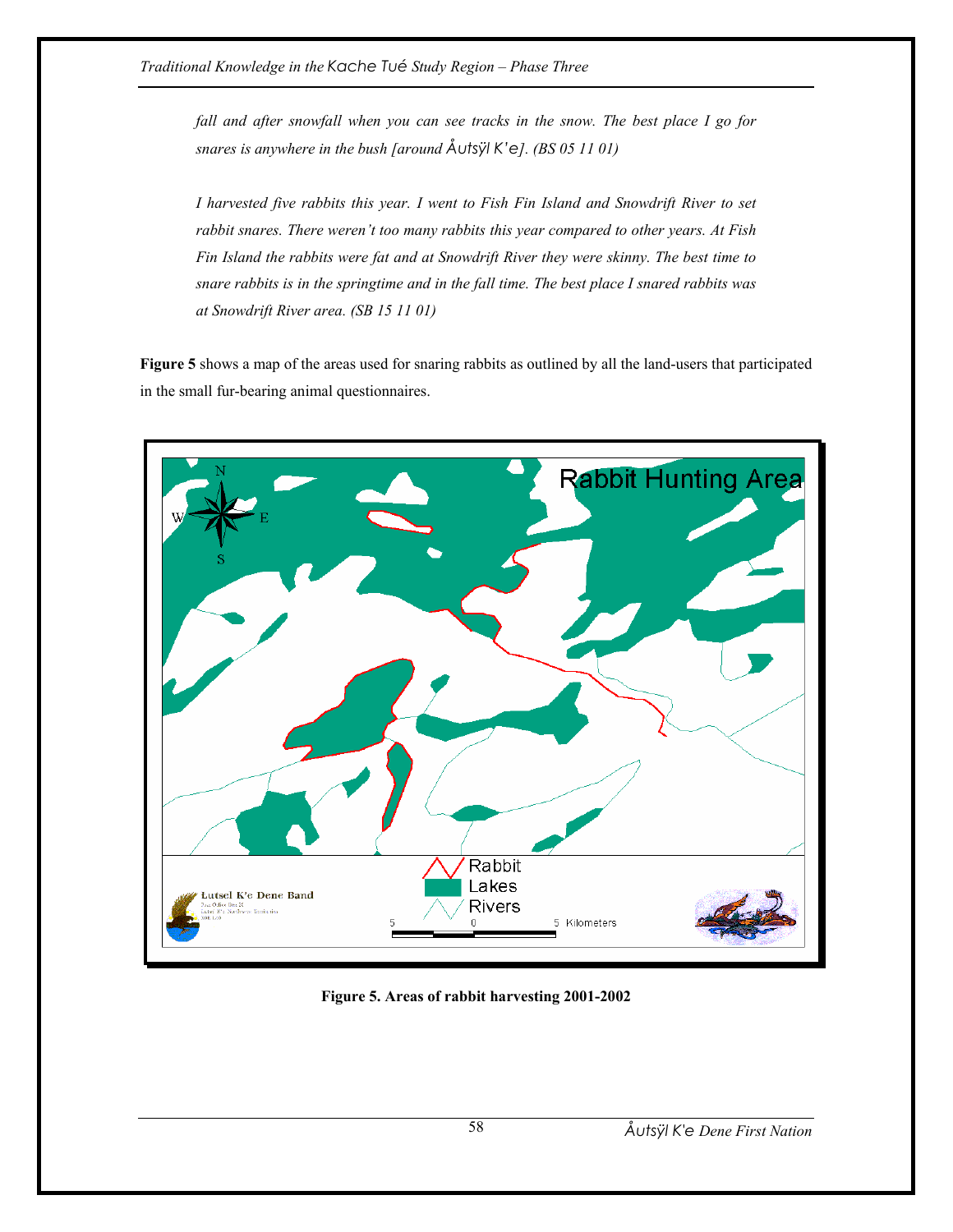### **Marten, Mink, Weasel, Lynx, Fox and Wolverine Cycle**

Trappers were asked about the numbers of different types of fur-bearing animals that they harvested on their traplines. The trappers also talked about the quality of the furs they trapped. Here are some of their stories:

 *I harvested about thirty martens [this year]. I really slowed down because of the mining [employment at the mine] going on. But it is a hobby for me to show my son about his culture. I just built a cabin at Murky Lake. I usually sell the fur I catch. I used to use leg hold traps before but now I use conibear traps. It takes about twelve hours to set traps on the line. I harvested martens, minks, wolverines, and foxes [in the past]. Before each day I used to visit 50-60 traps but now it went down to 20-30. I do not really profit anything because I have to buy gas, food, ski-doo parts, and equipment supplies so it costs a lot to check your traps. The best time to trap is in October through mid February. I usually trap all over and it really depends on how far you go. The amount of animals this year was pretty low this year for me. There were no signs of tracks I am not sure why of this. The fur quality this year was the same as before. (FA 16 01 02)* 

*I went trapping on the north shore [of the East Arm] across the lake and also at McLeod Bay. I harvested about thirteen marten so far. The fur I catch I usually give to my dad. The traps I use are conibear traps. I don't like using it because it is too dangerous. It takes me three minutes to set up one trap. The animals I caught this season were martens, wolverines, and wolves. I visited eight traps a day this season. I have profited from trapping each season. The best time I usually trap is in February. The best place I trapped was on the north shore on the small side lakes. I did not notice if there were more or less fur caught this season. The quality of the fur was good. (NM 14 02 02)* 

*I have been trapping since the fall time. I went to Macdonald Lake this year. I did not harvest too much fur this year because it was too cold. I did catch about four all together. The outpost camp I usually stay at is located at Narrow Lake (Larry Catholique's cabin). It takes about three to four hours to set up traps on the trapline. The kind of fur I caught were mink and martens. I visited about fifteen traps a day. The best time to trap is before Christmas. There were less fur-bearing animals caught this year than other years. But its like that from year to year – its how it is. Sometimes there's really lots of fur-bearing animals, at other times there aren't too many. The quality of the fur this year was good. (MS 07 03 02)*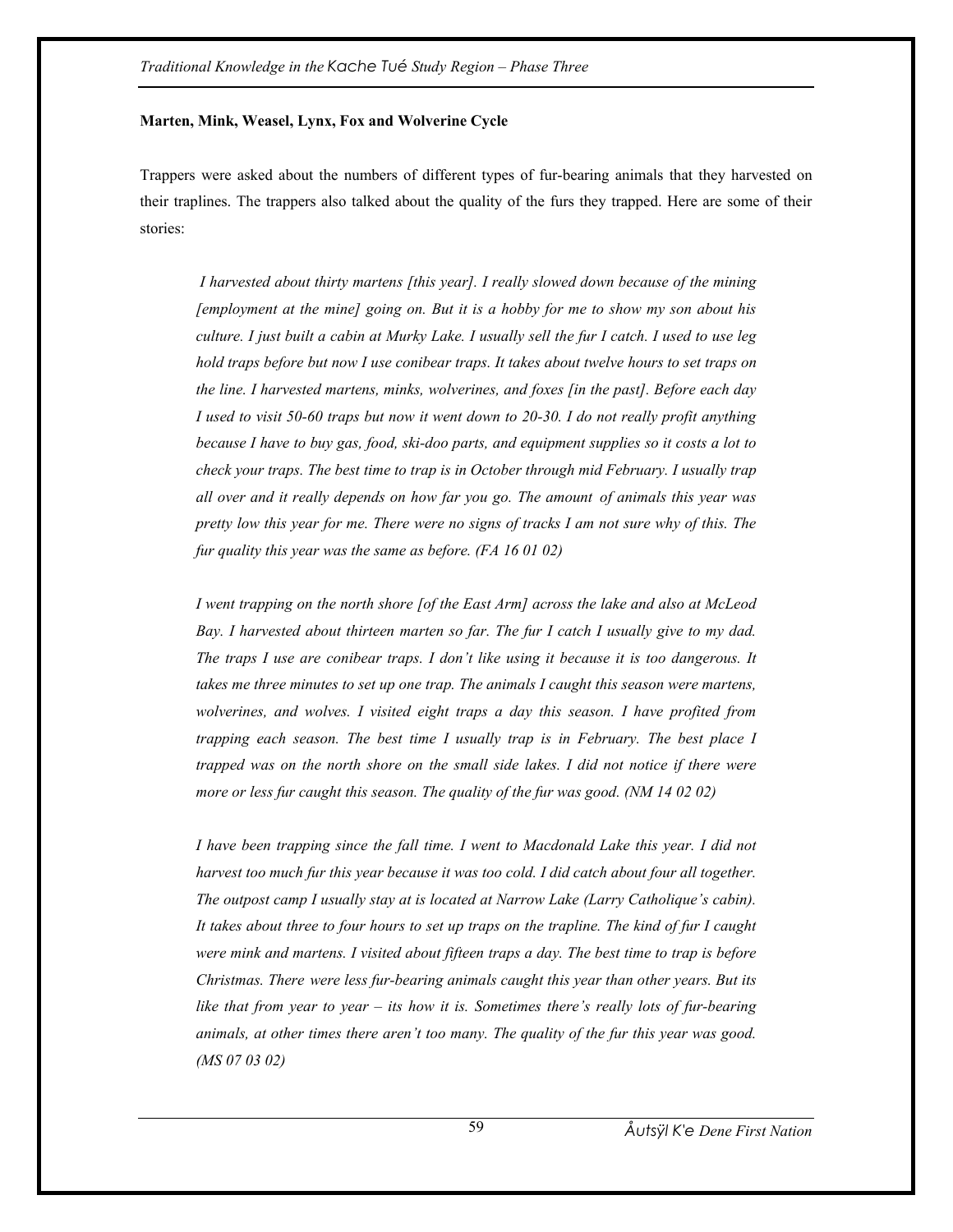*I did not catch too much fur this trapping season, though I did catch about four martens. It takes one whole day to set traps on the line. I caught martens, fox, lynx, and mink. I visited about twenty traps a day. I do profit from trapping. The best time to go trapping is in December. The best place I trapped was anywhere around Åutsÿl K'e. There was less fur bearing animals this year. The quality of the fur this year was not too bad. I check my traps every three days. (TM 01 02)* 

**Figure 6** shows a composite map of the 2001-2002 traplines outlined by all the trappers that participated in the small fur-bearing animal questionnaire. This map provides a good indication of where trappers focused their efforts, and thus where the small fur-bearing animals were distributed across the landscape.



**Figure 6. Winter small fur-bearing mammal traplines**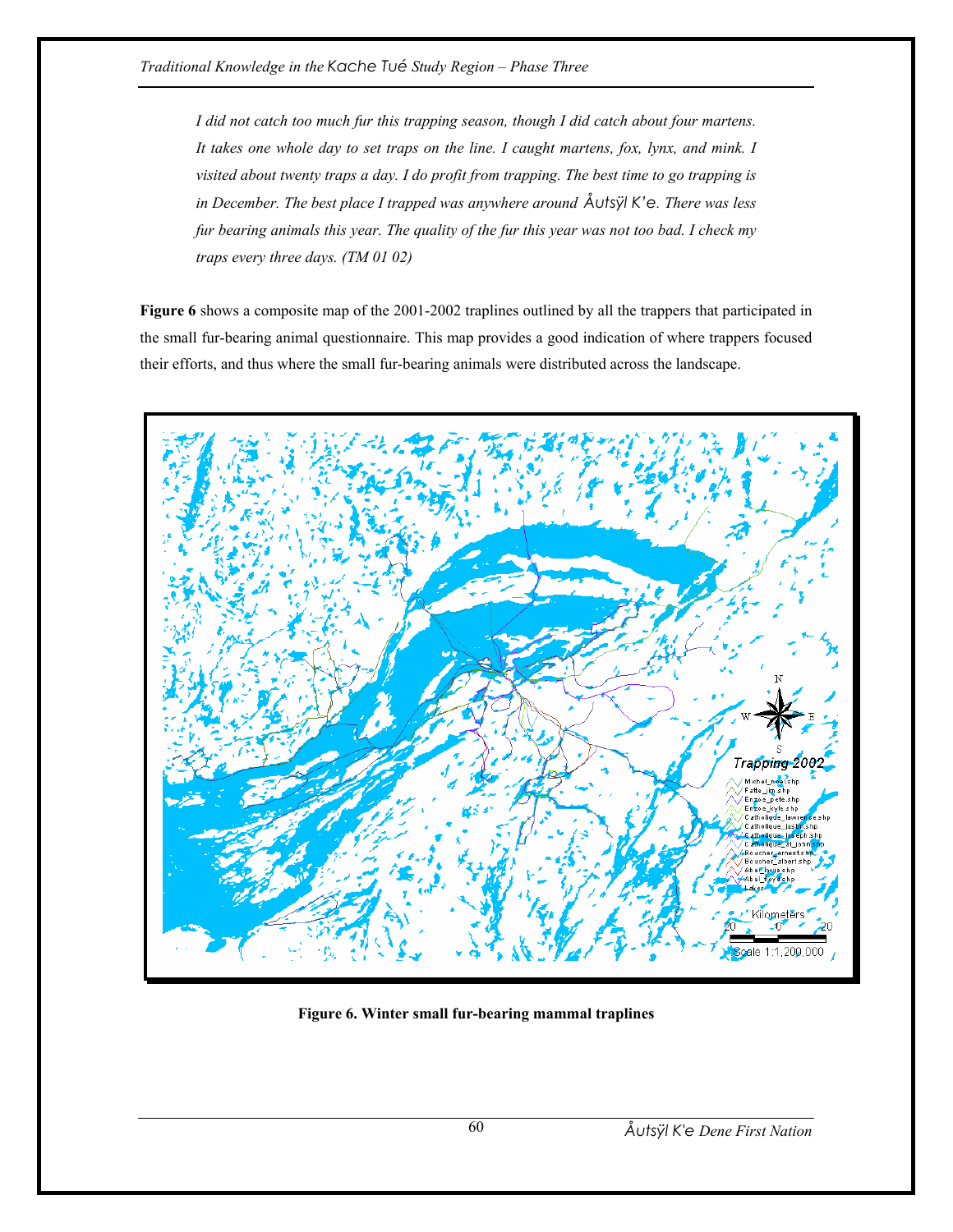5.2.1.4 Chicken and ptarmigan (Di, Æeåk'aith, K'asba) indicator information

Chicken and ptarmigan indicators were tested during the *Chicken Cycle* in the fall months of 2001. Questionnaires were administered in October and early November, prior to the first snowfall. At this time, chickens are active in the woods with their mating rituals. Harvesters actively pursue them at this time, stalking the birds through the woods with shotguns or .22 rifles. Ten harvesters were interviewed about their chicken hunting experiences during this cycle. The *Ptarmigan Cycle* remains to be tested in the spring, during the time when the ptarmigan begin moving towards the barrenlands. The indicators tested during the *Chicken Cycle* were the following (see section 4.1.2.5 for a complete description of these indicators):

- Type (species) and number of chickens and ptarmigan harvested by local land-users.
- Presence and numbers of chickens and ptarmigan at traditional harvesting areas in fall (chickens) and spring (ptarmigan).
- Extent and thickness of fat deposits in harvested chickens and ptarmigan.

The questionnaire used to monitor chicken and ptarmigan indicators is in **Appendix A**. The answers to these questionnaires are exemplified in stories told by land-users about chicken abundance, harvesting locations and condition:

*I harvested about 30 chickens this year. I sometimes go to Snowdrift River and anywhere on land there's lots of chickens. This year there wasn't much chickens but two years ago there were many chickens. The chickens are nice and fat, the ones I got. Fall is the best time to hunt chickens - you could see their footprints on the snow. The best place to hunt chickens is where there is usually lots of sandy ground like at the Snowdrift River and where there's willows. I haven't seen any chickens that re sick or injured. (JD 02 11 01)* 

*In the fall and spring times are the best times to hunt chickens. I've harvested about 10 chickens this season. I went hunting near the Snowdrift River, Duhamel Lake, the top of the big hill [south of Åutsÿl K'e], and generally all around the Åutsÿl K'e area. These are the places I usually go. The Snowdrift River is the best place to hunt them. There was more chickens last year compared to this year. The chickens I got were nice and fat. I didn't notice anything unusual about the chickens. None were sick or injured. (FB 29 10 01)*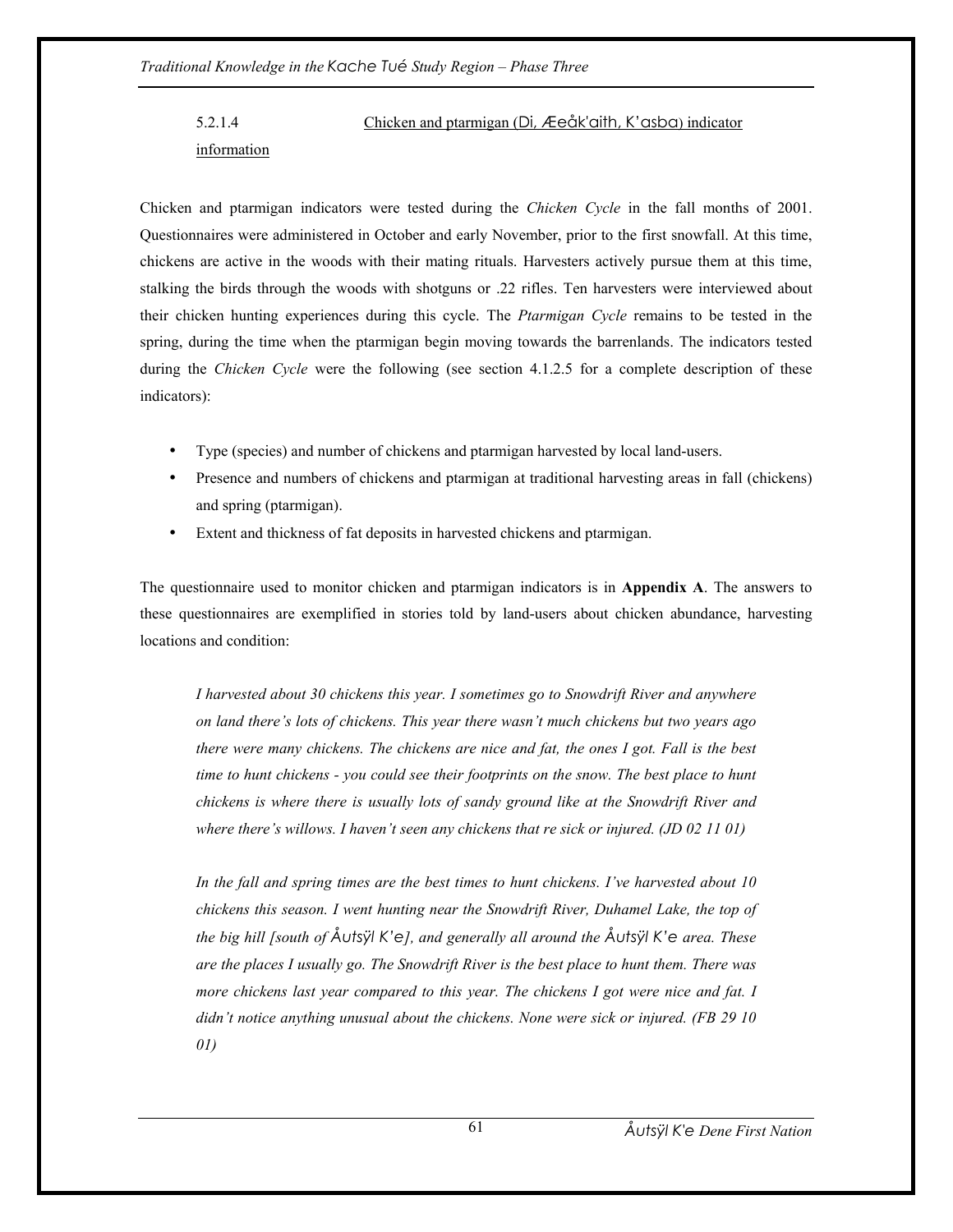*I harvested about ten chickens this season. I just traveled along the road [from Åutsÿl K'e to Duhamel Lake] - if I see a chicken I usually shoot it. I'd say this year was lot of chickens. I've never really noticed them go up or down. The chickens I shot weren't really fat or really skinny. I'm not sure about this but every time I shoot chickens they are always the same, always in the same condition. The best time to hunt the chickens is in the spring and fall months, and the best place is at the Snowdrift River in that area. Not this year or any other year have I ever noticed anything unusual chickens, any that were sick and injured. (DD 30 10 01)* 

**Figure 7** shows areas where Lutsel K'e harvesters went to hunt chickens in the fall of 2001.



**Figure 7. Chicken hunting areas 2001-2002** 

5.2.1.5 Berry (Jí) indicator information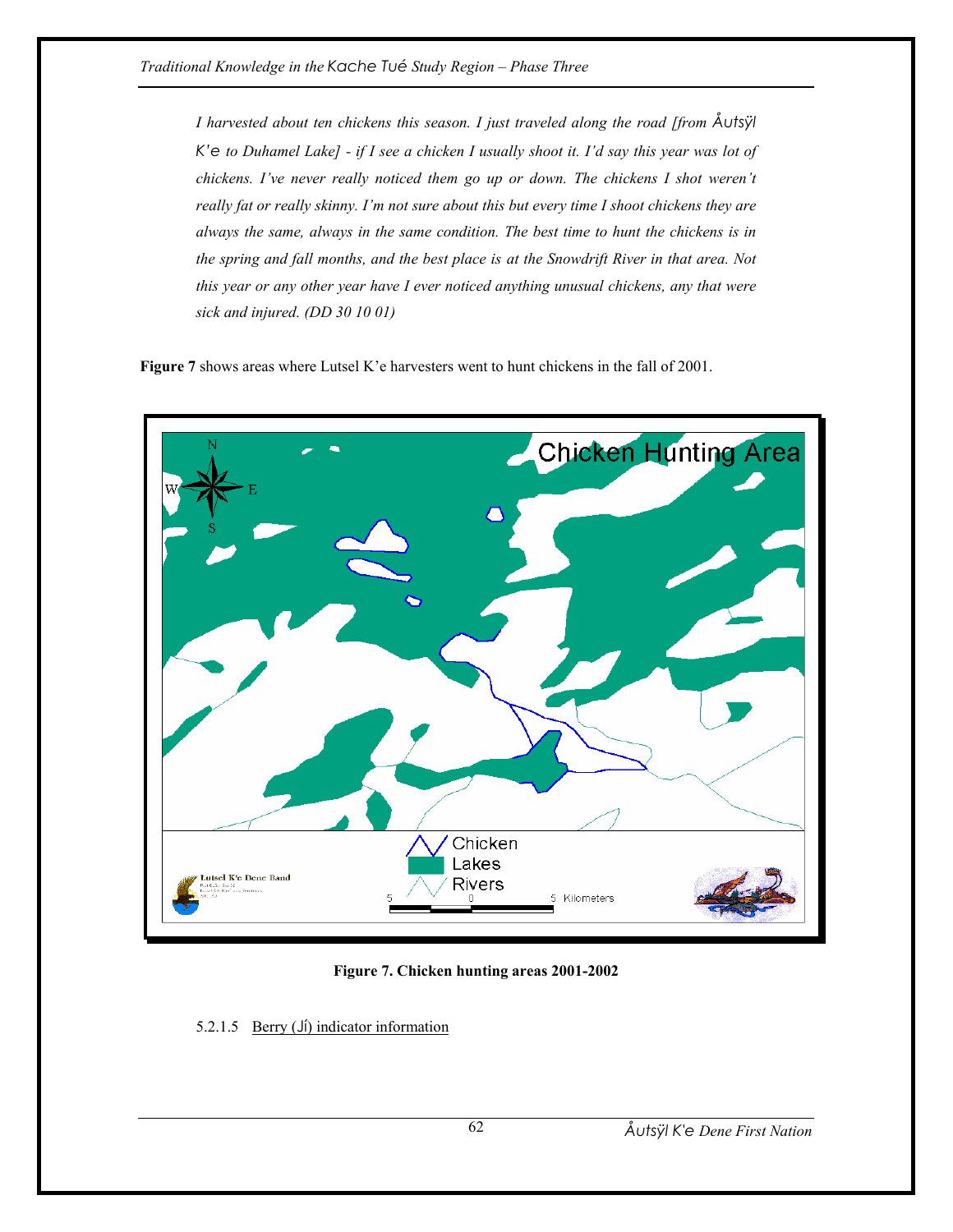The *Berry Cycle* was completed in September and early October 2001. This is the tail end of the berrypicking season which begins in mid-summer with the raspberries and ends in early fall with the cranberries and crowberries. During the berry-picking season, many Denesôåine women gather in the berry patches to harvest berries and socialize. The women gravitate towards those traditional berry patches that are known have many large, juicy berries. While picking berries, the women make many observations around berry indicators as described in section 4.1.2.6. During the testing of the *Berry Cycle*, twelve harvesters were interviewed about all of the berry indicators*.* These indicators were:

- Type (species) and abundance of berries in traditional berry patches.
- Location of berry-harvesting activities.
- Levels of rain during the spring and summer months.
- Temperature during the spring and summer months.
- Forest fire activity in the region

The questionnaire used to monitor berry indicators is in **Appendix A**. Responses to these questionnaires are detailed in these sample transcripts:

*The best time of the year to pick raspberries is the first week of August. They were very ripe. The blueberries are usually ripe in August also. Cranberries are usually ripe at the end of August and in September. It is best to pick the berries at these times because they get ripe and juicy. It is best to store them at that time. The best place I found for raspberries is up towards the [Åutsÿl K'e] airport where there is a long stretch full of berries. The other place I found raspberries is towards the garbage dump on the side of the road [south of Åutsÿl K'e]. Another place is by the gravel pit at the firebreak. I picked up cranberries past the airport - on the road going up there are a lot of cranberries on both sides. I picked up about ten pounds of cranberries there. This year the berries were excellent, there was a lot, same as about three years ago. (AJ 09 01)* 

*The only place I did not pick berries this year was Artillery Lake. This year the berries were really good. They grew big and abundant. I went to Barren Island, Caribou Island and at the Snowdrift River where there was plenty. Mary Rose, Cathy and I went to the Boucher junction (Duhamel Lake) where there were a lot of cranberries. We drove in a boat. We picked up until we could not see the berries anymore. There were a lot of wolf and bear sightings that we were aware of but we got into the berry picking and forgot to watch out. I remember Caribou Island when I was younger there was a lot of berries and it tasted sweet not like today it is quite sour. Blueberries are everywhere and also for the cranberries. (Angie L 09 01)*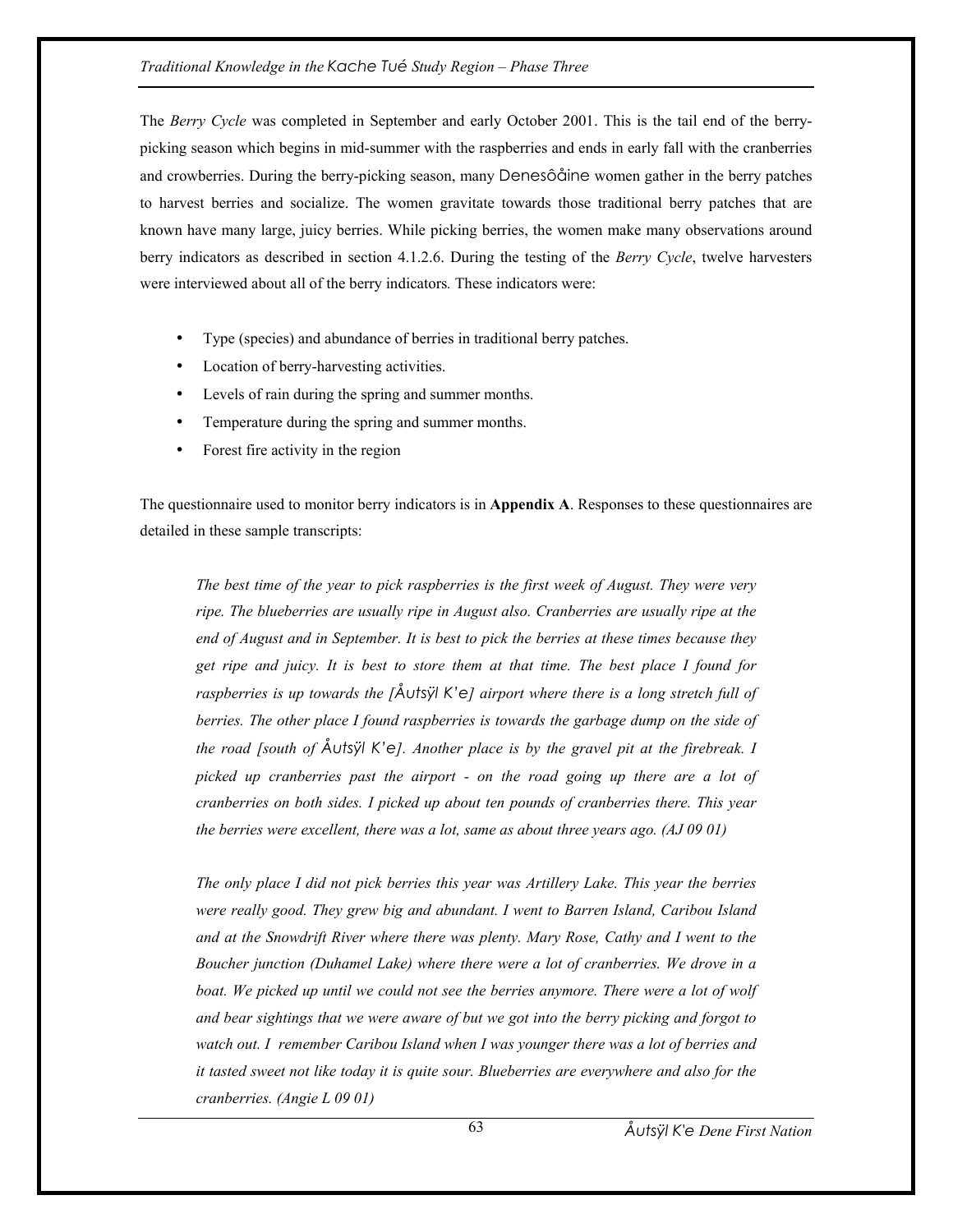*The best time to pick up blueberries and raspberries was at the end of July and in August. The best time for cranberries was best to pick at the end of August and in September. This year I went to pick berries by the airport and further towards Stark Lake, also on the side of the hill and behind my dad's camp [Æeghai Nu]. The best place to pick blueberries that I know of is going towards by the dump. There are a lot of cranberries behind my dad's camp. I did not pick any raspberries this year. I think there were more berries this year compared to last year and the year before. (Lucy A 09 01)* 

*The best time of year to pick up raspberries is in July, same as strawberries. They are the first berries to ripen up. It is best to pick up blueberries in August. Cranberries are best*  to pick about this time of year (fall). It turns out really good now. The other day I went *berry picking with the nurses and there was too much snow. I usually go up by the river to pick up berries. It is good to go this time of year because they freeze and it is easier to pick when it is like that. I pick up raspberries right by the airport on the side of the road. They grow mostly near where there is gravel and sand are. At the island at Stark Lake they said that it was just red because of all the berries. But hardly anyone went there because of the shallow water at the [Stark] river. There were a lot of berries this year and last year near the community and in Fort Reliance. In Fort Reliance where we set our tent there was a lot of berries close by and we did not have to go very far. It was still white [the berries] but it is still good to pick up. And by the time we went home it was all ripe. (MF 10 01)* 

*The best time to pick up strawberries is the end of July. In the beginning of August is the best time to pick up raspberries and also blueberries. For cranberries it is best to pick up in the beginning of September. It is best to pick the berries up at this certain time because they are big and ripe. The place I went berry picking was beside Nu Cho on an island where there were plenty of raspberries, and blueberries. Raspberries are usually found along the shores. Cranberries are found all over and same for blueberries. There were a lot of berries last year, which were very ripe and bigger, compared to a couple of years ago where the berries were small and there was hardly any to be found. I am not sure why this happens. (VS 09 01)* 

*The best time to pick up raspberries is at the end of July that is when it is ripe. It is best to pick up blueberries in the first week of August. Cranberries are the latest berries to pick up because it gets reddish and it is nice and ripe. This year I went to pick up berries at my camp at the island. I picked up cranberries. For raspberries, strawberries and*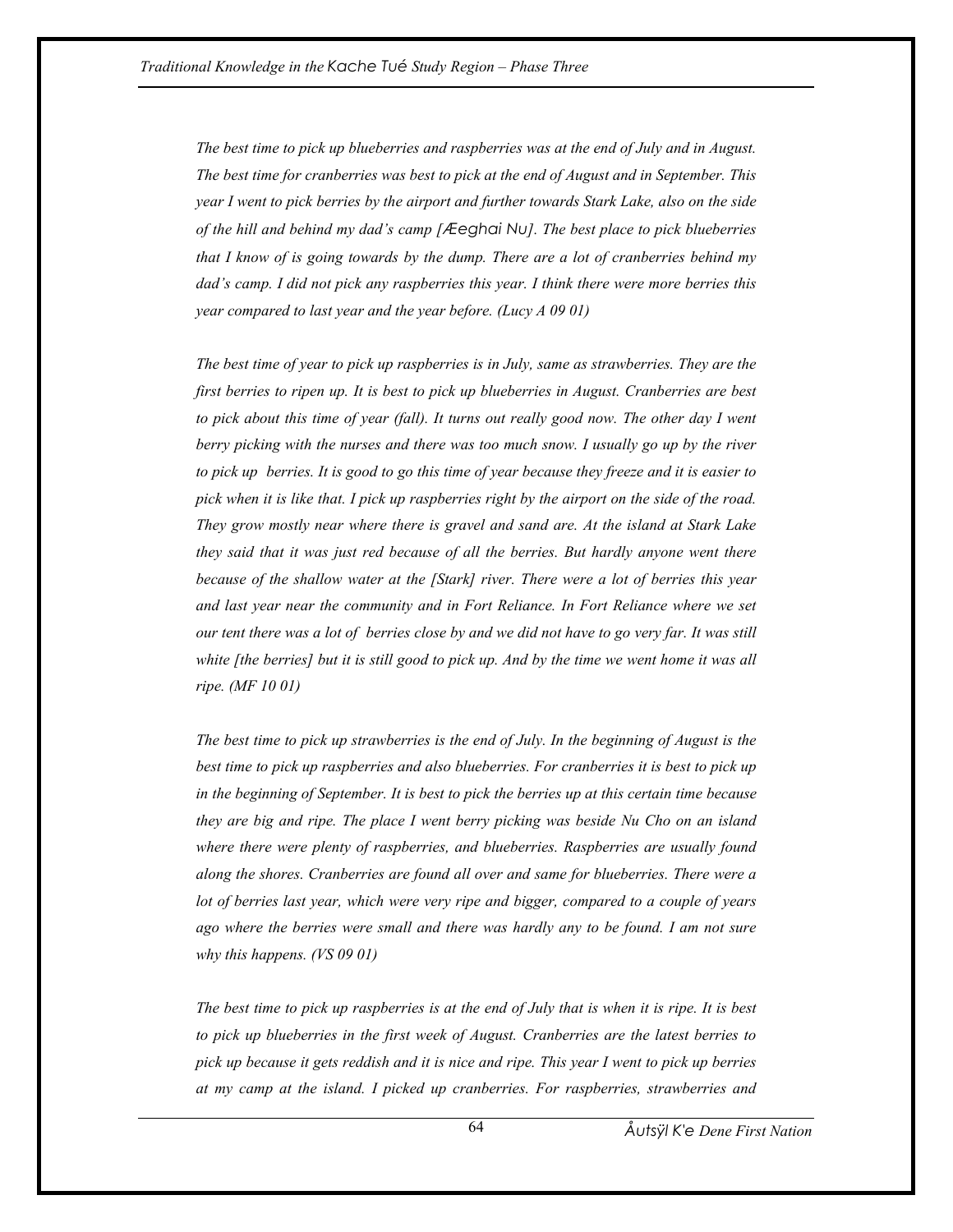*blueberries I went to the gap where our ancestors used to live at the point. People usually pick up blueberries around here towards the airport on the right hand side and you go along the path. Two weeks ago I went berry picking with the nurse right behind the hill past the firebreak and we picked up a lot of cranberries all along the fire break. I picked about a bag and a half of the zip lock bag. Behind my camp there are a lot of cranberries. Wherever I looked there were lots. Last year I went to pick up blueberries on the big island and there was absolutely nothing. This year there were lots all over. (AA 09 01)* 

**Figure 8** shows a sample of a map that was used to locate berry-picking locations for 2001 in the vicinity of Åutsÿl K'e (as identified by questionnaire participants).



**Figure 8. 2001 berry-picking locations around Åutsÿl K'e**

*5.2.2 Verification and interpretation of 2001-2002 indicator information*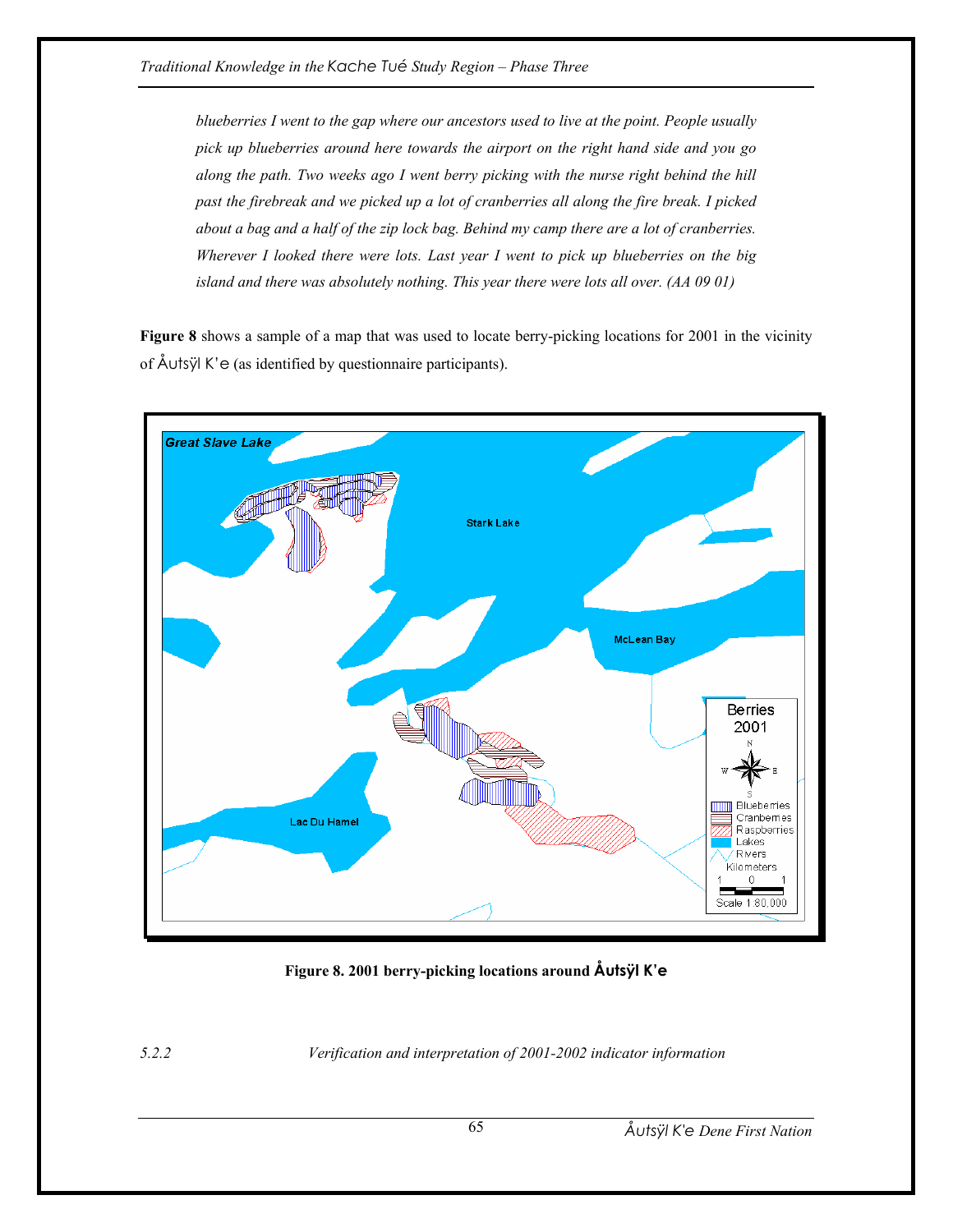### *Traditional Knowledge in the Kache Tué Study Region – Phase Three*

Verification and interpretation workshops were scheduled to correspond with the conclusion of each specific monitoring cycle. In preparation for these workshops, researchers studied the transcripts of monitoring questionnaires to tease out overall themes and unique responses represented in participant answers. In some cases, specific monitoring cycles only revealed information and themes considered baseline, or "how it has always been". Such baseline information represents that which varies within limits recognized by the Denesôåine as natural. In cases where only baseline information is revealed, indicator information was simply input into the database for comparison with information gathered during future cycles of monitoring. No interpretation workshop was needed for monitoring cycles that yielded only baseline information.

In the instances where researchers discovered environmental information representing changes to baseline, or unnatural change, a verification and interpretation workshop was deemed necessary. Themes relating to new indicator information (i.e. not baseline) were presented to Elders in order to for them to (1) verify the information in light of their current and historical environmental knowledge and (2) interpret the information using their vast traditional environmental knowledge and Denesôåine values. Elders deemed experts by their peers in the relevant subject matter were selected by the researchers for each trial workshop.

During the test of the monitoring program, some of the monitoring cycles revealed information that did not represent changes from how it has always been. These were:

# **Chicken and Ptarmigan Indicators**

*Chicken Cycle* 

## **Small Fur-bearing Animal Indicators**

*Rabbit Cycle Marten, Mink, Weasel, Lynx, Fox and Wolverine Cycle* 

## **Berry Indicators**

*Berry Cycle* 

However, the following monitoring cycles were deemed to reveal information that deviated from baseline, and were thus scheduled for verification and interpretation workshops. These were as follows:

## **Caribou Indicators**

*Summer Hunt Caribou Cycle and Fall Hunt Caribou Cycle Winter Caribou Cycle and Spring Freezer Hunt Cycle*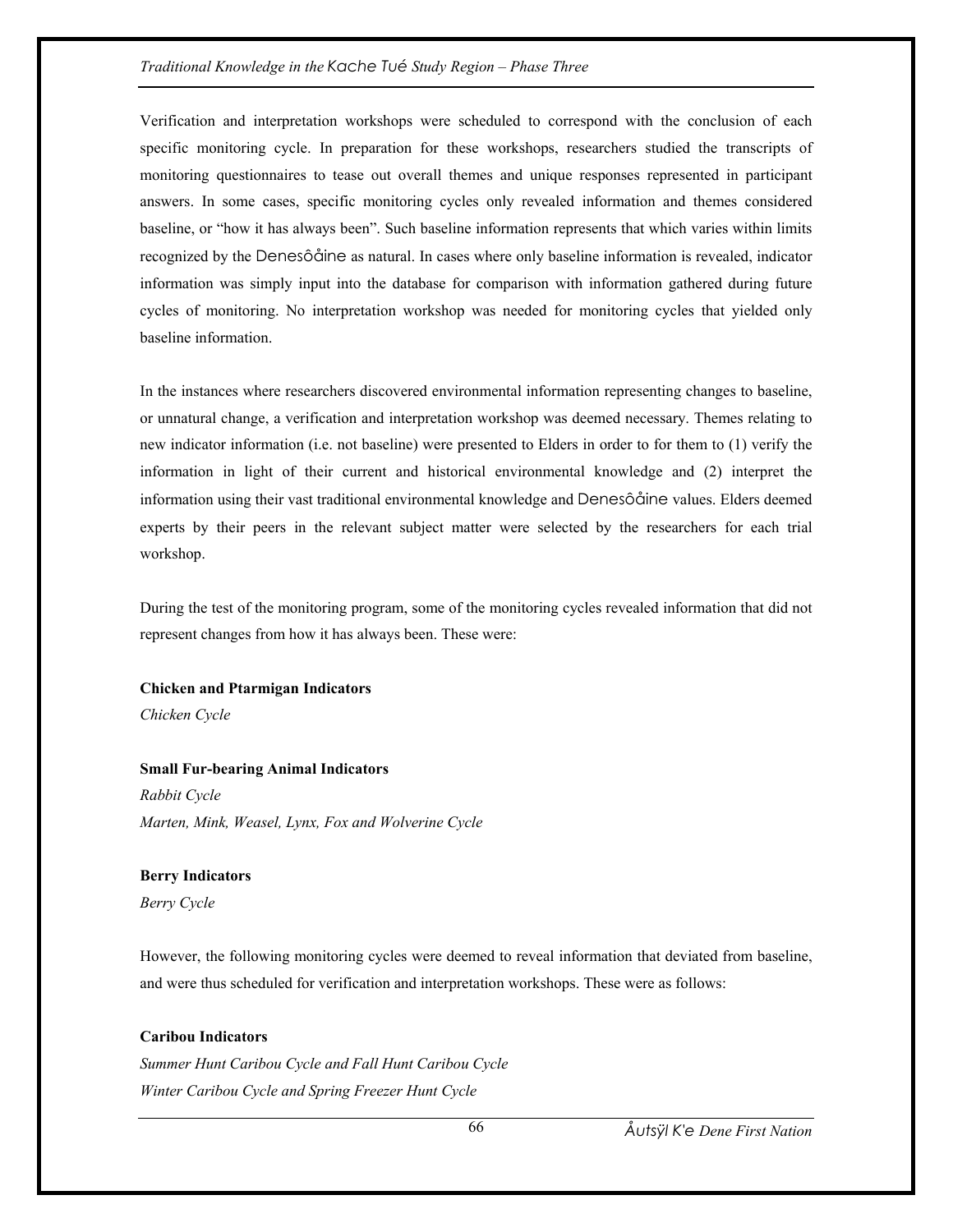## **Fish Indicators**

## *Fall Fishnet Cycle*

The thematic material gleaned from collected indicator information is presented below. In the case of information that deviated from baseline, the proceedings of verification and interpretation workshops were also presented.

# 5.2.2.1 Caribou (Etthÿn) monitoring themes and workshops

As unnatural changes were alluded to in caribou indicator questionnaire responses, two workshops were held to discuss indicator information about caribou. The first workshop dealt exclusively with information generated during the *Summer Hunt Caribou Cycle* and *Fall Hunt Caribou Cycle.* Themes garnered from participant questionnaires during these two cycles were:

# *Summer Hunt Caribou Cycle*

- Caribou (bulls and cows) observed at both MacKay Lake and Aylmer Lake were skinny for this time of year. Caribou had very little brisket, back or kidney fat. The marrow of some caribou was watery.
- Many caribou were observed in the MacKay Lake and Aylmer Lake region. They were in many small groups (not a big herd), and a high proportion of caribou were limping.
- Caribou that were limping were observed to have, upon closer inspection, swollen ankles/knees, broken and infected hooves and a few had long cuts on their lower legs.
- Caribou were moving very quickly for this time of the year (late summer).
- Hides were in poor condition hair fell out of the hides very easily.

# *Fall Hunt Caribou Cycle*

- Compared with previous years, there were not too many caribou around the Crystal Island region of Artillery Lake (south shore) this fall.
- More caribou were seen towards the northwest side of Artillery Lake.
- The caribou were late in coming to the Artillery Lake region this year.
- The caribou harvested were generally fat and in good condition.
- No caribou were seen that were sick or injured.

A two-part workshop was held to discuss these observations and experiences. Elder interpretations of the information are summarized by the following workshop quotes: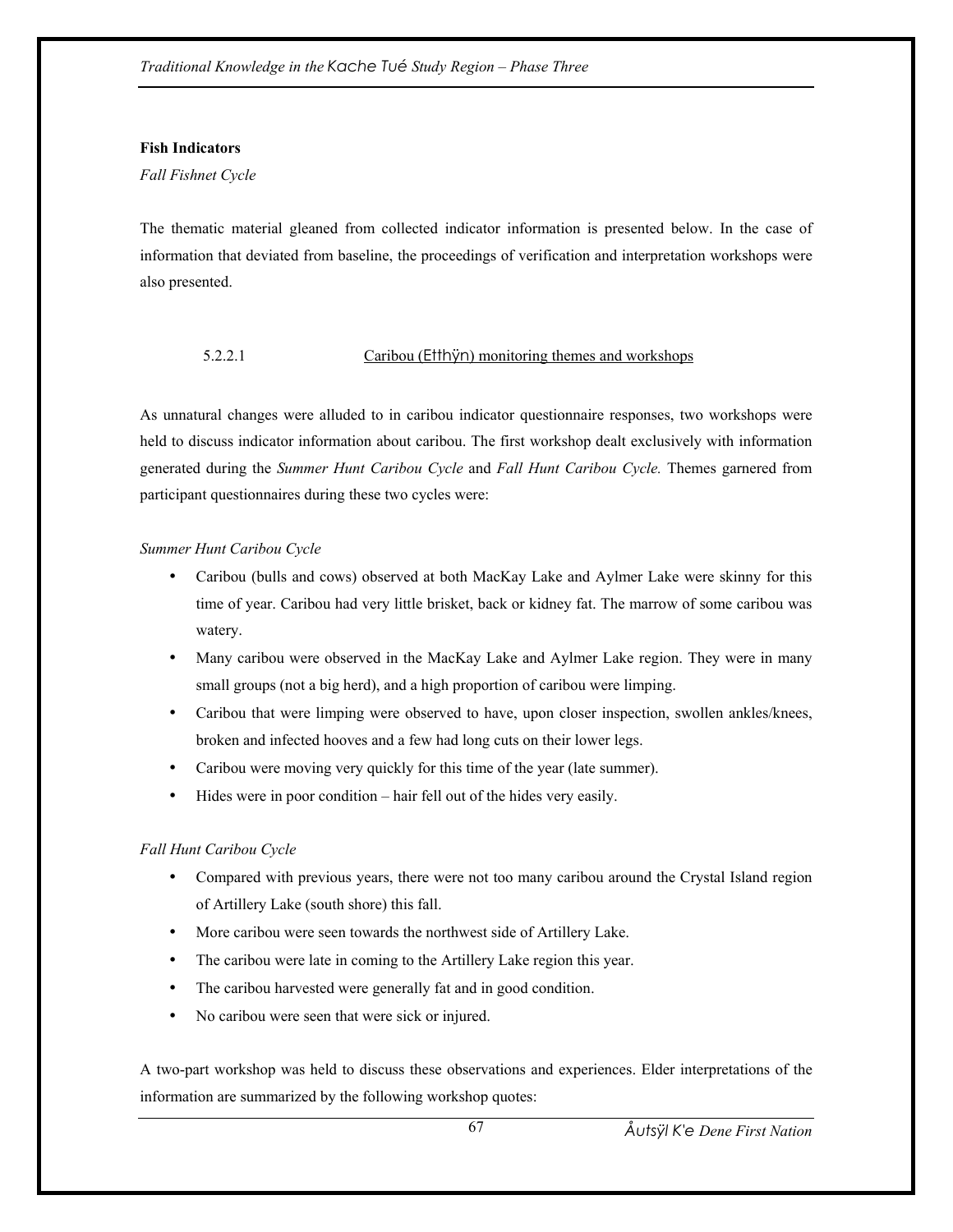*I believe it's [caribou skinniness] because of lack of food. From my point of view, when we have gone out caribou hunting in August, just like this trip [MacKay Lake hunt], we had better caribou condition. I think this winter the caribou are going to have hard time surviving the winter. Some of them might die off this winter because of their weak condition this summer. (GA 16 10 01)* 

*From my point of view it's [poor condition of caribou] because of the mining industry disturbing the caribou migration route, disturbing the caribou. Twenty-four hours a day there's noise and the smog of dust in the air for miles. Of course caribou eat this smog that lands on the ground. (FA 16 10 01)* 

*Old timers once told me that skinny caribou like this could be traveling caribou. They just travel all the time and don't stop much. This is why things are changing because they don't have much food. This could be a different kind of herd than the ones we get around to the south of Åutsÿl K'e. The Elders think these caribou are not from the herd that Åutsÿl K'e usually gets, they think these ones come from straight north, not the east like the Beverly that come around in the winter. Hunters to the east, around Artillery Lake, have been saying that the caribou around there were fat in the fall, not like these ones we're talking about. (JBR 16 10 01)* 

*The Elders know about the caribou, how they travel, their actions. I've never heard of caribou with injuries like the ones seen at Aylmer Lake and MacKay Lake. The government tells us the caribou are hurt because of running away from bugs and a wet year. When there is a lot of rain, the caribou are fat and healthy because their food is good. In really wet years, the bugs are actually less, but he is not sure why. He says when Elders talk about things, they have to repeat themselves many times to get the point across. Maybe those 5 caribou (deceased at BHP this summer) died because of licking bad mud. He has seen caribou lick mud all their lives and he has never seen them die. Also with the caribou falling into the pit, we never hear about this – we should get these reports so we can talk about it. (PM 11 12 01)* 

*When the caribou have sores it is very unusual. When it is a wet year, the caribou should be very fat and healthy because there is lots of grass and food. (LE 11 12 01)* 

*The reason why the caribou migrate further out from Artillery Lake is due to the fact of the mining developments and it is disturbing the migration. That is what the Elders*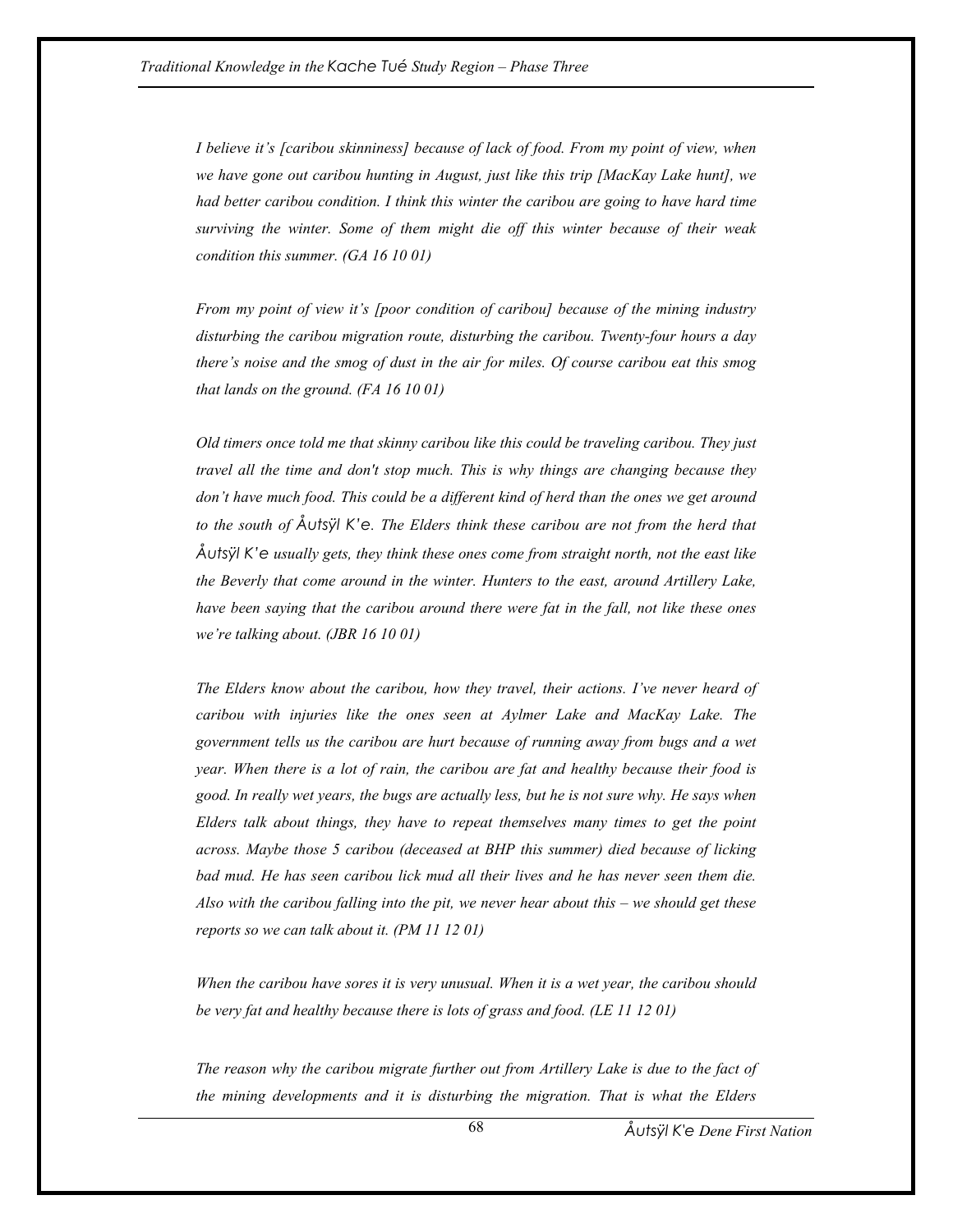*predicted. This summer when people went out to the Spiritual Gathering some hunters went out hunting towards MacKay Lake. The caribou they harvested were very skinny. It is because of the mining developments. The caribou we harvested at Artillery Lake in the fall were healthy and fat. (JM 11 12 01)* 

*These caribou with broken legs and swollen feet – it's got to be because of the mining roads up there. Like the Misery road, that road has steep sides with big, sharp boulders along the sides. Maybe they get scared because of traffic and run real quick off the road. Their legs get stuck in the rocks. They could even be running away from bugs. Caribou run real fast when the bugs are bad. (AB 11 12 01)* 

*I have been hunting since 1917, I have seen a few rainy days. But I have never seen caribou hurt like they have been this year. I respect the land - these Elders are the caribou eaters – we know what is going on. (ML 11 12 01)* 

A second workshop dealt with information gathered from hunters that participated in the *Winter Caribou Cycle* and *Spring Freezer Hunt Cycle.* These two cycles revealed the following themes:

*Winter Caribou Cycle* 

- Caribou were sparse in the  $\tilde{A}$ utsÿl K'e area during the winter. They were concentrated on the northwest shore of the East Arm around Narrow Lake and Francois Lake. Caribou became more numerous around the Reliance area in late winter.
- The caribou were moving very slowly, generally in a westwards direction in the fall and early winter. The caribou seemed to change their movement directions quite a bit, however.
- The caribou on the north shore were generally considered to be skinny, though none were seen that were sick or injured. Cows seemed to be fatter than bulls. Caribou towards the east of Åutsÿl K'e were considered not too bad with regards to fatness. Two incidences of injured or sick caribou were reported

#### *Spring Freezer Hunt Cycle*

- There were more caribou in the Daisy Lake area than in previous years.
- The group of caribou in this area were predominantly bulls with a few cows. The bulls were very skinny.
- No injured or sick caribou were noted.
- Caribou fetuses were at the mid-stage of development (no hair yet). Some cows were not pregnant.
- The caribou were moving east towards the barrenlands.
- The caribou around Daisy Lake seemed to have stayed in the area all winter long.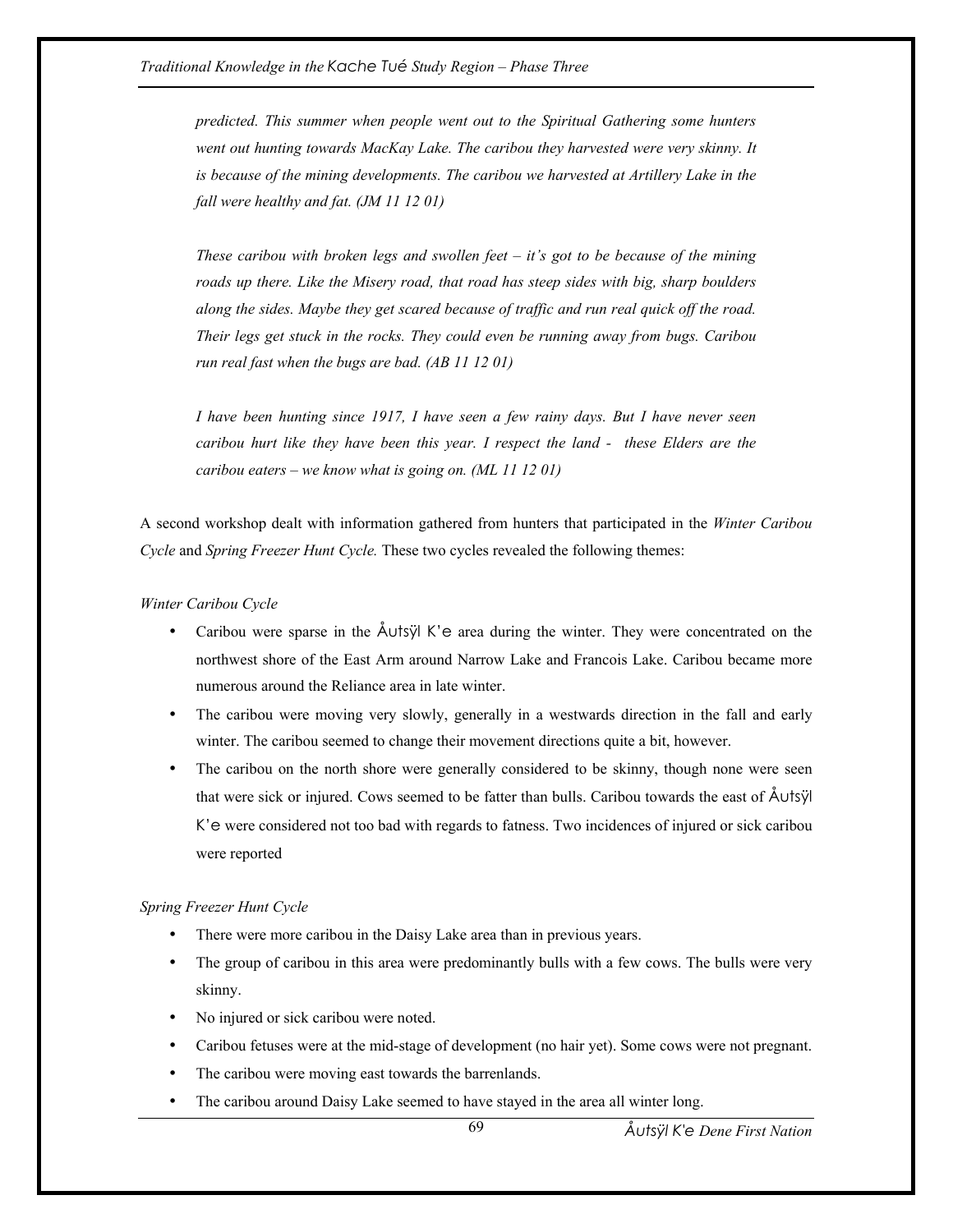A workshop was held to analyze these themes. The conclusions of this workshop are exemplified below:

*Those caribou on the north shore are Bathurst. They're the same ones people saw last year at MacKay Lake in the summer. They are the same skinny caribou, though the young boys going hunting said they didn't see injured caribou. This is because the injured ones already died by the time they got to that area [north shore]. Wolves got them. But I bet if you really looked closely you could still find a few that were hurt. (PM 15 03 02)* 

*Those caribou don't know where they are going. First they go towards Yellowknife, then they come back this way, then back again. From the collars [radio collars], its like most of the caribou are up north around Snare Lake. These caribou on the north shore are the southern part of that herd. They act like they are confused, moving different directions all the time. (AE 15 03 02)* 

*Some years it's just like that. Last year there was lots around Åutsÿl K'e, this year not so many. The caribou do whatever they want to do. You can't know ahead of time what they are going to do. (AM 15 03 02)* 

*Overall these caribou this year were OK. There was not too many of them though, and they were really skinny. It is hard to tell if this will affect the caribou herd. Maybe some years down the road we will know. (AE 15 03 02)* 

# 5.2.2.2 Fish  $(\mathring{A} \cup)$  monitoring themes and workshop

A workshop was held to discuss the information gathered during the *Fall Fishnet Cycle*. Elders discussed the following themes (as taken from questionnaire responses) in the workshop:

• There were more fish this year than in the recent past.

 $\overline{a}$ 

- Harvester's focused their gill netting activities around Åutsÿl K'e.
- Some fish that were caught in the Stark Lake region had high parasite loads and big head / small bodies (very skinny fish)<sup>1</sup>. Some fish caught in the main body of Great Slave Lake had parasites, but generally were parasite-free.

<sup>1</sup> Concerns over the fish in Stark Lake have been voiced by the Åutsÿl K'e people for many years. In response, the Åutsÿl K'e Dene First Nation is conducting the three-year *Stark Lake Habitat Study* to assess the habitat and fish in Stark Lake. The report from the first year of the study will be available in June 2002.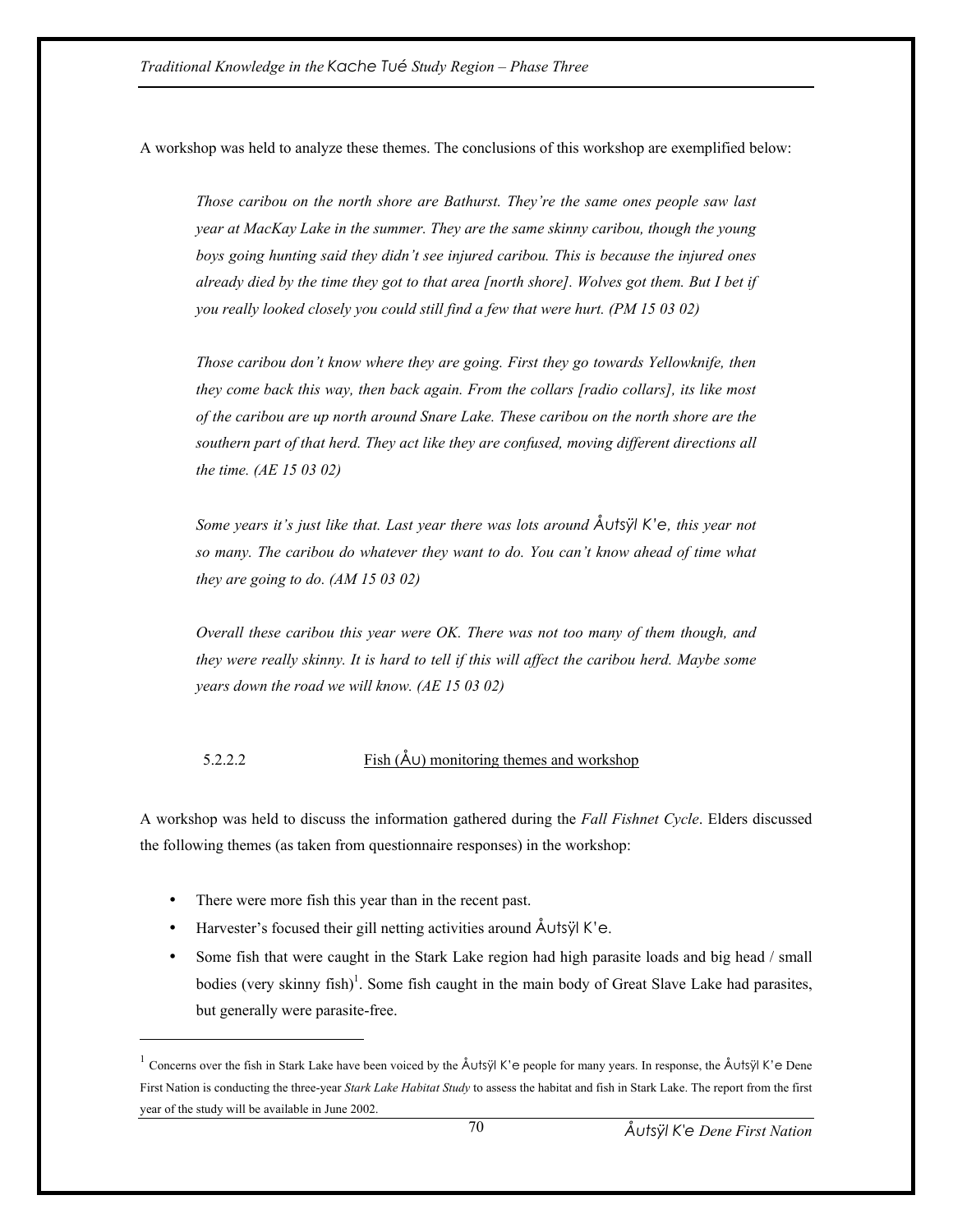The fatness of fish was normal.

 $\overline{a}$ 

Some of the interpretations of the various themes include:

*There are all kinds of fish and they are changing or different now. The fish from Stark Lake are coming down river, and they are deformed and have worms on them. Twentyfive years ago it wasn't like that. Trout didn't go up river [Stark River], only suckers and whitefish did. (JD 21 01 02)* 

*The reason why the fish had in Stark Lake are bad is because it is overpopulated. There are too many fish in there so they don't get enough food. And I think it could also be because there was a uranium mine there. The tailings from that mine could just be washing into the water from that little stream there. May be that's why some of those fish are deformed, like that one fish I caught that had a backbone curved like an "S". It was really weird. I threw it back in the water. (AB 21 01 02)* 

*When I go out to set nets, I will go where I know is a good spot to catch fish, and I will set nets there. I will go and collect the fish out of the nets there. The fish are always good. Not many are bad. Us Dene don't just set nets any old place in the water. We know where to catch fish with nets. You don't even have to go very far from town to find a good place*  for your nets. Even me, the farthest I've gone from town to set a net is maybe 1 or 2 *miles. You don't need to go further, because there are good fish close by. (AE 21 01 02)* 

As the Åutsÿl K'e Dene First Nation conducted a study of traditional fishing knowledge of the East Arm during 2001 (Åutsÿl K'e Dene First Nation, Williams et al. 2002), transcripts of interviews and workshops from this study were reviewed to see if they contained any insight into the trends recorded during the *Fall Fishnet Cycle*. The following relevant comments were discovered:

*Before there used to be not as much trout - these days there is much more. When I was fishing in Moraine Bay there was no trout at all, only whitefish. When I used to go fishing, there used to be tons of people [commercial] fishing this lake—and a lot of fish were taken from this lake—fish nets all the way around those islands--- Narrow Island, Etthen Island, Union Island, Keith Island, Utsingi Point, Blanchet Islands, Seton Islands, the nets where everywhere. There was one fishing camp at Simpson Island and one at Pekanatui Point. And we would also go way over to the North Arm past*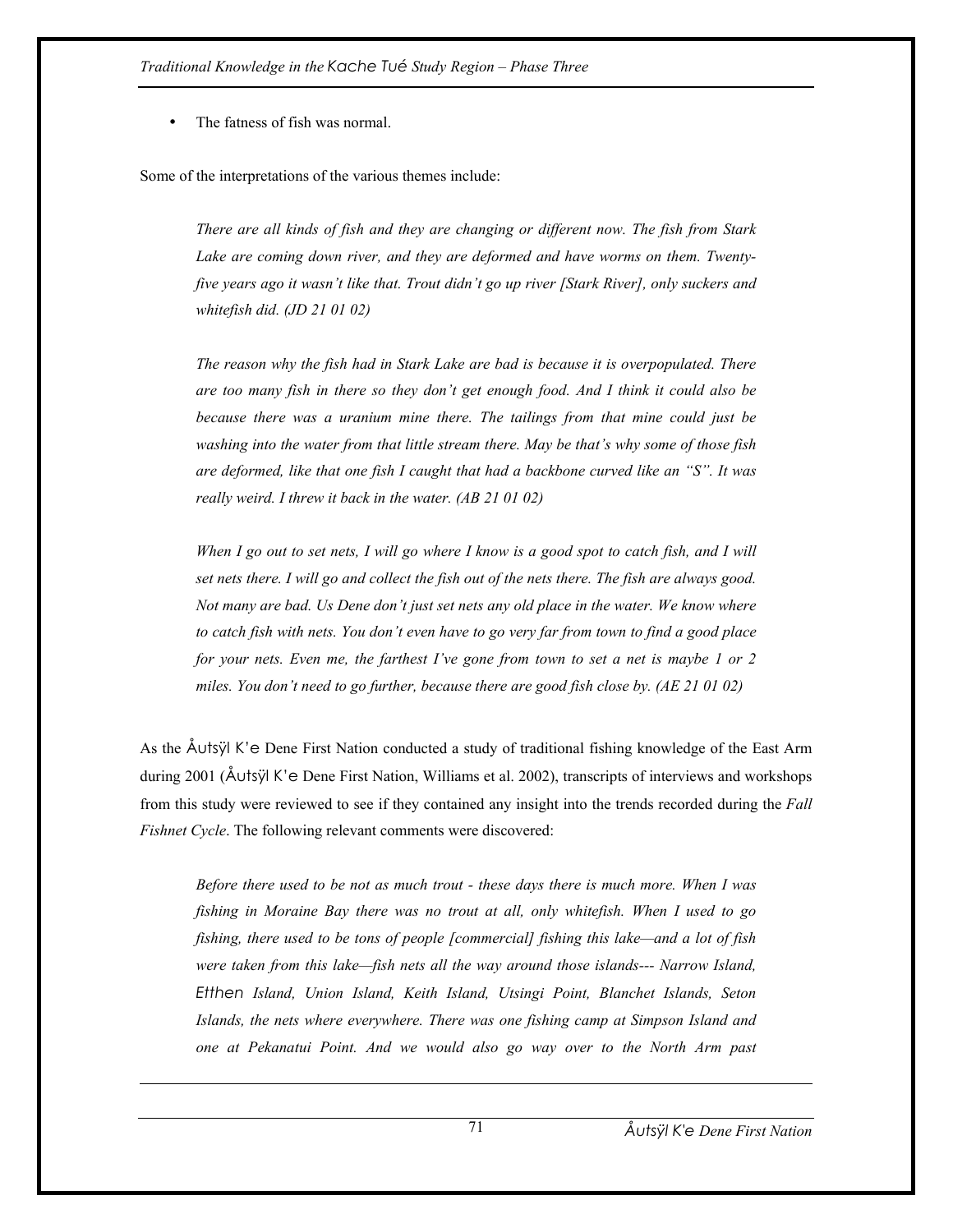*Yellowknife too. There used to be so much fishing going on in those days and now there is hardly any going on at all, except for in Wool Bay (very near Yellowknife). In wintertime too I was still going fishing and at that time we would use Bombardeers to haul all of our fish to Hay River. There has got to be lots of fish in the lake now, compared to the other days… nowadays there are guides that are out there and whatever they want they take, what they don't they will just throw back into the lake. Nowadays you are allowed only two trouts to bring back to the camp with you [lodges]. And some days you could catch ten fish, and if those fish are too small they can just throw them back into the water. Too me, it just seems like the trout are suffering too much. (JBR 24 05 01)* 

*Mostly the fish they move around. And then sometimes they go one place, (Great Slave Lake- East Arm) and stay there just to feed, I mean they feed some places and then quit and then go someplace else. If you find one spot where they are feeding, then you just go back and forth – and catch. (PE 31 05 01)* 

### 5.2.2.3 Small fur-bearing animal (Tsa Thath) monitoring themes

A few themes arose out of the *Rabbit Cycle* series of interviews:

- There were fewer rabbits this year then previous years.
- There were lots of rabbit predators (wolves, foxes) this year.
- Harvesters set snares in areas of close proximity to  $\Delta U$ tsÿl K'e. Snares were generally set in areas where harvesters always set snares.
- The rabbits were generally in good condition (fat).

As questionnaire respondents did not observe anything about the rabbit population that was outside their perception of natural patterns of variation, no verification and interpretation workshop was held to analyze indicator information.

In the case of the *Marten, Mink, Weasel, Lynx, Fox and Wolverine Cycle*, the following themes were extracted from interview material:

- Some trappers noticed a decline in small fur-bearing animals during the 2001-2002 trapping season compared to previous seasons. These trappers typically operated on the south shore of the East Arm, whereas those that trapped on the north shore did not notice a decline in populations.
- Most trappers operated to the south and east of  $\text{\AA}$ utsÿl K'e during the 2001-2002 trapping season.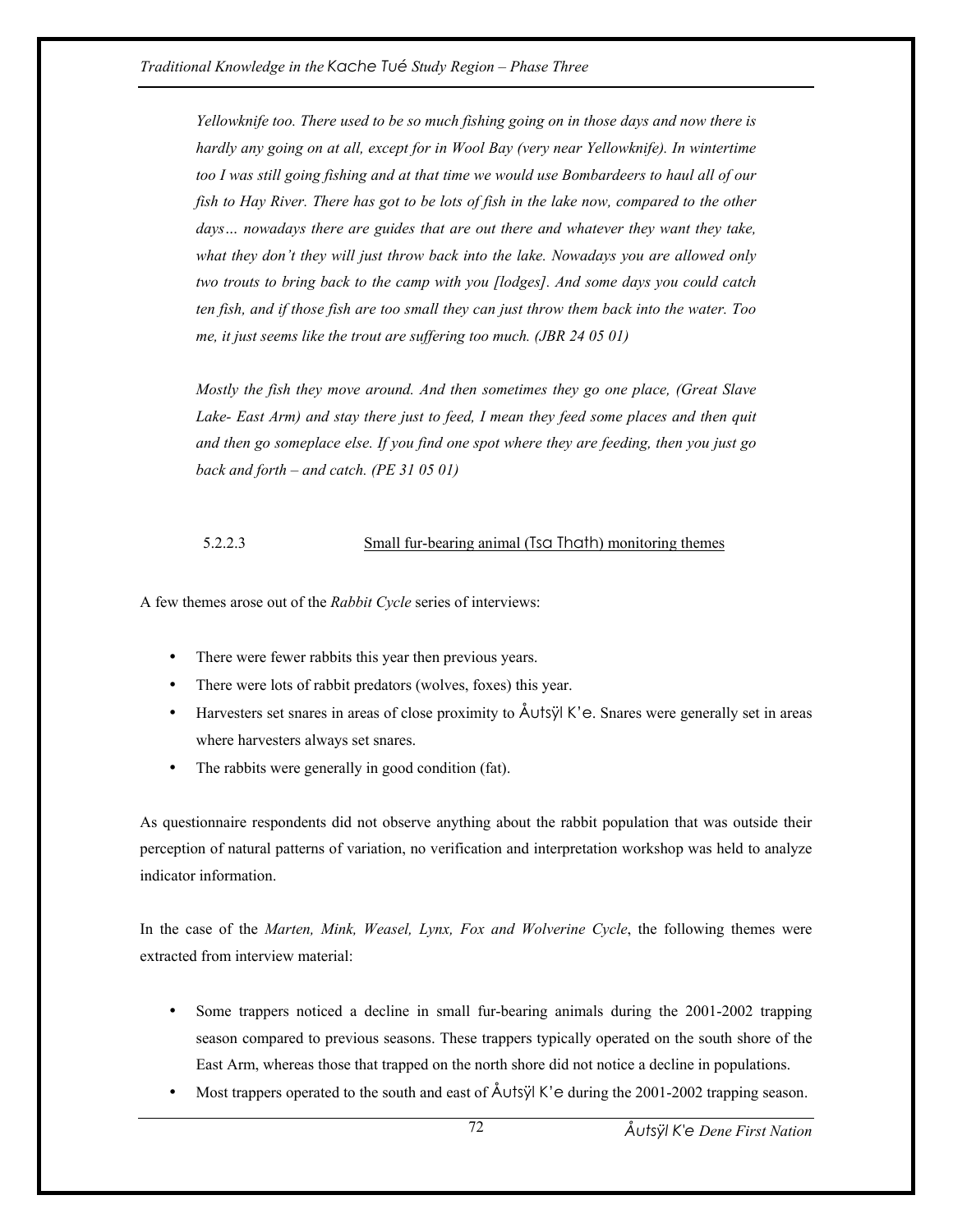• The quality of small fur-bearing animal pelts was generally good (normal).

Much like the information gathered during the *Rabbit Cycle*, questionnaire participants did not experience anything outside the realm of natural variation with respect to these small fur-bearing animals. No workshop was held, and indicator information was input into the database for comparison with subsequent years of monitoring.

# 5.2.2.4 Chicken and ptarmigan (Di, Æeåk'aith, K'asba) monitoring themes

Themes that arose out of the *Chicken Cycle* of monitoring were:

- Chickens were numerous around  $\text{ÅUtsyl K'e}$ , but less were seen than in years previous.
- Most chicken hunting took place along the road south of Åutsÿl K'e and towards the Snowdrift River.
- Chickens were in normal condition, generally fairly fat.
- No chickens were seen that were sick or injured.

Questionnaire respondents did not notice or experience anything about the rabbit population that was out of the ordinary or outside the normal cycles of natural variation. Thus, no verification and interpretation workshop was needed to analyze indicator information.

# 5.2.2.5 Berry (Jí) monitoring themes

A review of the Berry Cycle questionnaire responses revealed the following themes:

- Berries were very numerous in 2001 in the traditional berry patches around Åutsÿl K'e.
- The berries were numerous and large in 2001 due to a lot of rain in the summer.
- Berries were plentiful throughout the region this year. People could gather ample berries wherever they happened to be.

No verification and interpretation workshop was held to examine this information. Indicator information does not point to any unnatural variation.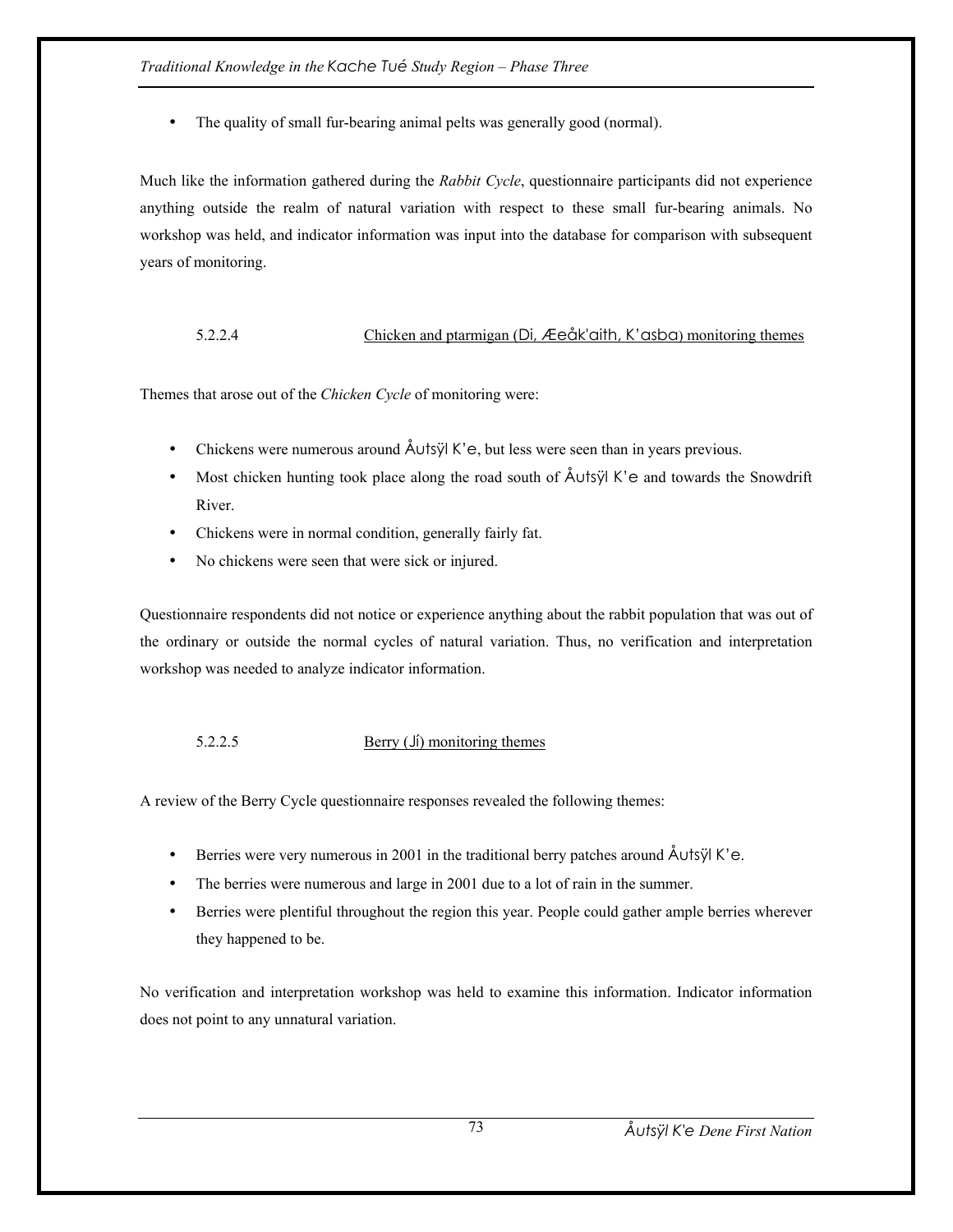### *5.2.3 Implications of 2001-2002 monitoring knowledge for the Kakinÿne region*

During Phase Three of *Traditional Knowledge in the Kache Tué Study Region,* the trial run of the traditional knowledge monitoring program, much knowledge was generated about the state of the environment in the Kakinÿne region. From this knowledge we can learn many lessons about the cycles of change in the Kakinÿne region.

For many of the animals and plants that were monitored, nature seems to be taking its normal course. Small fur-bearing animal, chicken and berry populations all seem to be relatively abundant and well-distributed in harvesting areas across the Kakinÿne. The condition of these animals and plants, though in some cases not as good as in some previous years, is varying according to natural rhythms as recognized by the Denesôåine Elders and land-users. All in all, the first trial year of the monitoring program seemed to demonstrate a healthy status for many animals and plants in the Kakinÿne. There are, however, two glaring exceptions to this statement – the Bathurst caribou herd and the fish of Stark Lake.

Of utmost concern to the Denesôåine is the state of the Bathurst caribou herd. All community Elders and land-users echo the same message - never in their lives have they seen or heard of the caribou herd having such a high proportion of injured and skinny caribou. Such consistent observations have grave implications for the state of the environment in the Kakinÿne. The caribou are not only the backbone of Denesôåine culture and subsistence, but they are an overall indicator of the general health of the ecosystems in the region. If the caribou populations become significantly reduced in numbers and/or health, many other aspects of the environment in the region will be effected. For example, the predators (i.e. wolves and foxes) that depend upon the caribou as their primary source of food will suffer as their prey diminish. This 2001- 2002 test of the monitoring program has revealed that something unprecedented has been happening with the Bathurst caribou. Only further efforts to monitor these caribou and investigate the observed changes will result in the necessary wise decision-making to insure this herd remains a healthy component of the vast Kakinÿne region.

The fish in Stark Lake have been observed to be of poor quality for many years prior to this trial of the monitoring program. The results of the *Fall Fishnet Cycle* in this test only confirm the observations made by harvesters in the recent past. The health of this fishery is of importance to the Denesôåine, particularly due to the proximity of Stark Lake to Åutsÿl K'e and the history of this lake as a heavily-used fishery. Fortunately, the trends experienced in Stark Lake fish do not seem to have been observed in other waters of the Kakinyne. Hopefully, the *Stark Lake Habitat Study* will provide some answers as to the reasons why these fish are so unhealthy.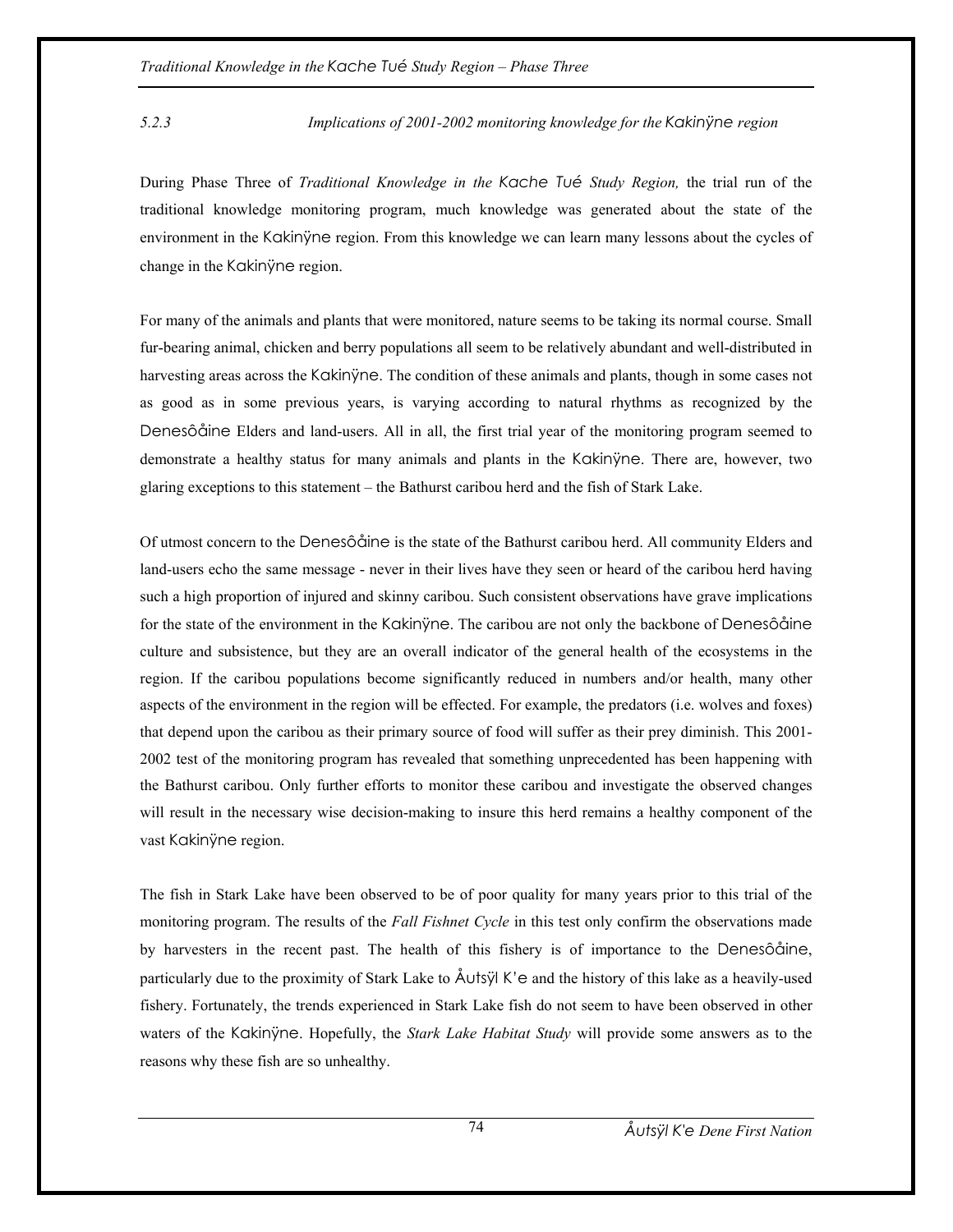*5.2.4 Lessons learned and refinements suggested by the test of monitoring program* 

The 2001-2002 test of the traditional knowledge monitoring program revealed many of the strengths of weaknesses in the overall design of the plan as outlined in section 4.1. Many gaps were revealed, and many refinements were suggested for the monitoring plan design:

- The selection of animals and plants monitored remains an incomplete representation of the important species within the Kakinÿne. To become more comprehensive, indicators, questionnaires and monitoring cycles need to be developed for moose, musk-ox, and bears. This should not prove to be to hard a task, as Elders have indicated that moose and musk-ox indicators are very similar to those for caribou, whereas bear indicators would be similar to those for small fur-bearing animals.
- Wolves were somewhat overlooked in the test monitoring program as they were simply lumped in with the small-fur-bearing animals. Wolves are harvested in a different manner than the small furbearing animals. They are largely hunted rather than trapped. As well, wolves occupy a singular role in Denesôåine culture, much different than the primarily economic value of the small fubearing animals such as marten and mink. In the future, a monitoring cycle for wolves, distinct from the small fur-bearing animals, should be created.
- Indicators, questionnaires and monitoring cycles need to be developed for some natural aspects of the Kakinÿne that are not plants or animals. The most glaring omission in the initial design of the monitoring plan was the specific monitoring of water (levels, quality) and weather (seasonal changes). The incorporation of monitoring techniques for these remain to be explored in the future.
- There was no way to insure that what one harvester deemed a fat caribou was the same as another. There was therefore a potential problem in the standardization of land-user answers to indicator questions. In order to further standardize harvester responses to indicator questionnaires, it was thought that "criteria codes" could be developed for indicators. In other words, harvesters would be given a set of criteria that defined the answers they may give for any given indicator question. This approach was used quite successfully during the *Stark Lake Harvest Study*. Land-users were shown pictures that exemplified fish that were "highly parasitized", had a "a few parasites" or were "free of parasites". Land-users could simply point to the picture that best represented the fish they had seen. This approach could conceivably be adapted for a host of the monitoring program indicators. For example, land-users could be shown pictures that demonstrated the criteria associated with "fat", "normal" and "skinny" caribou. They could then simply point to the

*Åutsÿl K'e Dene First Nation*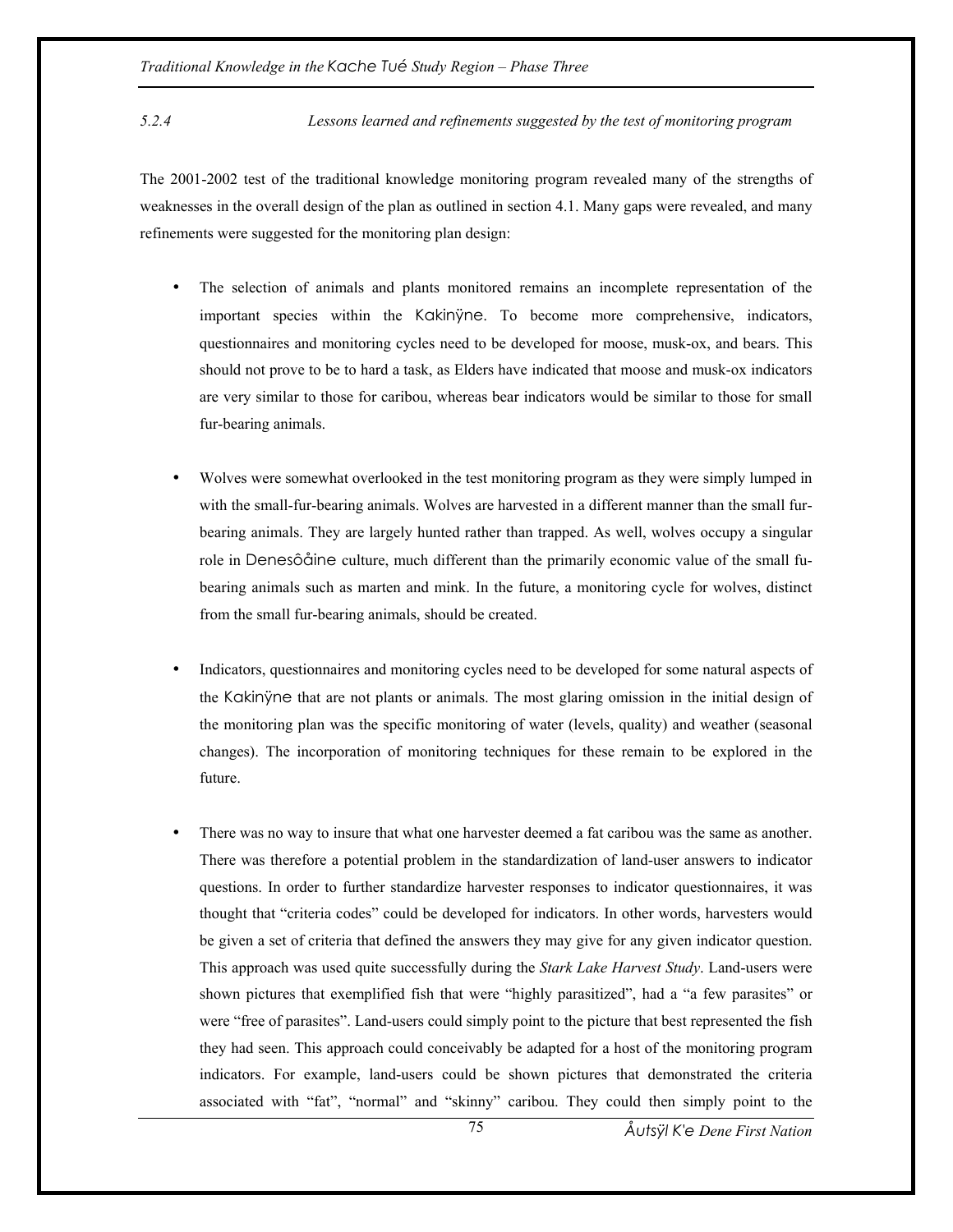pictures that best represented the ones they had harvested. This approach would require a series of Elder workshops to define criteria codes.

- Spatial indicator information maps (i.e. **Figure 3**) need to be refined to show more detail. This could be done by having seasonal harvesting times or harvesters be distinguishable on the maps (maybe through color differentiation).
- Much information relating to caribou and fish indicators was simply not gathered. This was largely due to resource and personnel constraints – we simply could not interview all the harvesters of the caribou and fish with the necessary frequency. Because people are hunting and fishing all the time, it is really quite necessary to ask them questions around indicators with far more frequency than was done during the 2001-2002 test. To garner a relatively complete picture of the caribou and fish, it would really require a researcher to concentrate entirely upon these two important resources, administering questionnaires with more frequency during each cycle. During the busy hunting and fishing seasons, asking harvesters to do quick indicator questionnaires on a weekly basis would greatly enrichen the depth, detail and accuracy of the information collected.
- With proper personnel and resources, it would be ideal to have two types of indicator questionnaires for fish and caribou. One type of questionnaire would remain similar to that tested in 2001-2002, a questionnaire of general harvester impressions administered near the end of each harvesting season. This questionnaire would focus on abundances and distributions of animal and plant populations. Another more specific, quantitatively-oriented questionnaire could be used to gather harvester observations on the condition of specific animals and plants *while in the act of harvesting*. For example, a harvester could answer condition questions specific to one animal while or immediately after successfully harvesting a caribou. This approach was proven to be quite successful in the *Caribou Condition* research undertaken by the Åutsÿl K'e Dene First Nation and Dr. Phil Lyver. Such an approach does however require a full-time land-user / researcher to travel with harvesters.
- During the test, indicator information was entered into the database prior to being verified (in the instances when verification was needed). This could potentially create problems when information failed verification during the Elder workshops, as the unverified information in the database would have to be removed. However, no indicator information failed verification during the test. That is, no information was ever deemed to be downright untrue. Elders were willing to, at the very least, consider any observation made by a harvester, no matter how outrageous it seemed. Indeed, the verification process was more the classification of observations and experiences into those representing natural change and those representing unnatural change.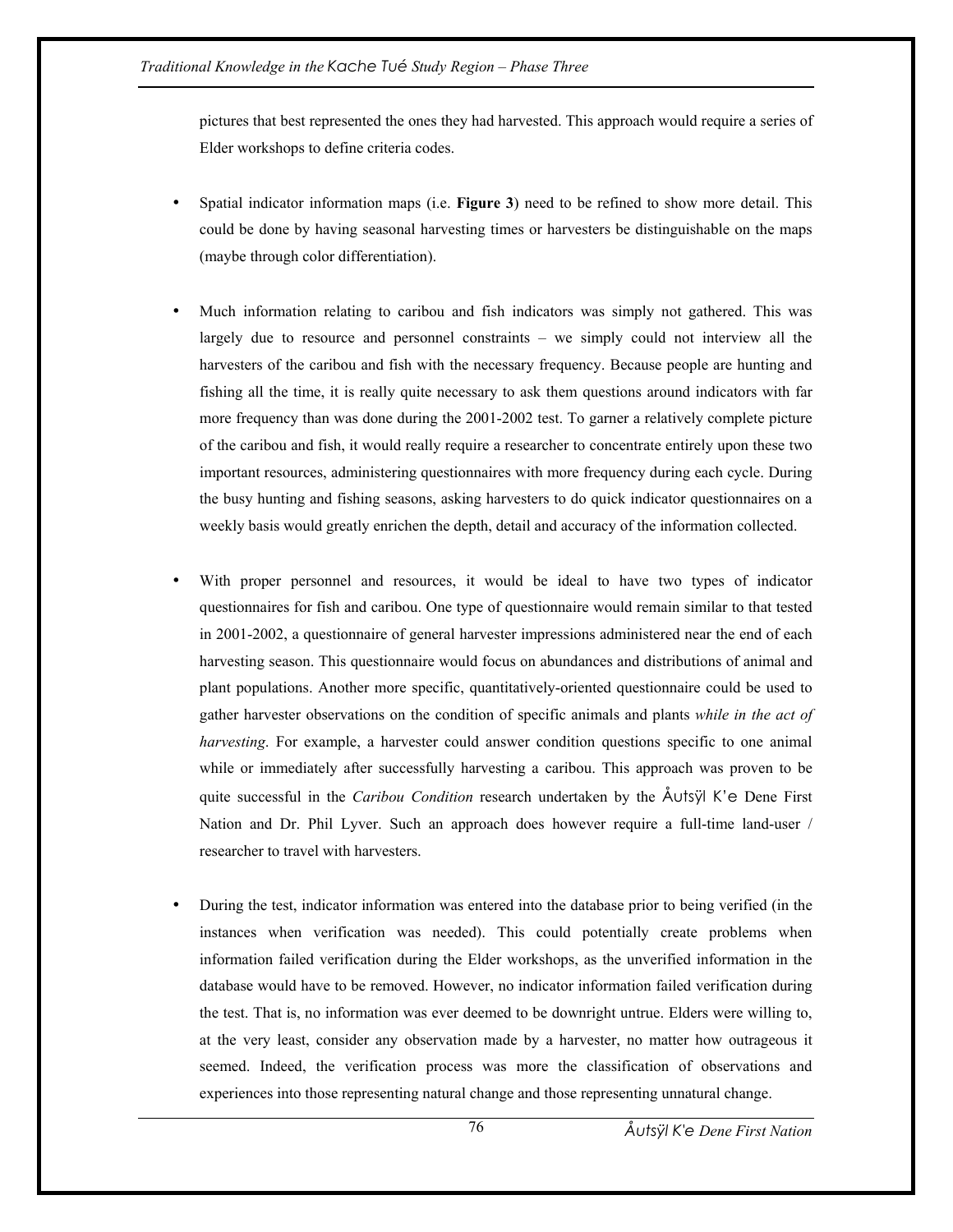- Elders and older land-users were concerned that there was not enough youth participation in the test monitoring program. Denesôåine ways incorporate the participation of many generations in on-the-land activities. It is in this way that cultural values, knowledge and skills are passed on. Further yearly cycles of the monitoring program should allow for seasonal on-the-land camps with youth. Such on-the-land would allow for Elders and land-users to pass on traditional knowledge and skills, tools that will be essential if the youth are to watch their land like their parents and grandparents are through this monitoring program.
- Land-users were provided with an expert consultation fee for their participation in interviews during the test of the monitoring program. Some alternatives to this method of renumeration for services were considered during the test. One alternative is to help harvesters out with gas and oil costs for harvesting activities in return for an interview upon return to Åutsÿl K'e. Another alternative is to hire harvesters to self-administer questionnaires. Questionnaires would have to be modified for this purpose. Another alternative is to set up a "lottery" for harvesters that answer indicator questionnaires. Every time a questionnaire is completed, the land-user would have their name put into a box for a random draw. The more a harvester filled out forms, the more chance they would have of winning the raffle prize (i.e. camping equipment).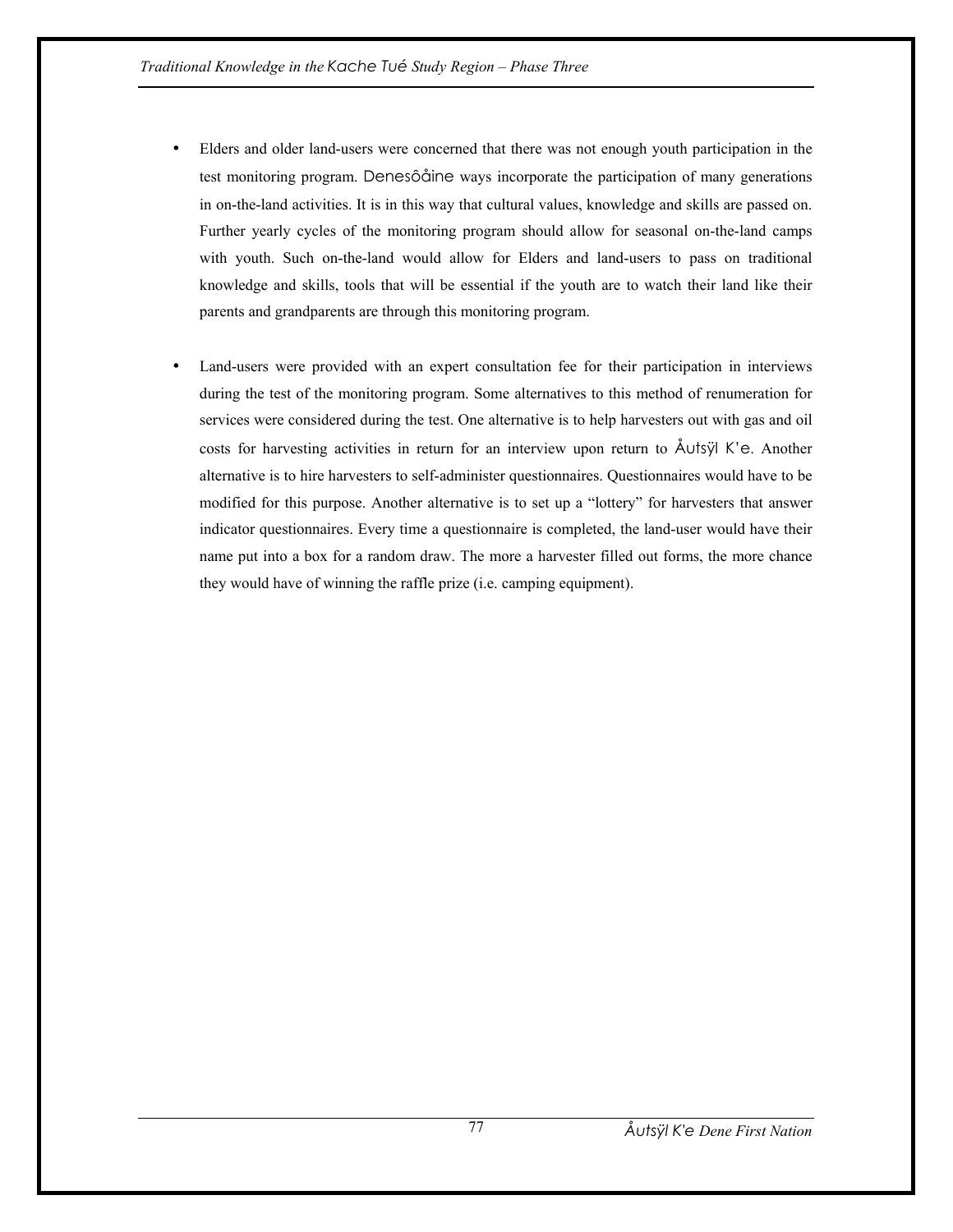### **6.0 DISCUSSION / CONCLUSIONS**

#### 6.1 IMPLICATIONS FOR MONITORING IN THE SLAVE GEOLOGICAL PROVINCE

That there is a definitive need for a cumulative effects monitoring program in the Slave Geological Province is a matter of little debate. Industrial development is progressing in the region at an unprecedented rate, what with the advent of diamond mining and exploration, increased traffic on winter roads, a potential all-weather road and ever-increasing tourism. Aboriginal peoples, industry and government must act wisely to insure that the pristine natural environment, fundamental to the identity and culture of aboriginal people, remains as it has always been. Establishing a monitoring program to assess and inform management is a critical step in realizing this goal.

The traditional knowledge of aboriginal peoples can contribute tremendously to the design and implementation of a regional cumulative effects monitoring program. Traditional knowledge represents generations and generations of direct experience with regards to *how the land works*. When combined with the ongoing observations and experiences of current land-users, traditional knowledge serves as a powerful means of interpreting change in the environment.

Various proponents of a regional cumulative effects monitoring initiative in the Slave Geological Province have repeatedly asked the question: *How do we incorporate traditional knowledge into cumulative effects monitoring*? The results of Phase Three of *Traditional Knowledge in the Kaché Tué Study Region* provide one way of answering this question. This study outlines an effective and tested model for how the skills and knowledge of aboriginal people can be employed to monitor environmental change. It is hoped that this model can serve to inform the design of similar monitoring initiatives in other areas of the Slave Geological Province.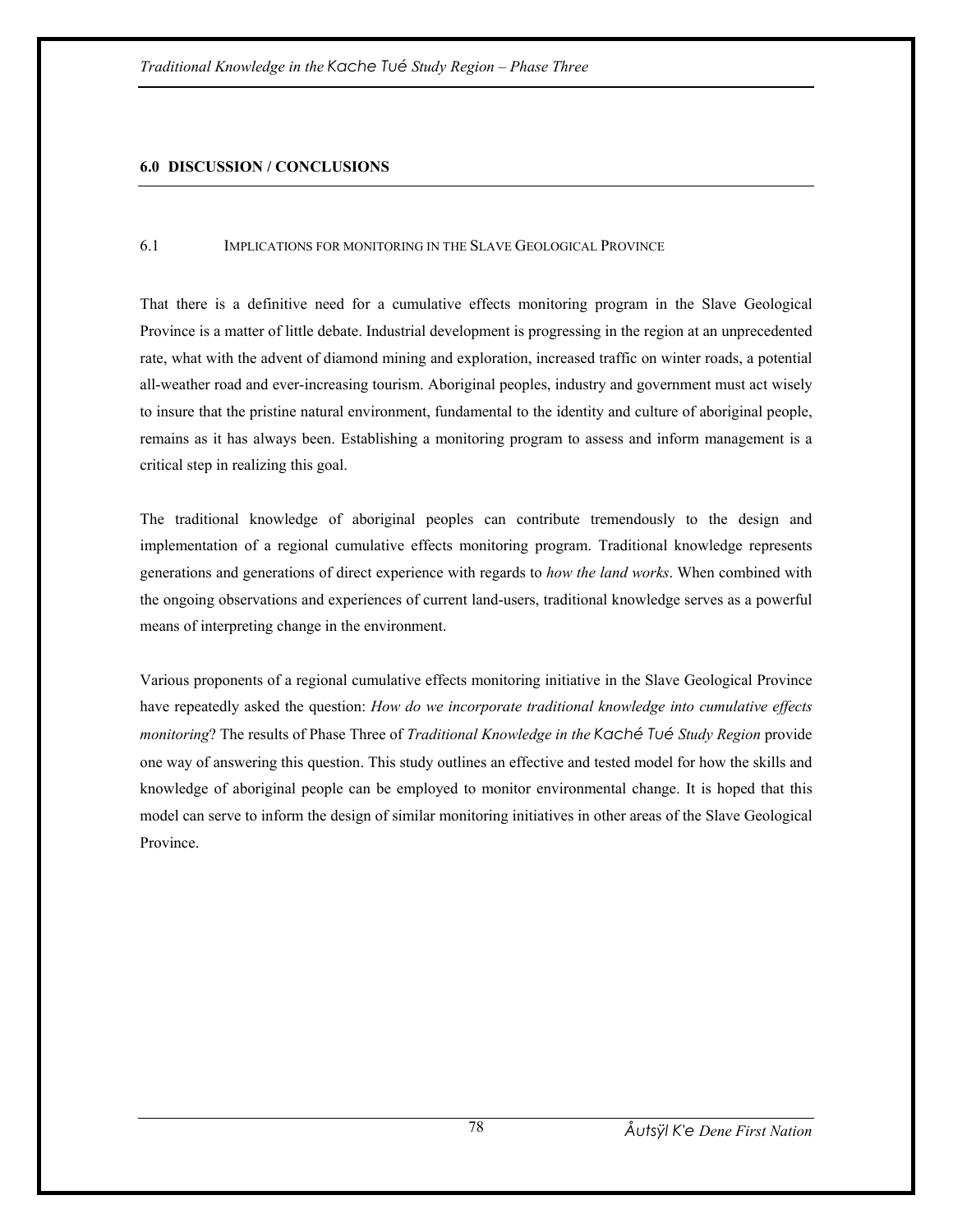# **7.0 LINKS WITH PARALLEL STUDIES**

The current study is linked to the following projects being undertaken or already completed by the Wildlife, Lands and Environment Department of the Lutsel K'e Dene First Nation:

- Community-Based Monitoring Pilot Project (1997)
- Traditional Knowledge Study on Community Health (1998)
- Traditional Ecological Knowledge Project in the Kache Kue Study Region (2001)
- Stark Lake Fish Habitat Study (2001-2002)
- Traditional Fishing Knowledge of the East Arm of Great Slave Lake (2001)
- GIS Database Project (2000-2002)
- Denesoline Land-Use in the Æedacho and Desnedhé Che region (2001-2002)
- Traditional Knowledge in the Nâ Yaghe Kué region (2001-2002)
- Ni hat'ni Watching the Land: Cumulative Effects Assessment and Management in Lutsel K'e (2001)
- Caribou Condition (in partnership with the University of Manitoba and Dr. Phil Lyver) (2000- 2001)
- Caribou Movements (in partnership with the University of Manitoba and Anne Kendrick) (2000-2002)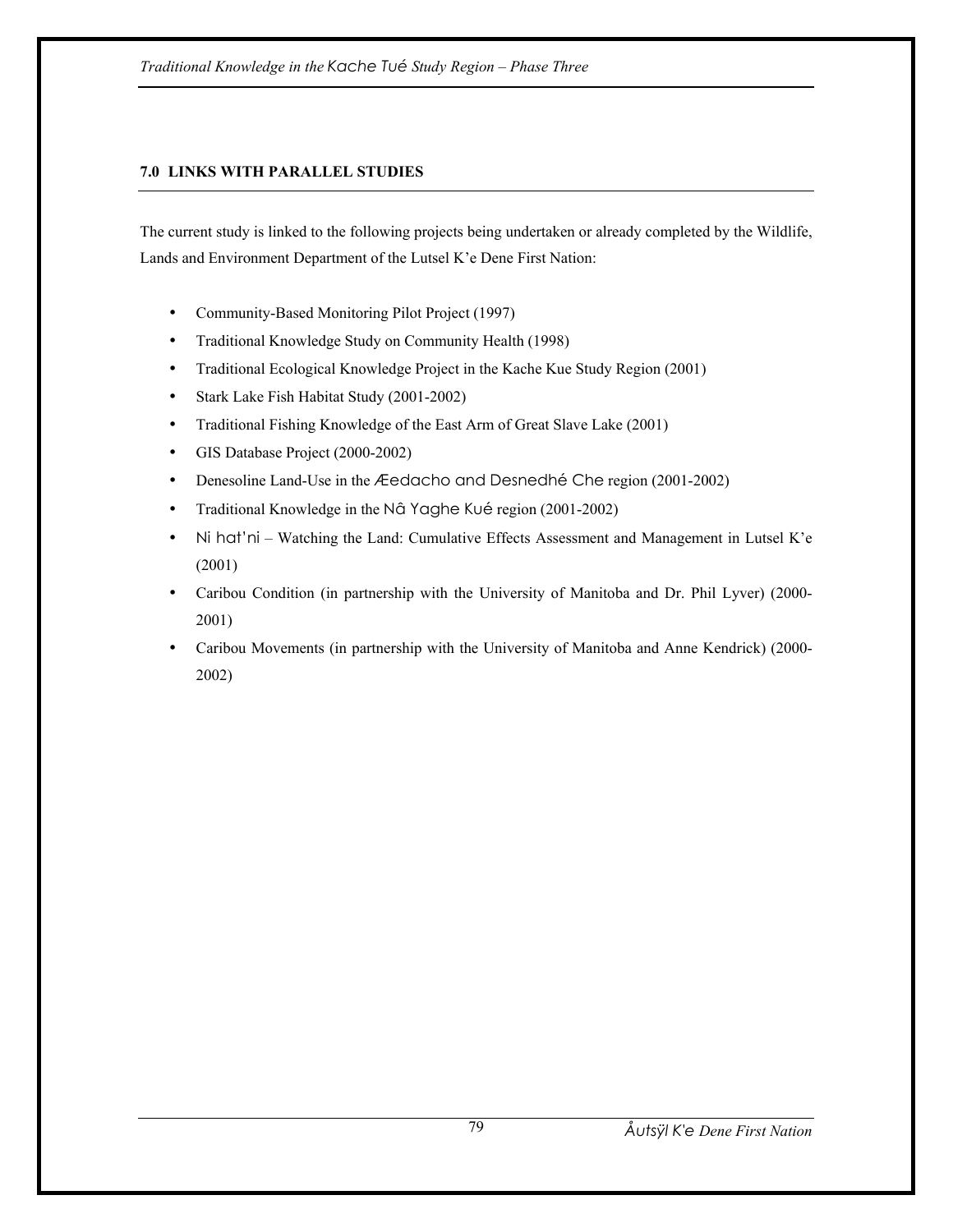# **8.0 TRAINING ACTIVITIES AND RESULTS**

For a complete description of training activities and their results, please refer to Section 2.1.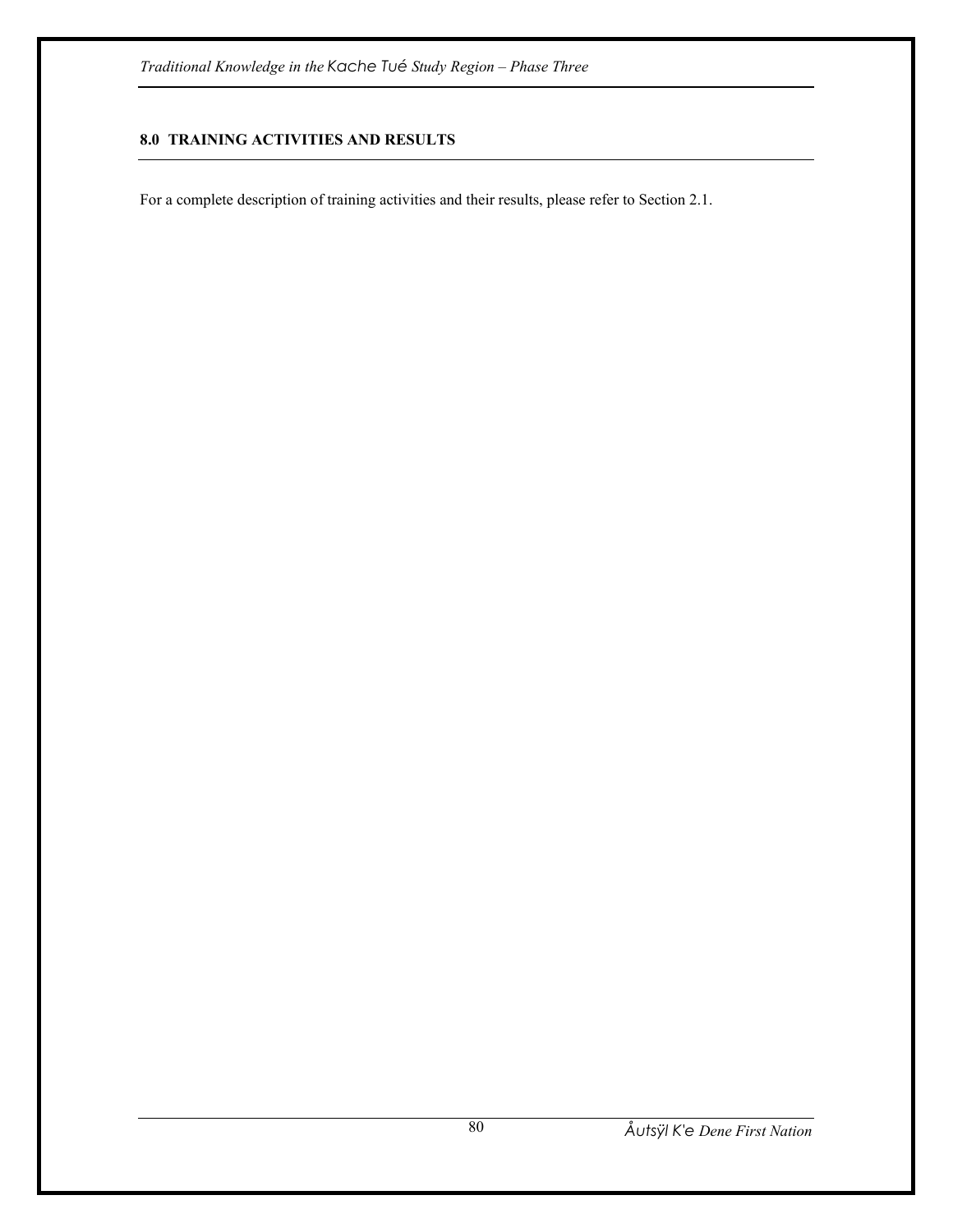### **BIBLIOGRAPHY**

Åutsÿl K'e Dene First Nation. 1995-2002. Interview Transcripts. Wildlife, Lands and Environment Department, Åutsÿl K'e Dene First Nation.

 -1998-2001. WLEC and Elders' Meeting / Workshop Minutes. Wildlife, Lands and Environment Department, Åutsÿl K'e Dene First Nation.

Åutsÿl K'e Dene First Nation (Stephen Ellis). 2002. *Denesoline Land-Use in the Æedacho and Desnedhé Che Region: Report #1: Traditional Practice – The Land of Legend*. Report submitted to De Beers Canada Exploration Inc. and BHP Billiton Inc.

 **-**2002. *Denesoline Land-Use in the Æedacho and Desnedhé Che Region: Report #1: Present Practice – The Fall Hunt*. Report submitted to De Beers Canada Exploration Inc. and BHP Billiton Inc.

-2001. *Ni hat'ni – Watching the Land: Cumulative Effects Assessment and Management in Lutsel K'e*. Final Report Submitted to the NWT CEAM Steering Committee and the Canadian Arctic Resources Committee.

-2001. *Traditional Knowledge in the Nâ Yaghe Kué region: An Assessment of the Snap Lake Project.* Final Report Submitted to De Beers Canada Mining Inc.

 -2001. *Towards protecting the Waters of Desnedhé Che*. Annual Report submitted to the NWT Protected Areas Strategy Secretariat / World Wildlife Fund.

Åutsÿl K'e Dene First Nation (Brenda Parlee). 2001. *Traditional Ecological Knowledge in the Kache Kue Study Region.* Final report submitted to the West Kitikmeot Slave Study Society.

 -2001. *Community-Based Monitoring*. Final Report Submitted to the West Kitikmeot Slave Study Society.

-2000. *Traditional Ecological Knowledge in the Kache Kue Study Region.* Annual report submitted to the West Kitikmeot Slave Study Society.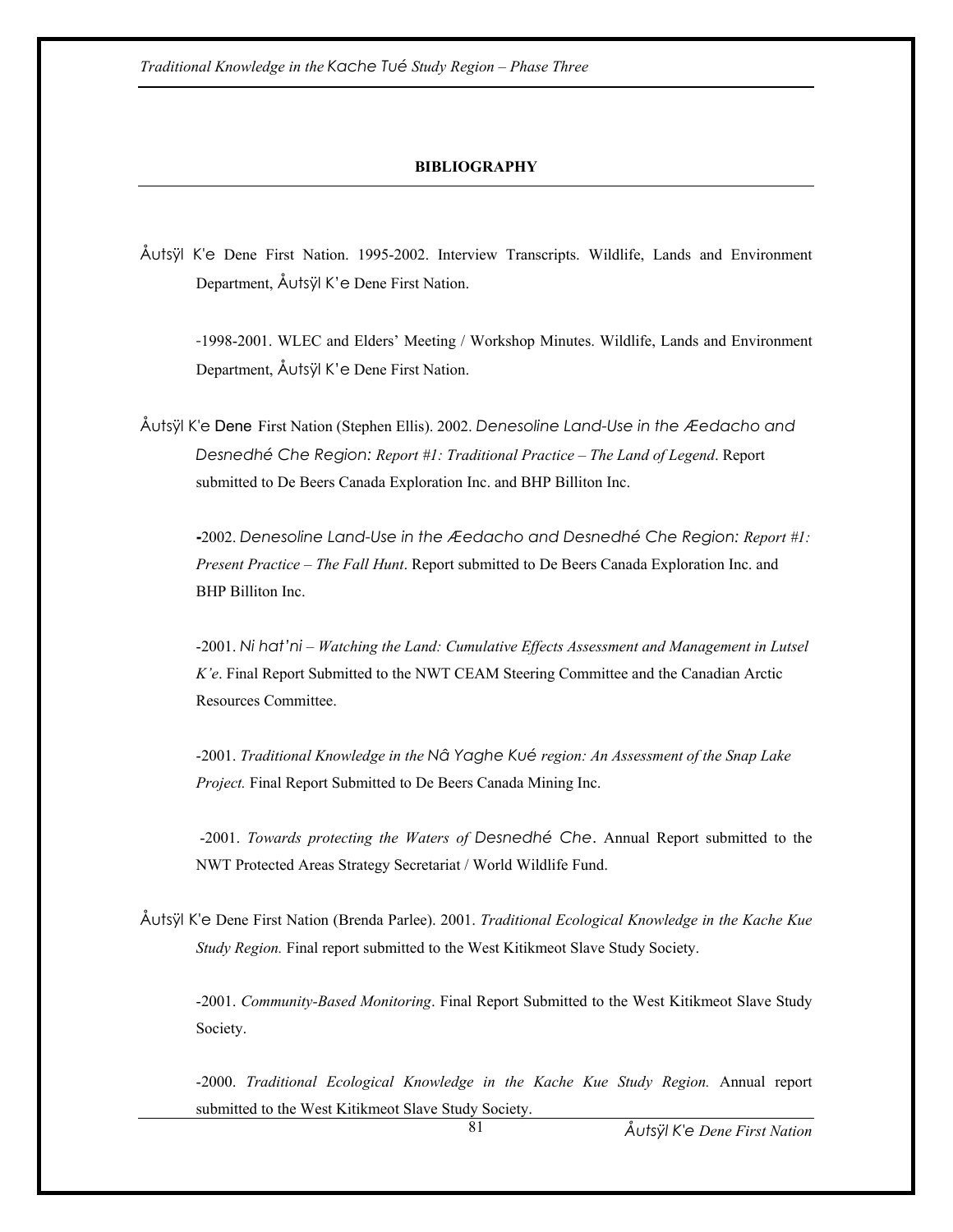-1998. *Habitats and Wildlife of Gahcho Kué and Kakinÿne*. Preliminary Traditional Ecological Knowledge Study at Gahcho Kué (Chizda Kué). Final report submitted to the West Kitikmeot Slave Study Society

Åutsÿl K'e Dene First Nation (Tracey Williams). 2002. *Denesôåine Fishing Knowledge of the East Arm of Tu Nedhe (Great Slave Lake)*. Final Report submitted to the Department of Fisheries and Oceans.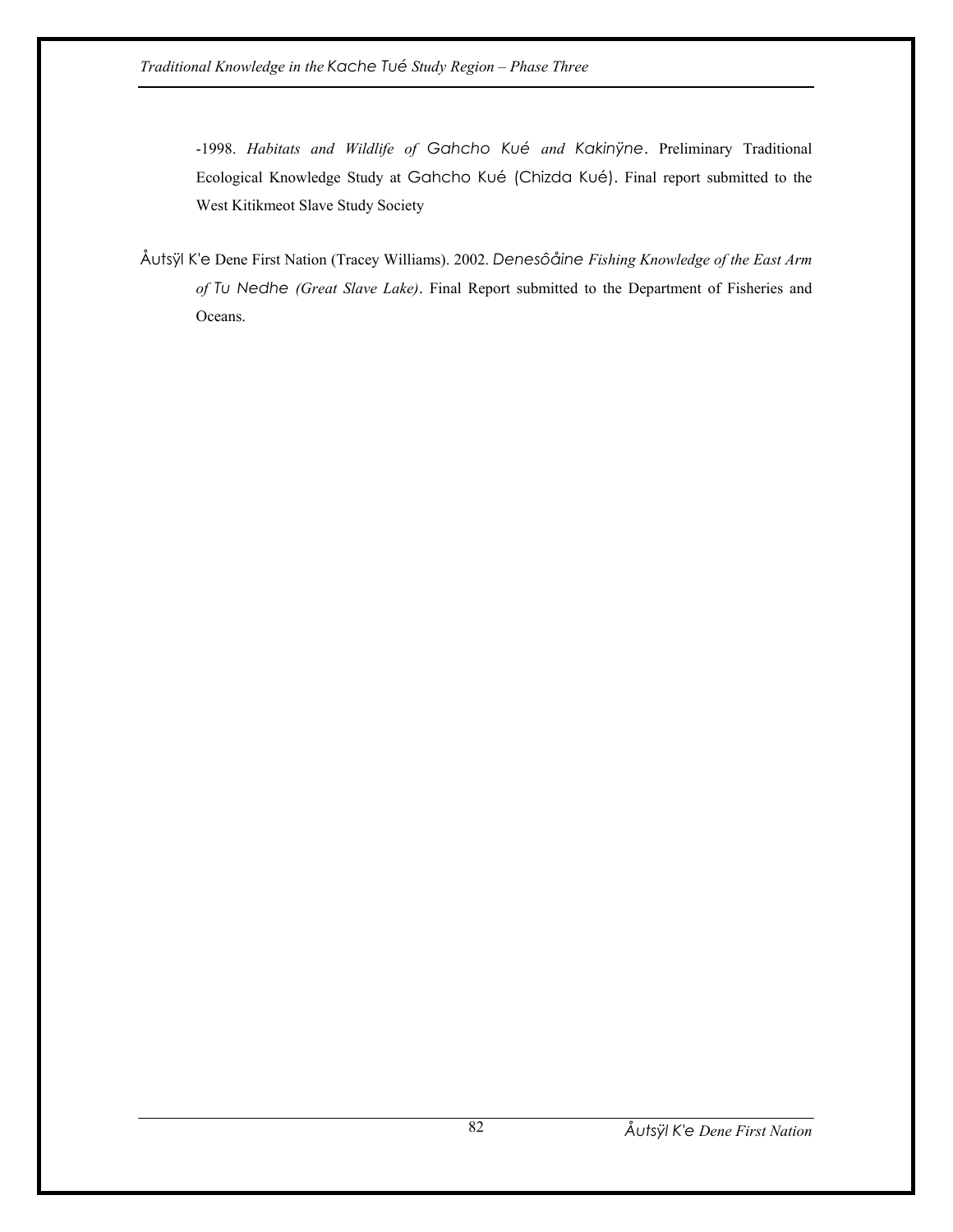# **APPENDIX A: INDICATOR QUESTIONNAIRES**

# SUMMER HUNT CARIBOU CYCLE

Where did you go hunting this summer? (show on map) How many caribou did you harvest this summer hunt? Where? (show on map) Were there more or less caribou this year compared to other years in this area? Where the caribou healthy? Were any sick or injured? What condition were the caribou hides in? Were the caribou you harvested fat or skinny? Were they cows or bulls? What are your thoughts about this year's caribou movement around the summer hunt area? Which way were the caribou moving? Did you notice anything about their movements? Do you have any good stories from the hunting trip?

# FALL HUNT CARIBOU CYCLE

Where did you go hunting for this fall hunt? (show on map) How many caribou did you harvest this fall hunt? Where? (show on map) Were there more or less caribou this year compared to other years in this area? Where the caribou healthy? Were any sick or injured? Were the caribou you harvested fat or skinny? Were they cows or bulls? What are your thoughts about this year's caribou movement around the fall hunt area? Which way were the caribou moving? Did you notice anything about their movements? Do you have any good stories from the hunting trip?

## WINTER CARIBOU CYCLE

How many times have you gone hunting this winter? Where did you go hunting this winter? (draw on the map) How many caribou did you harvest in each place that you harvested caribou? (write on the map) Were the caribou you harvested fat or skinny? How could you tell? Was there a difference in fatness between bulls and cows? Were any of the caribou sick or injured? If yes, tell me about them. Do you think the caribou are moving slow or fast this year? Was their migration route normal or unusual? If unusual, why? Did you think the caribou were generally healthy this year? Any stories from the hunting trips you have taken this year?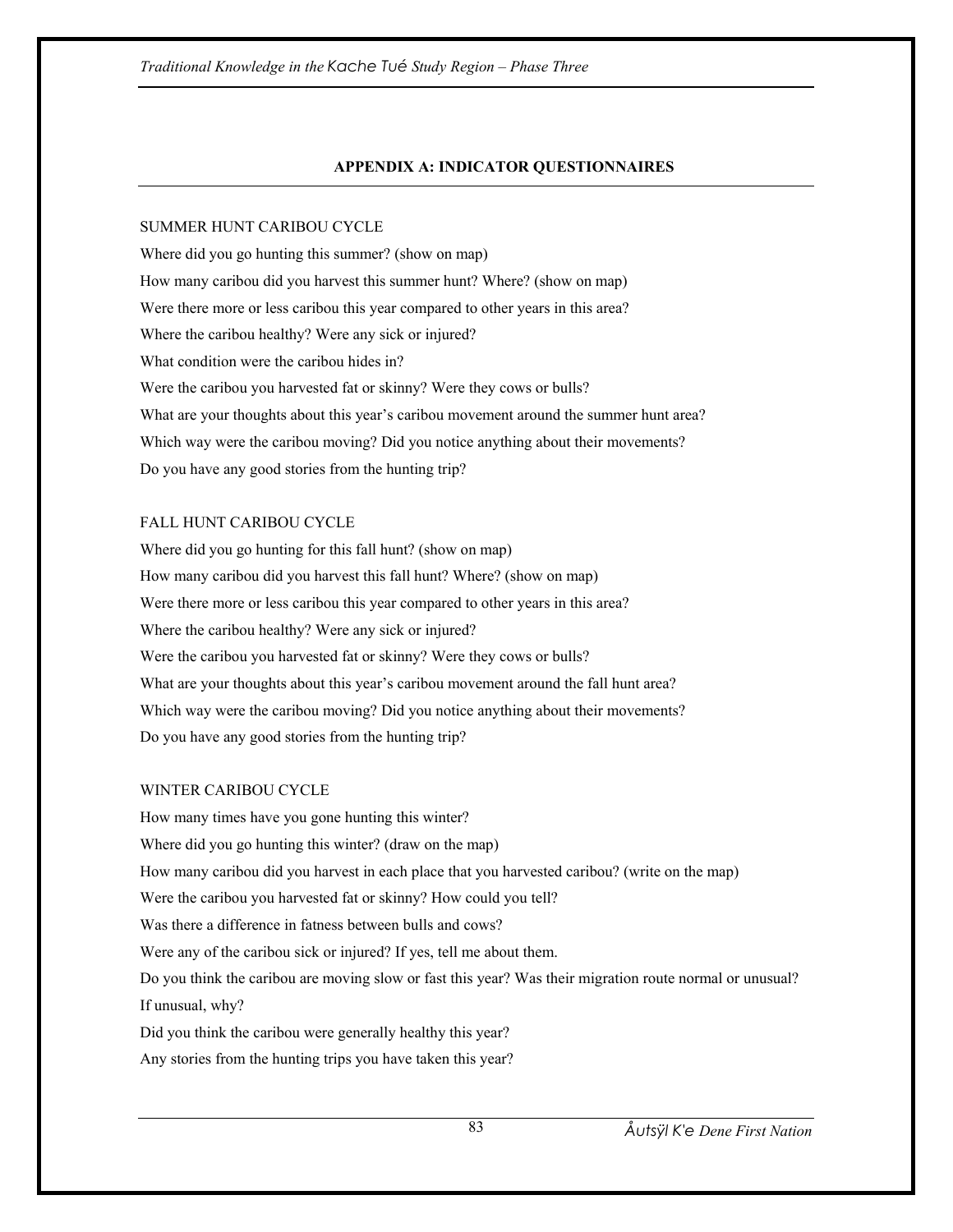# SPRING FREEZER CARIBOU CYCLE

Where did you for the spring hunt? (show on map) How was it traveling to that area? How many caribou did you harvest this spring hunt? Where? (show on map) Were there more or less caribou this year compared to other years in this area? Where the caribou healthy? Were any sick or injured? Were the caribou you harvested fat or skinny? Were they cows or bulls? What stage were the babies at? Did you see cows with no babies? What are your thoughts about this year's caribou movement around the spring hunt area? What steps should be taken to protect the caribou movement around the spring hunt area? Which way were the caribou moving? Do you have any good stories from the hunting trip?

#### FALL FISHNET CYCLE

How long have you been fishing? Where did you go this year for fishnets in the spring? Summer? Fall? Winter? Why? (show on map) Where is the best place to set fishnets in the spring? Summer? Fall? Winter? Why? (show on map) Did you see any fish that looked unhealthy or deformed? When is the best time of the year to fish? Were there more or less fish this year than other years? Were the fish fat or skinny this year compared to other years? How often do you eat fish in a week? What kind of fish do you eat mostly? Do you know any stories or legends about fish?

# RABBIT CYCLE

How many rabbits did you harvest this year? Where did you go to snare rabbits this year? Is this where you went in the past? Were there a lot of rabbits this year compared to other years before? Were the rabbits you snared fat or skinny? When is the best time to snare rabbits? Where is the best place to snare rabbits? What do rabbits eat? Where do they have their babies? Did you notice anything unusual about the rabbits this year? How do you usually cook rabbit? Do you have any stories or legends about rabbits?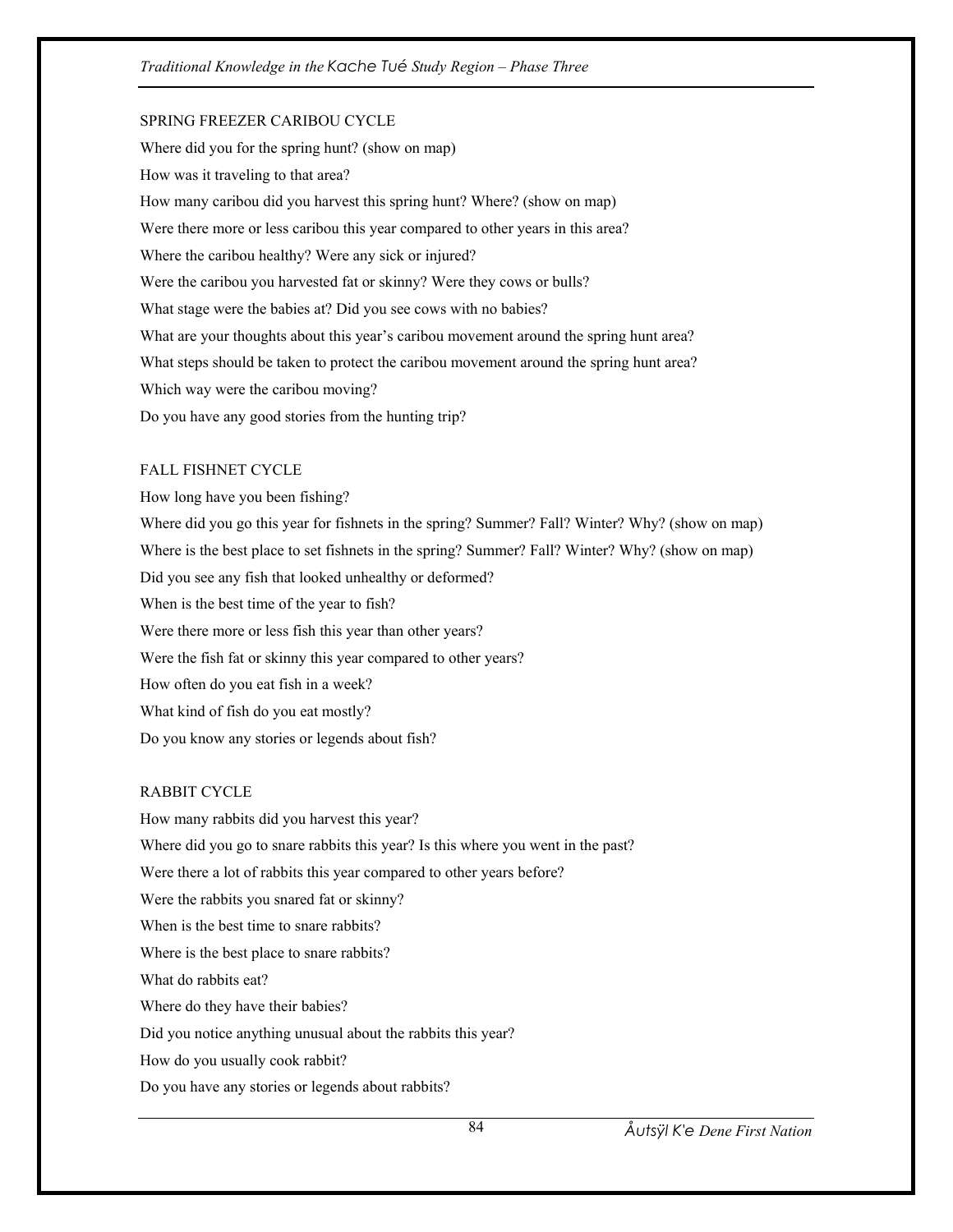MARTEN, MINK, WEASEL, LYNX, FOX AND WOLVERINE CYCLE How long have you been trapping? where did you go trapping this year? Can you draw you traplines on the map? What type of fur-bearing animals did you harvest? How much fur did you harvest this trapping season? How many marten, mink or other fur-bearing animals did you catch? Do you have an outpost camp or cabin out on the land? Can you show it on the map? What did you do with your fur-bearing animals? What kind of traps did you use? How long does it take to set a trap on the line? How many traps did you visit each day? Do you profit from trapping during one season? When is the best time to harvest fur-bearing animals? Where is the best place you trapped? Were there more fur-bearing animals caught this year than other years that you know of? How was the fur quality this year compared to other years?

#### CHICKEN CYCLE

How many chickens have you harvest this year? Where did you go to hunt chickens this year? (show on map) Is this were you went in other years? Was there lot chicken this year or less compared to other years? Were the chickens you shot fat or skinny? When is the best time of the year to hunt chickens? Where was the best place to hunt chickens? What do chickens eat? Where do they have there nesting areas? Did you notice anything unusual about any of the chicken? Were any sick or injured? How do you usually cook your chicken? Do you know any stories or legends about chickens?

#### BERRY CYCLE

When is the best time of year to pick up raspberries, blueberries and cranberries (and any other berries)? Why?

Where did you go pick berries this year?

Where was the best place to pick blueberries, cranberries and raspberries (or other berries)?

How were the berries this year compared to other years? Why?